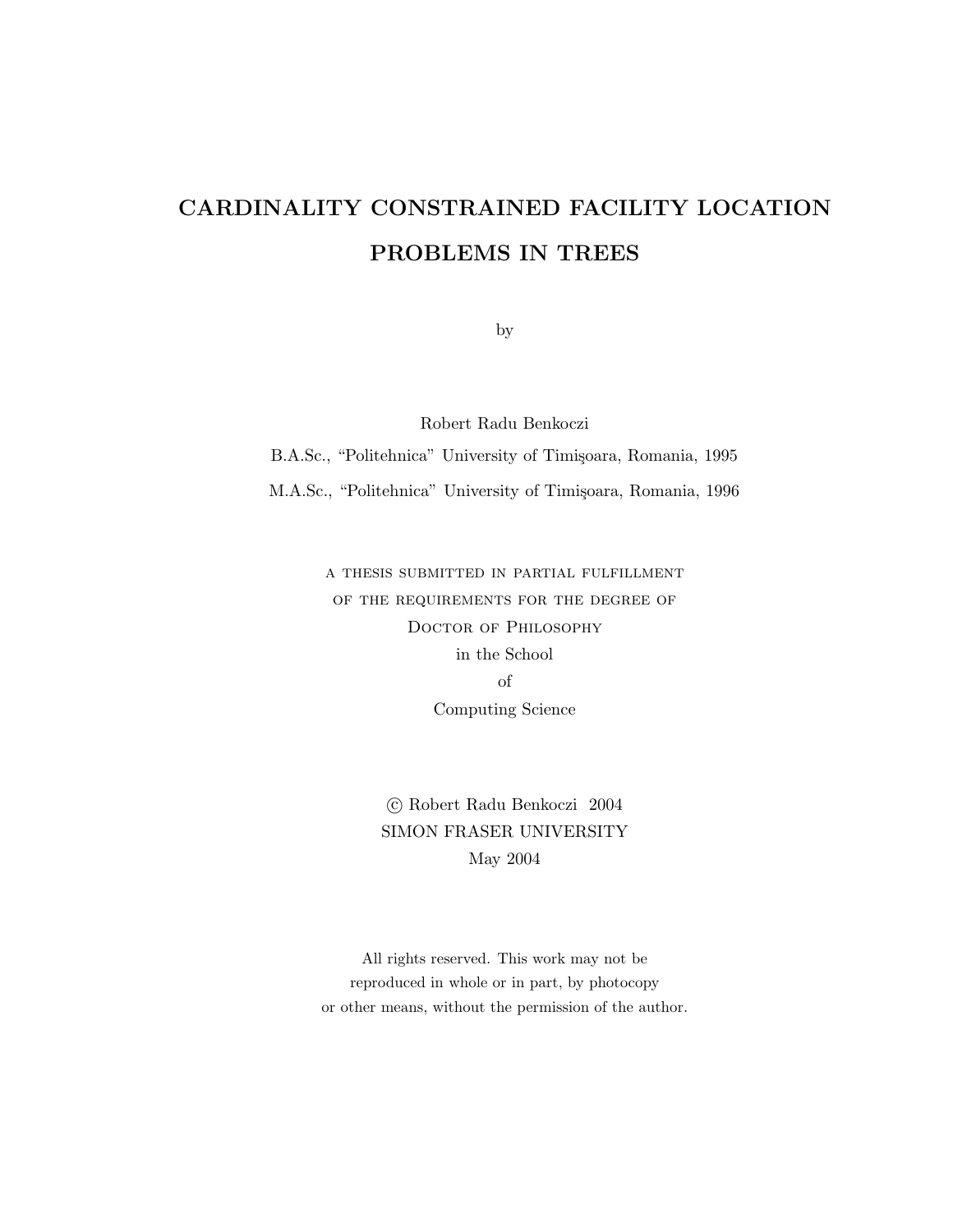#### APPROVAL

| Name:                                               | Robert Radu Benkoczi                                        |  |
|-----------------------------------------------------|-------------------------------------------------------------|--|
| Degree:                                             | Doctor of Philosophy                                        |  |
| Title of thesis:                                    | Cardinality constrained facility location problems in trees |  |
| <b>Examining Committee:</b> Dr. Ramesh Krishnamurti | Chair                                                       |  |
|                                                     | Dr. Binay Bhattacharya, Senior Supervisor                   |  |

Dr. Pavol Hell, Supervisor

Dr. Tom Shermer, SFU Examiner

Dr. Arie Tamir, External Examiner Department of Operations Research School of Mathematical Sciences Tel-Aviv University, Ramat Aviv, Tel-Aviv 69978, Israel

Date Approved: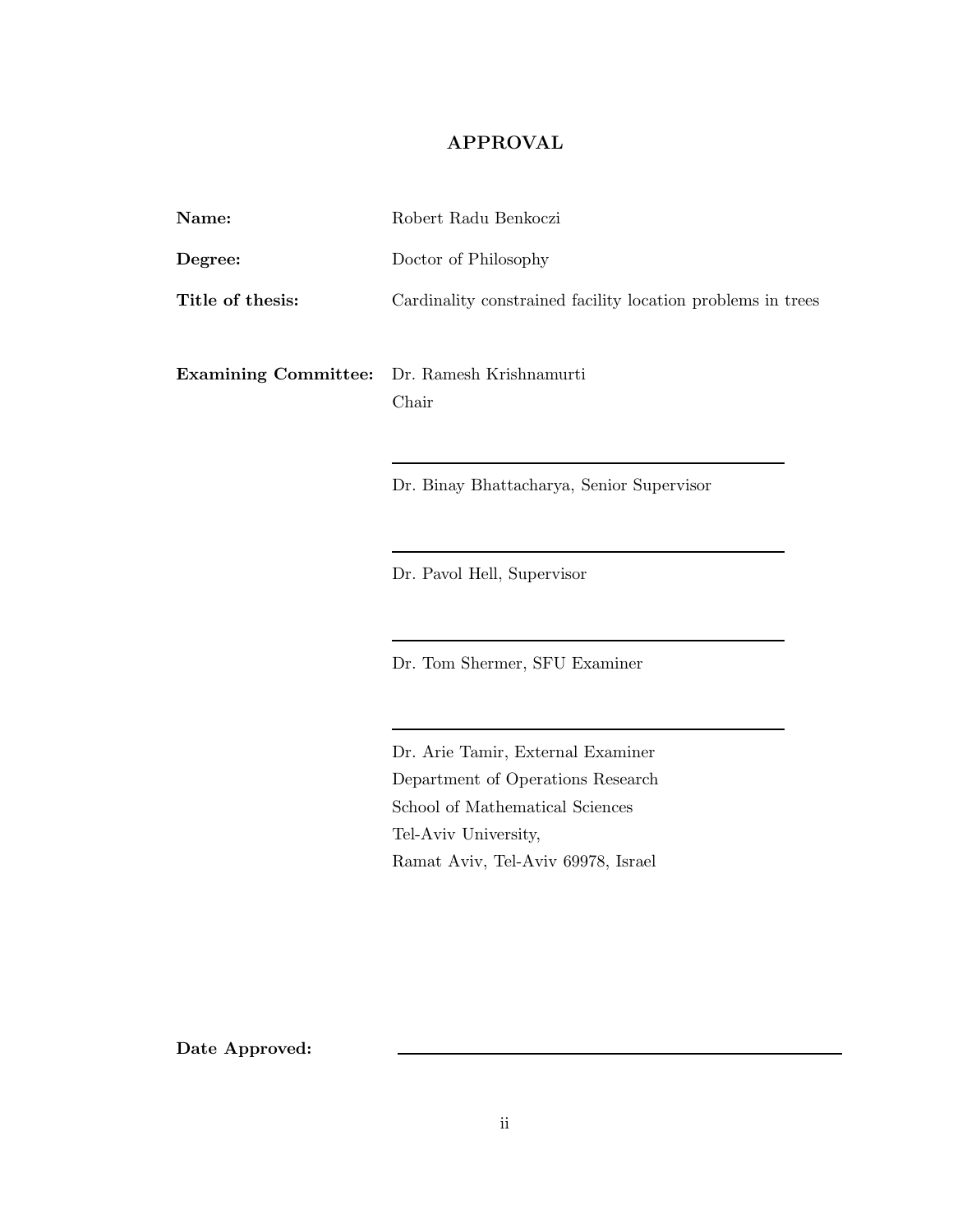## Abstract

Operations Research is the application of scientific methods, especially mathematical and statistical ones, to problems of making decisions. From the huge variety of real life applications, this thesis focuses on a particular class of problems for which the placement of certain resources is in question. These tasks are referred collectively as facility location problems. This dissertation is about algorithms to solve a fundamental problem in facility location, the k-median problem.

The mathematical object used here in modeling the resources and their interactions with the environment is a tree. Many other formulations are used in practice with the  $k$ -median problem, but the case of trees is special because, (i) the formulation is very simple, (ii) problems can be solved efficiently, (iii) efficient algorithms for problems in trees can be used to derive approximate solutions for general networks (Tamir [102]), (iv) and efficient algorithms for k-median problems in trees could lead to specific k-median algorithms for classes of graphs less studied, such as the graphs with bounded tree-width. Using simple techniques from computational geometry, we give the first k-median algorithm sub-quadratic in the size of the tree when  $k$  is fixed, for arbitrary trees.

In the introduction, we give an overview of the main results known about the k-median problem in general. The main ideas behind our approach are also illustrated. In Chapter 2 we present a decomposition of trees that is central to our methods. In Chapter 3 we describe our approach for solving the k-median problem in trees and we give simplified algorithms for three particular cases, the 3-median problem, the k-median problem in directed trees, and the k-median problem in balanced binary trees. The following two chapters discuss two generalizations of the  $k$ -median problem, the  $k$ -median problem with positive and negative weights and the collection depots problem.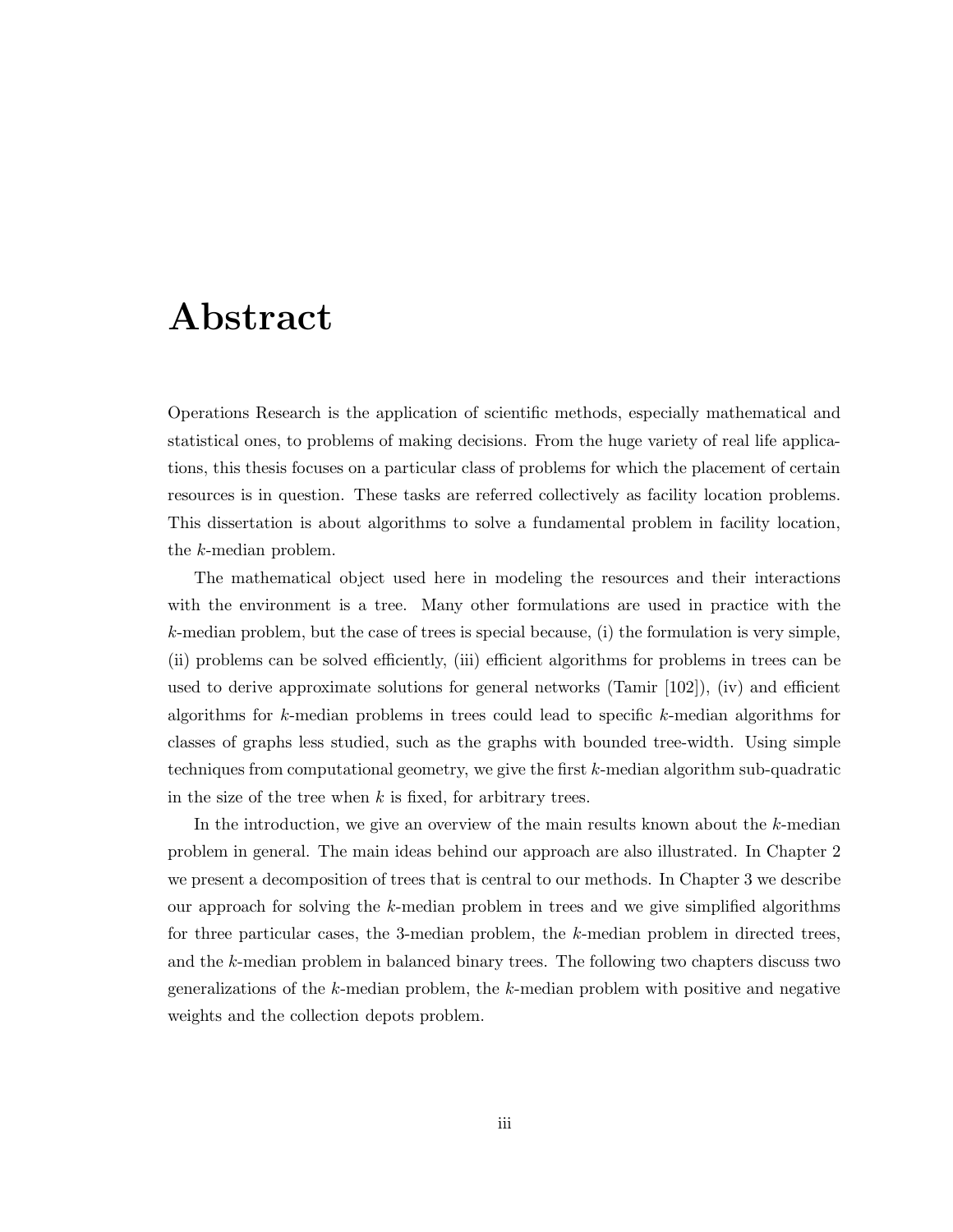For Carmen who waited so long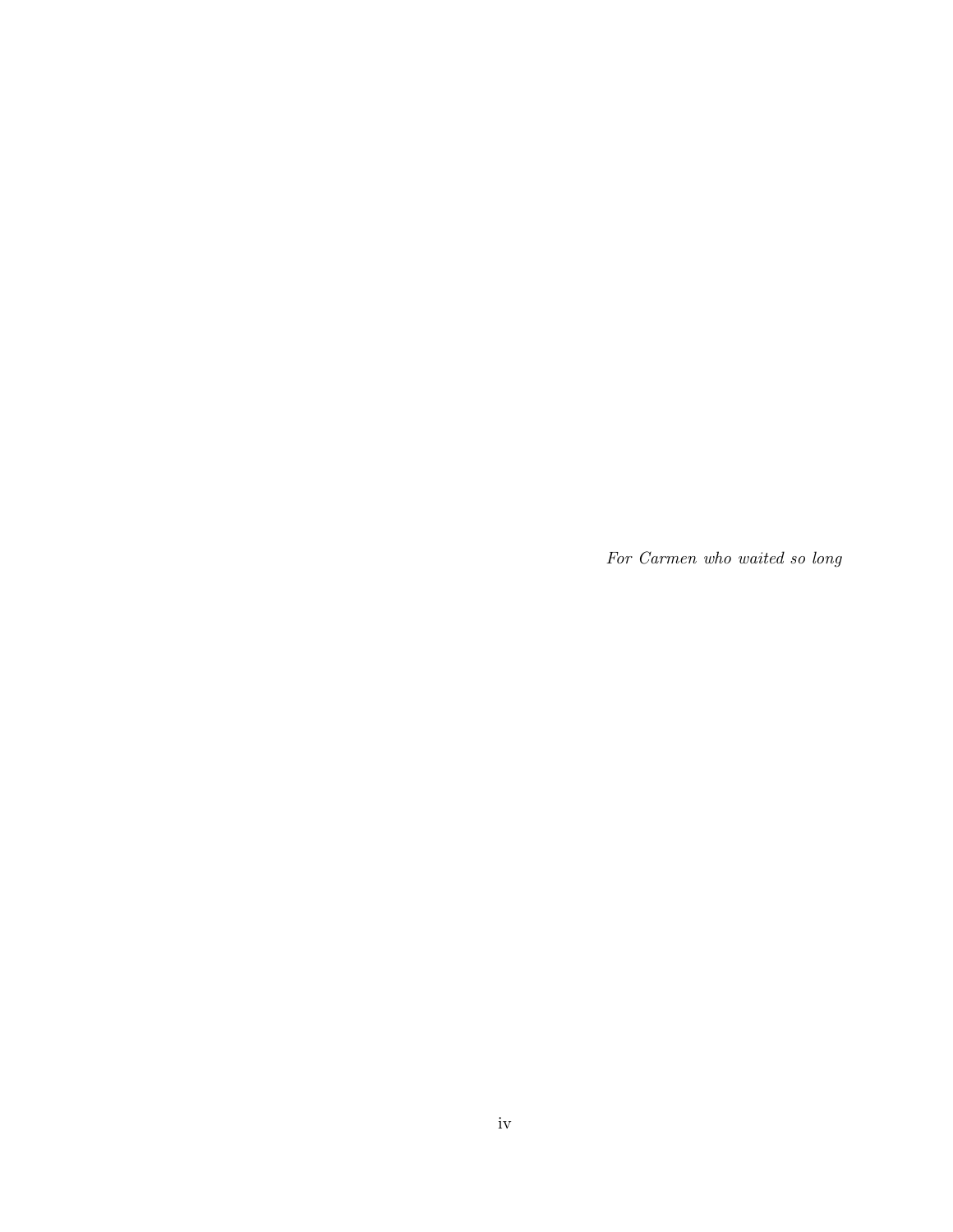"When would you use it? pray, sir, tell me that."  $-$  The Two Gentlemen of Verona, W. SHAKESPEARE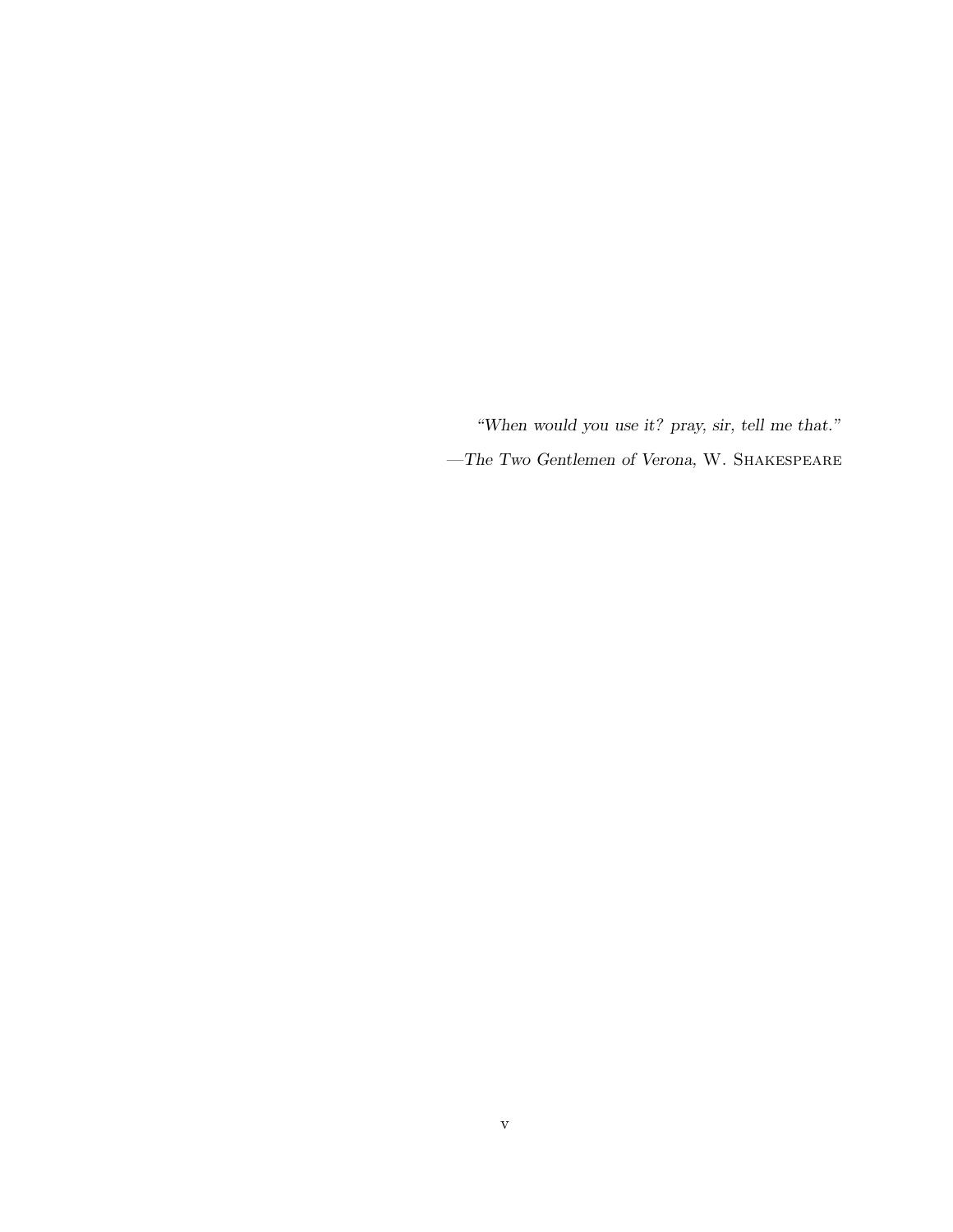## Acknowledgments

This thesis wouldn't have existed if it weren't for the help and support of those around me. I would like to thank first my family and most of all, my beautiful, kind, and wise Carmen who has helped my in every imaginable way. Only I know how vital is her love, her friendship, her unmistakable laughter.

I am indebted to Sara and Peter, our special friends who welcomed me in their house for such a long time. They have touched the lives of many international students with their kindness and care, and they definitely have touched ours. To Moonmoon who has always fed us good food and has surrounded us with warmth and affection. To Dada who believed that I can write a thesis in one month and a half even when I doubted that.

I am thankful for David's friendship, David, the big one from Québec. For Ben's infinite bag of linux and emacs tips, for Riz's jokes, for Qiaosheng's ideas, for Snezana. For all my friends that I played squash with, I went to the movies with, I ate lunch and dinner with. For Jenifer who proof-read my thesis, for Jane and Ian who always encouraged me.

I must thank Professor Tom Shermer from whom I took the Graph Drawing course in my first year at SFU and from whom I learned how to read a paper effectively; for his guidance and suggestions in my thesis proposal and defence. Professor Pavol Hell for his wonderful graduate course on perfect graphs. Professor Arie Tamir who came for my defence all the way from Israel at a time when he was most busy with teaching and exams; for his ideas, observations, and corrections that have improved the quality of this thesis and opened numerous directions for future research.

Finally, thanks are due to my advisor, Professor Binay Bhattacharya without whom I would not be where I am today. Through his guidance and later on through his friendship, he made the years I spent in graduate school be some of my best ones. Thank you all, for adding to my strength and confidence as I continue on the road ahead.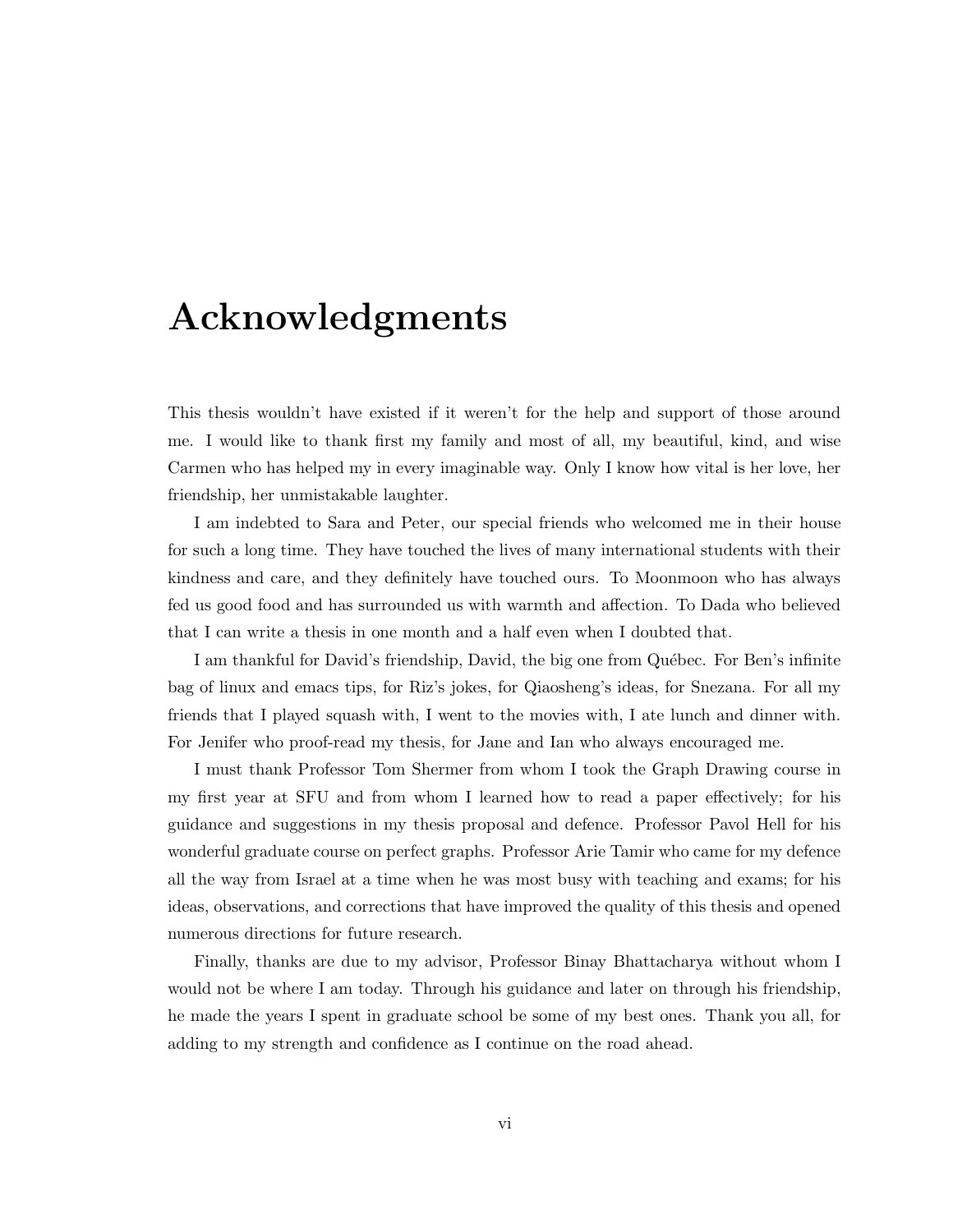## **Contents**

|             | Approval   |                                                                                                | ii             |
|-------------|------------|------------------------------------------------------------------------------------------------|----------------|
|             | Abstract   |                                                                                                | iii            |
|             | Dedication |                                                                                                | iv             |
|             | Quotation  |                                                                                                | V              |
|             |            | Acknowledgments                                                                                | vi             |
|             | Contents   |                                                                                                | vii            |
|             |            | List of Tables                                                                                 | $\mathbf x$    |
|             |            | List of Figures                                                                                | xi             |
|             |            | <b>List of Programs</b>                                                                        | xiv            |
| $\mathbf 1$ |            | Introduction                                                                                   | 1              |
|             | 1.1        |                                                                                                | 2              |
|             |            | Generalizations of the classical facility location problems<br>1.1.1                           | $\overline{7}$ |
|             | 1.2        |                                                                                                | 9              |
|             |            | Complexity of $k$ -median and $k$ -center $\ldots \ldots \ldots \ldots \ldots \ldots$<br>1.2.1 | 9              |
|             |            | 1.2.2                                                                                          | 11             |
|             |            | 1.2.3                                                                                          | 12             |
|             |            | 1.2.4                                                                                          | 13             |
|             | 1.3        |                                                                                                | 13             |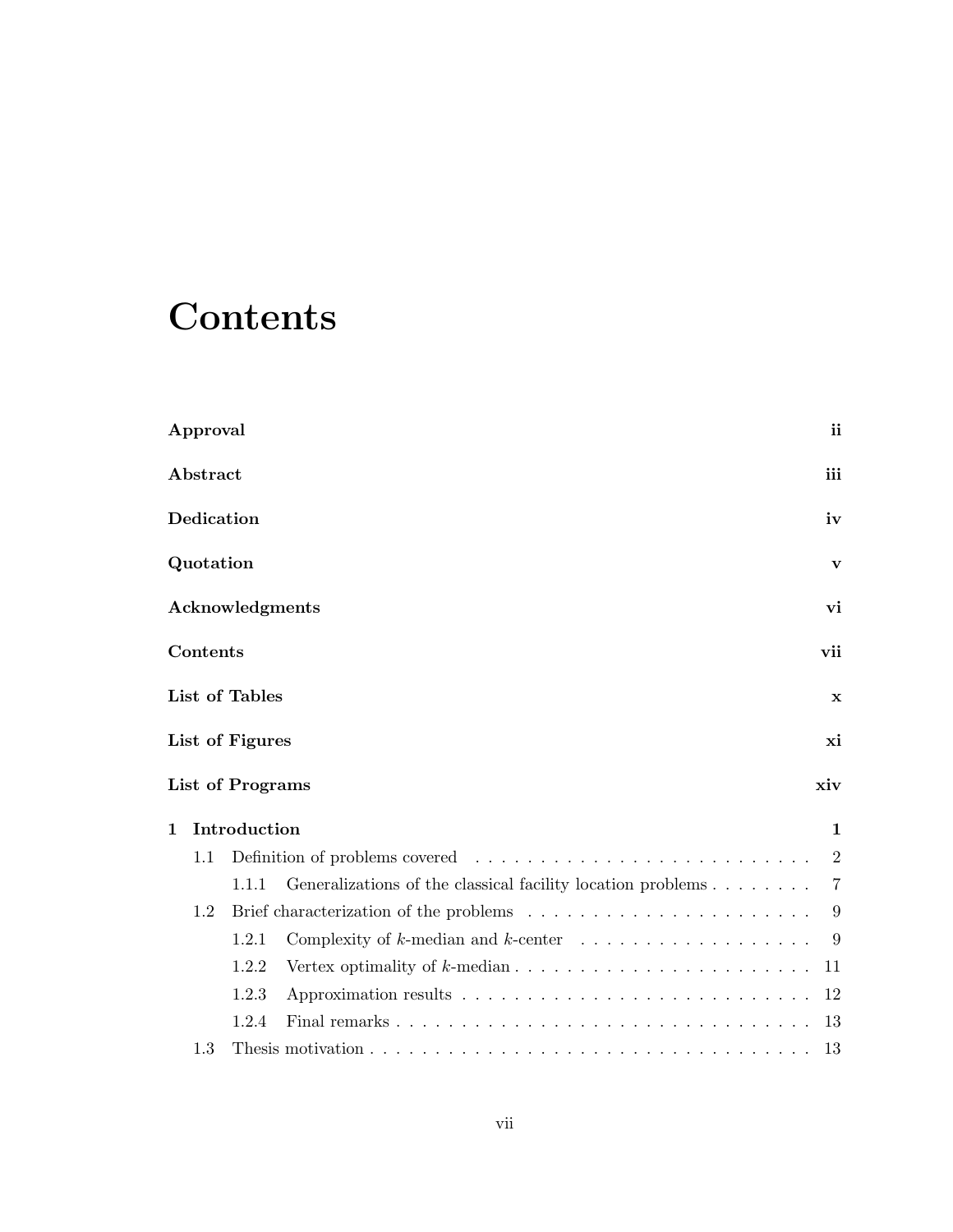|          | 1.4 |       |                                                                                                                                   |     |
|----------|-----|-------|-----------------------------------------------------------------------------------------------------------------------------------|-----|
|          |     | 1.4.1 |                                                                                                                                   |     |
| $\bf{2}$ |     |       | The spine decomposition of trees                                                                                                  | 21  |
|          | 2.1 |       | The structure of the SD $\ldots \ldots \ldots \ldots \ldots \ldots \ldots \ldots \ldots \ldots \ldots 23$                         |     |
|          |     | 2.1.1 |                                                                                                                                   | 25  |
|          |     | 2.1.2 | Other tree decompositions used in the literature $\ldots \ldots \ldots \ldots$                                                    | 29  |
|          | 2.2 |       | Properties of the SD $\ldots \ldots \ldots \ldots \ldots \ldots \ldots \ldots \ldots \ldots \ldots$                               | 30  |
|          | 2.3 |       | Computation of the SD $\ldots \ldots \ldots \ldots \ldots \ldots \ldots \ldots \ldots \ldots$                                     | 34  |
|          | 2.4 |       |                                                                                                                                   | 38  |
| 3        |     |       | The k-median problem in trees: algorithm UKM                                                                                      | 39  |
|          | 3.1 |       | The dynamic programming cost functions $\ldots \ldots \ldots \ldots \ldots \ldots \ldots 39$                                      |     |
|          | 3.2 |       | Computation of the cost functions $\ldots \ldots \ldots \ldots \ldots \ldots \ldots$                                              |     |
|          |     | 3.2.1 | Calculating functions $OSC_R()$ and $OSC_L() \cdot \cdot \cdot \cdot \cdot \cdot \cdot \cdot \cdot \cdot \cdot \cdot \cdot \cdot$ | 44  |
|          |     | 3.2.2 | Calculating function $OBU_R() \ldots \ldots \ldots \ldots \ldots \ldots \ldots \ldots$                                            | 46  |
|          |     | 3.2.3 |                                                                                                                                   |     |
|          |     | 3.2.4 | Implementation of the recursive equations for the cost functions                                                                  | 50  |
|          | 3.3 |       |                                                                                                                                   | 53  |
|          | 3.4 |       | The complexity of the dynamic programming algorithm $\ldots \ldots \ldots \ldots$                                                 | 56  |
|          | 3.5 |       | Solving special instances of the $k$ -median problem $\ldots \ldots \ldots \ldots \ldots$                                         | 59  |
|          |     | 3.5.1 | Directed trees                                                                                                                    | 59  |
|          |     | 3.5.2 |                                                                                                                                   | 61  |
|          |     | 3.5.3 | Arbitrary trees for case $k = 3, \ldots, \ldots, \ldots, \ldots, \ldots, \ldots, \ldots, 63$                                      |     |
|          | 3.6 |       | Solving the general instance of the $k$ -median problem 71                                                                        |     |
|          |     | 3.6.1 | Computing $C_{opt}(T(v_i), j+1)$ for any constant $j \dots \dots \dots \dots \dots$ 72                                            |     |
|          |     | 3.6.2 | Analysis of the UKM algorithm for the $k$ -median problem $\dots \dots$ 74                                                        |     |
|          |     | 3.6.3 | Overview of the entire algorithm and implementation issues $\dots \dots$                                                          | -76 |
|          | 3.7 |       |                                                                                                                                   | 81  |
| 4        |     |       | The 2-median with positive/negative weights                                                                                       | 83  |
|          | 4.1 |       |                                                                                                                                   | 84  |
|          | 4.2 |       | The MWD 2-median problem in trees $\dots \dots \dots \dots \dots \dots \dots \dots$                                               | 85  |
|          |     | 4.2.1 |                                                                                                                                   | 86  |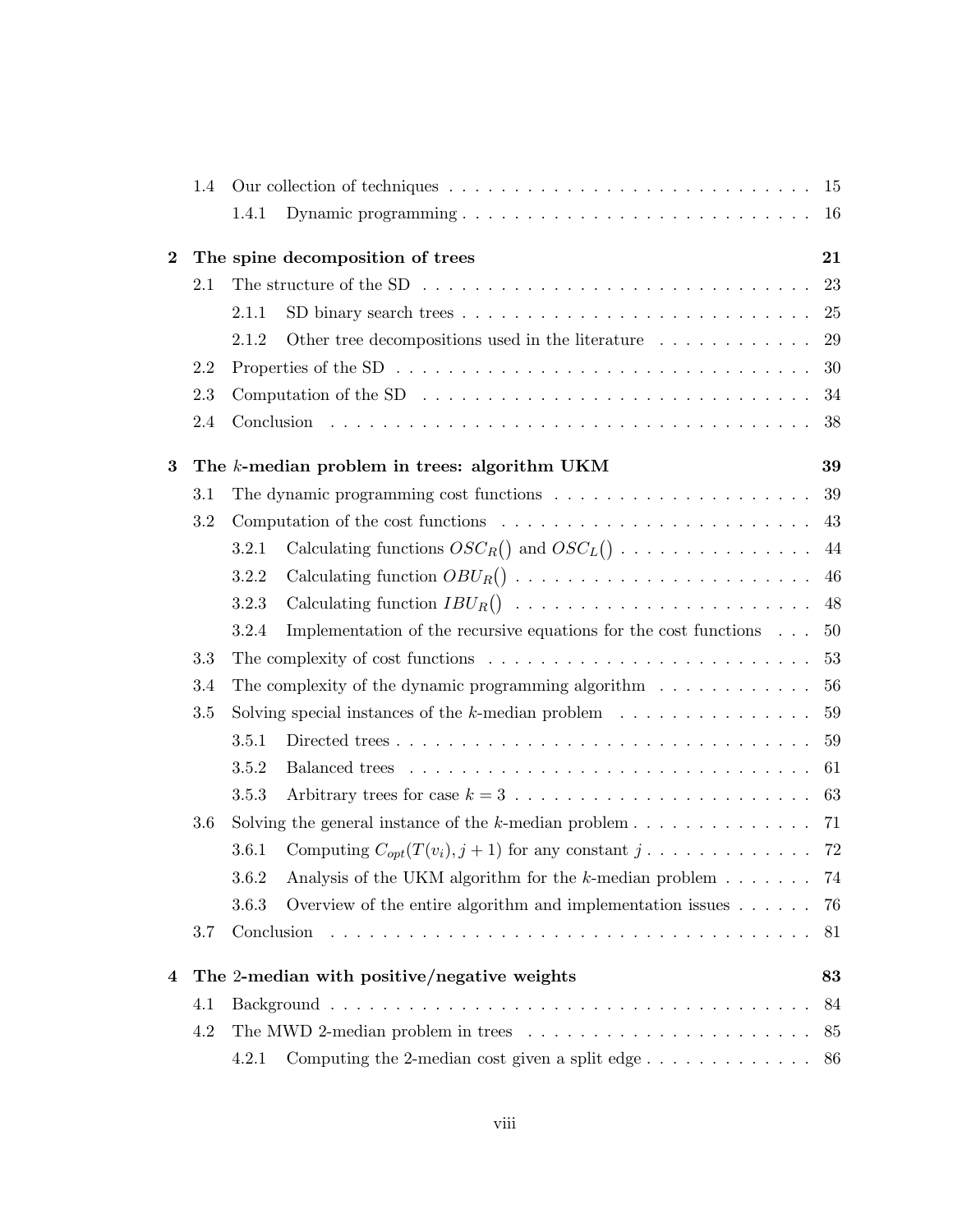|   |       | 4.2.2               |                                                                                                     |     |
|---|-------|---------------------|-----------------------------------------------------------------------------------------------------|-----|
|   |       | 4.2.3               | Improving the running time $\ldots \ldots \ldots \ldots \ldots \ldots \ldots \ldots \ldots$ 93      |     |
|   | 4.3   |                     |                                                                                                     |     |
|   |       | 4.3.1               |                                                                                                     |     |
|   |       | 4.3.2               | Implementation of Case $1 \ldots \ldots \ldots \ldots \ldots \ldots \ldots \ldots \ldots \ldots$ 98 |     |
|   |       | 4.3.3               |                                                                                                     |     |
|   |       | 4.3.4               | Preprocessing phase $\ldots \ldots \ldots \ldots \ldots \ldots \ldots \ldots \ldots 104$            |     |
|   |       | 4.3.5               |                                                                                                     |     |
|   | 4.4   |                     |                                                                                                     |     |
| 5 |       |                     | The collection depots facility location problem                                                     | 109 |
|   | 5.1   |                     | Notation and characterizations of the optimal solution 111                                          |     |
|   | 5.2   |                     |                                                                                                     |     |
|   |       | 5.2.1               |                                                                                                     |     |
|   | 5.3   |                     | $k$ -median collection depots problem $\ldots \ldots \ldots \ldots \ldots \ldots \ldots \ldots 119$ |     |
|   | 5.4   |                     |                                                                                                     |     |
| 6 |       | Conclusion          |                                                                                                     | 122 |
|   |       | <b>Bibliography</b> |                                                                                                     | 127 |
|   | Index |                     |                                                                                                     | 135 |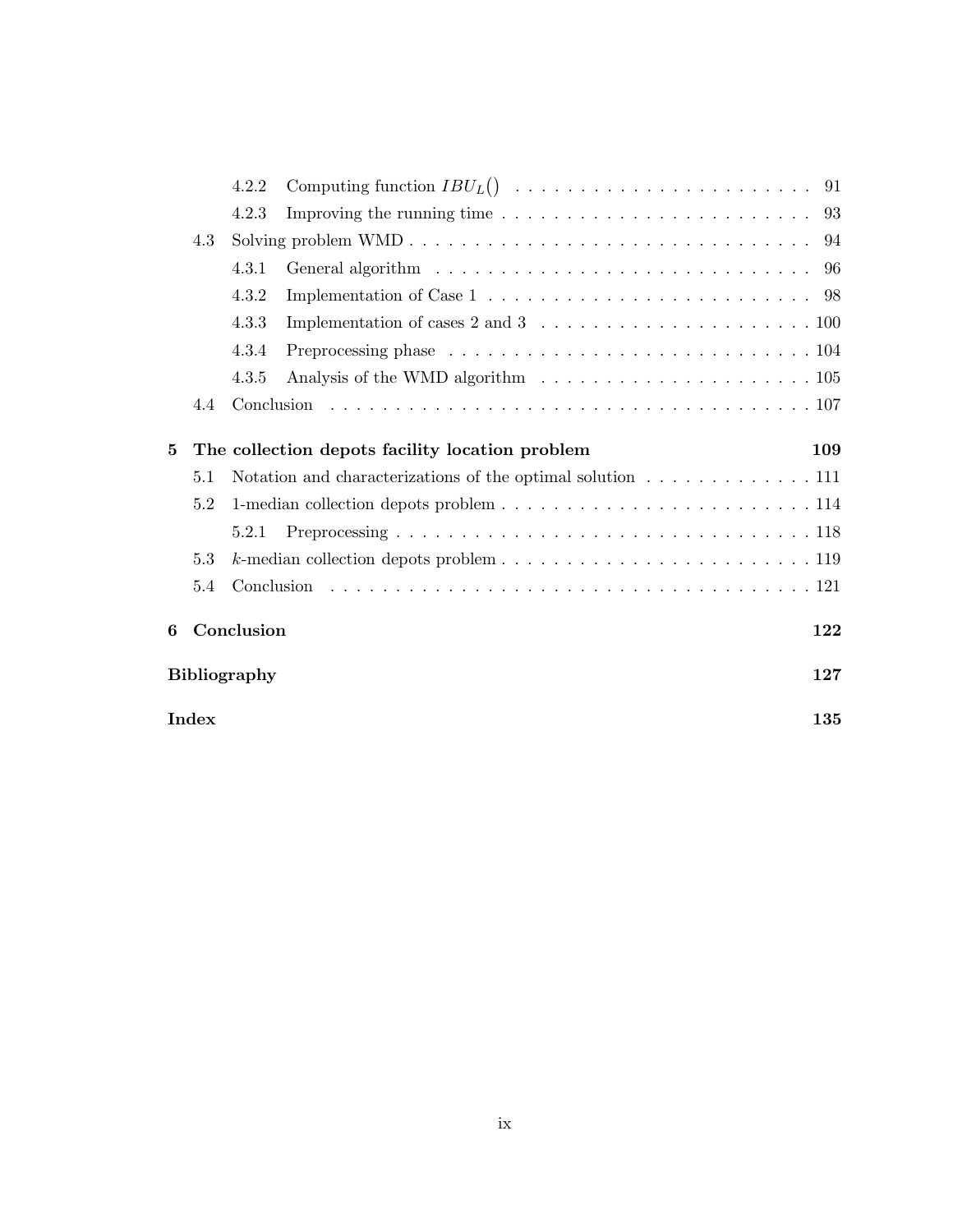## List of Tables

| 1.1 Constant factor approximation algorithms for the metric k-median problem . 13 |  |
|-----------------------------------------------------------------------------------|--|
| 6.1 Summary of problems solved and algorithm complexity for tree $T$ and for      |  |
|                                                                                   |  |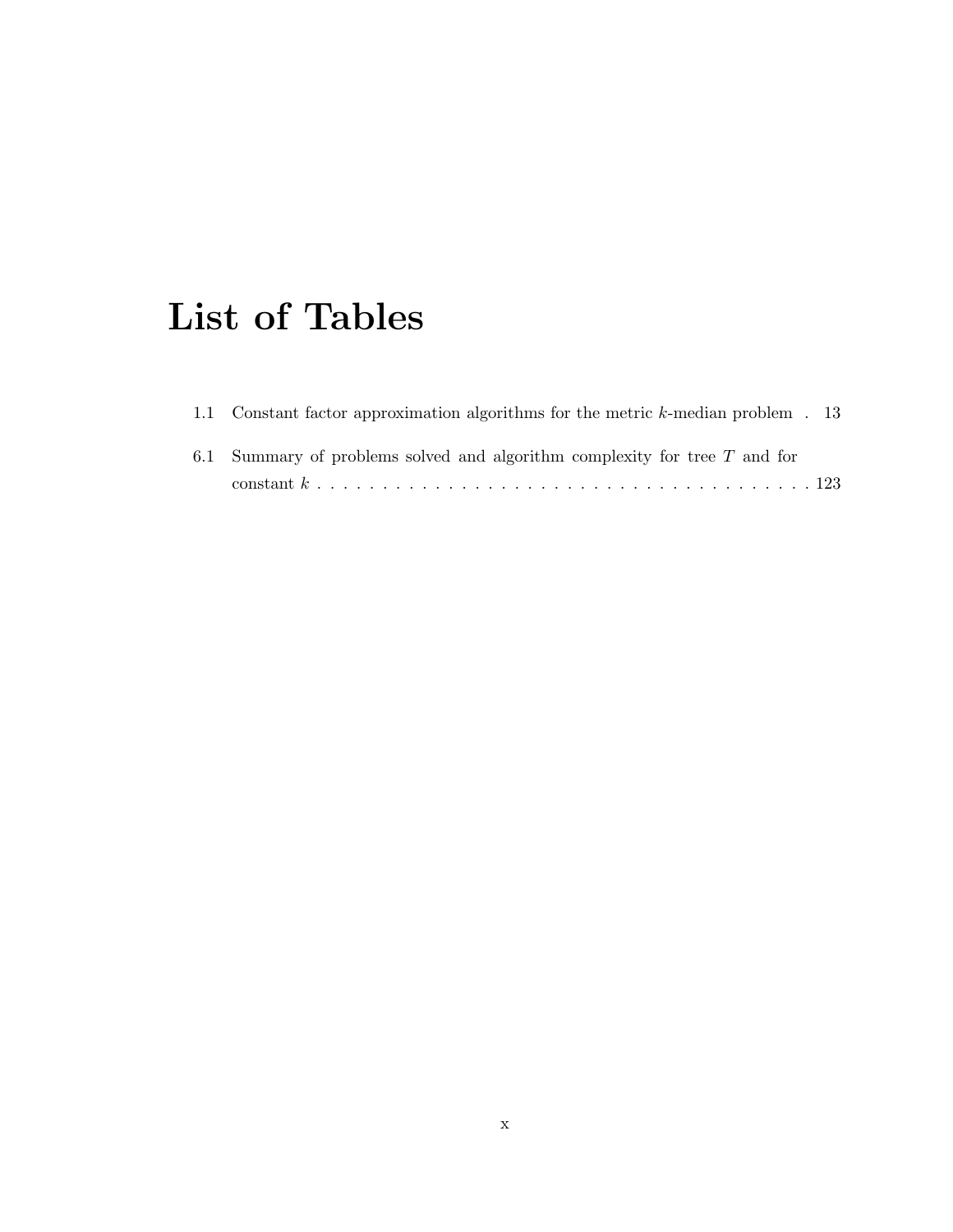# List of Figures

| 1.1 | Example of optimal solution for locating two facilities in a tree with unit                    |    |
|-----|------------------------------------------------------------------------------------------------|----|
|     | vertex weights and unit edge lengths; the facilities are shown as dark dots.                   |    |
|     | Case (a) 2-median. Case (b) 2-center $\ldots \ldots \ldots \ldots \ldots \ldots \ldots \ldots$ | 6  |
| 1.2 | Proving the NP-completeness of the continuous $k$ -center problem $\dots \dots$                | 11 |
| 1.3 | Concavity of the network distance from a moving point on an edge to any                        |    |
|     |                                                                                                | 12 |
| 1.4 | Recursive computation of a classic dynamic programming cost function                           | 17 |
| 2.1 | Part of a tree (a) and its centroid decomposition (b) $\dots \dots \dots \dots$                | 21 |
| 2.2 | Ingredients of a spine tree decomposition: (a) a super-node; (b) a binary                      |    |
|     |                                                                                                | 25 |
| 2.3 | A typical spine decomposition; spines are shown in thick lines, search trees as                |    |
|     | thin lines and components are outlined by dashed lines; the numbers beside                     |    |
|     | spine vertices at the top-most spine give the number of leaves of $T$ for the                  |    |
|     |                                                                                                | 26 |
| 2.4 | Illustration of variables from Program $2.1 \ldots \ldots \ldots \ldots \ldots \ldots$         | 28 |
| 2.5 | Proof of height bound in the spine decomposition $\ldots \ldots \ldots \ldots \ldots$          | 30 |
| 2.6 | Making a binary tree from an arbitrary rooted one                                              | 34 |
| 3.1 | Subtrees of the input tree for which cost functions are defined; (a) big trees                 |    |
|     |                                                                                                | 40 |
| 3.2 | (a) A spine vertex of degree one (a leaf of $T$ ), and (b) a spine vertex of degree            |    |
|     |                                                                                                | 44 |
| 3.3 |                                                                                                | 45 |
| 3.4 |                                                                                                | 46 |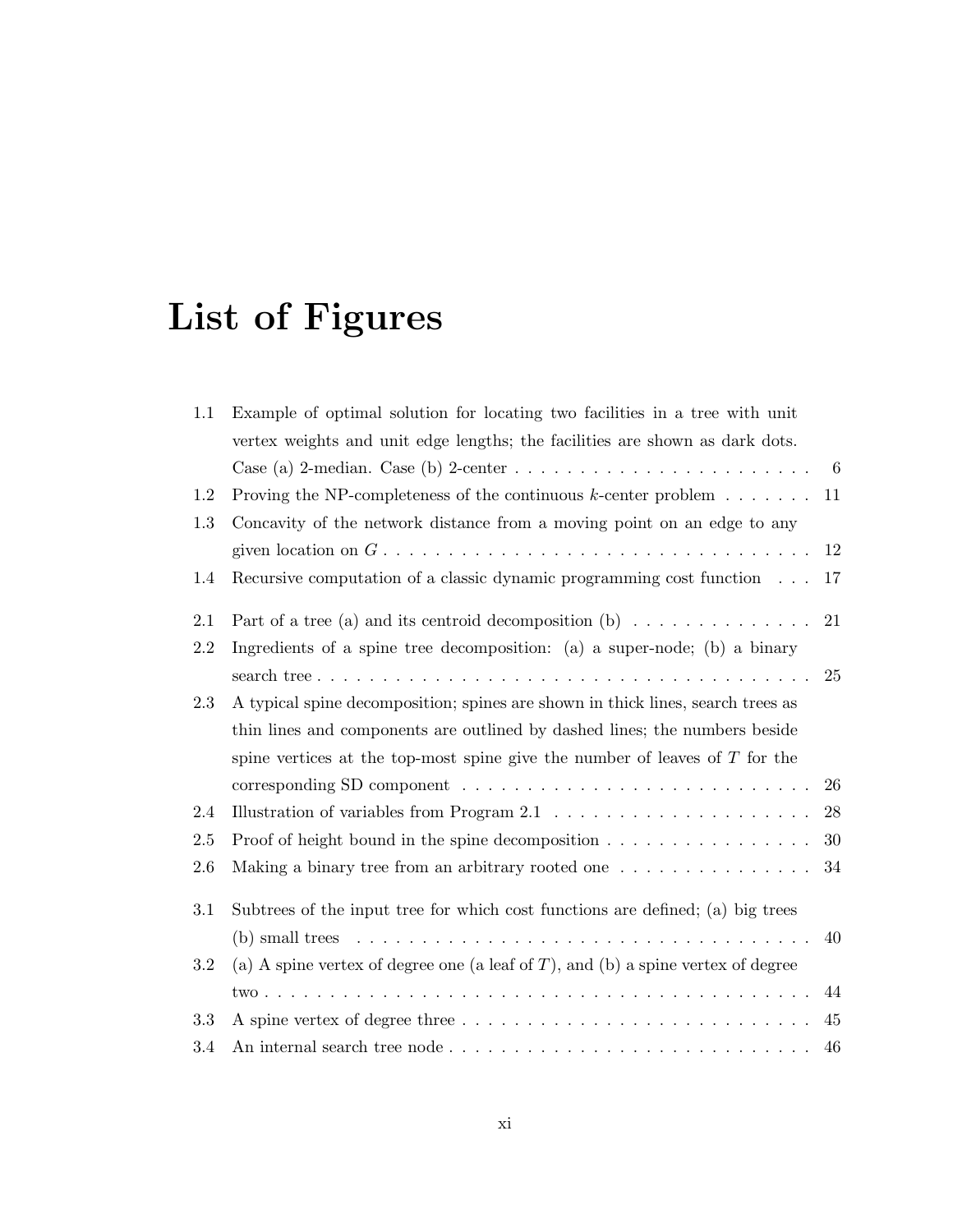| 3.5     | Part of a spine decomposition and the various subtrees and vertices used                                 | 48 |
|---------|----------------------------------------------------------------------------------------------------------|----|
| 3.6     |                                                                                                          | 51 |
| 3.7     | 62                                                                                                       |    |
| 3.8     | Function $IBU_R()$ represented as a set of points in two dimensional space,                              |    |
|         |                                                                                                          | 65 |
| 3.9     | Solving the 2-median subproblem when the split edge is towards the root $\ldots$                         | 66 |
| 3.10    | (a) Representation of function $IBU_R()$ as a point in distance-cost space. (b)                          |    |
|         | Updating the lower convex hull after adding function $OSC_L() \cdot \cdot \cdot \cdot \cdot \cdot \cdot$ | 72 |
|         | 3.11 Computing the generalized cover function when $j_{h-1}$ split edges are chosen                      |    |
|         |                                                                                                          | 73 |
|         | 3.12 (a) Computing the generalized cover functions from function $IBU_R(x)$ . (b)                        |    |
|         | The data structure that stores generalized cover functions in distance-cost                              |    |
|         |                                                                                                          | 75 |
|         | 3.13 Three lists of generalized cover functions $K_{h-1}($ , $K_{h-2}()$ , and $K_{h-3}($ ) $\ldots$ .   | 78 |
| 4.1     | Case illustrating the vertex optimality of MWD 2-median problem $\dots \dots$                            | 85 |
| $4.2\,$ | Computing the 2-median MWD cost for a given split edge $\dots \dots \dots$                               | 87 |
| $4.3\,$ |                                                                                                          | 88 |
| 4.4     | Computation of the 1-median cost when $z^* \in T_{l_j} \ldots \ldots \ldots \ldots \ldots$               | 89 |
| 4.5     |                                                                                                          | 91 |
| 4.6     | Computing function $IBU_L()$ for nodes on the spine $\ldots \ldots \ldots \ldots$                        | 92 |
| 4.7     | Optimal 2-median WMD solution on an edge of the path $\dots \dots \dots$                                 | 95 |
| 4.8     | Illustration of cost functions $IB_R()$ , $IB_L()$ , and $IS() \dots \dots \dots \dots$                  | 98 |
| 4.9     | Computing the cost for the second median for Case $1, \ldots, \ldots, \ldots, \ldots$                    | 99 |
| 4.10    | Computing the cost of the two medians for Case $3 \ldots \ldots \ldots \ldots \ldots 101$                |    |
|         | 4.11 Finding the minimum of the sum between a piecewise linear function and a                            |    |
|         |                                                                                                          |    |
|         | 4.12 An OL tree. The nodes contain lists of convex hull points and indices in                            |    |
|         | the complete convex hull list that identify the bridge. Bridges are shown by                             |    |
|         | double lines, drawn differently if they belong to different levels in the OL tree 103                    |    |
|         |                                                                                                          |    |
| 5.1     |                                                                                                          |    |
| $5.2\,$ | Vertex optimality for the k-median collection depots problem $\dots \dots \dots \dots$ 113               |    |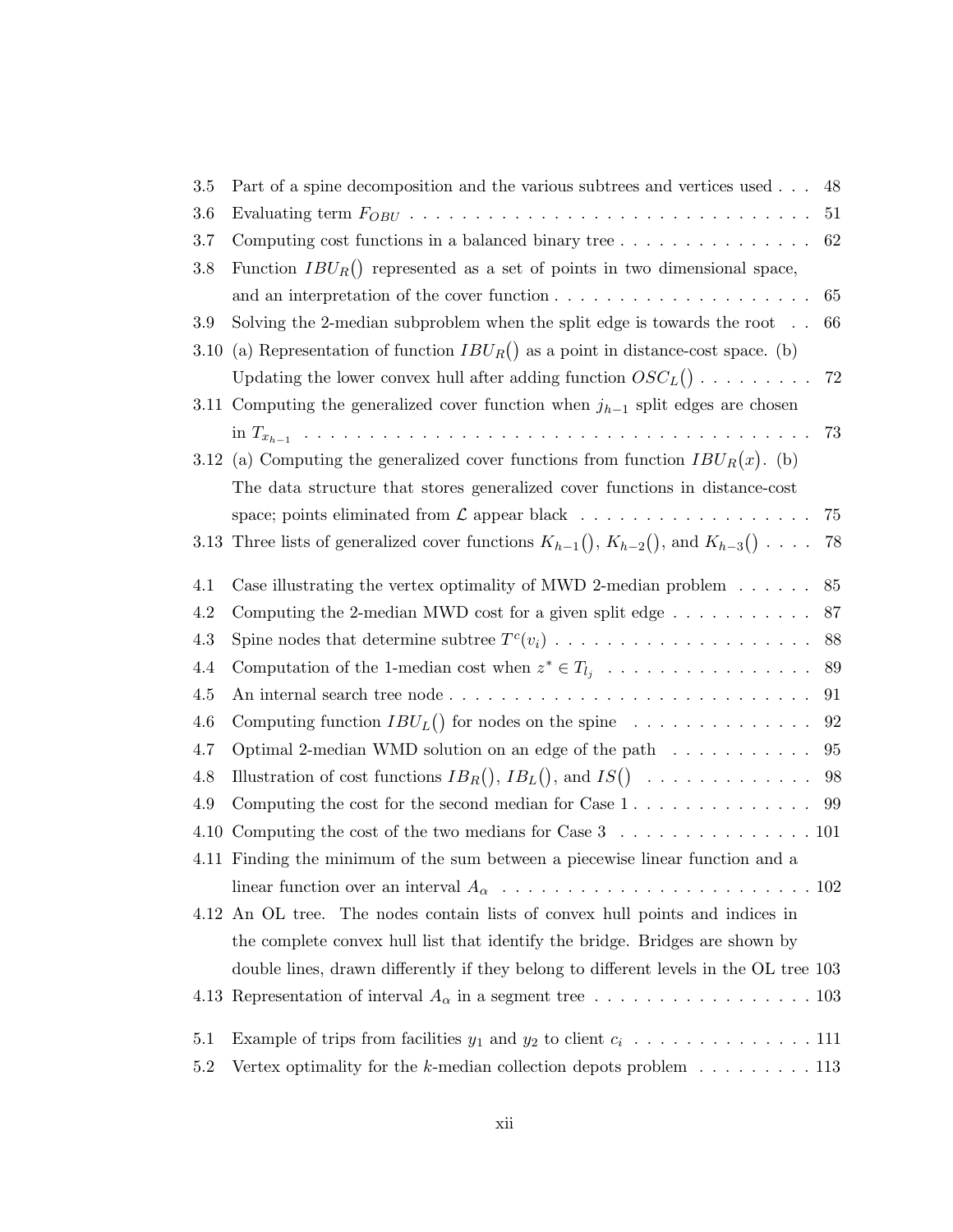| 5.3 An optimal 2-median that split the clients into three connected sets, each |                                                                                     |  |
|--------------------------------------------------------------------------------|-------------------------------------------------------------------------------------|--|
|                                                                                |                                                                                     |  |
|                                                                                | 5.4 Computing the cost of the 1-median when v is the facility  115                  |  |
|                                                                                | 5.5 Obtaining the sorted trip distances for all vertices in total $O(n^2)$ time 119 |  |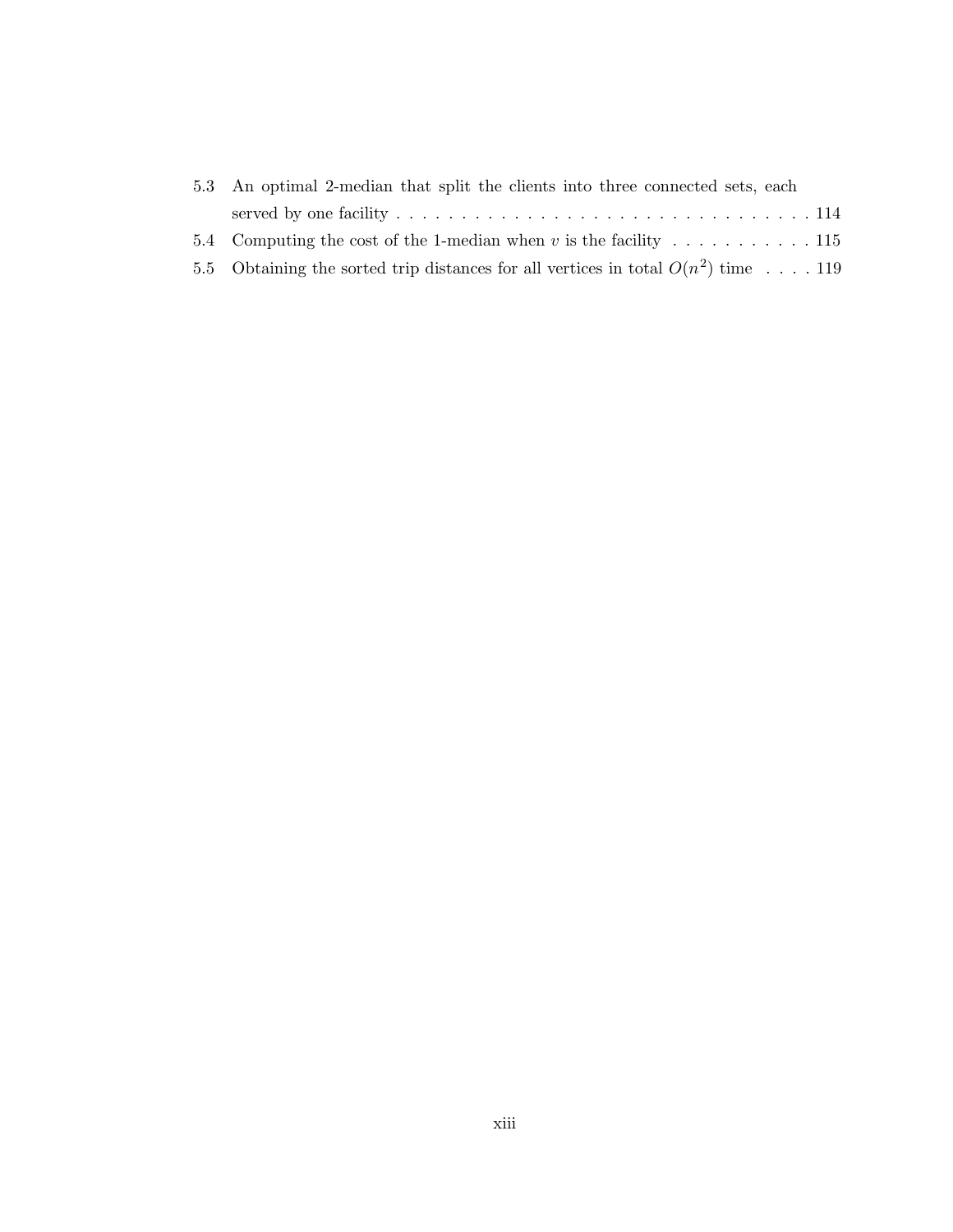# List of Programs

| 2.1 | 29                                                                                                            |
|-----|---------------------------------------------------------------------------------------------------------------|
| 2.2 | Recursive procedure to construct a balanced binary search tree over a given                                   |
|     | 36                                                                                                            |
| 2.3 | Construction algorithm for the spine decomposition $SD(T)$<br>37                                              |
| 3.1 | Main steps of the dynamic programming algorithm for solving the $k$ -median                                   |
|     | problem in trees $\ldots \ldots \ldots \ldots \ldots \ldots \ldots \ldots \ldots \ldots \ldots \ldots$<br>43  |
| 3.2 | Main steps of the improved k-median algorithm $\dots \dots \dots \dots \dots \dots$<br>58                     |
| 3.3 | Algorithm for computing the optimal 3-median of an arbitrary tree $\dots$<br>70                               |
| 3.4 | 74                                                                                                            |
| 3.5 | The dynamic programming algorithm that solves the $k$ -median problem in                                      |
|     | -80                                                                                                           |
| 4.1 | Main steps of the 2-median MWD algorithm $\dots \dots \dots \dots \dots \dots \dots \dots$                    |
| 4.2 | Algorithm for solving the 2-median MWD problem with positive/negative                                         |
|     |                                                                                                               |
| 4.3 | Main algorithm for solving the WMD 2-median problem $\ldots \ldots \ldots \ldots$ 97                          |
| 4.4 | Implementation of Case $1 \ldots \ldots \ldots \ldots \ldots \ldots \ldots \ldots \ldots \ldots \ldots 100$   |
| 4.5 | Implementation of cases 2 and 3 $\ldots \ldots \ldots \ldots \ldots \ldots \ldots \ldots \ldots 104$          |
| 4.6 | A modified algorithm for cases $2$ and $3 \ldots \ldots \ldots \ldots \ldots \ldots \ldots \ldots \ldots 106$ |
| 5.1 | Algorithm to solve the 1-median collection depots problem in trees $\dots \dots 117$                          |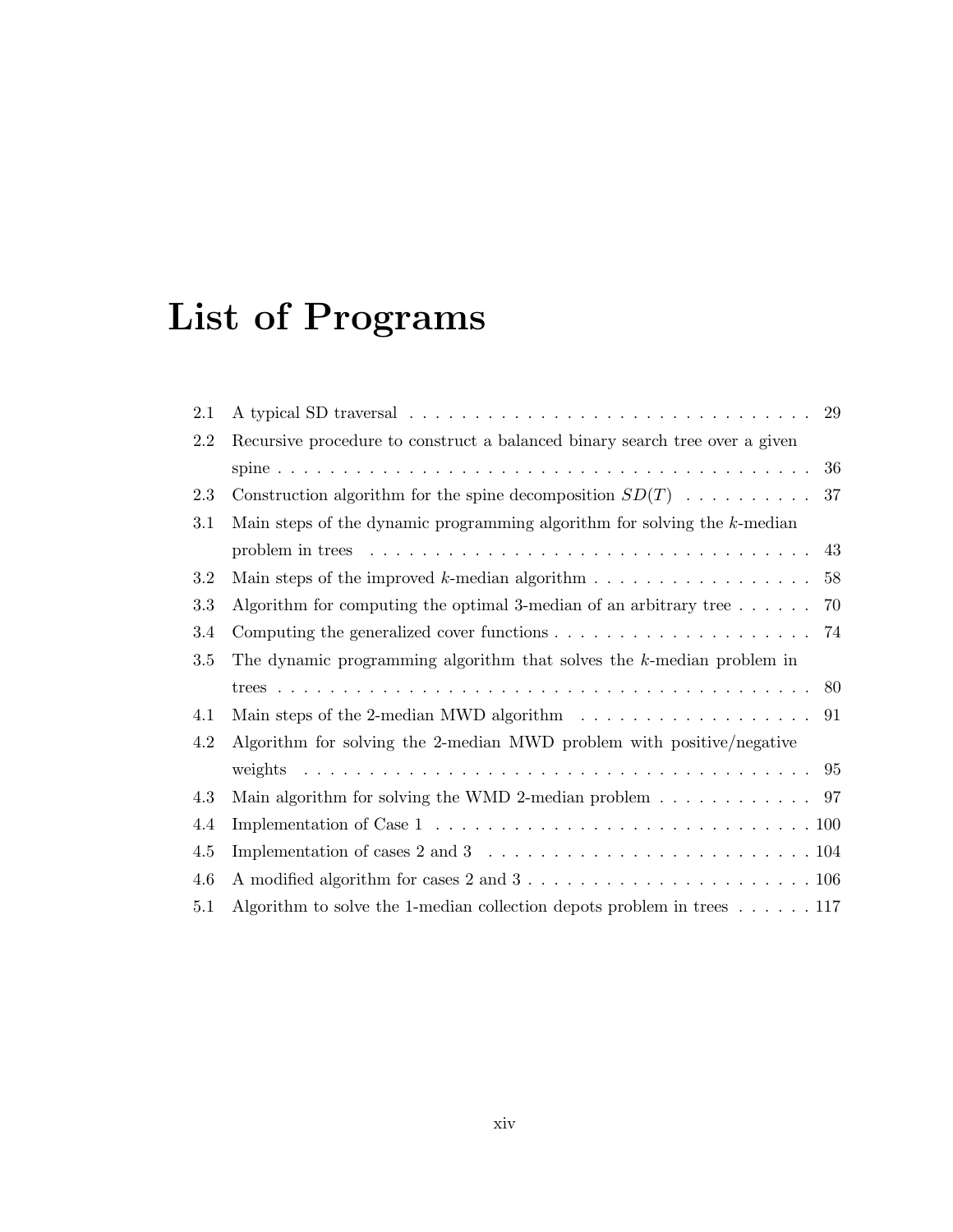### Chapter 1

## Introduction

To organize an economic process so as to maximize efficiency is a fundamental problem that industrial engineers and economists face every day across the world. Many different types of problems exist depending on the activities being optimized. There are the so called *facility* location problems where the goal is to compute an optimal placement for certain objects, production plants or other facilities, relative to the position of a set of existing objects, warehouses or clients of some sort, with which the former must interact. The interaction comes at a price which depends on the distance between objects. Other problems seek an optimal scheduling of resources given a set of constraints like in crew rostering for airline companies. A large number of optimization problems arise in inventory and production management, quality assurance, etc., or even in activities indirectly linked to production such as optimal routing of data in computer networks, communication protocols, and so on.

The methods used in solving all these problems are diverse, spanning different fields from computer science, applied mathematics, biology, and physics. In this thesis we focus on a specific facility location problem called the k-median problem in trees. We propose a set of simple techniques inspired from computational geometry which are quite powerful in the setting of optimization problems in trees. For the  $k$ -median problem, we have designed the first algorithm in almost ten years which is different from the usual dynamic programming approach by Kariv and Hakimi [67] and Tamir [99]. The 1996 paper of Tamir [99] considers a more general k-median objective function which accommodates set-up costs, and proves a tighter bound on the running time, but the algorithm is essentially similar to that of Kariv and Hakimi. Results similar to ours were described in the Ph.D. thesis of Rahul Shah [92], for several optimisation problems related to k-median. The problems solved by Shah use a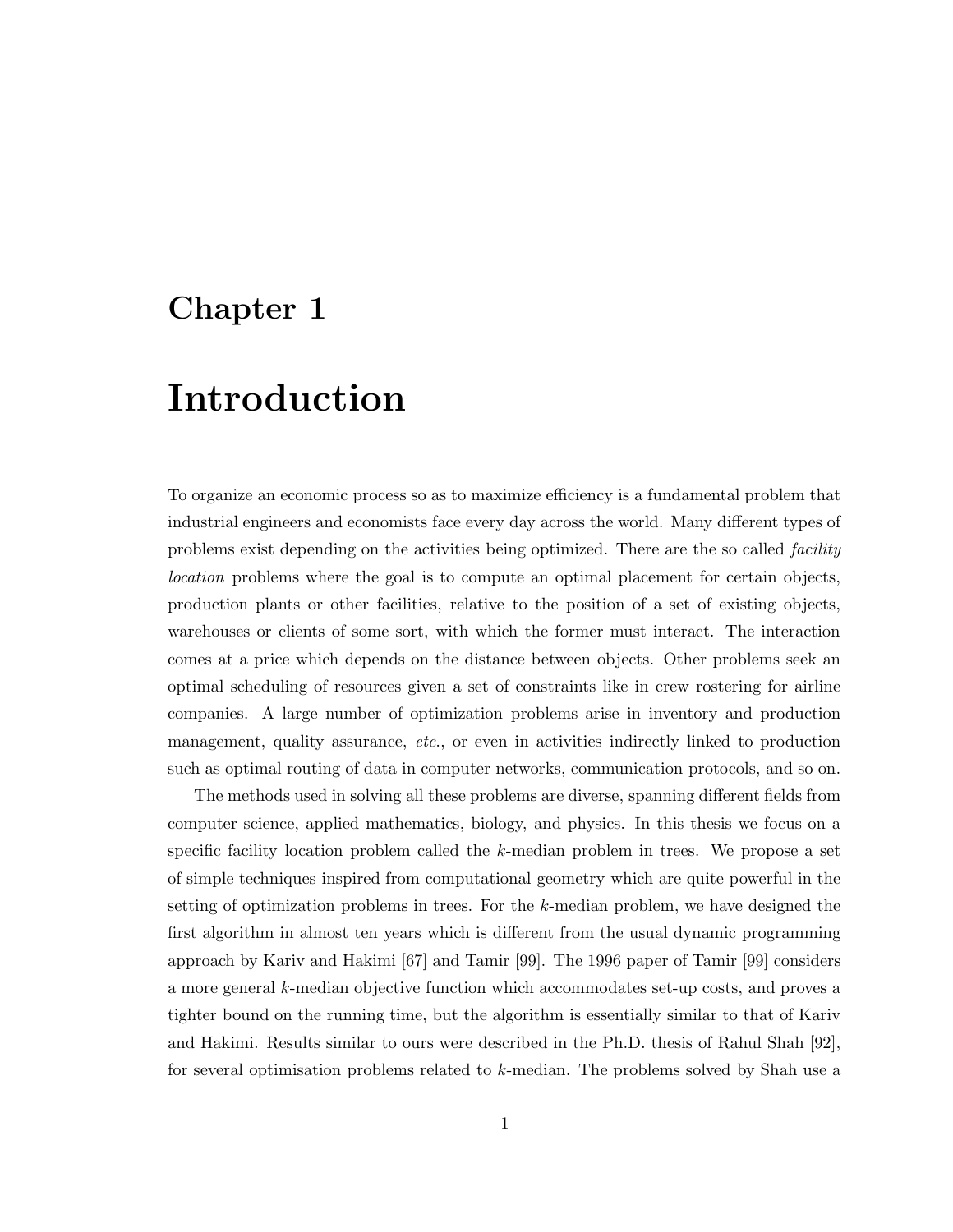more general cost function than our k-median problem, but they are not constrained by the cardinality of the set of facilities as in our case. In general, cardinality constraints are more difficult to handle.

We argue that our techniques can be used on other optimization problems with success. As example, we have studied two generalizations of the k-median problem that were recently proposed to the operational research community, the mixed obnoxious facility location problem and the collection depots problem. In both cases, we obtain algorithms with improved running time.

In the following sections, we will discuss the importance of the results obtained and the ideas that have motivated our present work. We will start by defining the k-median problem and the two generalizations studied, then we will introduce part of the notation used throughout the thesis. We will briefly review some of the properties of the k-median problem that illustrate its hardness, and we will conclude, in Section 1.4, with an overview of the techniques used to obtain our results. Among these, an important feature is preprocessing the input tree into a data structure called the *spine decomposition* which is then used to guide the computation of several relevant functions associated with subtrees of the given tree. The structure of the spine decomposition, its properties, and the construction algorithms are detailed in Chapter 2.

#### 1.1 Definition of problems covered

Facility location problems deal with the placement of one or more facilities with respect to a set of clients so that certain economic criteria are satisfied. In most situations, the intention is to minimize the cost associated with the service flow between facilities and clients, the cost being dependent on distance. Sometimes this cost is viewed as profit, in which case the goal is to maximize it. In practice, such problems occur in urban planning, industrial and computer engineering, data mining, vehicle routing, financial planning, etc. A few examples of location problems are the optimal placement of emergency stations in sparse rural areas, location of toxic waste recycling depots in dense urban areas, location of plants in a transportation system to minimize production costs, VLSI design, clustering applications in data mining, etc.

The k-median problem is a particular type of facility location problem among several variants. Depending on the function used as cost, we have: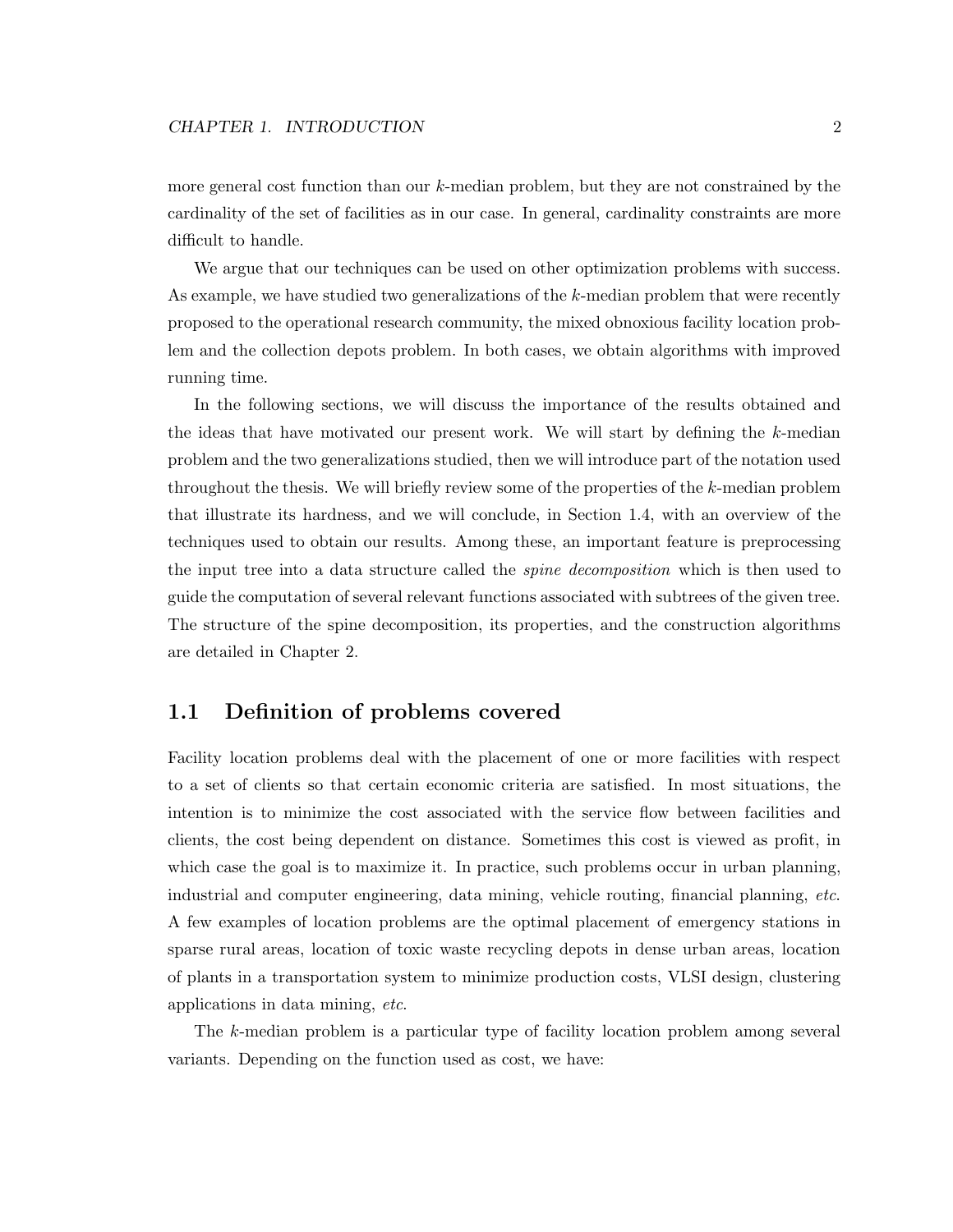- $k$ -median (or min-sum) problems. The goal is to place  $k$  facilities to minimize the total service cost for all clients.
- $k$ -center (or min-max) problems. The goal is to locate  $k$  facilities to minimize the service cost of the most expensive client.
- $k$ -cover problem: One needs to select  $k$  facilities to maximize the total profit, where each client can only be served by a facility placed within a certain service radius.
- $k$ -facility p-centrum problem. This is a generalization of median and center problems in which the optimum set of  $k$  facilities is to minimize the sum of the  $p$  largest service distances.
- uncapacitated facility location (UFL) problem. The question is to find the location of an appropriate number of facilities that minimize the total service cost and the total cost of opening facilities.
- capacitated facility location (CFL) problem. It is the same as UFL except that each facility can serve only a given number of clients.

All these variants but the last two impose a constraint on the number of facilities that are allowed to be located. In the case of UFL and CFL, a cost is paid to locate a facility at any given location, and thus one cannot chose to open an arbitrarily large number of facilities in the optimal solution.

The setting in which these problems are formulated is also important. There are problems defined in the plane where the clients are modeled as points or other geometric objects and the cost depends on various distance metrics which may also consider obstacles. Other instances are defined in graphs where vertices represent clients and potential facility locations. In a more general setting, the edges of a graph can be viewed as an infinite set of locations where facilities and sometimes clients can be placed. This model is called *network*, to distinguish it from a graph. The service cost depends on the length of the shortest path between locations in the network. The following paragraphs introduce the basic concepts used in this thesis.

Our notation follows the style of Reinhard Diestel's book on graphs [35]. A directed graph  $G = (V, E)$  consists of two sets, V called the set of vertices of G, and a set of ordered pairs of elements from  $V, E \subset V \times V$ , called the set of edges of G. We denote the cardinality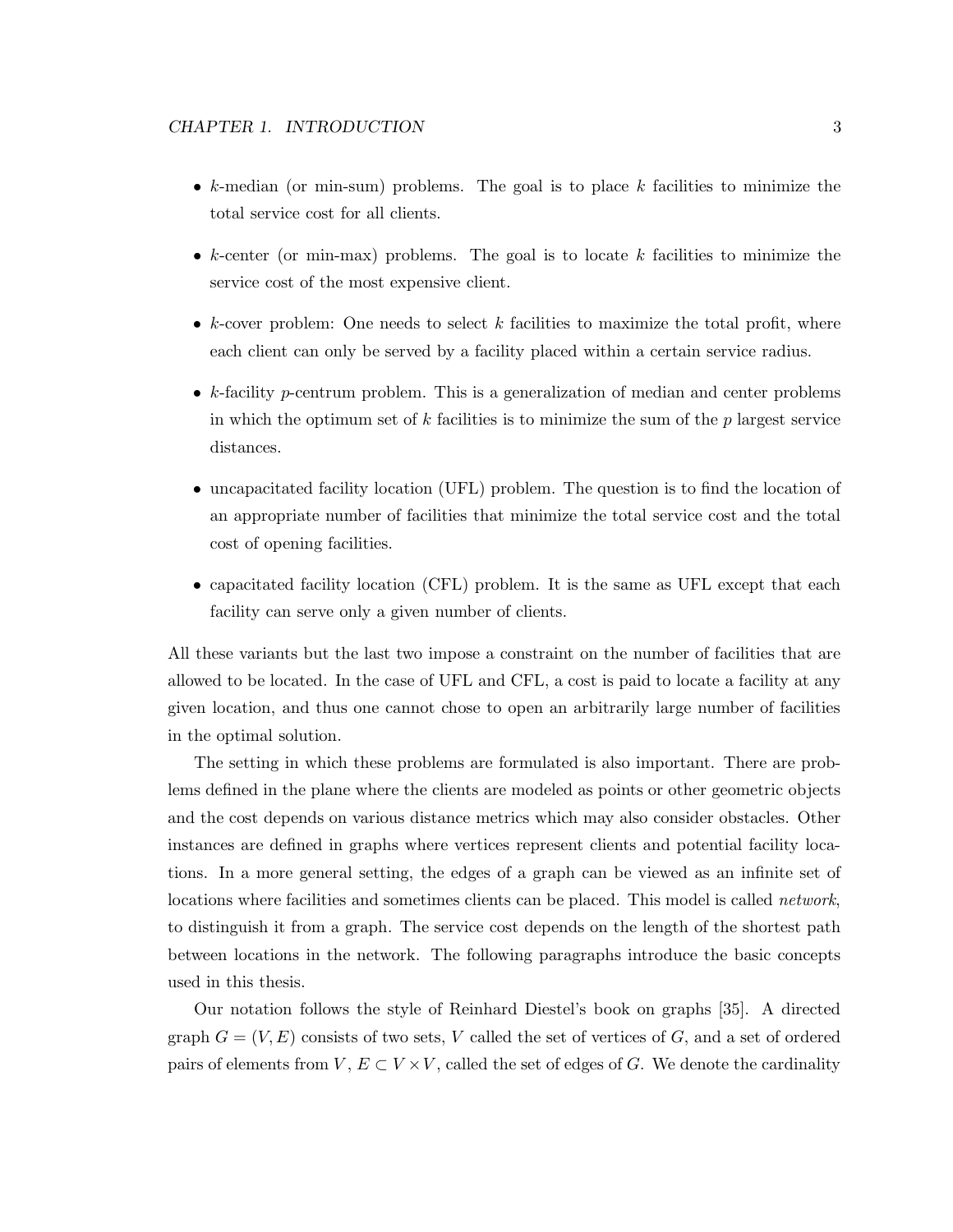of V by n. The set of vertices and edges of a graph G is referred to as  $V(G)$  and  $E(G)$ respectively. We may not always distinguish between a graph and its set of vertices or edges. For example we might speak of a vertex  $v \in G$  and an edge  $e \in G$ . Given an edge  $uv \in E$ , we call u its source and v its sink. An undirected graph  $G = (V, E)$  is a graph where the elements of E are unordered, *i.e.*  $uv \in E \Rightarrow vu \in E$ . In this case u and v are called adjacent vertices or neighbors. A vertex  $v \in e$  is called incident to edge  $e$ ; then e is an edge at v.

A path  $\pi(v_1, v_n)$  is the graph

$$
\pi(v_1, v_n) = (\{v_1, v_2, \dots v_n\}, \{v_1v_2, v_2v_3, \dots v_{n-1}v_n\})
$$
  
= {v<sub>1</sub>, v<sub>2</sub>, ..., v<sub>n</sub>} (to relax the notation, we may omit the edge set),

where  $v_1, v_2, \ldots v_n$  are distinct. A cycle on the same set of vertices is graph

$$
\pi(v_1,v_n)\cup\{v_nv_1\},\
$$

where "∪" denotes the union of two graphs as the union of their vertex and edge sets. Here, only the edge set of the second graph is relevant. A tree is a connected, undirected graph that has no cycle as subgraph. A rooted tree is a tree  $T = (V, E)$  with a special vertex  $r<sub>T</sub>$ called the root and a function  $p: V \to V$  called the parent function so that,

 $- \forall uv \in E, u = p(v)$  or  $v = p(u)$  but not both, and

–  $p(r_T)$  is undefined.

Vertex v is also called the child of  $p(v)$ . A tree is called a binary tree if every vertex has at most two children. A vertex that has no children is called a leaf. If  $u, v \in V$  are such that  $u = p \circ \dots \circ p(v)$ , then u is an ancestor of v and v is a descendant of u. Here, operation  $\circ$ denotes the composition of two functions. In particular,  $r<sub>T</sub>$  is an ancestor for all vertices in the tree. Consider all paths that start at root  $r<sub>T</sub>$  and end at a leaf. The number of vertices of the longest path (the path with the largest number of vertices) defines the height of the tree.

In our problems, graphs are augmented with two functions that associate a weight with each vertex and a length with each edge,

$$
w:V \to \mathbb{R}_+
$$
, and  $l: E \to \mathbb{R}_+$ .

The length  $l(\pi)$  of a path  $\pi$  is the total length of all the edges in the path. The length function defines a distance in the graph as the length of the shortest path between two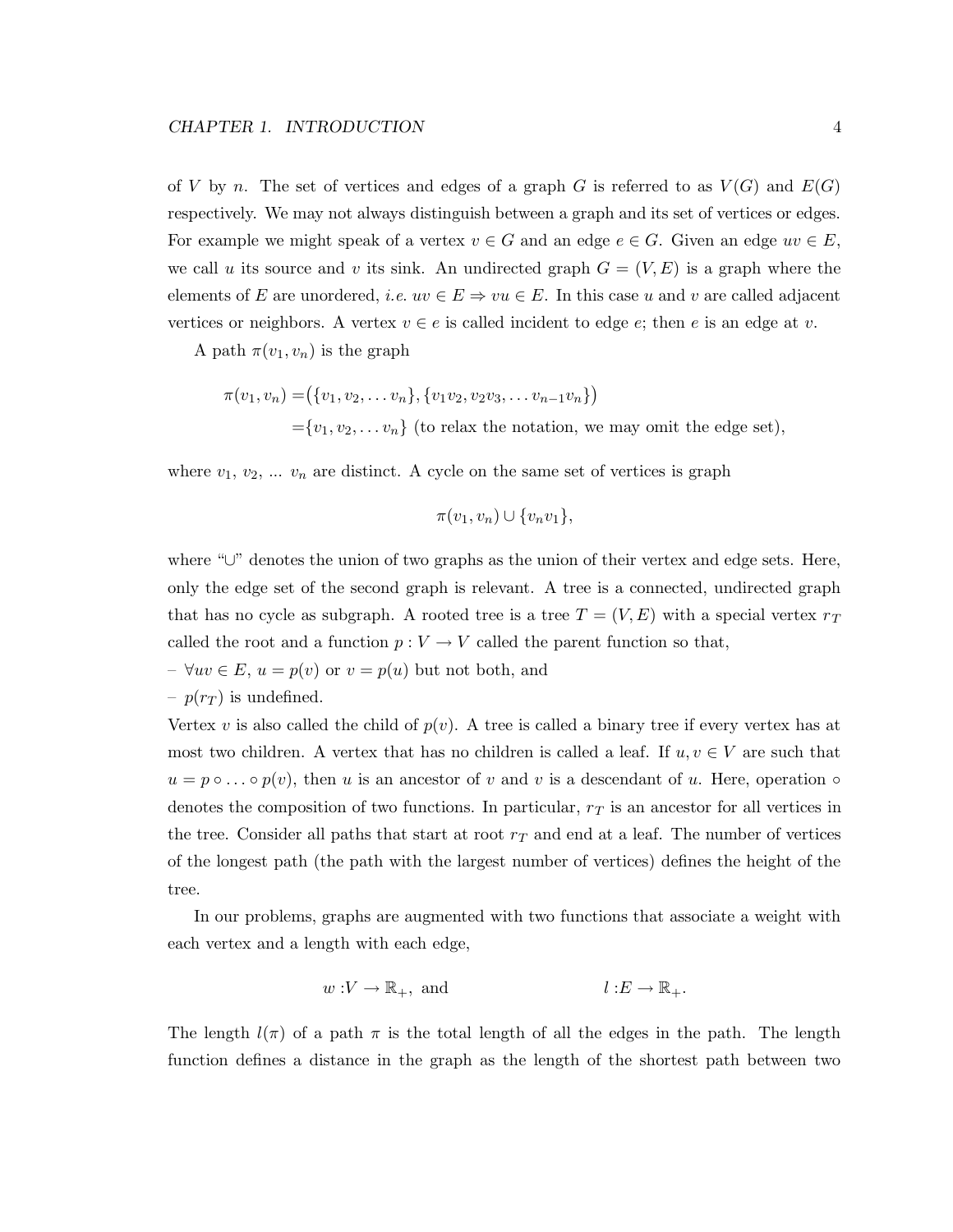vertices. If  $\mathcal{P}(u, v) = {\pi(u \dots v) | \pi(u, v) \subseteq G}$  is the set of all paths in G between vertices u and v, then the distance  $d(u, v)$  between u and v is

$$
d(u, v) = \min_{\pi \in \mathcal{P}(u, v)} l(\pi).
$$

We define the network  $N_G$  of graph G as an extension of G where every edge  $uv \in G$ corresponds to a closed interval  $[w] \in N_G$ . A point (or location) x can be chosen on edge [uv] in which case we can refer to the edges [ux] and [xv]. We can extend the edge length function on the network too, such that  $l(uv) = l([uv]) = l([ux]) + l([xv])$ . Between any two locations x and y in the network, we define as distance the length of the shortest path between x and y. In the remainder of this thesis we might not distinguish between a graph and its associated network. It will generally be clear from the context which object we are referring to.

Before we formulate the k-median and k-center problems in graphs, we define two sets S and D of points from  $N_G$ , informally the set of supply respectively demand locations. Set S contains all locations in  $N_G$  where a facility can be placed, and D is the set of client locations. Most frequently  $D = V$ . Using the supply and demand sets above, the k-median and k-center problems are defined as to compute the following values,

for *k*-median: 
$$
\min_{\substack{F_k \subseteq S \\ |F_k| = k}} \left\{ \sum_{v \in D} w(v) \min_{x \in F_k} d(v, x) \right\}
$$
  
for *k*-center: 
$$
\min_{\substack{F_k \subseteq S \\ |F_k| = k}} \left\{ \max_{v \in D} w(v) \min_{x \in F_k} d(v, x) \right\}.
$$

The k-median problem is also referred to as the min-sum problem and the k-center as the min-max. Set  $F_k$  contains the locations at which the k facilities are placed and the cost of providing service from a facility to a client is modeled by the weighted distance between the two locations.

Sets S and D allow us to treat the k-median and k-center problems in a more general fashion by substituting  $S$  and  $D$  with either  $V$  (we restrict the supply or demand set to the vertices of the graph) or  $N_G$  (we allow supply or demand locations to sit on the edges of the network). We can use the positional notation of Tamir and Zemel [103] to refer to various versions of the k-median and k-center problems. The notation consists of a triple of symbols, for example  $\binom{V}{S} \binom{V}{D} k$ , which identifies the supply set, demand set, and number of facilities.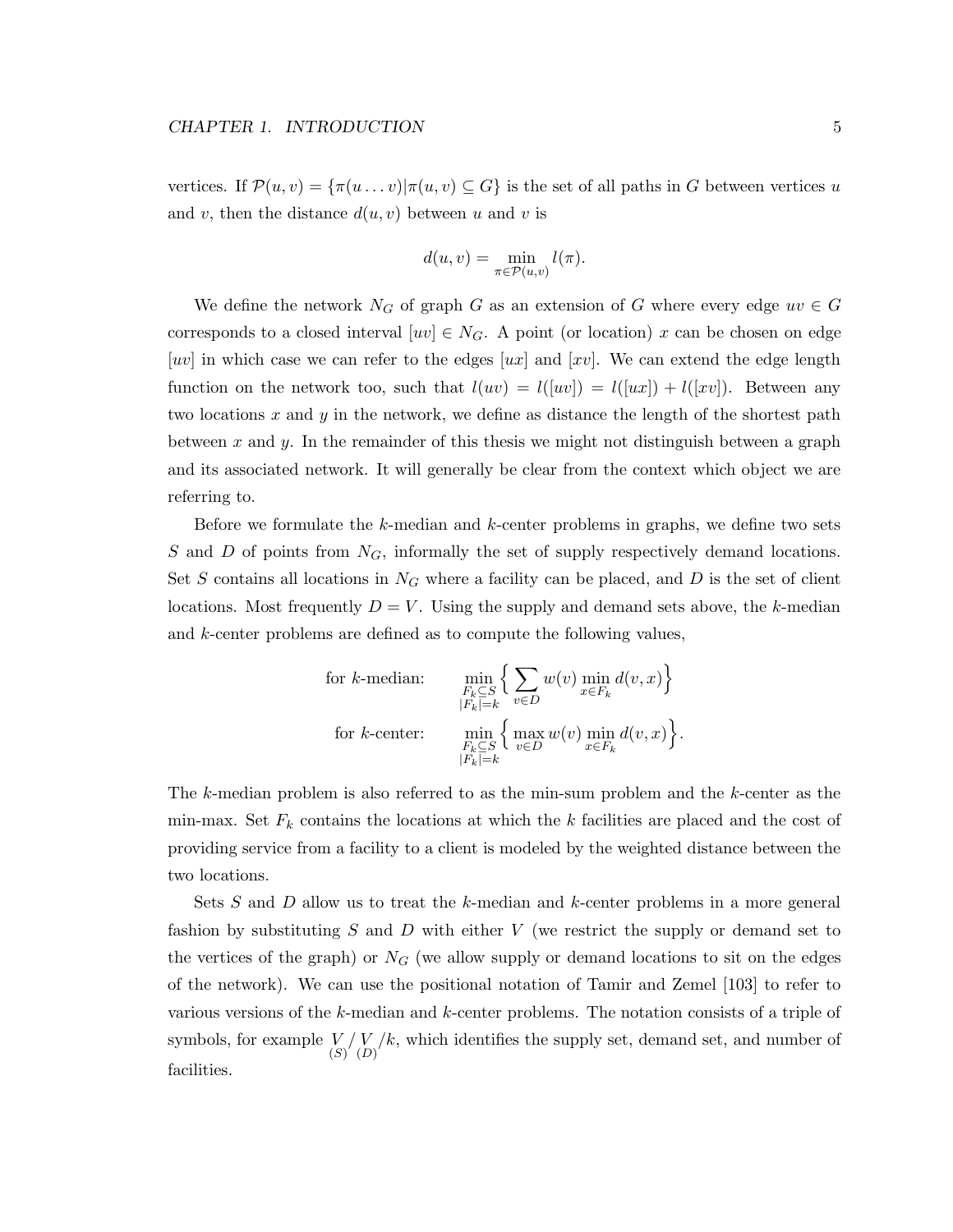

Figure 1.1: Example of optimal solution for locating two facilities in a tree with unit vertex weights and unit edge lengths; the facilities are shown as dark dots. Case (a) 2-median. Case (b) 2-center

It should be noted that for the k-median problem, versions  $\binom{V}{S} \binom{V}{D} k$  and  $N_G$  $(S)$  $/\binom{V}{D}$  are equivalent. An optimal k-median solution always exists in which all facilities are located at the vertices of the network even if they are allowed to sit on edges. This property, referred to as the vertex optimality of the k-median, was shown by Hakimi [51] and is reviewed in Section 1.2. Evidently, this is no longer true for the k-center problem (consider  $k = 1$  and the simple graph  $({u, v}, {w})$ .

This thesis describes new algorithms for the k-median problem in rooted trees [11]. Three special cases are also considered, namely the 3-median problem in trees, the k-median problem in balanced binary trees, and the k-median problem in directed trees [13]. In these special cases, we propose simpler algorithms with a tighter upper bound on the running time than our general  $k$ -median algorithm. The class of balanced binary trees consists of trees with height logarithmic in the size of the tree as n tends to infinity. In directed trees, any facility is allowed to serve only clients for which it is an ancestor. The k-median problem for directed trees was introduced by Li *et al.* [74] as a mathematical model for optimizing the placement of web proxies to minimize average latency. These results are described in Chapter 3.

As mentioned earlier, we can use similar techniques to solve other facility location problems in trees. In this thesis we choose two generalizations of the  $k$ -median and  $k$ -center problem in trees, the mixed obnoxious median problem and the collection depots median location problems. In the following section we define these two types of problems rigorously and identify the instances solved by our approach.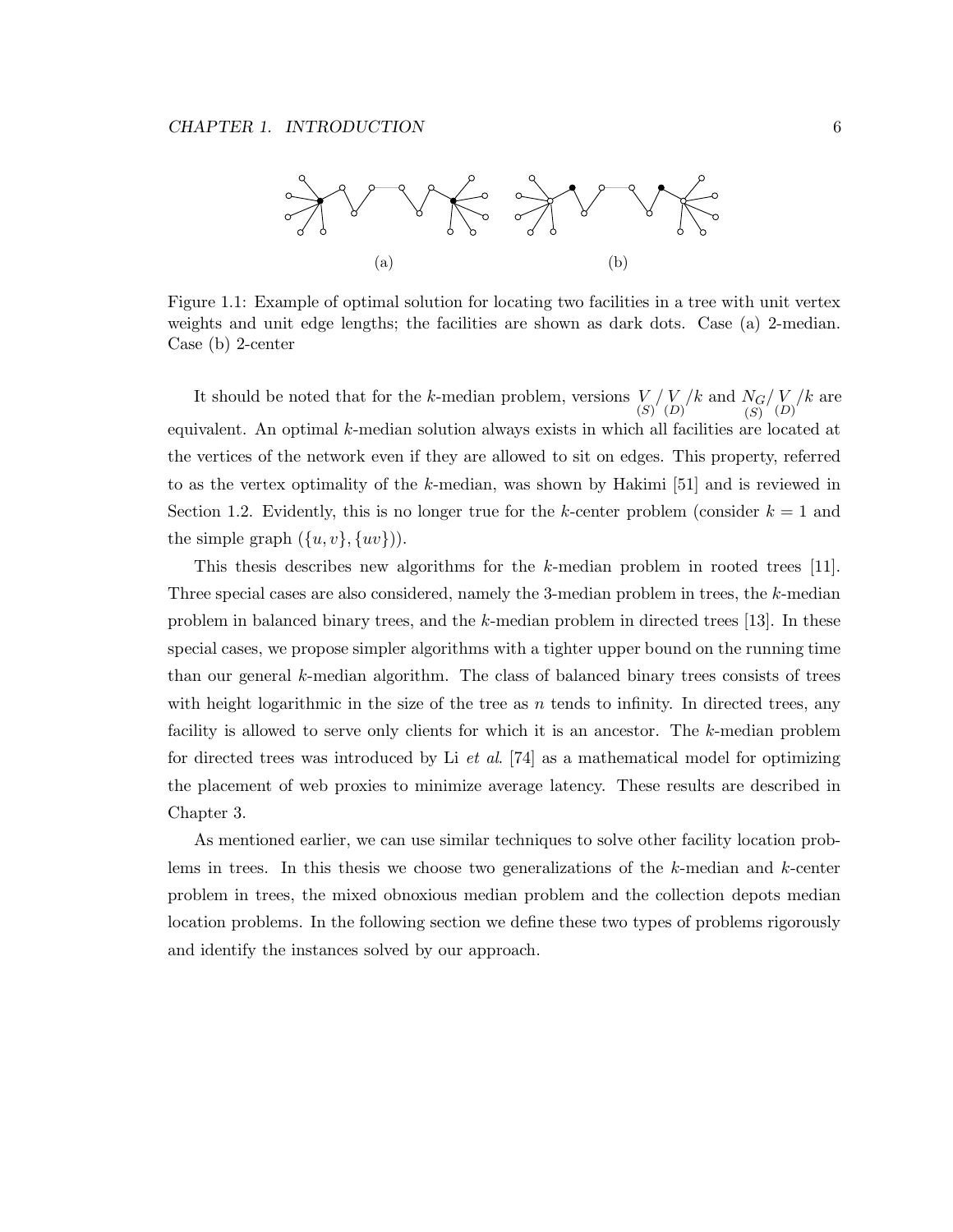#### 1.1.1 Generalizations of the classical facility location problems

The mixed obnoxious median problem is a combination between the classic median location problem and the so called obnoxious facility location problem. As the name suggests, obnoxious facility location deals with the placement of a set of facilities that have an undesirable effect on clients and that should be placed as far away as possible. One can view such a problem as a usual k-median instance in which all clients are assigned a negative weight. The mixed obnoxious k-median facility location problem is then a k-median problem where some clients have positive weight while others have negative weight. The idea of mixing clients with positive and negative weight appeared in the work of Burkard et al. [22] and it reflects more accurately the practical situations encountered in real life. For example, the location of an industrial waste collection center is obnoxious for the residents in the area but desirable for the industries using it. In this case, one can assign negative weights to the locations containing residential complexes and positive weights to those with industrial designation.

The presence of vertices with negative weight adds to the complexity of the k-median problem. In fact, there are two possible interpretations of the objective function to be minimized,

$$
\min_{\substack{F_k \subseteq S \\ |F_k| = k}} \left\{ \sum_{v \in D} w(v) \min_{x \in F_k} d(v, x) \right\} \text{ and } (1.1)
$$

$$
\min_{\substack{F_k \subseteq S \\ |F_k| = k}} \left\{ \sum_{v \in D} \min_{x \in F_k} w(v) d(v, x) \right\}.
$$
\n(1.2)

In the first version, every client in the demand set is served by the closest facility, irrespective of the sign of its weight. We refer to this problem as the WMD  $k$ -median because of the order in which  $w(v)$ , min, and  $d(v, x)$  appear in (1.1). In the second version of the objective function, called for obvious reasons MWD, a client is served by the farthest facility if it has a negative weight. At a first glance it seems that problem WMD is identical to the classic k-median with positive weights, but in fact it is much more difficult. Burkard et al. [21] showed that if problem  $N_G$ (S)  $\binom{V}{D}$  is considered, the optimal median set might not be a subset of the vertices of the tree. In contrast, problem MWD is easier, and the vertex optimality property holds. Burkard et al. solved the 1-median problem for trees and cacti in linear time [22]. A cactus is a graph that can have cycles, but any two cycles have at most one vertex in common. In a following paper  $[21]$ , Burkard *et al.* considered the 2-median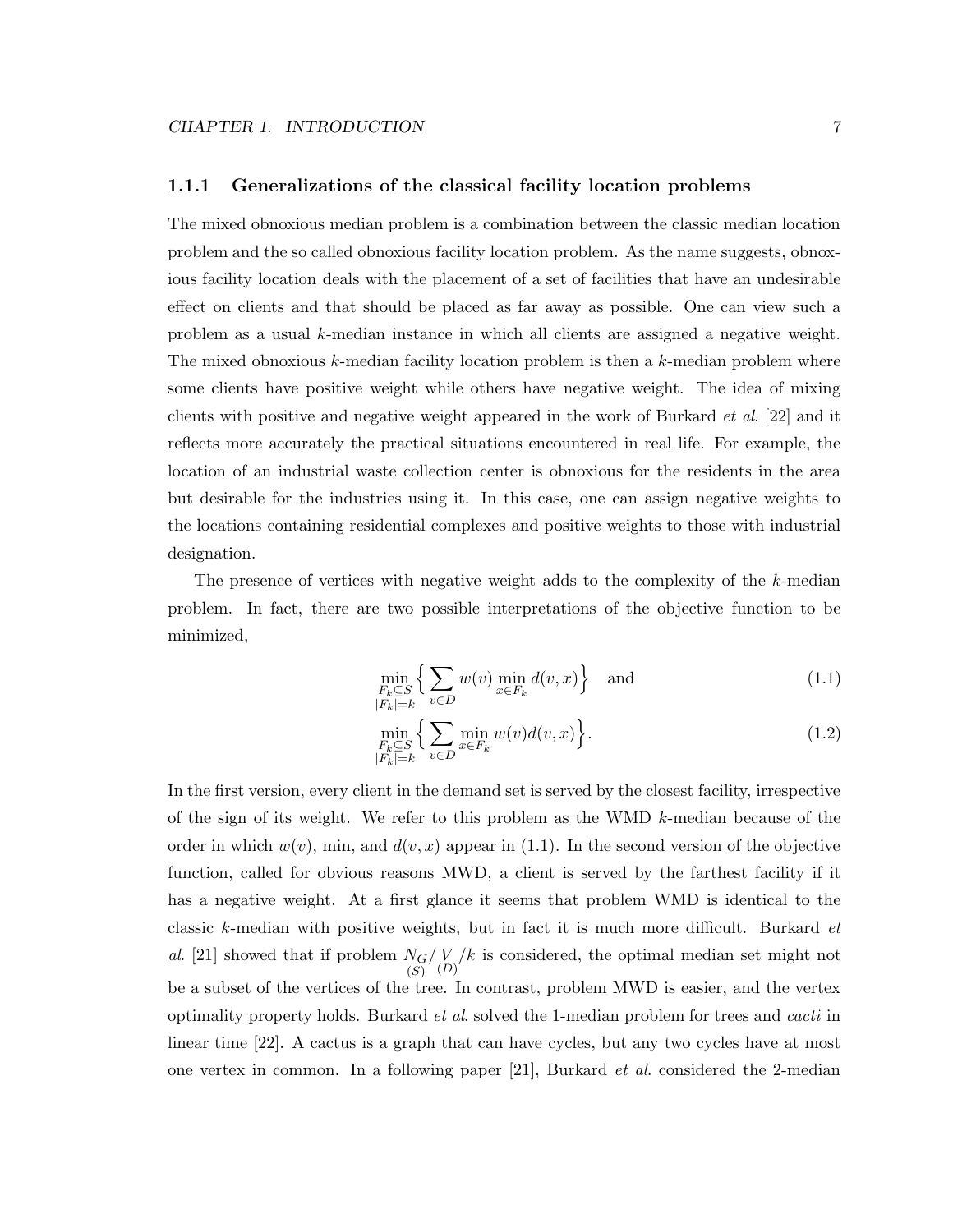problem in trees for both WMD and MWD variants, for which they proposed algorithms respectively cubic and quadratic in the size of the tree.

In this thesis, we improve the known results on the 2-median WMD [10] and 2-median MWD problems [12]. For the general case when  $k > 2$ , no algorithms have been proposed to date. It is very likely that a similar dynamic programming approach gives a polynomial algorithm in the general case too, however we do not tackle this problem here. The components that are served by the same facility interact in a more complex way than in the case of positive weights, and solving all issues is not straightforward. Details are given in Chapter 4.

The second generalization of the k-median and k-center problems has a vehicle routing flavor. We are given a set of locations where one of two types of objects are already placed, clients or collection depots. The facilities house a number of vehicles used for serving clients. We are asked to find a placement for one or more such facilities so that the following scenario is optimized.

- To serve a client, a vehicle starts at the facility, visits the client (to collect garbage, for example), then stops at a collection depot (to dump the garbage), and finally returns to the originating facility.
- All clients must be served.
- The objective function to optimize is:
	- Center problem: to minimize the cost (weighted distance) of the most expensive tour.
	- Median problem: to minimize the total cost (weighted distance) of all tours.

Consider tree  $T$  whose vertices are now given as the union of two sets not necessarily disjoint, C the set of client locations, and D the set of collection depots. Let  $C = \{c_1, c_2 \dots c_{n_C}\}$ and  $D = {\delta_1, \delta_2 \dots \delta_{n_D}}$ , and  $n = |C \cup D|$ . Every client is associated with a positive weight  $w(c_i)$ . Given the location y of a facility in  $N_T$ , we denote by  $r(y, c_i)$  the weighted distance of the route serving client  $c_i$ ,

$$
r(y, c_i) = w(c_i) \Big( d(y, c_i) + \min_{\delta \in D} \{ d(c_i, \delta) + d(\delta, y) \} \Big).
$$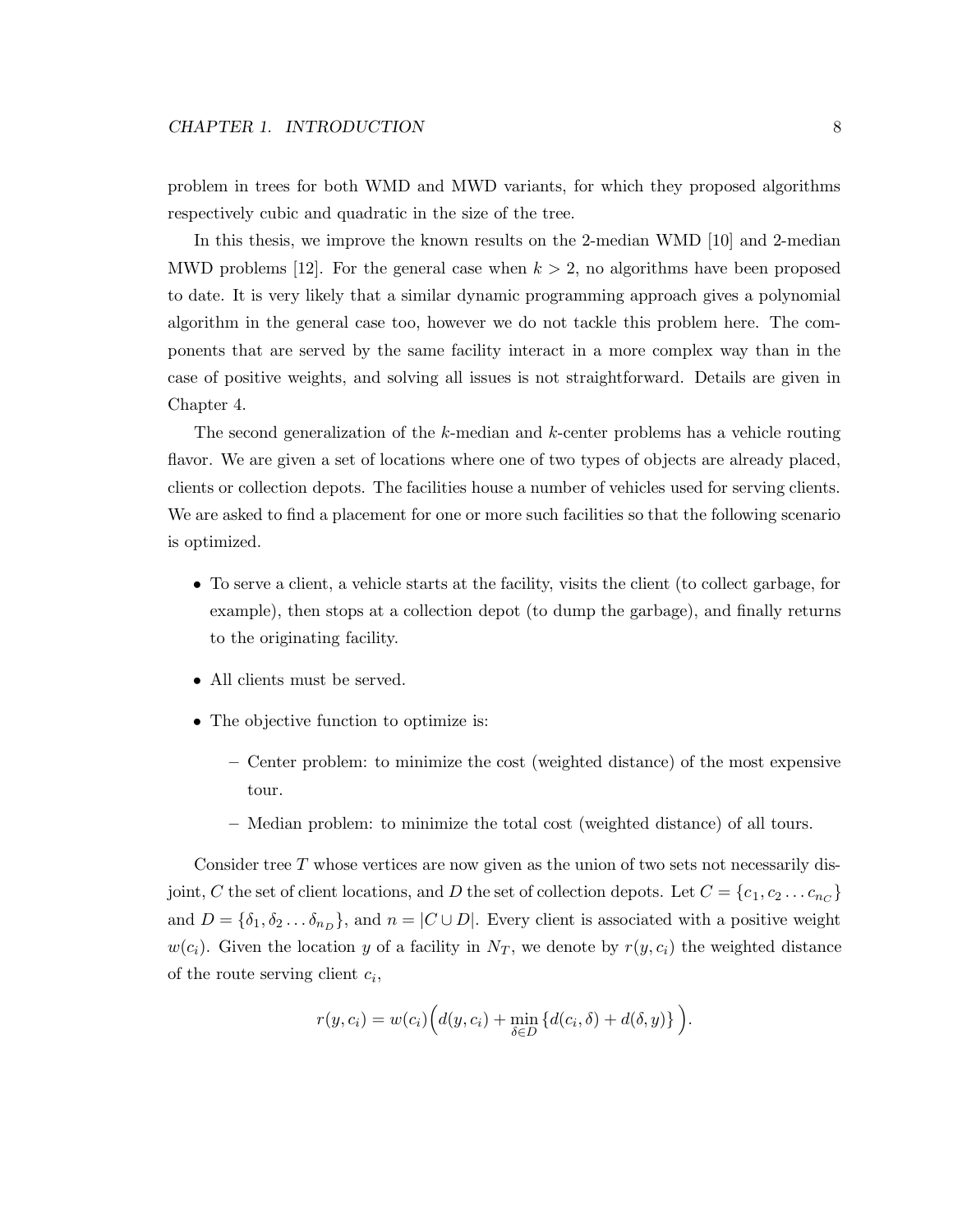Then, the k-median and k-center collection depots problems are expressed by

$$
\min_{\substack{F_k \subseteq N_T \\ |F_k| = k}} \left\{ \sum_{c_i \in C} \min_{y \in F_k} r(y, c) \right\} \text{ and } \min_{\substack{F_k \subseteq N_T \\ |F_k| = k}} \left\{ \max_{c_i \in C} \min_{y \in F_k} r(y, c) \right\} \text{ respectively.}
$$

This problem is the round-trip collection depots problem from [104] in which the set of depots is available to all clients.

Most of the results published regarding the collection depots problems characterize the optimal solution in planar settings, graphs, or trees [37, 16, 15]. A few heuristics for the median problem in general graphs also exist. For the center problem, Tamir and Halman [104] give several approximation algorithms for the metric problem, and exact algorithms for 1-center in graphs and k-center in trees. In this thesis, we look at 1-median and k-median problems in trees. Our results are discussed in Chapter 5.

#### 1.2 Brief characterization of the problems

This section describes in a condensed format a few results that are indicative of the hardness of  $k$ -median and  $k$ -center problems in graphs. Since the classical  $k$ -median and  $k$ -center facility location problems are special cases of collection depots and mixed obnoxious location problems, one can conclude that the complexity of the later problems is at least as that of the former.

#### 1.2.1 Complexity of k-median and k-center

This section reviews the complexity results for two important problems in facility location. Notions regarding complexity theory are not summarized, but can be found in the books by Meyr et al. [81], Bovet and Crescenzi [19], Garey and Johnson [42], or Papadimitrou [85].

Formulating the k-median as a decision problem, Kariv and Hakimi [67] showed that it is NP-complete even when the input graph is planar with unit edge lengths and with a maximum degree equal to 3. The proof uses a simple transformation from the dominating set problem which was shown to be NP-complete by Garey and Johnson in [42]. For the geometric version where clients are points in the plane and facilities are to be located anywhere so that to minimize the total Euclidean or rectilinear distance, the k-median and k-center are still NP-complete. This was shown by Megiddo and Supowit in [80].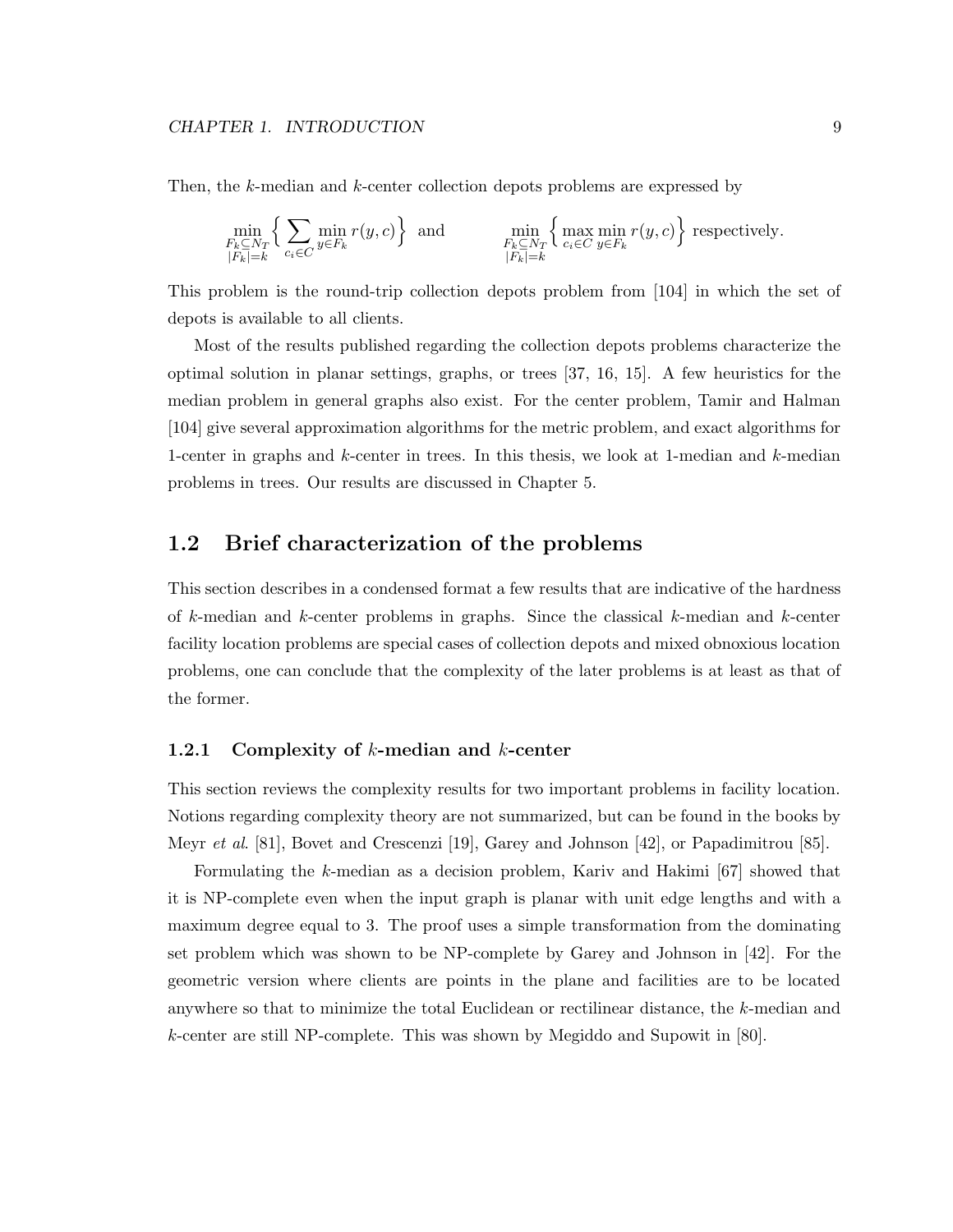**Definition 1.1** (k-median (k-center) decision problem). Given a graph  $G = (V, E)$ , a positive integer k, and a real value c, does there exist a set of vertices  $V_k \subset V$  with  $|V_k| \leq k$ such that the cost of the k-median (k-center) problem with  $V_k$  as facilities is no more than c?

It is obvious that both k-median and k-center are in the class NP of problems because for a set of facilities given as a certificate, it is easy to compute in polynomial time the cost of the k-median or k-center and compare it with c. We consider this fact established and we will not mention it again in our following discussion about computational complexity.

**Definition 1.2 (dominating set problem).** Given a graph  $G = (V, E)$  and a positive integer k, does there exist a set  $V_k \subset V$  with  $|V_k| \leq k$  such that each vertex of G is either in  $V_k$  or is adjacent to a vertex in  $V_k$ ? IF the answer is "yes",  $V_k$  is called a dominating set.

**Theorem 1.1 (Kariv and Hakimi [67]).** The k-median problem is NP-hard even in the case of a planar graph of maximum vertex degree 3, whose edges have unit length.

Proof idea. Assume all edges of the graph have unit length. A dominating set for G of cardinality k exists if and only if the cost of the optimal k-median of G is  $n - k$ , where  $n = |V|$ . In that case, the set of medians is also a dominating set for G. 口

A similar result can be established for the center problem, the reduction being done again from the dominating set. Both types of center problems,  $\binom{V}{S} \binom{V}{D}$  called the discrete  $k$ -center and  $N_G$ (S)  $\binom{V}{D}$  k known as the absolute problem, are NP-complete.

**Theorem 1.2 (Kariv and Hakimi [66]).** The discrete k-center problem is NP-hard even in the case of a planar graph of maximum vertex degree 3 with unit edge length and vertex weight.

Proof idea. The proof follows immediately from the observation that a dominating set of size less than  $k$  exists if and only if the radius of the optimal  $k$ -center solution is at most 1.  $\Box$ 

Theorem 1.3 (Megiddo and Tamir [79]). The  $N_{G}$  $(S)$  $/N_G$  $(D)$ /k center problem is NP-hard even in the case of a planar graph of maximum vertex degree 4 with unit edge length and vertex weight.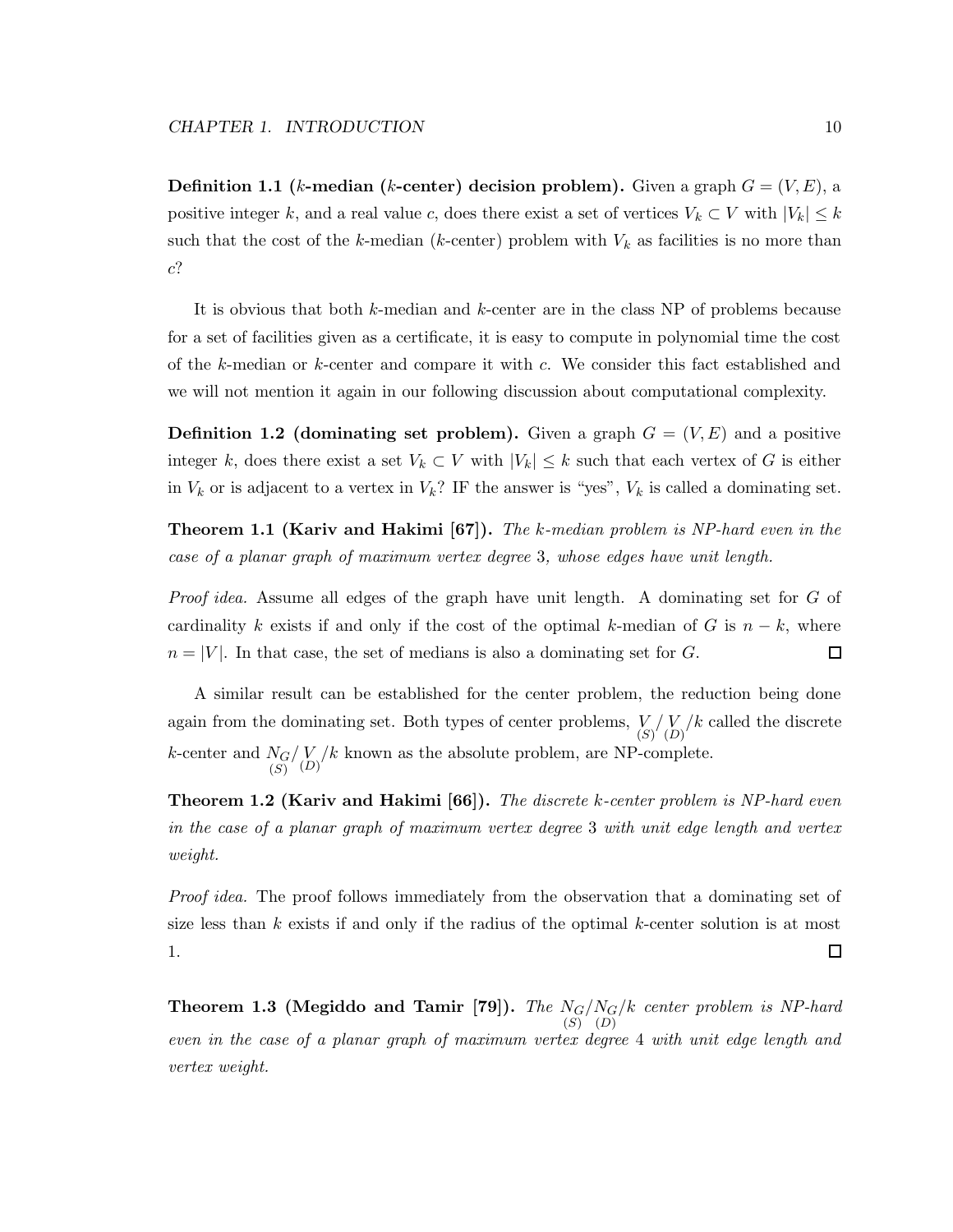

Figure 1.2: Proving the NP-completeness of the continuous k-center problem

*Proof idea.* Consider graph  $G = (V, E)$  for which the dominating set problem must be answered. From G construct graph  $G' = (V', E')$  by adding a vertex v' for every vertex  $v \in V$  and making v' adjacent only to v (see Figure 1.2). Every edge in G' has length 1. Then, one has to show that a dominating set of size  $k$  exists in  $G$  if and only if the optimal k-center for  $G'$  has a cost of at most 2. Clearly, a dominating set of size k in G determines directly in  $G'$  a k-center of cost exactly 2. For the converse, consider a set of  $k$  centers whose radius is at most 2. Then, the longest path that must be covered by any center is only of type  $(u'uvv')$ . Therefore, moving centers to their closest vertex from V will not increase the k-center cost over 2 and would directly give a dominating set of size  $k$  for  $G$ . □

Both k-median and k-center problems are no longer NP-hard when either k is considered constant, or if the input are trees, interval graphs, or circular arc graphs. If  $k$  is constant, a polynomial brute-force algorithm can look at all possible subsets  $V_k$  of cardinality k of vertices (there are  $\binom{k}{n}$  $\binom{k}{n} \in O(n^k)$  possibilities), can compute the objective function for each placement, and can retain the one with minimum cost. For the special types of graphs mentioned above, the distance function has specific properties that yield polynomial time algorithms for most location problems. In the following section some of these properties are reviewed.

#### 1.2.2 Vertex optimality of  $k$ -median

An important property of the optimal solution for k-median is that the facilities may be placed only at the vertices of the network, even if locating facilities on edges is allowed. This was proved by Hakimi [51].

The argument comes from the way distance to a vertex varies from a point moving continuously on an edge. Consider network edge  $e = [uv]$  and a function  $f_e : [0, l(e)] \rightarrow [uv]$ that defines the moving point on e such that  $d(u, f_e(\alpha)) = \alpha$ . Let x be an arbitrary vertex of G. Then the distance from x to the moving point  $d(x, f_e(\alpha))$  is a concave function of  $\alpha$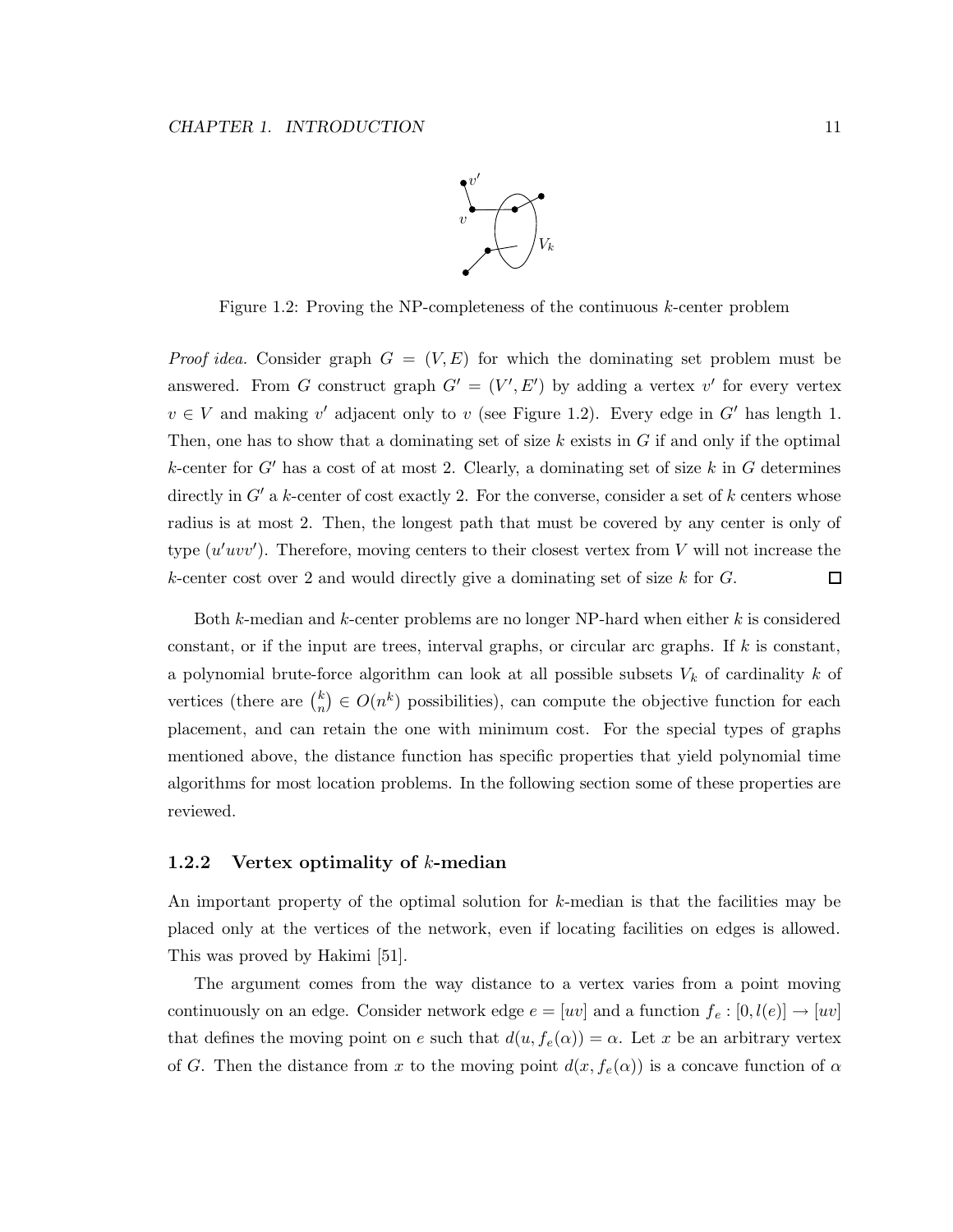

Figure 1.3: Concavity of the network distance from a moving point on an edge to any given location on G

(see also [70] for a good exposition of the properties of network distance in general graphs and trees). Concavity of the distance is caused by the presence of two possible routes that could be taken by the shortest path from  $f_e(\alpha)$  to reach x, one through u, the other through  $v$  (see Figure 1.3). Since the objective function of the k-median problem is a summation of weighted distances with positive weights, facilities located at the vertices of the network can achieve the minimum median cost.

#### 1.2.3 Approximation results

Because of the NP-completeness of k-median and k-center problems in general graphs, a significant part of the research has been focused on finding good approximation algorithms. Unfortunately, Lin and Vitter  $[75, 76]$  showed that approximating k-median is as hard as approximating dominating set and set cover, and therefore, it is unlikely that there exist constant factor approximation algorithms for both problems. More details regarding the approximability of set cover can be found in the work of Feige [38] and Meyr *et al.* [81].

When the service cost between pairs of locations satisfies the triangle inequality, constant factor approximations are possible. Several constant approximation algorithms were recently published. Table 1.1 gathers some of these results. There,  $n$  represents the number of vertices, m the number of edges, L the value of the largest number from input, and  $p \leq k$ is a positive integer chosen by the user.

For the k-center problem, the situation is similar. If the pairwise service cost does not satisfy the triangle inequality, Hochbaum [59] showed that constant factor approximations are not possible. When the triangle inequality is satisfied, an approximation factor of 2 is the best one can hope for both in unweighted [46, 60, 63, 86] and weighted [87, 86] cases.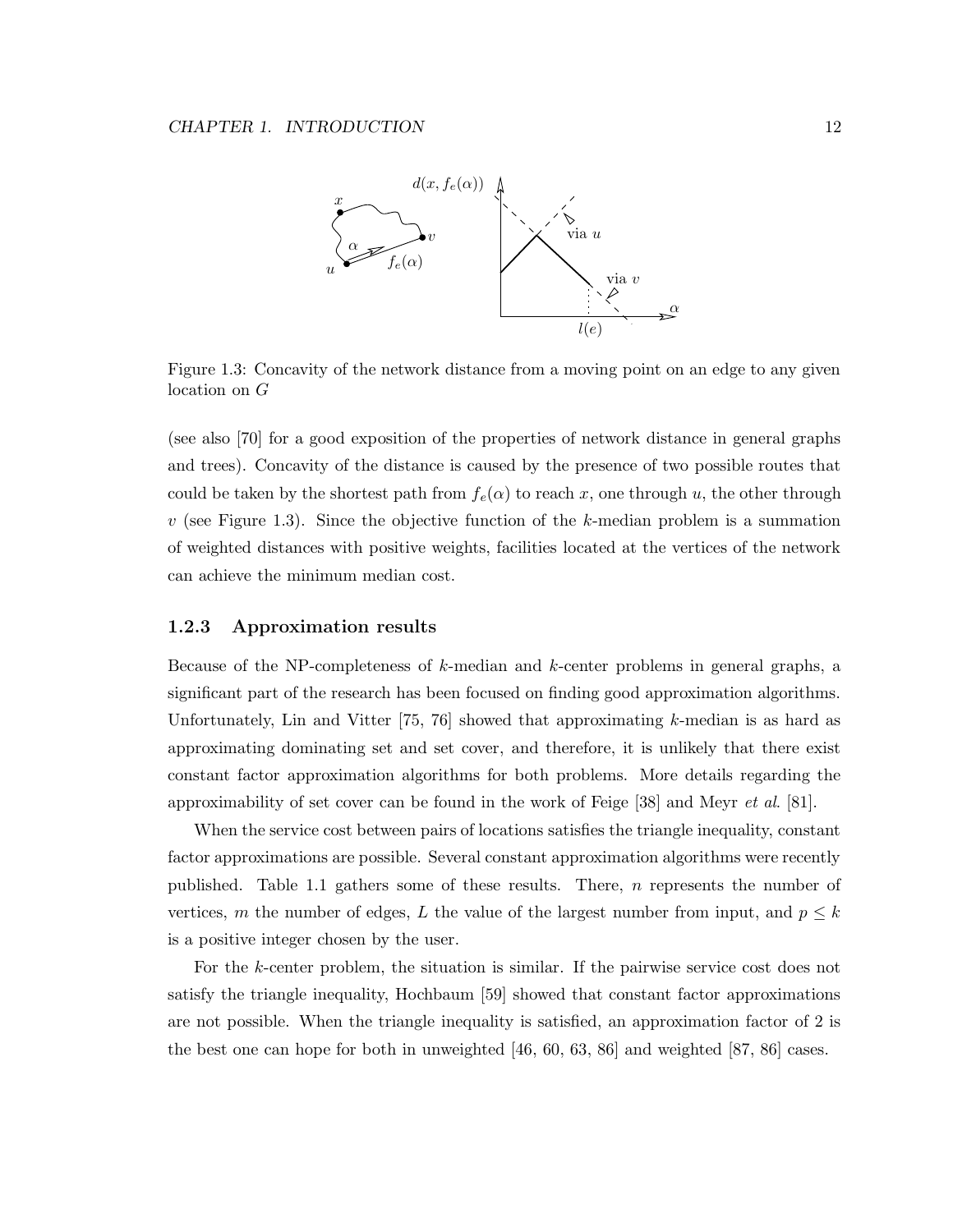| Approx. factor          | Run. time                        | Reference               |
|-------------------------|----------------------------------|-------------------------|
|                         | $O(n^2 \log(n(L + \log n)))$     | Jain, Vazirani [64]     |
|                         | $O(n^3)$                         | Charikar, Guha [23]     |
| $12 + o(1)$             | O(m)                             | Thorup $[106]$          |
| $3 + \frac{2}{n}$       | $O(n^p)$                         | Arya et al. $[6]$       |
| $\epsilon > 0$ (planar) | $O(n^{O(1+\frac{1}{\epsilon})})$ | Arora <i>et al.</i> [5] |

Table 1.1: Constant factor approximation algorithms for the metric k-median problem

#### 1.2.4 Final remarks

The previous paragraphs give an overview of  $k$ -median and  $k$ -center problems in general. It is interesting to notice that in terms of their complexity, both problems are the same. However k-median seems to be easier to solve because the candidate set of optimal facilities for  $k$ -median is just the vertex set, whereas for  $k$ -center, this set is more complex. Surprisingly, the algorithmic results, including the performance of the approximation algorithms, seem to indicate otherwise. Perhaps this is due to the duality between center and cover problems which is exploited in many algorithms for the center problem. A similar duality between cover and median problems can be formulated too, but at the expense of increasing the size of the cover problem quadratically [68]. Recently, Demaine et al. [34] proved that the unweighted k-center problem on planar graphs is fixed parameter tractable [36] when parameterized by the number of facilities  $k$  and the cost (radius) of the solution. This means that there is an algorithm with a running time that depends on two factors. One factor is polynomial in the size of the input graph and the other is exponential in k and the value of the radius. As a result, the k-center problem can be solved efficiently on large planar graphs provided the number of facilities and the value of the radius are small. It is not known yet whether the k-median problem has a similar behaviours or not.

#### 1.3 Thesis motivation

At the beginning of this thesis we mentioned that our results relate to the k-median facility location problem for trees and two generalizations, the collection depots and the mixed obnoxious facility location problems. Our choice of problems is motivated both by practical and theoretical concerns.

From a theoretical point of view, we were are able to design a different algorithm for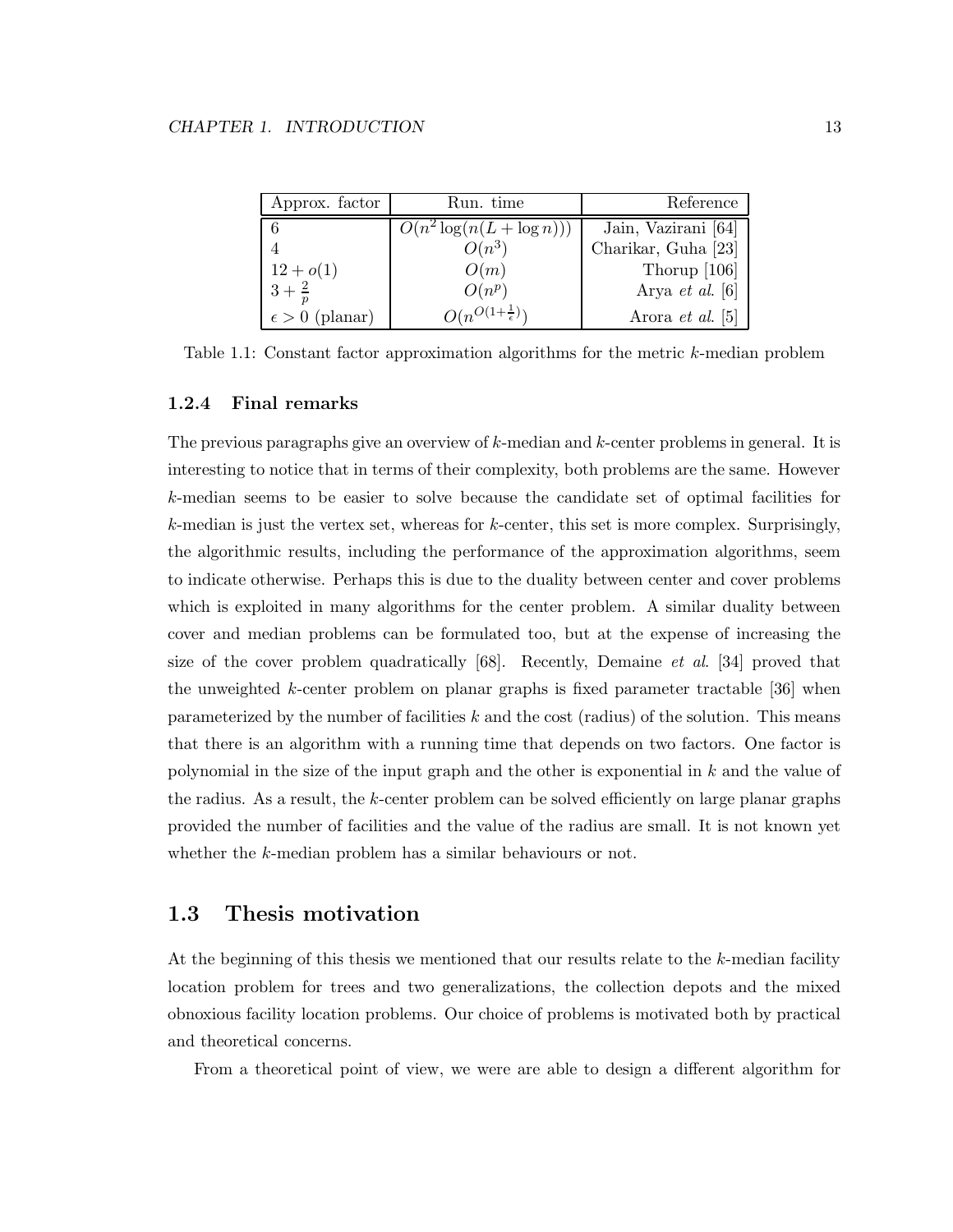a fundamental problem in optimization, the k-median problem in trees. As mentioned by Tamir et al. [102], k-median algorithms for tree networks are useful in deriving approximations for k-median problems in general graphs. In addition, we believe that our result also advances the research towards finding ways to exploit the special structure present in graphs that have not yet been considered for the k-median and other facility location problems. An example are graphs with bounded tree-width (partial  $q$ -trees) [89] which have a configuration that resembles a tree to some extent. Many optimization problems have been successfully solved on such graphs by exploiting this resemblance, however few results in the same direction are known for the k-median problem. Some contributions concern optimization problems in partial  $q$ -trees that are related to  $k$ -median. These might be used as starting points for research on median problems in such special graphs. We mention here the work of Gurevich and Stockmeyer [49] who designed an algorithm for the continuous minimum cover problem whose running time is proportional to the number of edges of the graph and exponential in the value of a parameter that measures how different is the given graph from a tree. In partial 2-trees, Hassin and Tamir [55] give an  $O(n^4)$  algorithm to solve the uncapacitated facility location problem and an  $O(n \log^3 n)$  for selecting the k-th longest path. The later procedure can be used in an algorithm to solve the k-center problem. Granot and Skorin-Kapov [47] look again at uncapacitated facility location problems and propose an  $O(n^{q+2})$  algorithm for partial q-trees. They also study a more general distance function in a graph called *p*-cable distance determined by the total length of  $p$  vertex disjoint paths between two vertices. Chaudhuri and Zaroliagis [25] consider shortest path queries in partial q-trees, and give an algorithm that answers any query in  $\alpha(n)$  time after linear-time pre-processing  $(\alpha(n))$  is the inverse Ackermann function). Designing efficient  $k$ -median algorithms for partial q-trees might also reveal information regarding the parameterized complexity of the k-median problem, an issue neglected until now. Parameterized complexity was pioneered by Downey and Fellows [36] to supplement the results of classical complexity theory. The motivation behind parameterized complexity comes from the observation that certain problems deemed hard by classical complexity theory can actually be efficiently solved, even for large instances, as long as some other parameters are small in size. An example of such a situation is given by Integer Programming, which can be solved in polynomial time if the number of variables is fixed (see Lenstra [72]), or by Linear Programming solved in linear-time if the dimension is fixed (see Megiddo [78]).

Our algorithm is also suitable in practice. It is not too difficult to implement since it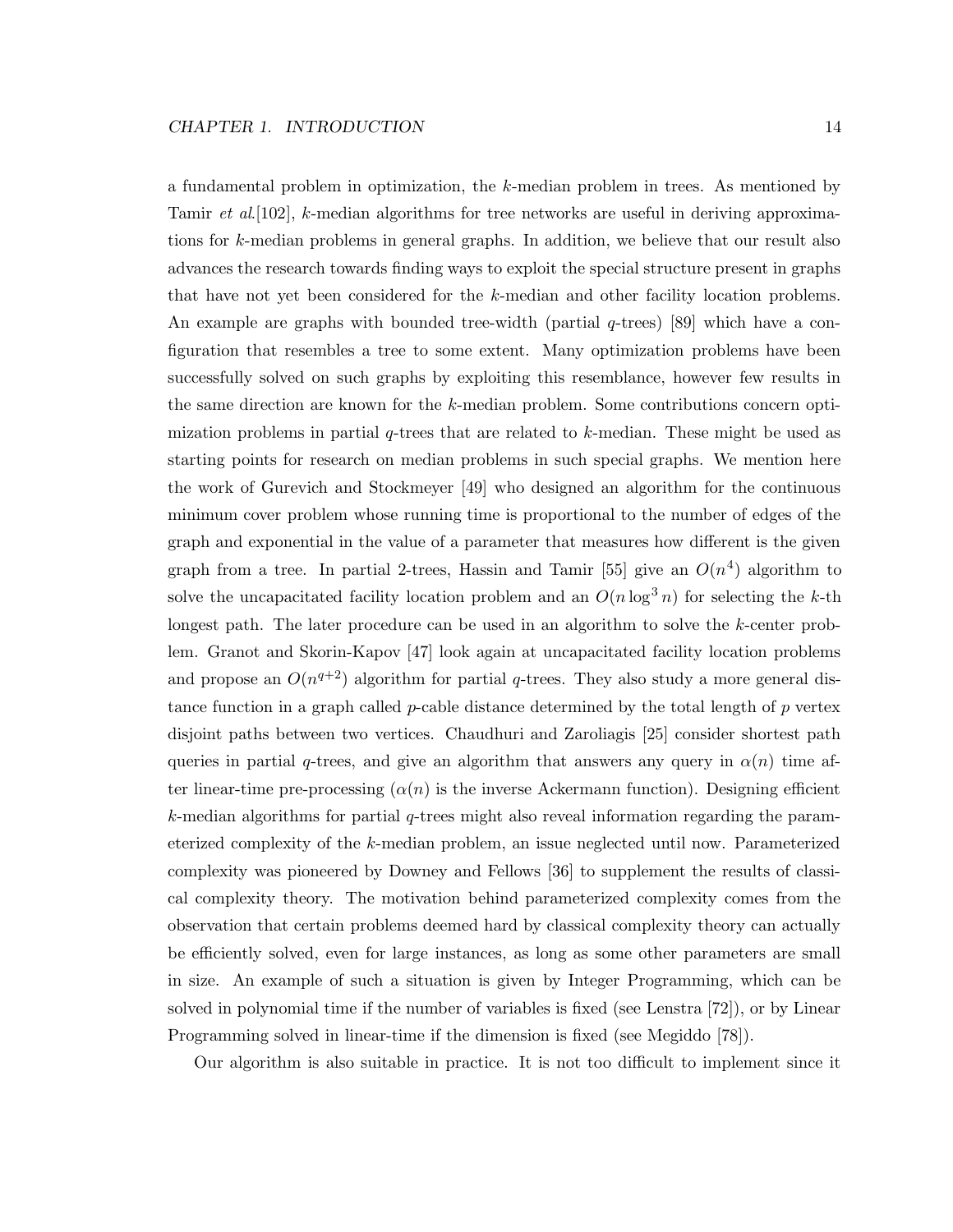deals mostly with the recursive computation of cost functions and the data structures used are standard. In addition, our algorithm is flexible enough that it can also be implemented with other decompositions of trees, even with the centroid decomposition although the performance is affected in this case. Unfortunately, the bound on the running time of our algorithm is exponential in  $k$ , whereas the classic  $k$ -median problem has a complexity of  $O(kn^2)$  for variable k. However, a conjecture by Chrobak et al. [28] states that the size of the cost functions handled by our algorithm is linear in the number of vertices of the subtrees for which the functions are defined. If true, this might lead to designing a sub-quadratic algorithm that is much more efficient, with a performance perhaps not even exponential in  $k$  for weighted arbitrary trees. There is strong indication that the conjecture is true. Tamir [101] mentioned an unpublished result by Rahul Shah who designed a subquadratic k-median algorithm for un-weighted balanced binary trees with a running-time of  $O(k^2 n \log n)$  where k is variable.

#### 1.4 Our collection of techniques

The k-median problem has been a subject of study for several decades. In general, it is NPhard (see Section 1.2.1), but when the input graph is a tree, polynomial time algorithms are possible. Kariv and Hakimi in their seminal paper on facility location [67] gave an  $O(k^2n^2)$  algorithm based on dynamic programming. Hsu proposed a different algorithm with complexity  $O(kn^3)$  [62], but later on Tamir [99] explained that the dynamic programming algorithm has a tighter bound of  $O(kn^2)$  on the running time.

When  $k \leq 2$  more efficient algorithms exist. For the 1-median a linear time algorithm was proposed by Goldman [44] in 1971. A characterization of the 1-median was given independently by Sabidussi [91], Zelinka [110], Kang and Ault [65], and Kariv and Hakimi [67]. They showed that the optimal 1-median of a vertex weighted tree coincides with the w-centroid of the tree. The w-centroid is a vertex  $v \in V$  such that the total weight of the subtree rooted at any of the neighbors of  $v$  has no more than half the total weight of the tree. This property turned out to be very important for the algorithms that tackled the case  $k = 2$  later on.

For the 2-median Gavish and Sridhar [43] designed a method with a running time of  $O(n \log n)$  based on a complex data structure of Sleator and Tarjan [97] for maintaining a collection of disjoint trees. A simpler algorithm with the same complexity was recently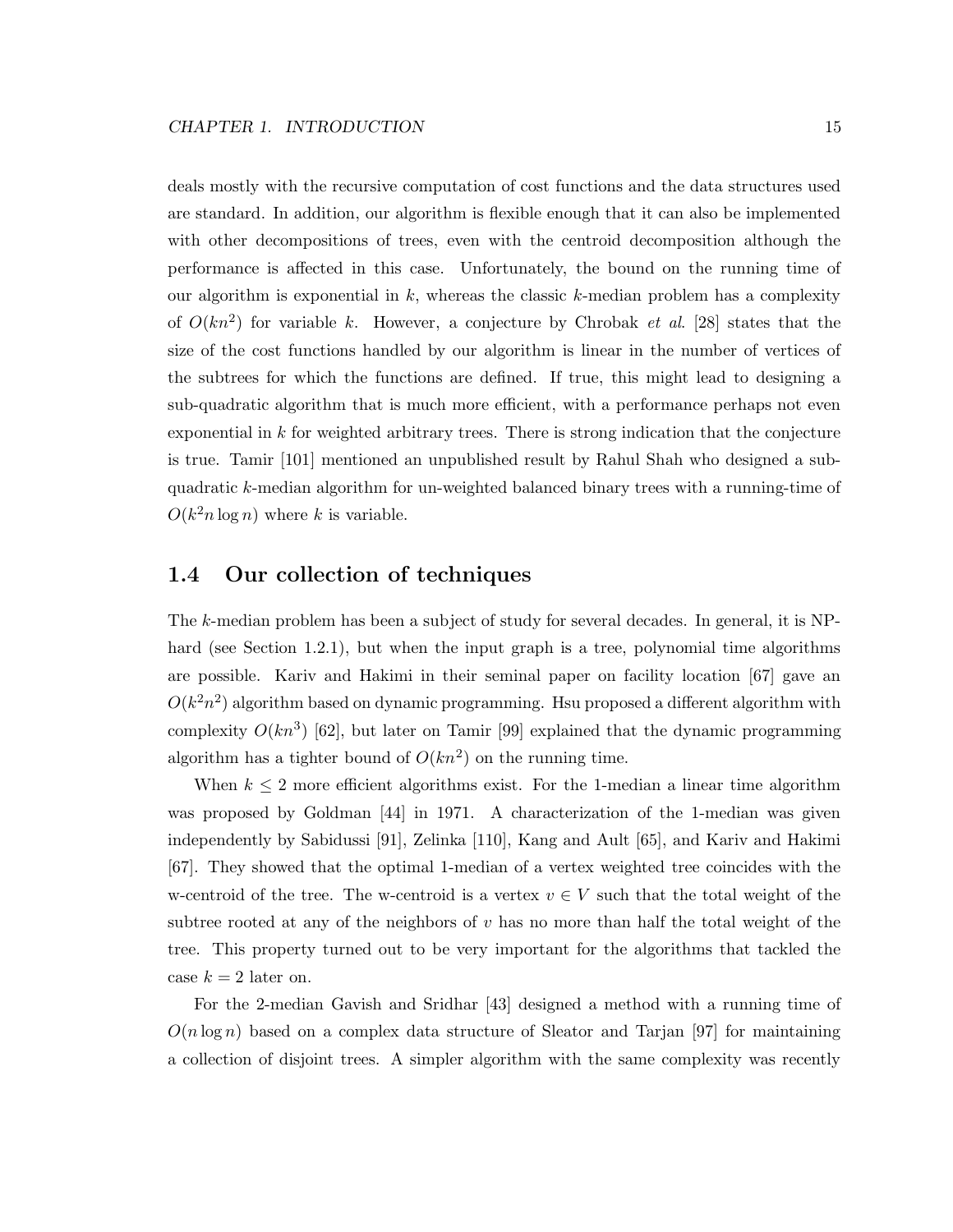proposed by Breton [20]. It uses a tree decomposition data structure that allows updates of the optimal 1-median solution of any subtree of the original tree in logarithmic time. Breton [20] also showed that a linear time algorithm for the 2-median is possible if the tree edges are of the same length or if the vertex weights are sorted. To achieve such a performance, additional properties of the relative placement of the two optimal medians in a tree were used. These properties had been studied by Sherali and Nordai [96], and Mirchandani and Oudjit [83]. Auletta et al. [7] proposed a linear time algorithm for the 2-median problem in a tree in general, but unfortunately their analysis was flawed. It seems that the quest to find a linear time algorithm for the 2-median problem in general is very difficult so perhaps a running time of  $O(n \log n)$  is the best one can hope for. However, for any other values of  $k$ , no specific algorithms are known.

In contrast, sub-quadratic algorithms for the uncapacitated facility location and for the minimum cost coverage problems in trees were recently proposed by Shah and Farach-Colton [93]. Their solution is based on a modified dynamic programming formulation called undiscretized dynamic programming, which first appeared in a paper by Shah, Langerman, and Lodha [94], for solving the problem of placing filters in a multi-cast tree. Unfortunately, the authors of [93] were unable to extend their approach to solving the k-median problem because they could not handle the cardinality constraint on facilities. To illustrate the idea behind undiscretized dynamic programming, we will review the basics of the k-median algorithm as formulated by Tamir [99]. Then we will describe how we avoided the difficulties of Shah and Farach-Colton in our sub-quadratic algorithm for the k-median.

#### 1.4.1 Dynamic programming

Before we proceed with our description of the algorithm, we need to introduce some terminology used throughout the thesis. We always work with a binary tree  $T = (V, E)$  rooted at vertex  $r<sub>T</sub>$  and having positive vertex weights and edge lengths, as defined in Section 1.1. If the tree is not binary, it can be transformed into a binary one by adding a linear number of vertices and edges with zero weight as in Tamir [99].

Let  $M = \{m_1, m_2, \ldots m_k\} \subseteq V$  be a set of k medians in T. Every vertex v is closest to one or more vertices from M. Let  $V_i \subseteq V$  be the set of vertices closest to a particular  $m_i \in M$ , ties being broken in such a way that  $V_i$  stays connected,

$$
V_i = \{ v \in V : d(v, m_i) = \min_{m_j \in M} d(v, m_j) \}.
$$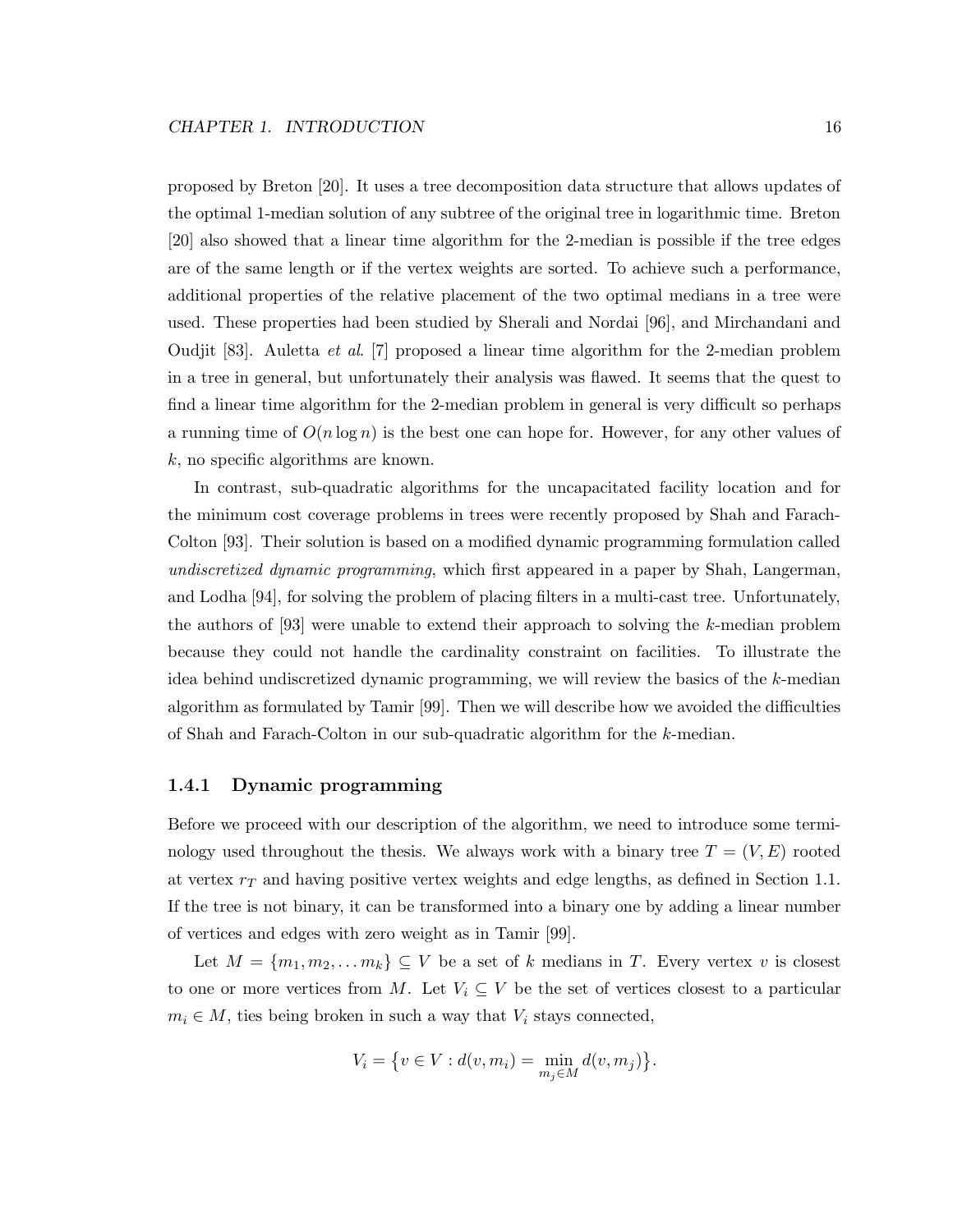

Figure 1.4: Recursive computation of a classic dynamic programming cost function

We say that any vertex  $v \in V_i$  is *covered*, or *served* by  $m_i$ . Sets  $V_i$  partition the tree in k connected components separated from each other by  $k-1$  edges called *split edges*. Moreover,  $m_i$  is the 1-median of the subtree induced by  $V_i$ . Thus the problem of finding an optimal set of k medians can also be formulated as the task to find an appropriate set of  $k-1$  split edges.

The basic idea behind dynamic programming algorithms for optimization problems in trees is to find an optimal solution by solving subproblems defined on subtrees of the input tree. The subproblems have a trivial solution for inputs of small size (for example if the subtree contains only one vertex) and a relatively simple solution based on the result returned recursively on smaller components. Each subproblem must be constrained by the global solution through some choice made outside the subtree. The collection of solution values for the sub-problems can be viewed as a set of functions called "cost functions". Such methods are efficient on trees because the interaction between a connected subtree and the rest of the graph takes place only through an edge. For example, for the k-median algorithm in Tamir [99], the influence of the global solution on the subproblem is determined by the choice of the facility closest to the root of the subtree.

More precisely, Tamir defines two cost functions for each vertex  $v \in T$ . Recall from Section 1.1 that  $p(v)$  represents the parent of vertex v. We denote by  $T(v)$  the component of T containing v obtained by removing edge  $vp(v)$ . If  $v = r_T$ , then  $T(r_T) = T$ .  $T(v)$  is in fact the subtree rooted at v induced by v and all descendants of v. The functions are:

- Function  $G(v, \alpha, p)$  which returns the optimal cost in  $T(v)$  provided that at least one facility is placed in  $T(v)$  at no more than distance  $\alpha$  from reference vertex v, and at most p facilities are placed in  $T(v)$ .
- Function  $F(v, u, p)$  which returns the optimal cost in  $T(v)$  if at most p facilities are placed in  $T(v)$  and the closest facility in  $T \setminus T(v)$  is at vertex u.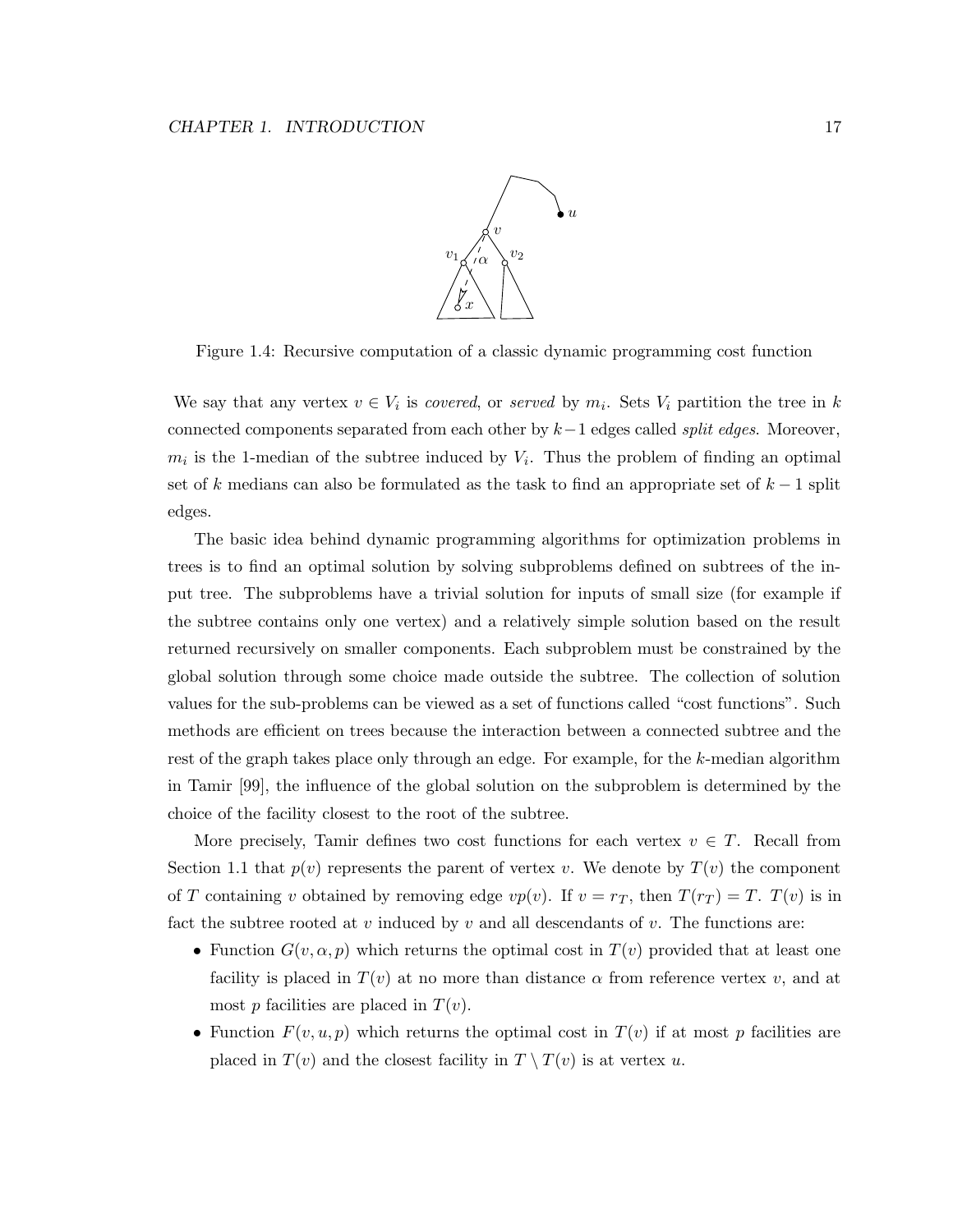Clearly, the optimal k-median solution is returned by  $G(r_T, \infty, k)$ . The functions are computed recursively from the value of  $F$  and  $G$  associated with the children of  $v$ ,

$$
F(v, u, p) = \min \Big\{ G(v, d(u, v), p),
$$
  

$$
w(v)d(v, u) + \min_{0 \le j \le p} \Big\{ F(v_1, u, j) + F(v_2, u, p - j) \Big\} \Big\},
$$
 (1.3)

$$
G(v, \alpha, p) = \min \left\{ G(v, \alpha^-, p), \n w(v)\alpha + \min_{0 \le j \le p} \left\{ G(v_1, \alpha - d(v, v_1), j) + F(v_2, x, p - j) \right\} \right\}.
$$
\n(1.4)

Equations  $(1.3)$  and  $(1.4)$  illustrate only one case of the computation. They are given here as an example (see Figure 1.4).

In  $(1.3)$ , we decide whether new vertex v is better served by facility u outside, in which case we use functions F at  $v_1$  and  $v_2$ , or whether it should be served by some facility within  $T(v)$ , in which case we use function G at the children nodes. For reasons that are perhaps not obvious now but will be explained at the beginning of Chapter 2, we should point out that (1.3) is correct because reference vertex v in function G is the vertex of  $T(v)$  that is closest to any vertex from  $T \setminus T(v)$ .

For  $(1.4)$  we consider the distances from v to every vertex in T sorted in increasing order. Then  $\alpha^-$  is the largest distance smaller than  $\alpha$  in this ordering, and w.l.o.g.  $x \in T(v_1)$  is the vertex corresponding to distance  $\alpha$ . Equation (1.4) determines the location of the facility closest to v within  $T(v)$ . In this expression, we choose between placing a facility at x using the cost of functions G and F at  $v_1$  and  $v_2$ , and placing it somewhere closer to  $v$ , by using the value of function  $G$  at  $v$ .

With this choice of dynamic programming cost functions, there is little hope for getting a sub-quadratic algorithm because for every parameter  $v$  there is a number linear in  $n$  of functions  $F$  and  $G$  to be calculated. However, in computing the optimal cost returned by function  $F$  in a subtree, we do not have to take into account the closest median outside the subtree but only the distance to it. Hence, we can replace discrete parameter  $u$  from  $F(v, u, p)$  with a continuous parameter  $\alpha$  that represents the distance from v to u, the closest external facility. In this way, we are working with a piecewise linear continuous function whose complexity depends only on  $|T(v)|$ . This is the idea exploited by the *undiscretized* dynamic programming algorithms. The term was used for the first time by Langerman et al. [94] for a problem related to the k-median, the problem of placing filters in a multi-cast tree, where the use of continuous cost functions allowed them an  $O(n \log n)$  solution.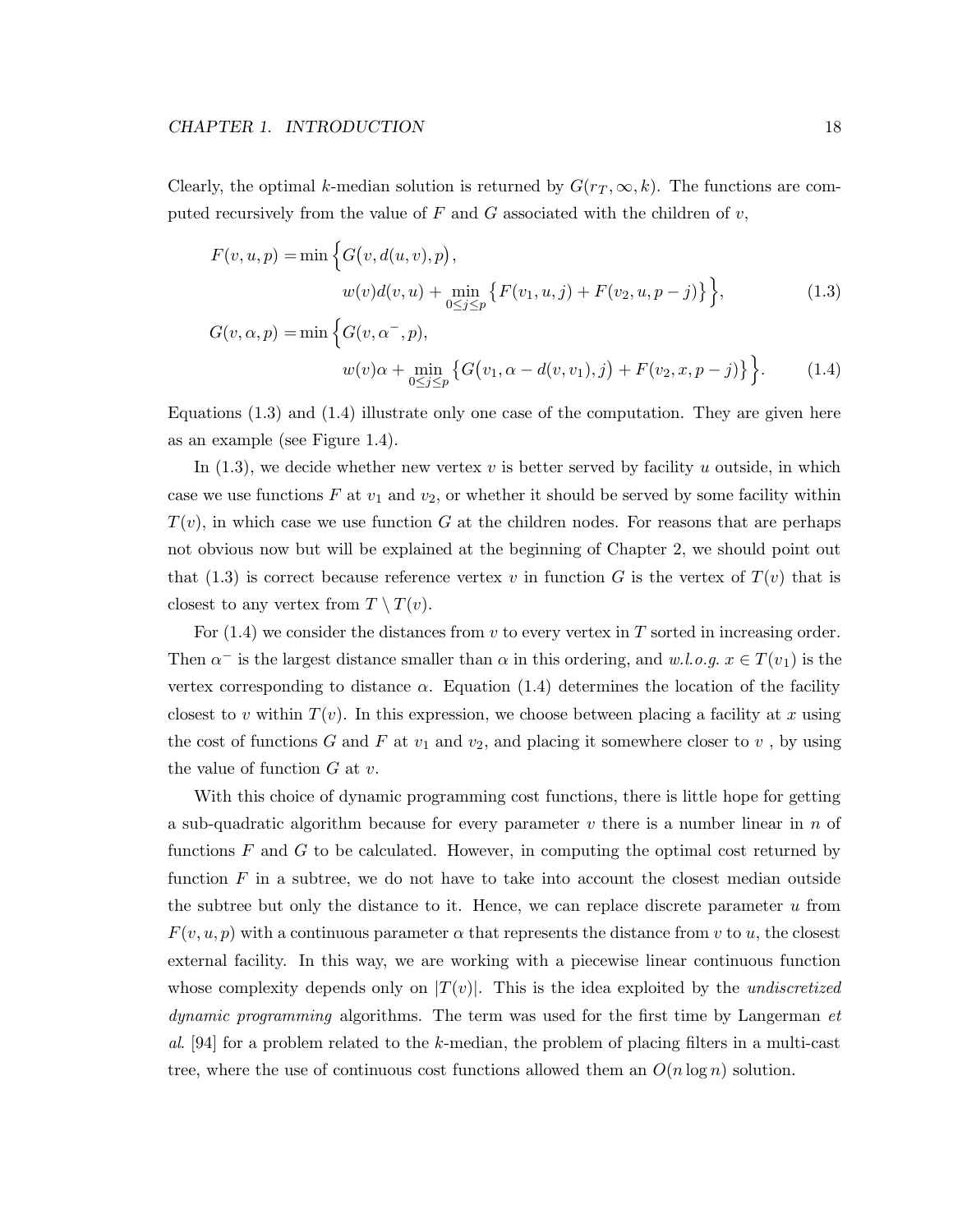Other facility location problems on trees, such as the uncapacitated facility location problem (UFL), were approached from the same angle by Shah et al. [93] who designed  $O(n \log n)$  algorithms for UFL and minimum cost coverage problems. They used the properties of the continuous cost functions which are either convex or concave and devised a data structure to handle them efficiently. With their data structure, Shah et al. could implement the recursive computation of cost functions in time linear in the size of the smallest function involved in the procedure. This is the reason why the total running time for computing and using cost functions is sub-quadratic in  $n$ . Unfortunately their approach could not solve the k-median problem because cost functions use an additional parameter specifying the number of facilities.

To avoid the difficulties of Shah et al., we propose a different way to obtain a subquadratic algorithm. Let  $f(|T(v)|)$  denote the complexity (number of linear pieces) of  $F(v, r, p)$ . The total size of all functions F computed becomes  $O(kf(n)h)$ , where h represents the height of the tree<sup>1</sup>. If we can prove that  $f(n)$  is sub-quadratic and if we apply our algorithm on the class of trees with logarithmic height, then the total size of all cost functions computed is sub-quadratic. To accommodate the class of trees with linear height too, we decompose the input tree into a family of nested subtrees called components, that partition the tree recursively with logarithmic depth. The type of decomposition we employ is called spine decomposition and is described in detail in Chapter 2. Then, we associate the cost functions with the components of the decomposition rather than with subtrees  $T(v)$ . The upper bound on the total size of cost functions becomes  $O(kf(n)\log n)$  because the recursive depth of the spine decomposition is  $O(\log n)$ . Key to our algorithm is to show that  $f(n)$  is sub-quadratic in n. The same idea of using continuous functions allowed us to improve the algorithms for positive/negative 2-median problem in the WMD formulation.

Working with continuous functions and decompositions of trees are not the only common traits of our algorithms. The structure of our decomposition is such that it clearly represents parts of the tree (paths called spines) through which different components interact. In the same time, this structure restricts somewhat the type of information that can be efficiently pre-computed. In order to make use of the data available, we need to carefully process it during the computation phase too. We realized that by representing data in two dimensional space (cost vs. distance), we can employ simple computational geometry algorithms to

<sup>&</sup>lt;sup>1</sup>Assume  $f(a) + f(b) \le f(a + b)$ .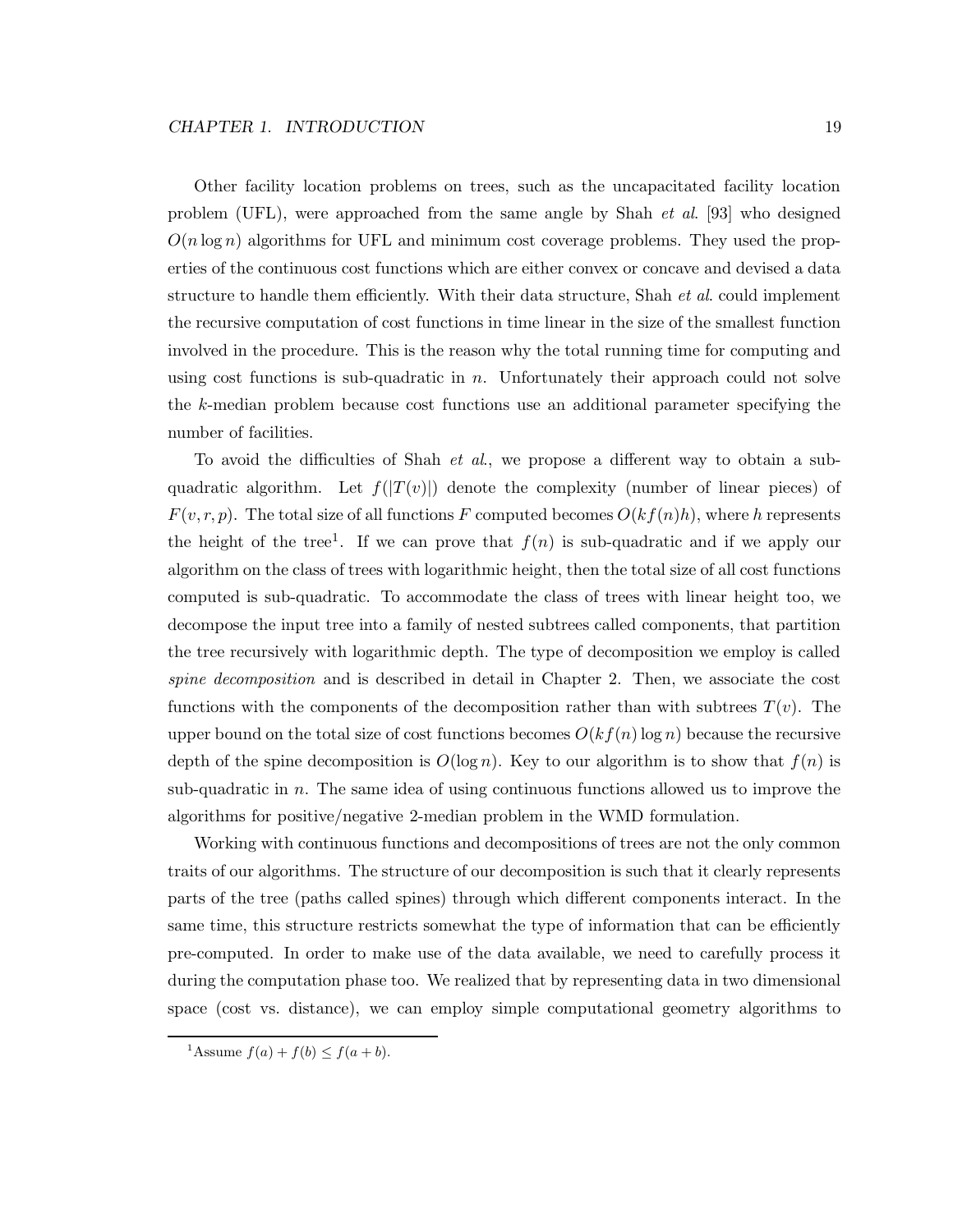achieve the desired outcome. The idea was previously used by Hassin and Tamir [56] to solve facility location problems on the line, and independently by Auletta  $et \ al.$  [8] who revisited Hassin and Tamir's k-median problem in a path. Auletta's algorithm is in essence the same, except that their interpretation is not geometric and thus somewhat more difficult to follow.

In Chapter 2 we describe and analyse the properties of the decomposition used in almost all algorithms discussed in the thesis. Then, in Chapter 3, we start by presenting the framework of our undiscretized dynamic programming algorithm for the k-median problem in trees. We identify a sub-problem more difficult to address and solve it for (i) directed trees, (ii) balanced trees, (iii) arbitrary trees but for  $k = 3$ , and (iv) arbitrary trees for any fixed value of k. In Chapter 4, we study the 2-median problem in trees when vertices may have negative weights as well. We give new algorithms for both MWD and WMD objective functions. In Chapter 5 we consider another generalization of the k-median problem, the collection depots median problems. We give an algorithm for solving the 1-median case in a tree and show that it is possible to adapt Tamir's k-median algorithm to include costs that depend not on weighted distance but on weighted round-trip trip distance. Finally, we conclude in Chapter 6 with a summary of our results and directions for future research.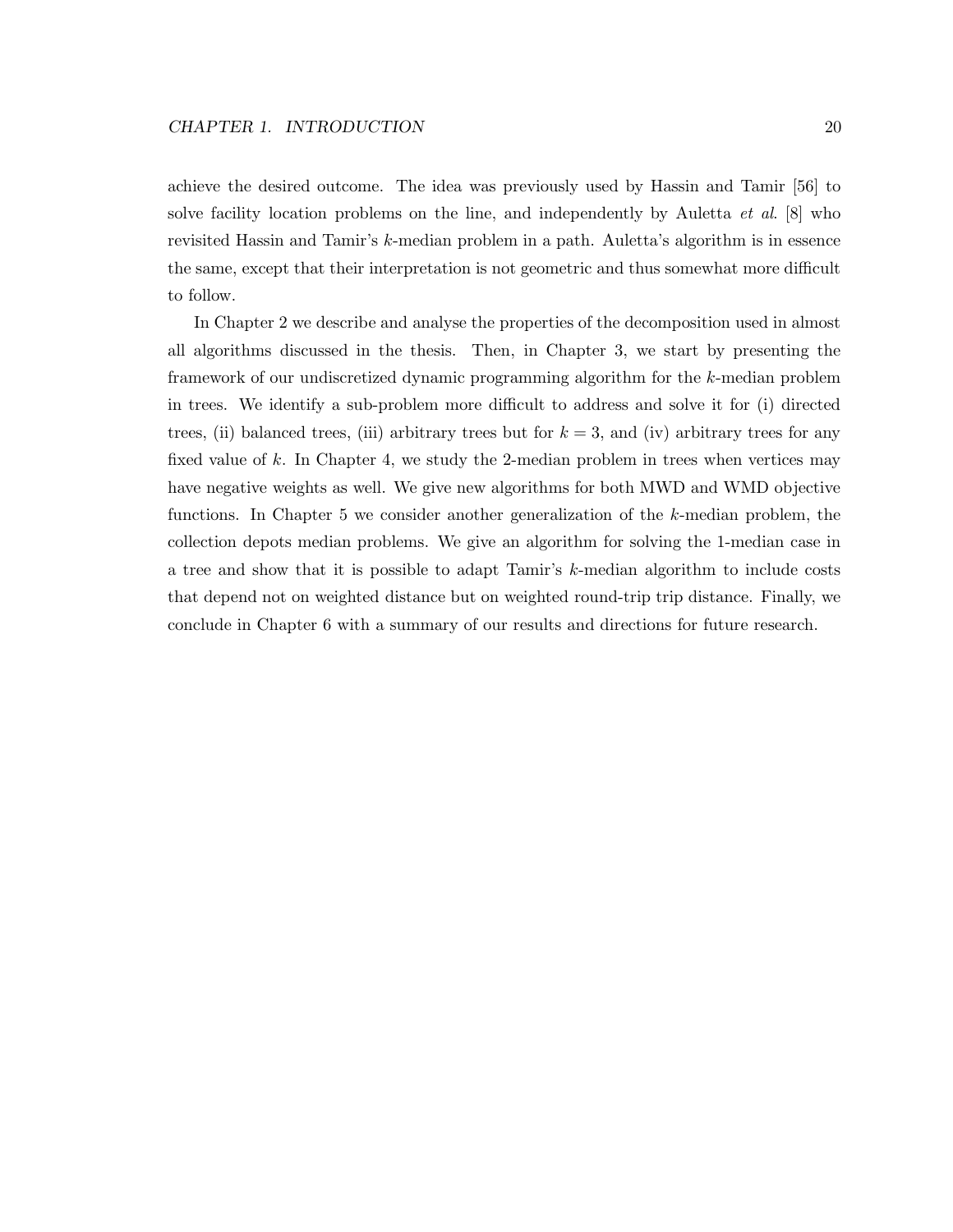### Chapter 2

## The spine decomposition of trees

We argued in Section 1.4.1 that we need a decomposition that partitions input tree  $T$  into recursive connected components such that the depth of the recursion is  $O(\log n)$  where n is the number of vertices in the tree. In this chapter we describe the decomposition used in most of the algorithms presented here. The description is problem independent. The bounds on storage space and running time from this chapter refer only to the data structures internal to the decomposition and to their initialization procedures.

First, we define what we mean by a decomposition of a tree. Note that in this thesis, we might refer to a decomposition of a tree calling it also a "tree decomposition". Unless stated otherwise, the term tree decomposition has the semantics described by the definition below and does not refer to the notion introduced by Robertson and Seymour [89] in the context of tree decompositions of graphs. It is important to define the height or depth of a decomposition which is a parameter that directly influences the running time of the



Figure 2.1: Part of a tree (a) and its centroid decomposition (b)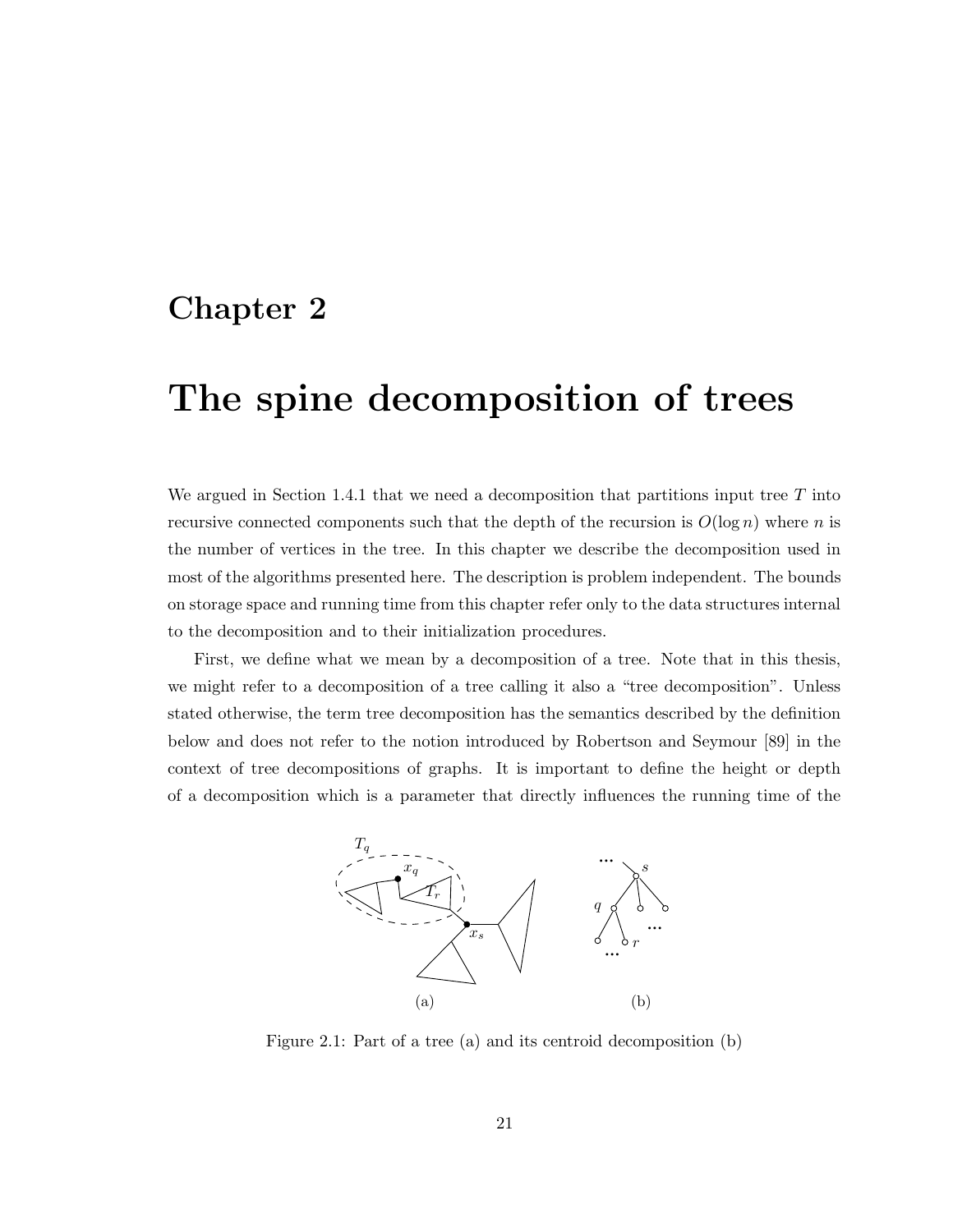algorithms based on the decomposition.

**Definition 2.1 (Decomposition of a tree).** A decomposition of tree T is a set of subtrees of T denoted  $D(T)$  that satisfies the following two properties:

P.1)  $T \in D(T)$ , and

P.2)  $\forall T_1, T_2 \in D(T)$  either  $T_1$  and  $T_2$  are disjoint, or one is strictly contained in the other. An element of  $D(T)$  is called a component of the decomposition.

Definition 2.2 (Height of a decomposition). The height or depth of a decomposition  $D(T)$  is the maximum cardinality of a subset of components  $H \subseteq D(T)$  whose elements strictly contain one another,

$$
H = \{T_1, T_2, \dots T_k : T_1 \subset T_2 \subset \dots \subset T_k\}.
$$

In the literature, there exist several types of decompositions of trees, perhaps the best known being the centroid decomposition (CD) [30].

The set of components of a CD can be defined recursively as follows. Assume subtree  $T_s$  is in the decomposition. Then, a special vertex  $x_s$  from  $T_s$  is identified. This vertex is called the *centroid* of  $T_s$  (see Figure 2.1).

**Definition 2.3 (Centroid).** A centroid of subtree  $T_s$  is a vertex  $x_s \in T_s$  with neighbors denoted  $y_1, y_2, \ldots, y_t$  such that the size of every component of  $T_s$  obtained by removing  $x_s$ is no more than half the size of the subtree,

$$
|T_s(y_i)| \le \frac{1}{2}|T_s|.
$$

The entire set of components  $T_s(y_i)$  is added to the centroid decomposition and the procedure is applied recursively on each  $T_s(y_i)$  until the components obtained reach size one. Note that a centroid need not be unique, as for example in a tree with two vertices and one edge,  $({u, v}, {w})$ . If this occurs while the CD is built, one of the centroids is chosen arbitrarily.

The CD can be represented as a rooted tree whose nodes correspond to subtrees of the original tree, the components of CD. The root of the CD denoted  $s_{CD}$  maps to entire input tree T. The children of CD node s that corresponds to component  $T_s$  are nodes that map to each of the components  $T_s(y_i)$  defined above. In this representation, the height of the CD translates directly to the height of the binary tree that represents the CD.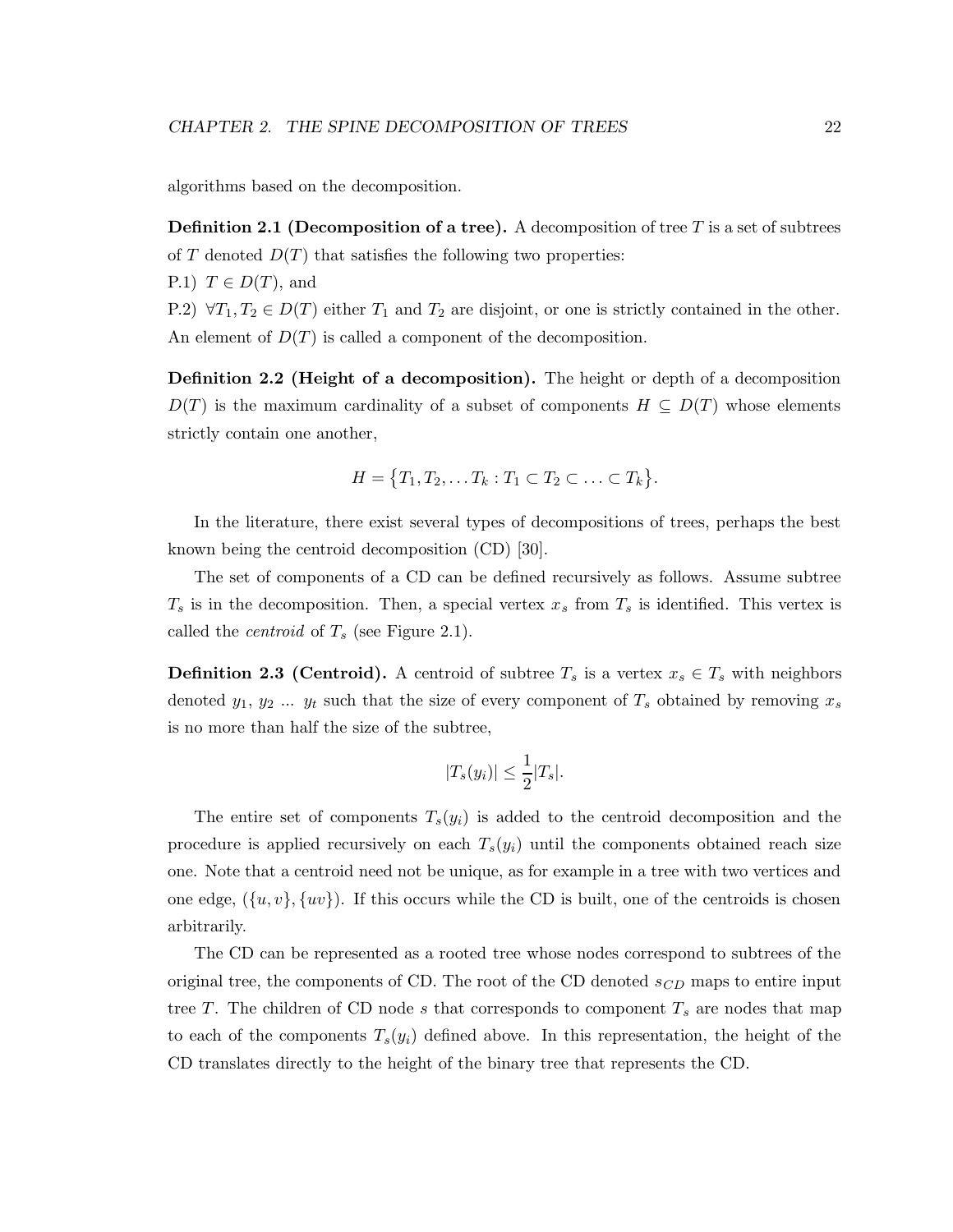From the definition of the centroid, it immediately follows that the height of the decomposition is  $O(\log n)$  and the requirement set forth in the previous chapter is satisfied. Unfortunately, in the decomposition there is no control on, or representation of the path between a centroid – for example  $x_s$  in Figure 2.1 – and the centroids at the level below and above – for example  $x_q$  in the same figure. In our k-median problem we need control over such a path because of the interaction between vertices in a component and the outside world. In addition, we need to make sure that whatever we compute at some lower level in the decomposition remains valid at higher levels too.

Take for example the computation of function  $F(r, u, j)$  from function  $G(r, \alpha, j')$  as described in Section 1.4.1 by Equation (1.3). Recall that  $G(r, \alpha, j')$  returns the cost of  $T_r$ if there is at least one facility within distance  $\alpha$  from a special reference vertex of  $T_r$ . We notice that the reference vertex used in  $G(r, \alpha, j')$  depends on the position of the external vertex u that appears as parameter in function  $F(r, u, j)$  to be computed. More precisely, the reference vertex is the vertex of  $T_r$  that is closest to u. But  $u \in T \setminus T_r$  and because of the structure of the CD there could be many different reference vertices that have to be considered. In fact, one can show that there are  $O(\log n)$  possible reference vertices at any given component of a centroid decomposition which means that  $O(\log n)$  different functions G need to be calculated at every CD node. But this becomes too cumbersome. Ideally we would like to have, if not a single version of function  $G$ , at least a constant number of them.

For this reason we use instead of the centroid decomposition, the spine decomposition (SD) described in two of our previous papers [13, 9]. The SD is applied on rooted binary trees. It is built around tree paths called spines that connect the root with leaves of the tree. Once a spine is identified, the decomposition is applied recursively on the components obtained by removing the path from the tree. In this way, the interaction of the entire tree with a component is localized; it takes place only through the spine. The main concern remains now to insure that the depth of the decomposition is logarithmic. We can achieve this by selecting the spines carefully. The following section contains a detailed exposition of the structure of the SD.

## 2.1 The structure of the SD

Without loss of generality  $(w.l.o.g.)$ , consider a rooted binary tree T with root  $r<sub>T</sub>$ . If the tree is not rooted, we can root it at an arbitrary vertex. If it is not binary, we can transform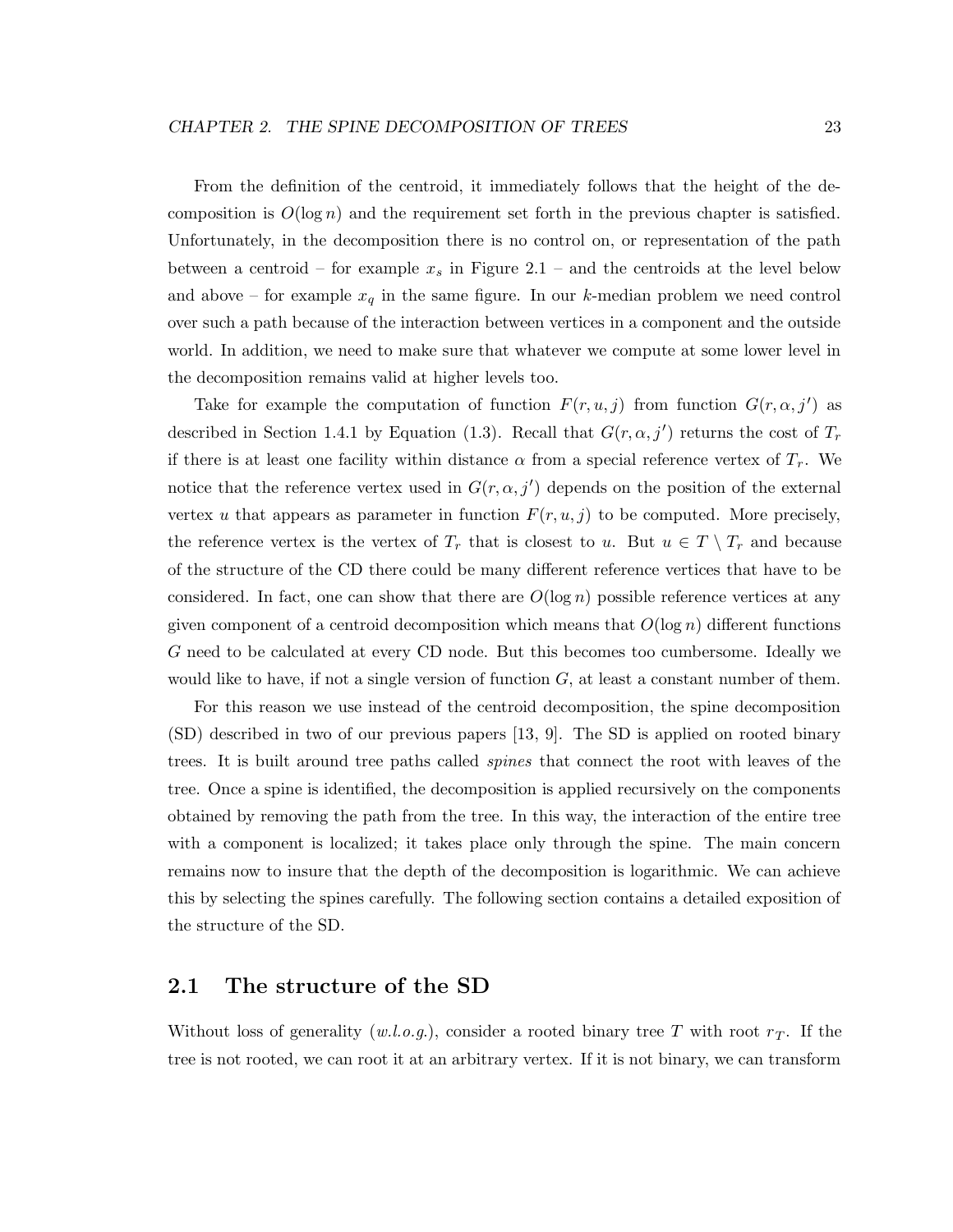it to a binary one by adding a linear number of new vertices and edges with zero weight as in the paper of Tamir [99].

A simple way to select paths and to control the depth of the recursion is the following. Recall that  $p(v)$  is the parent of v. Let  $N_l(v)$  be the number of leaves from the set of all descendants of v in T. A path  $\pi(r_T, l)$  from  $r_T$  to a leaf l of T is first identified such that for any two consecutive vertices  $v_i$  and  $v_{i+1}$  on the path, the following conditions are satisfied. Cond. 1:  $v_0 = r_T$  and  $p(v_{i+1}) = v_i$ , and

Cond. 2: if  $u_i$  and  $v_{i+1}$  are the two children of  $v_i$ , then  $N_l(v_{i+1}) \geq N_l(u_i)$ .

In this way, the path follows vertices from the root to a leaf such that the next vertex chosen is always the child of the current vertex with the most number of leaf descendants. The procedure is then applied recursively on each  $T(u_i)$  obtained from T by removing vertex  $v_i$ . Path  $\pi(v_0, v_m)$  is called a *spine*, subtrees  $T(u_i)$  are called *spine components* or components of spine  $\pi(v_0, v_m)$ , and vertices on the path are called *spine vertices*. Similar to the centroid decomposition, spine components have at most half the number of leaves of the original tree. Clearly, the total number of spines ever constructed for a tree equals the number of leaves of the tree<sup>1</sup> and therefore the recursive depth of this method is  $O(\log l)$ , where l is the number of leaves of T.

Unfortunately, a spine has length  $O(n)$  and therefore  $O(n)$  spine components including spine vertices of degree two in  $T$  must be handled for every given spine. For our purpose, this situation is not suitable. Consider as example a dynamic programming algorithm that pre-processes the information bottom up. In this setting, it becomes quite complicated to process and gather information that is distributed among  $O(n)$  entities in order to pass it one level of recursion up. Ideally, we would like to combine functions stored for only two subtrees as in the case of the classic dynamic programming algorithm of Tamir illustrated in Section 1.4.1.

There are two ways to reduce the number of components found at the same recursive level, (i) by collapsing successive spine vertices of degree two into a single component called super-node (Figure 2.2 (a)), and/or (ii) by constructing a binary search tree on top of every spine (Figure 2.2 (b)). The benefit of super-nodes is obvious. If they are included, the number of components on any spine becomes  $O(l)$ , where l is the number of leaves of T. However, using super-nodes alone is not enough. The following section describes the search

<sup>&</sup>lt;sup>1</sup>We do not count the root vertex as leaf if it has degree one.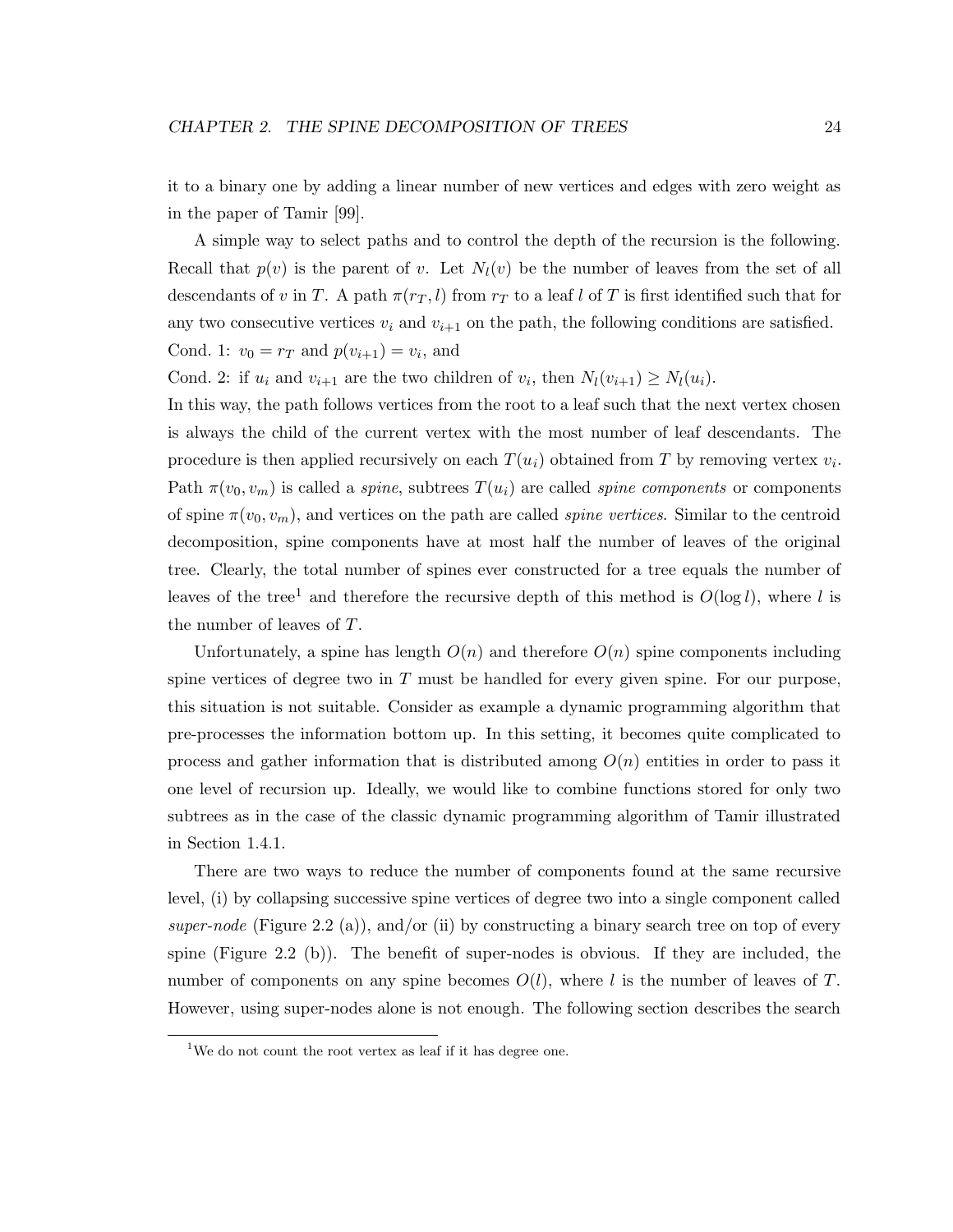

Figure 2.2: Ingredients of a spine tree decomposition: (a) a super-node; (b) a binary search tree

trees of the spine decomposition in detail and explains how they are used.

#### 2.1.1 SD binary search trees

Let  $\Pi = \{v_0, \ldots v_m\}$  be a given spine and ' $\preceq$ ' a total order relation on  $\Pi$  determined by the sequence of vertices on the spine,

$$
v_i \preceq v_j \Leftrightarrow i \leq j.
$$

Let  $u_i$  be the child of  $v_i$  not on the spine, and  $T(u_i)$  the spine component adjacent to  $v_i$ . Based on total order relation  $\preceq$ , we construct a balanced binary search tree  $S_{\Pi}$  with root  $s_{\Pi}$  and whose set of leaves is  $\Pi$ . For the first spine computed in the whole input tree, the root of the search tree is denoted  $s_{SD}$  and is called *root of the spine decomposition* (Figure 2.3). For every  $x \in S_{\Pi}$ , let  $L_x \subseteq \Pi$  be the set of leaves descending from x in  $S_{\Pi}$ . Similarly, let  $T_x$  be the subtree of T induced by  $L_x$  and all spine components adjacent to some  $v_i \in L_x$ (see Figure 2.2 (b)),

$$
L_x = \{v_i \in \Pi : x \text{ is ancestor of } v_i\},\
$$
  

$$
T_x = T(L_x \cup \bigcup_{v_i \in L_x} T(u_i)).
$$

In particular,  $T_{v_i} = T(v_i \cup V(T(u_i)))$ . We can now define the spine decomposition of tree T.

**Definition 2.4 (Spine decomposition (SD)).** The spine decomposition  $SD(T)$  of tree T is the decomposition (see Definition 2.1) generated by subtrees  $T_x$  of T defined for all nodes x of all balanced binary search trees.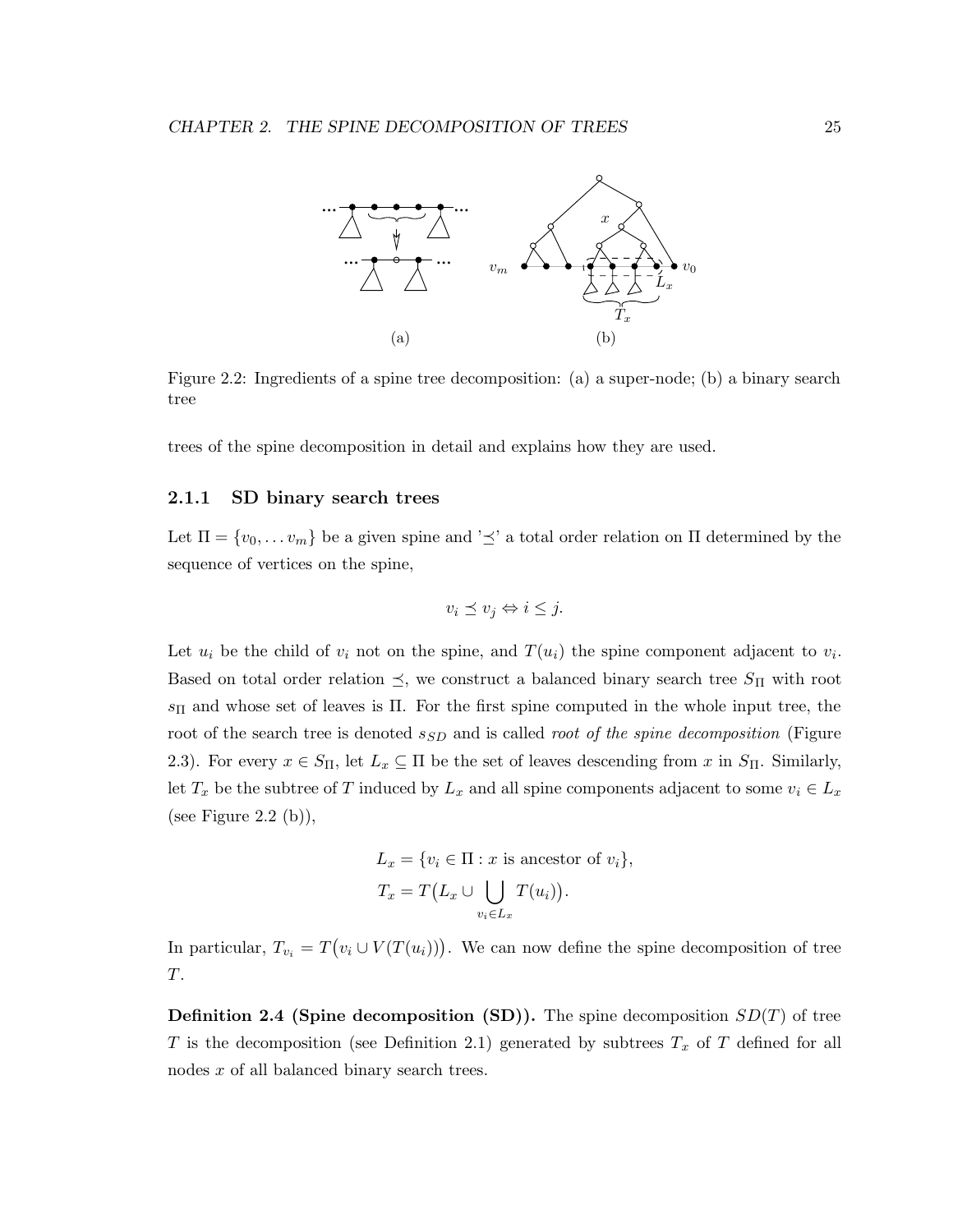

Figure 2.3: A typical spine decomposition; spines are shown in thick lines, search trees as thin lines and components are outlined by dashed lines; the numbers beside spine vertices at the top-most spine give the number of leaves of  $T$  for the corresponding SD component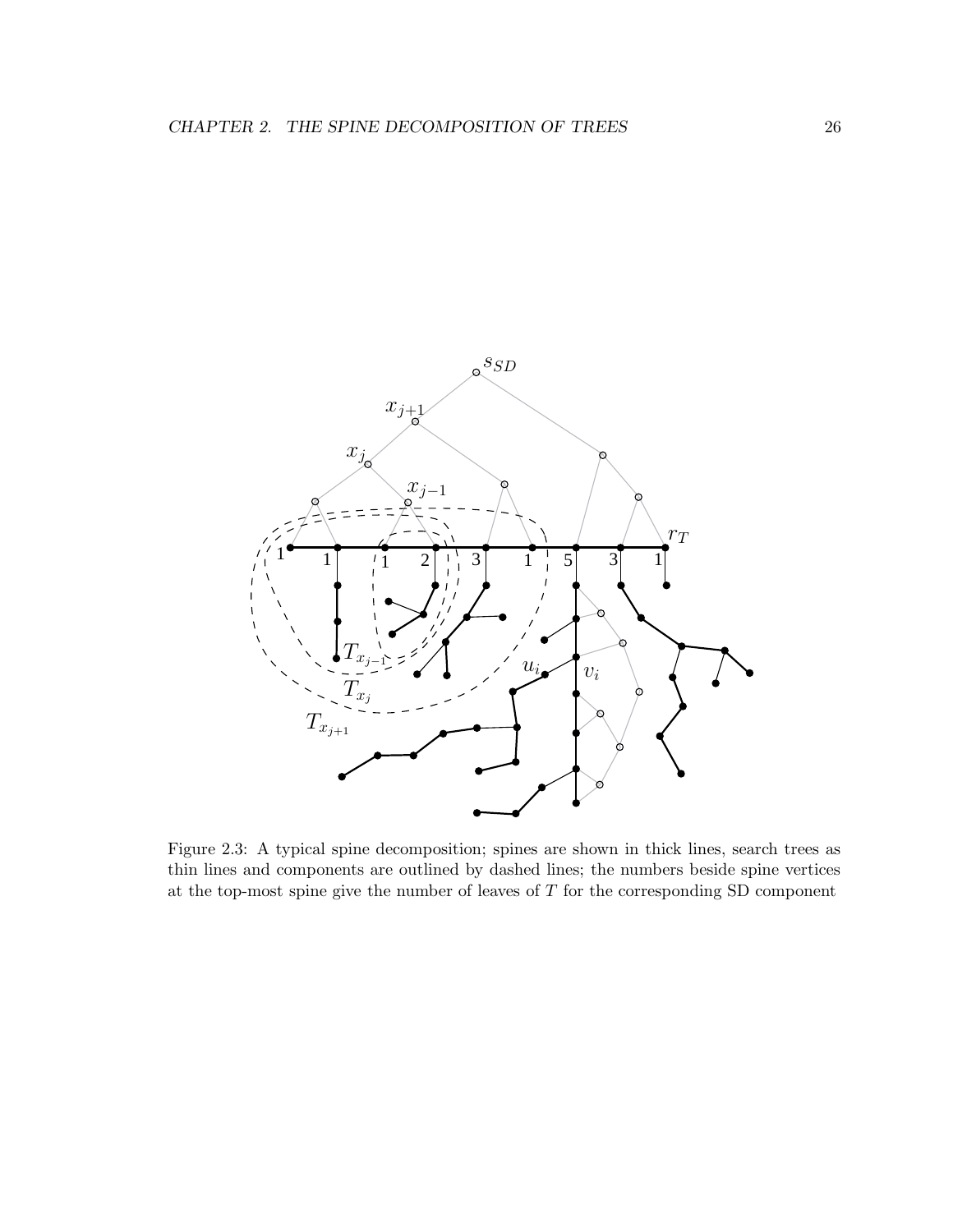It is more convenient to work with the balanced binary search trees because they illustrate the inclusion relationship that might exist between the components of a decomposition (Property P2 from Definition 2.1). For example, if  $x_0, x_1, \ldots, x_i, \ldots$  are consecutive search tree nodes on a path from leaf to root in a search tree, then

$$
T_{x_0} \subset T_{x_1} \subset \ldots \subset T_{x_i} \ldots
$$

The inclusion relationship is exploited by our dynamic programming algorithms for the computation of cost functions. Each cost function associated with component  $T_x$  of the decomposition is recursively calculated from the value of the cost functions associated with the two subtrees included by  $T_x$ . Therefore, the notion of path in a search tree is important, and we denote it by  $\sigma(x, y)$  where x and y are any two internal nodes or leaves of a search tree. For our purposes, one of the nodes x and y will always be an ancestor of the other, and thus the paths we work with are always oriented from root to leaf or vice versa. Given now a spine vertex  $v_i$  from spine  $\Pi$  with a component  $T(u_i)$  adjacent to it, we notice that SD component  $T_{v_i}$  includes  $T(u_i)$ . Subtree  $T(u_i)$  has its own spine  $\Pi'$  different from  $\Pi$  and its own search tree. To capture the inclusion relationship between  $T_{v_i}$  and  $T(u_i)$ , we can extend the notion of path in a search tree so that it spans several search trees. We can consider that search tree root  $s_{\Pi'}$  of  $T(u_i)$  is connected to leaf  $v_i$  in the search tree over  $\Pi$ . In this way, we can work with paths  $\sigma(x, y)$  even when search tree nodes x and y belong to different search trees. Program 2.1 illustrates one usage scenario for our decomposition.

Now, the recursive computation of cost functions at node  $x$  involves only functions computed at the two children of x. What remains to be done is to make sure that the recursion depth using search trees is logarithmic in n. More precisely, we need to show that the length of any path  $\sigma(s_{SD}, v)$  from the root of the SD  $s_{SD}$ , to any tree vertex v sitting on some spine, is  $O(\log n)$ .

This requirement is not difficult to satisfy. We want to assign keys to the internal nodes of  $S_{\Pi}$  such that the root  $s_{\Pi}$  of the search tree is closer in  $S_{\Pi}$  to a spine vertex  $v_i \in \Pi$  whose component  $T(u_i)$  has a large number of leaves in T, than to any other spine vertex  $v_j \in \Pi$ whose component has fewer tree leaves of  $T$ . Intuitively, the structure of the search tree tries to compensate for the greater effort consumed during searching inside spine components with a large number of leaves. Here is one way of doing this.

We assign each vertex  $v_i \in \Pi$  a weight  $\lambda(v_i)$  equal to the number of leaves of tree  $T(u_i)$ , and thus also to the number of spines of  $T_{u_i}$ . If  $v_i$  is of degree two  $(T(u_i) = \emptyset)$ , then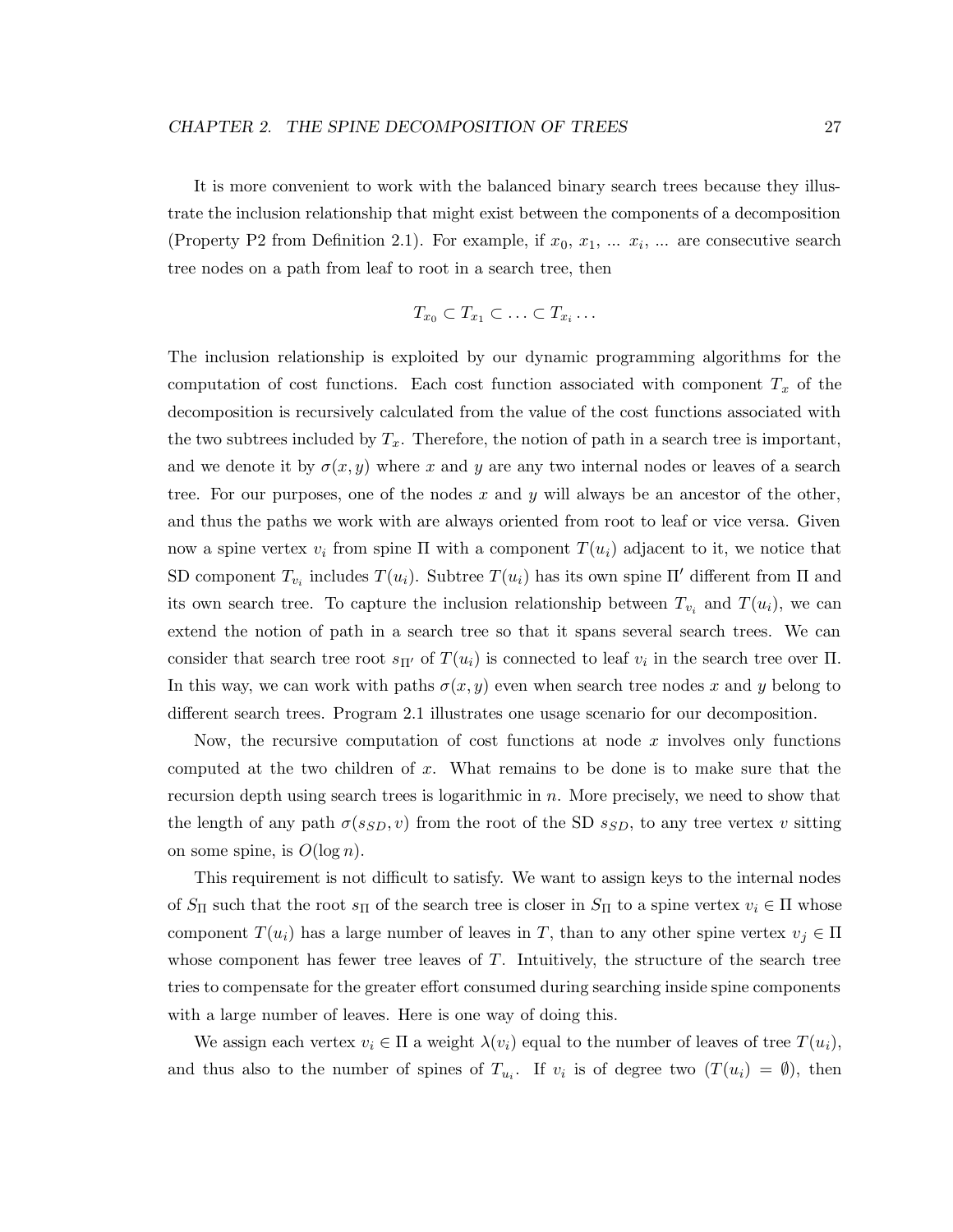

Figure 2.4: Illustration of variables from Program 2.1

 $\lambda(v_i) = 1$ . Weight  $\lambda(v_i)$  is used in balancing the binary search tree. Observe that the total weight over all vertices in tree  $T$  cannot exceed  $n$ , the number of vertices in the tree. We also need to identify two special spine vertices for each subtree  $T_x$ ,

$$
x_L = \max\{v_i \in L_x\}, \quad \text{(reference towards leaf)}
$$
  

$$
x_R = \min\{v_i \in L_x\}, \quad \text{(reference towards root)},
$$

where max and min are taken relative to the total order relation  $\geq'$  (see Figure 2.3). Then, given a search tree node x with children  $y_1$  and  $y_2$  where  $L_{y_1}$  precedes  $L_{y_2}$  on the spine, we insure that

$$
\left| \sum_{v \in L_{y_1}} \lambda(v) - \sum_{v \in L_{y_2}} \lambda(v) \right| \text{ is minimized.} \tag{2.1}
$$

To impose a structure typical to search trees, we assign node x a key with value  $y_{1L}$ . In this way, all leaves stored below child  $y_1$  precede the key of node x. For us, key assignment is not important since we traverse the SD mostly bottom-up, and when we do start from the root of the SD we do not generally search for a particular vertex but visit all vertices in the input tree. A typical usage scenario is illustrated by Program 2.1 with the help of Figure 2.4.

We conclude this section with a brief presentation of other tree decompositions that have been proposed in the literature. Some of them are equally suitable for our algorithms. Our predilection for the SD is partly motivated by the simplicity of the algorithms that construct and use the structure, and it is partly a matter of personal preference. The proofs on recursive depth and storage space are given in Section 2.2, and an algorithm for constructing the SD is presented and analyzed in Section 2.3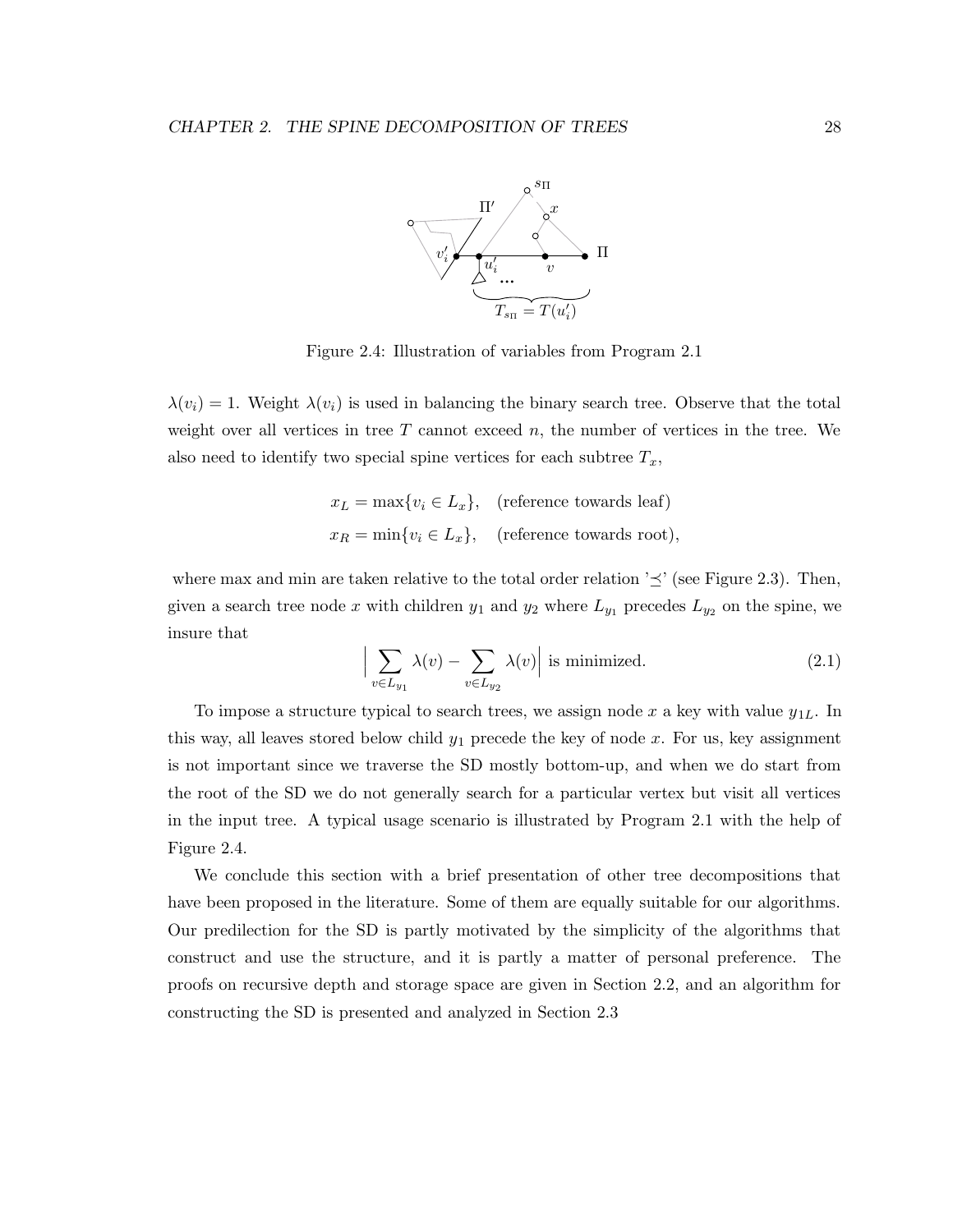- Let current SD search tree node  $x \leftarrow v$ , where v is some vertex of T, and current search tree  $S \leftarrow S_{\Pi}$  where  $v \in S_{\Pi}$ .
- repeat until x reaches  $s_{SD}$ :
	- $-$  Process information at x.
	- If x has reached the root of the current search tree  $x = s_{\Pi}$  then,
		- ∗ Denote by Π' the parent spine of Π, *i.e.*  $T_{s_{\Pi}}$  is a component of spine  $\Pi'.$
		- $\ast$  Let  $v'_i$  ∈ Π' be a spine vertex of parent spine Π' such that given edge  $u'_i v'_i \notin \Pi'$ , we have  $T(u'_i) = T_{s_{\Pi}}$ .
		- $∗$  Assign to current search tree  $S \leftarrow S_{\Pi'}$ , and to current search tree node  $x \leftarrow v'_i$ .
		- otherwise
			- ∗ Assign x to the parent of x in current search tree S



#### 2.1.2 Other tree decompositions used in the literature

Several tree decompositions were proposed to overcome the shortcomings of the centroid decomposition. A tree decomposition very similar to our SD was proposed independently by Boland [18] for solving the circular ray shooting problem. The input to the problem is a simple polygon and a circular arc with one endpoint inside, and the goal is to find the first point of intersection of the arc with the boundary of the polygon. The ray shooting query is efficiently solved after processing the polygon into a special decomposition and constructing a set of weighted binary trees on it. Apart from the above mentioned computational geometry problem, Boland notes that the data structure is general and can be applied to many problems outside the computational geometric domain.

Another decomposition based on identifying paths in the input tree was produced by Cole *et al.* [29]. There, paths start from the root of the tree and end at a leaf in the same way as our spines do, except that (i) a tree vertex is added to the path if it has the most number of successors (and not *leaf* successors) among its siblings, and (ii) the components remaining after the path is removed from the tree are not further processed with weighted binary search trees. The data structure was named centroid path decomposition.

Holm et al. [61, 3, 2] take a different approach in surmounting the problems of the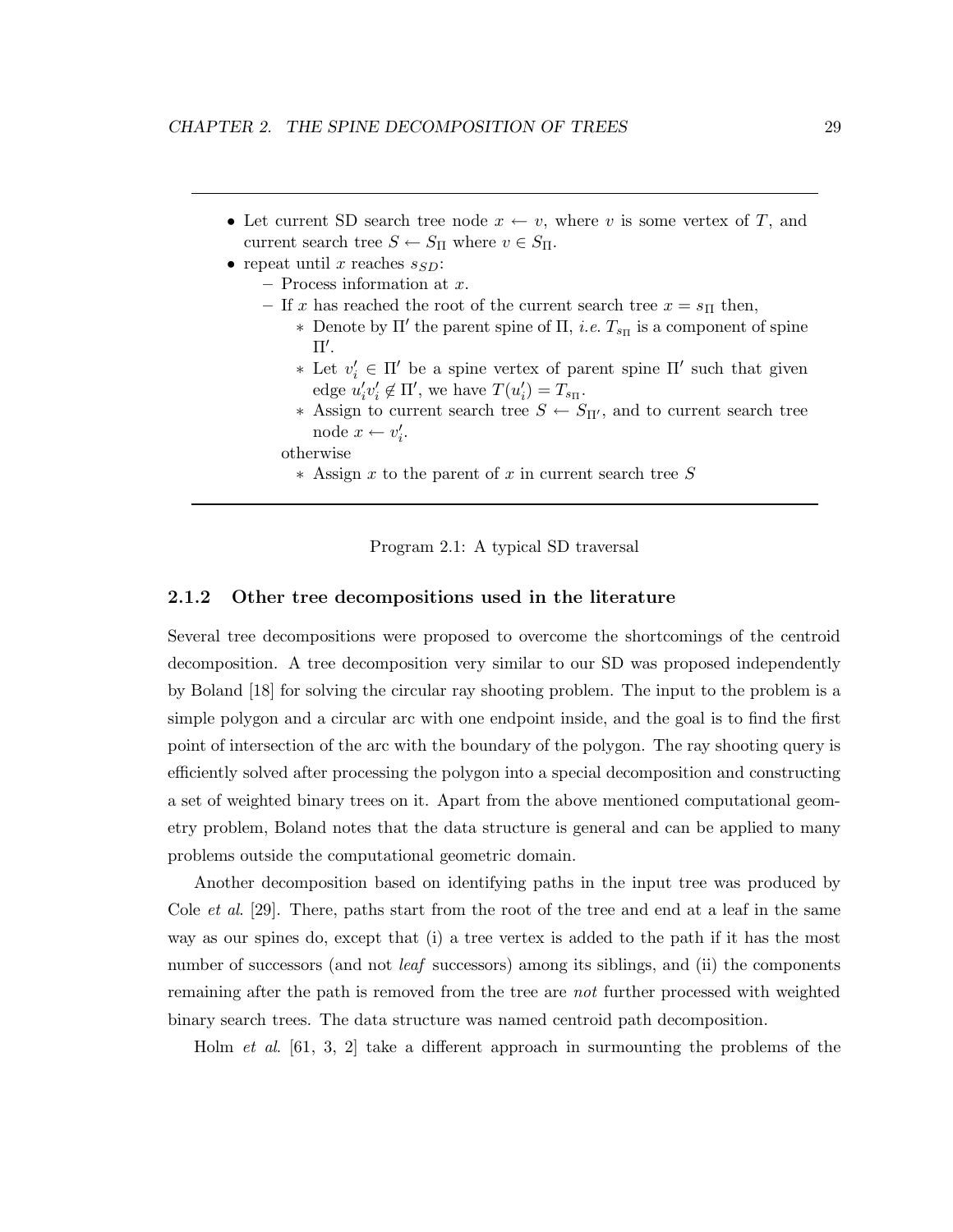

Figure 2.5: Proof of height bound in the spine decomposition

centroid decomposition. Their data structure called top-trees encodes the input tree using a hierarchy of coupling operations that connect two subtrees into one by joining them at two vertices or less. Components at the lowest level in this hierarchy are the edges on the input tree.

## 2.2 Properties of the SD

In this section, we are concerned to bound the length of the longest path through one or more search trees which starts at the root of the SD,  $s_{SD}$ , and ends at a tree vertex. This length is the depth, sometimes also called height, of the tree decomposition. We also establish that the storage space complexity of the SD structure alone is linear in  $n$ . Of course, when we use the SD in our algorithms, we associate data with each node of the SD and this affects the storage space complexity for those algorithms.

Recall that the path through one or several binary search trees of the spine decomposition is denoted  $\sigma(x, y)$ , where x and y are the beginning respectively the end of the path and can be search tree nodes or tree vertices of T. For example, the set of search tree nodes and tree vertices visited by the bottom-up traversal illustrated by Program 2.1 is denoted  $\sigma(v, s_{SD})$ .

Based on two facts, (a) the way a root to leaf path is chosen to form a spine (see Conditions 1 and 2 on page 24) and (b) the way binary search trees are balanced (see Relation (2.1)), we show that the number of nodes and vertices on any SD path  $\sigma(s_{SD}, v)$ for some vertex  $v \in T$  is  $O(\log n)$ . If super-nodes are implemented, the bound becomes  $O(\log l)$  where l is the number of leaves of T.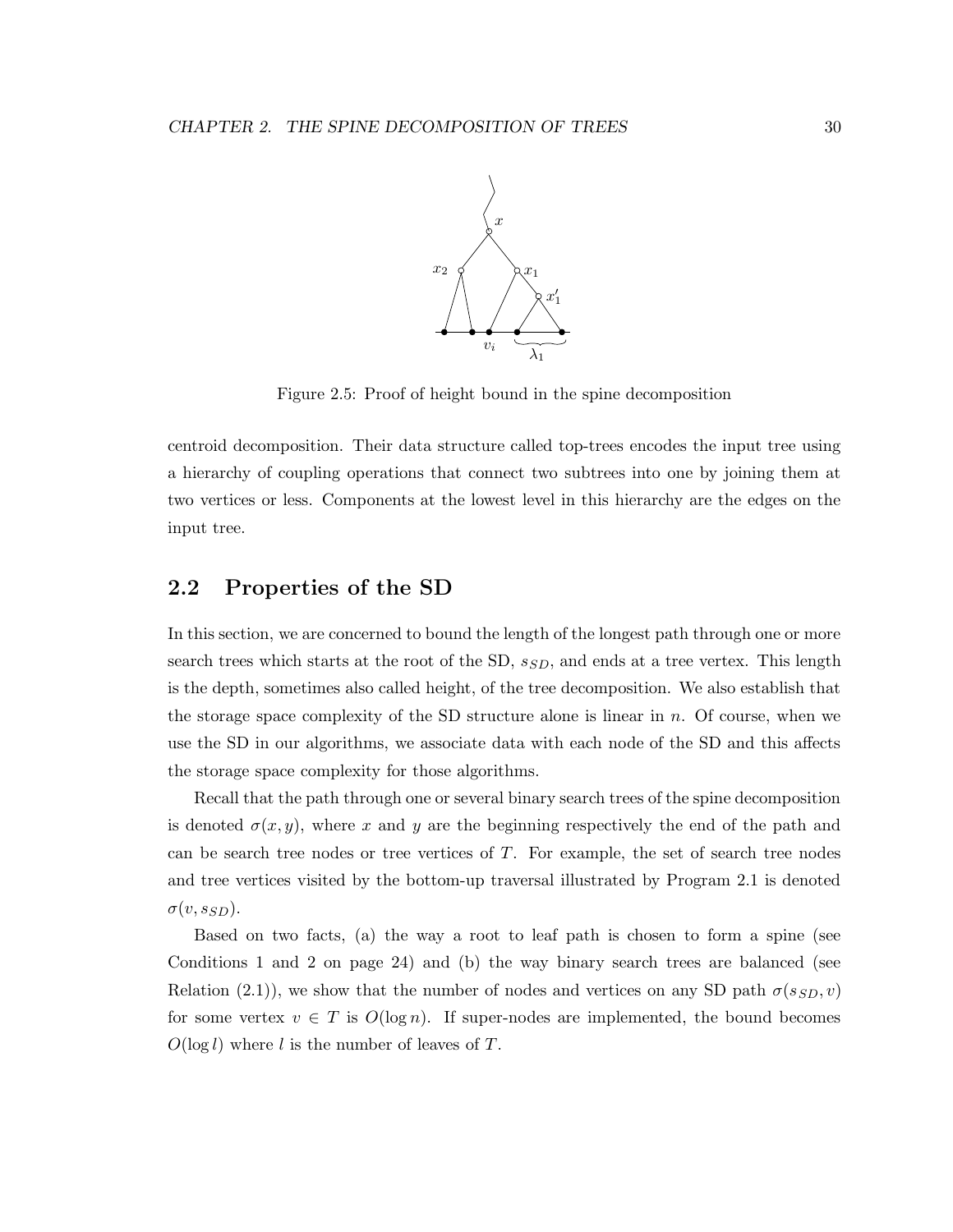Consider spine  $\Pi = \pi(v_0, v_m)$  with associated search tree  $S_{\Pi}$ . Recall that  $\lambda(v_i)$  is the weight of vertex  $v_i$  used in balancing search tree  $S_{\Pi}$ . We extend this weight on the internal nodes of  $S_{\Pi}$  by letting  $\lambda(x) = \sum_{v \in L_x} \lambda(v)$ . For simplicity, we also denote by  $\lambda_{tot} = \lambda(s_{\Pi}),$ the total weight of spine Π. We can locally bound the search tree distance between the root of the search tree and node x, i.e. the number of nodes in  $\sigma(s_{\Pi}, x)$ . Let  $depth(x)$  denote this distance. For the proof, we consider another strategy to balance the search tree, a strategy that generates search trees with larger height but that is easier to analyse. This strategy is the following.

Consider Figure 2.5 for an illustration. Assume node x has children  $x_1$  and  $x_2$  and w.l.o.g.  $\lambda(x_1) \geq \lambda(x_2)$ . Assume also that  $x_1$  and  $x_2$  define an optimal (balanced) partition of the weight  $\lambda$  under x. Let  $v_i \in L_{x_1}$  be the spine vertex adjacent to  $L_{x_2}$ . Instead of recursively partitioning the spine vertices below  $x_1$ , we connect  $v_i$  directly to  $x_1$ , as in the figure and create an additional node  $x'_1$  that becomes the other child of  $x_1$ . The structure of the search tree below nodes  $x_2$  and  $x'_1$  is then determined recursively. We are interested in the depth of any search tree node whose children are determined recursively.

**Lemma 2.1.** The depth of node  $y \in \{x'_1, x_2\}$  satisfies the following inequality,

$$
depth(y) \leq c \log \frac{\lambda_{tot}}{\lambda(y)}
$$
, where  $c \geq 2$  is constant and log is to the base 2. (2.2)

*Proof.* We assumed that leaves from  $L_{x_2}$  and  $L_{x_1}$  are partitioned in a balanced way, *i.e.* 

 $\lambda(x_1) - \lambda(x_2)$  is minimized.

$$
\Rightarrow \lambda(x_1') \le \frac{\lambda(x)}{2}
$$
  

$$
\Rightarrow \frac{\lambda(x)}{\lambda(x_1')} \ge 2.
$$
 (2.3)

Similarly,

$$
\Rightarrow \frac{\lambda(x)}{\lambda(x_2)} \ge 2.
$$

We now prove the lemma by induction. We focus only on the depth of node  $x'_1$  since the depth of  $x_2$  is smaller and we are aiming for an upper bound on the depth. We can write,

$$
depth(s_{\Pi}) = c \log \frac{\lambda_{tot}}{\lambda_{tot}} = 0,
$$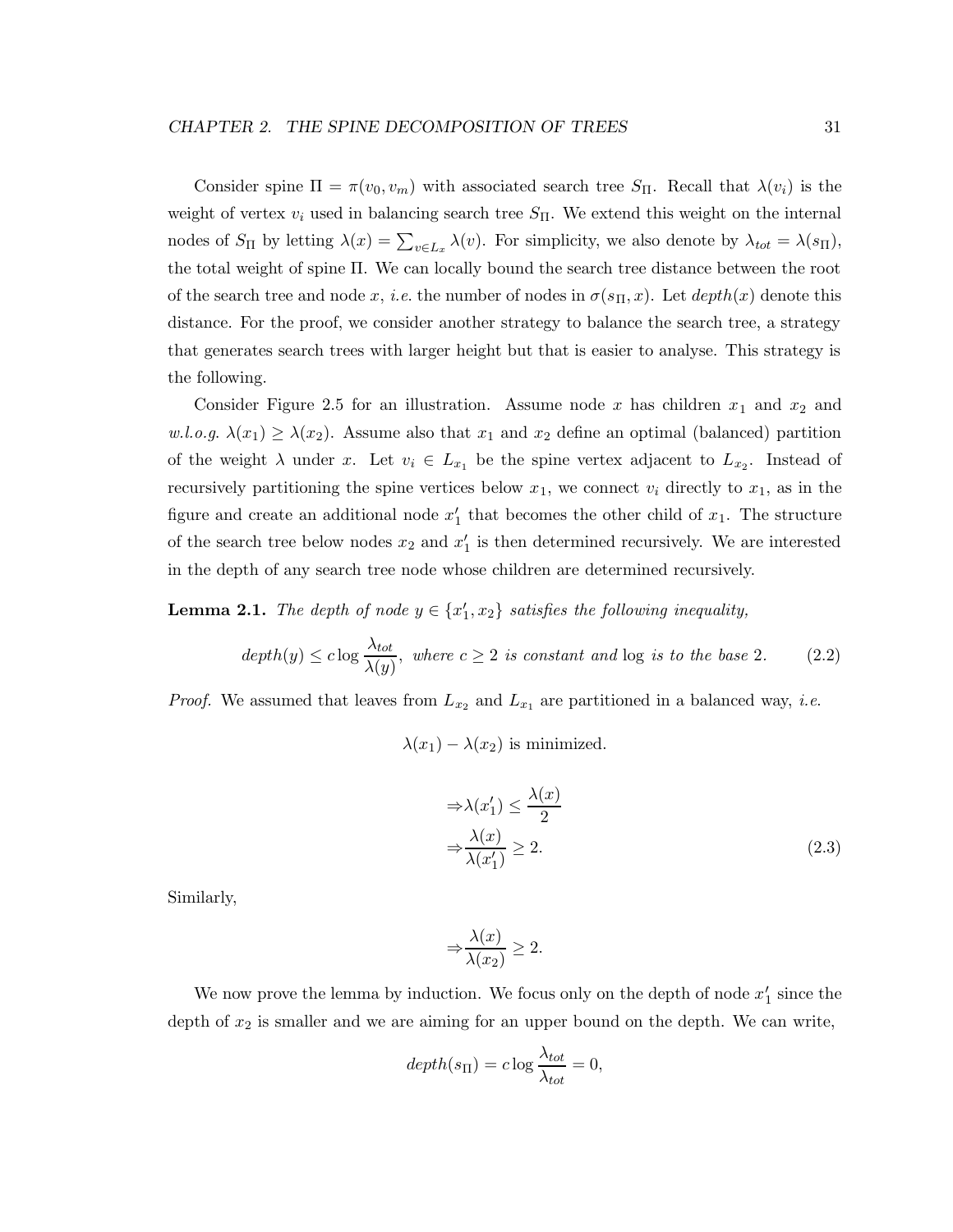and Relation  $(2.2)$  is satisfied. Now assume the relation is satisfied by node x and we need to prove it for  $x'_1$ . We have the following,

$$
depth(x'_1) = depth(x) + 2 \le
$$
  
\n
$$
\leq c \log \frac{\lambda_{tot}}{\lambda(x)} + 2 \leq
$$
  
\n
$$
\leq \log \left(\frac{\lambda_{tot}}{\lambda(x)}\right)^c + \log \left(\frac{\lambda(x)}{\lambda(x'_1)}\right)^2, \text{ by (2.3)}
$$
  
\n
$$
= \log \left(\left(\frac{\lambda_{tot}}{\lambda(x)}\right)^{c-2} \left(\frac{\lambda_{tot}}{\lambda(x'_1)}\right)^2\right) \leq
$$
  
\n
$$
\leq \log \left(\left(\frac{\lambda_{tot}}{\lambda(x'_1)}\right)^{c-2} \left(\frac{\lambda_{tot}}{\lambda(x'_1)}\right)^2\right) =
$$
  
\n
$$
= c \log \frac{\lambda_{tot}}{\lambda(x'_1)}.
$$

**Theorem 2.1.** The height of the spine decomposition, i.e. the length of the search tree path between the root of the decomposition and any vertex  $v \in T$ ,  $\sigma(s_{SD}, v)$ , is  $O(\log n)$ . The constant from notation O is at most 4.

*Proof.* Consider a path  $\sigma(s_{SD}, v)$  for some  $v \in T$  and let  $S_1, S_2, \ldots S_t$  be the different search trees visited along the path starting from  $s_{SD}$ . From Condition 2 on page 24 it follows immediately that the number of search trees t is at most  $log l$  where l represents the number of leaves of  $T$ . If we consider now Figure 2.5 again, we notice that any path  $\sigma(s_{SD}, v)$  contains at most  $t \leq \log l$  groups of consecutive nodes of type x, x<sub>1</sub>, v<sub>i</sub>. All the other nodes from the path are of type  $x_2$  or  $x_1'$ . We can estimate the total length of path  $\sigma(s_{SD}, v)$  by separately counting the number of nodes in the sequence x,  $x_1, v_i$  and  $x_2$  or  $x'_1$ .

- For the sequence of  $x_2$  or  $x_1'$ : Denote by  $s_1 = s_{SD}, s_2, \ldots s_t$  the root nodes of search trees  $S_1, S_2, \ldots S_t$ , and by  $v_{i_1}, v_{i_2}, \ldots v_{i_t} = v$  the leaves of the same search trees with the property that  $v_{i_j}$  is adjacent to the spine component used for the spine of search tree  $S_{j+1}$ . The number of nodes of type  $x_2$  or  $x'_1$  in search tree  $S_j$  is equal to the depth of leaf  $v_{i_j}$  in search tree  $S_j$  plus one (the root of  $S_j$  must also be counted). Then, the total

 $\Box$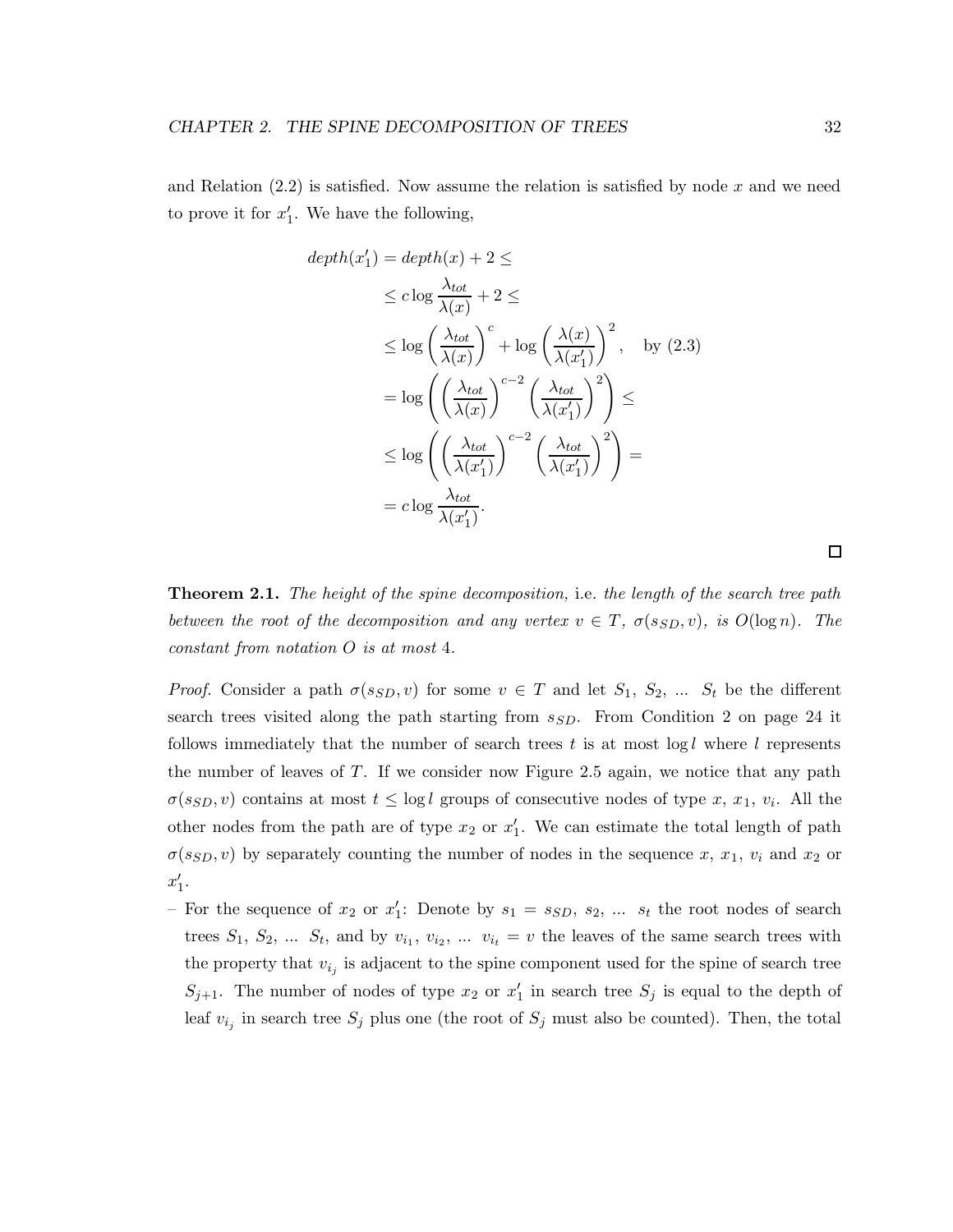number of nodes of type  $x_2$  or  $x'_1$  in path  $\sigma(s_{SD}, v)$  is

$$
H = \sum_{j=1}^{t} (depth(v_{i_j}) + 1) \le
$$
  
\n
$$
\leq c \Big( \log \frac{\lambda(s_{SD})}{\lambda(s_2)} + \log \frac{\lambda(s_2)}{\lambda(s_3)} + \dots \log \lambda(s_t) \Big) + t, \quad \text{(from Lemma 2.1)}
$$
  
\n
$$
= c \log \lambda(s_{SD}) + t \leq
$$
  
\n
$$
\leq c \log n + \log l.
$$

In the last expression above, we used the inequality  $\lambda(s_{SD}) \leq n$ . The inequality follows immediately if one accounts first for the weight assigned on all vertices on the first spine that are adjacent to spine components. This total weight cannot be larger than the number of vertices with degree one in  $T$ . The remaining spine vertices receive a weight of one, but the total number of such vertices is not larger than the total number of tree vertices with degree two in  $T$ , and therefore, one can conclude that

$$
H \in O(\log n).
$$

- For the sequence x,  $x_1$ ,  $v_i$ : There are at most t additional groups of nodes  $x_1$  and  $v_i$ totalling no more that  $2t$  nodes.

Since  $t \leq \log l \leq \log n$ , by adding the number of nodes on path  $\sigma(s_{SD}, v)$  in the two cases established above, it follows that the length of the path is  $O(\log n)$ .  $\Box$ 

It should be pointed out here that the bounds presented above do not consider the case where super-nodes are used. If two or more vertices of degree two in  $T$  are collapsed into super-nodes, then the bound on  $\lambda(s_{SD})$  in the proof of Theorem 2.1 becomes

$$
\lambda(s_{SD}) \leq 2\log l,
$$

and the following result can be directly inferred.

**Corollary 2.1.** The height of the spine decomposition of a tree  $T$  when super-nodes are constructed is  $O(\log l)$  where l represents the number of leaves of T.

To estimate the storage complexity of the spine decomposition, we need to bound the total number of search tree vertices. Since all search trees are full binary trees, i.e. any node in such tree has either degree one (a leaf) or degree three except for the root which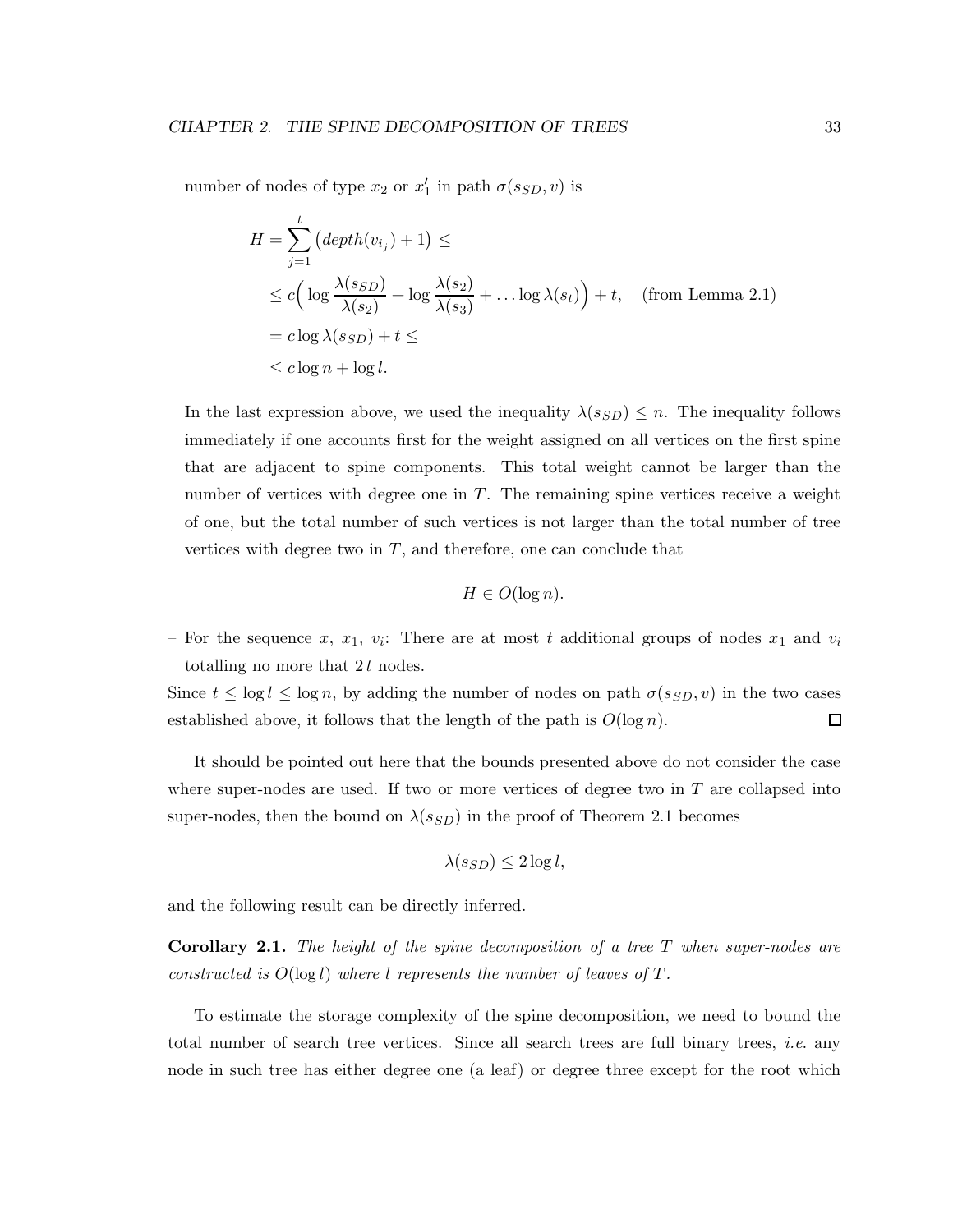

Figure 2.6: Making a binary tree from an arbitrary rooted one

has degree two, the total size of a search tree is twice the number of its leaves. The set of leaves of any search tree is the set of spine vertices and any spine vertex is leaf in only one search tree. From these observations, we can directly state the following theorem.

**Theorem 2.2.** The storage space complexity of the SD is  $O(n)$  whether or not super-nodes are used.

## 2.3 Computation of the SD

In this section we describe and analyze a simple algorithm to construct the spine decomposition of a tree. The steps involved follow the ideas described in the previous sections.

First, if the input tree is not rooted or binary, we chose an arbitrary vertex as root and insert additional vertices and edges to make the tree binary. It is obvious how to transform an arbitrary rooted tree into a binary one. Tamir [99] describes rigorously such a process. Intuitively, one needs to replace every tree vertex  $x$  with more than two children by a binary tree of a certain configuration (Figure 2.6) that connects the parent of x with all its children. Notice that this step takes time linear in the size of the original tree.

The next step involves the construction of spines. For this, we require to know the number of leaf descendants for every vertex in the tree. This can be easily obtained in linear time by traversing the tree in post-order. Once the number of leaves  $N_l(v)$  is recorded at all vertices v, spines can be selected greedily as described in Section 2.1.

The final phase concerns building the balanced binary search trees on top of each of the spines computed earlier. In order to obtain an efficient final algorithm, we must execute this phase more carefully. First, we need to traverse all spines and compute weights  $\lambda(v)$ for all vertices in tree T. The weights are used in balancing the search trees and can be easily computed in total linear time once  $N_l(v)$  and the spine configurations are known. Consider now spine  $\Pi = \pi(v_0, v_m)$ . We can use the technique of Hershberger and Suri [57]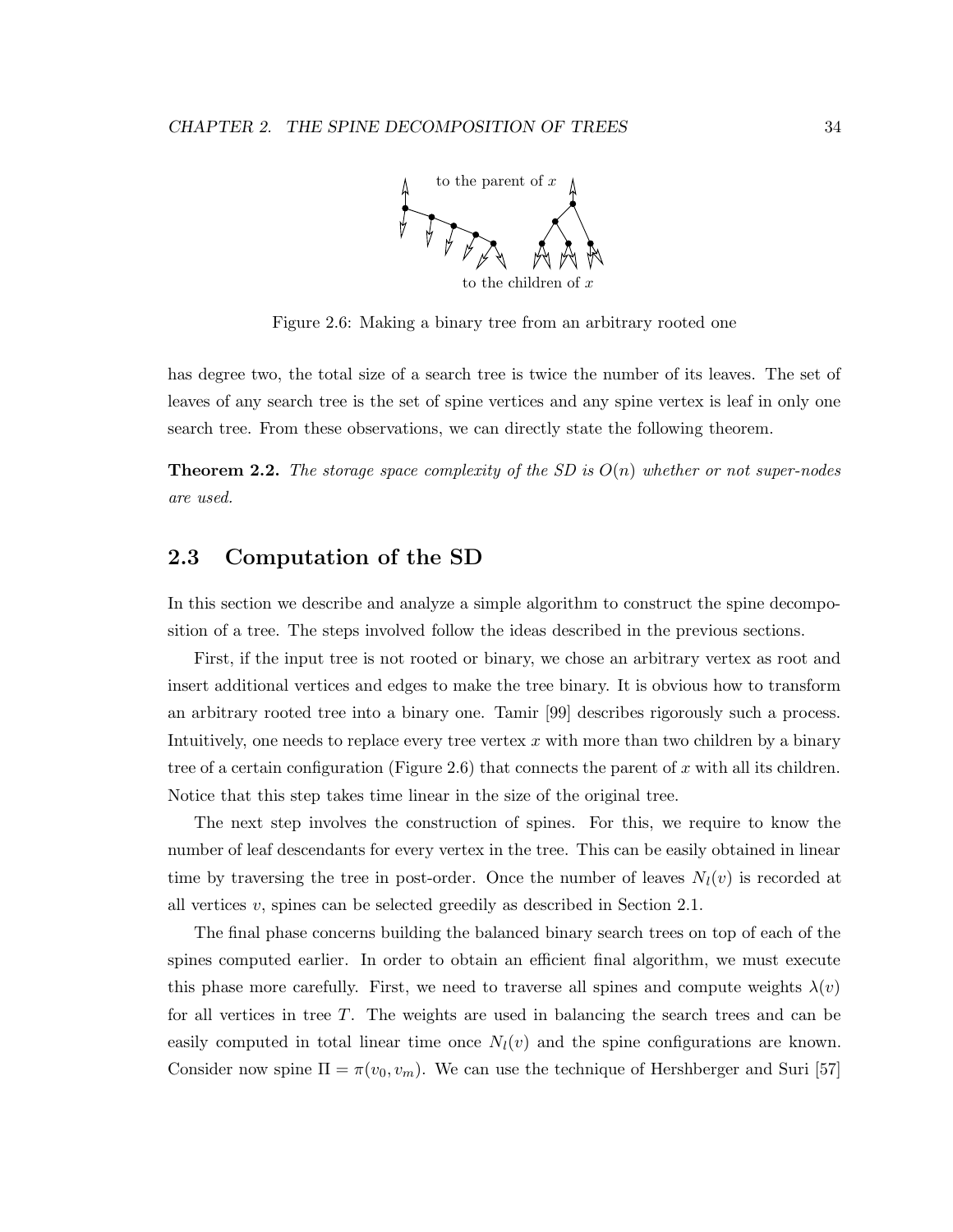to construct the search tree for this spine in time linear in the number of spine vertices. Then it follows that the overall algorithm for all spines is also linear because spines are disjoint. The algorithm of Hershberger and Suri is described in the following paragraphs.

We start building search tree  $S_{\Pi}$  from root to leaf. The process is recursive. Assuming that node x is already in the search tree, we want to construct its two children,  $x_1$  and  $x_2$ . We use two pointers to visit  $\Pi$ , one starting from  $x_R$  and moving towards  $x_L$ , the other starting from  $x<sub>L</sub>$  and moving in the opposite direction. The goal is to find the right partition of the spine vertices in  $L_x$  into sets  $L_{x_1}$  and  $L_{x_2}$  that eventually will represent vertices  $x_1$ and  $x_2$ . Recall that  $L_x$  is the set of spine vertices that have x as common ancestor in search tree  $S_{\Pi}$ .

Consider that node x has pointers to spine vertices  $x_L$  and  $x_R$ , as well as the value of weight  $\lambda(x)$ . In a pre-processing step we have also computed for all  $v \in \Pi$  the prefix sums

$$
\lambda(v_0, v) = \sum_{v_0 \preceq u \preceq v} \lambda(u),
$$

$$
\lambda(v, v_m) = \sum_{v \preceq u \preceq v_m} \lambda(u),
$$

such that it is easy to compute for  $v \in L_x$ 

$$
\lambda(x_R, v) = \sum_{x_R \preceq u \preceq v} \lambda(u) = \lambda(v_0, v) - \lambda(v_0, x_R) + \lambda(x_R), \text{ and}
$$

$$
\lambda(v, x_L) = \sum_{v \preceq u \preceq x_L} \lambda(u) = \lambda(v, v_m) - \lambda(x_L, v_m) + \lambda(x_L).
$$

To minimize  $|\lambda(x_1) - \lambda(x_2)|$ , we need to find spine vertex  $v_i$  for which  $\lambda(x_R, v_i) \geq \frac{\lambda(x)}{2}$  $\frac{x}{2}$  and  $\lambda(v_i, x_L) \geq \frac{\lambda(x)}{2}$  $\frac{y(x)}{2}$ , basically vertex  $v_i$  from Figure 2.5. Once  $v_i$  is identified, it is easy to decide whether  $v_i \in L_{x_1}$  or  $v_i \in L_{x_2}$  and thus we can completely determine nodes  $x_1$  and  $x_2$  as children of x.

Spine vertex  $v_i$  is found via unbounded binary search from both ends of  $L_x$  simultaneously. For this purpose, spine vertices  $v_i$  need to be stored into an array such that we can have random access to its entries. The search starts at one of the endpoints of  $L<sub>x</sub>$  and checks prefix sums at distances  $0, 1, 2, 2^2, \dots 2^i$ ,  $\dots$  away from the endpoint until the prefix sum surpasses the value  $\frac{\lambda(x)}{2}$ . If this occurs the first time for entry at distance  $2^j$  from one of the endpoints,  $v_i$  is then found by regular binary search in the interval defined by distances  $2^{j-1}$  and  $2^j$ . The process is illustrated by Program 2.2. Since we perform the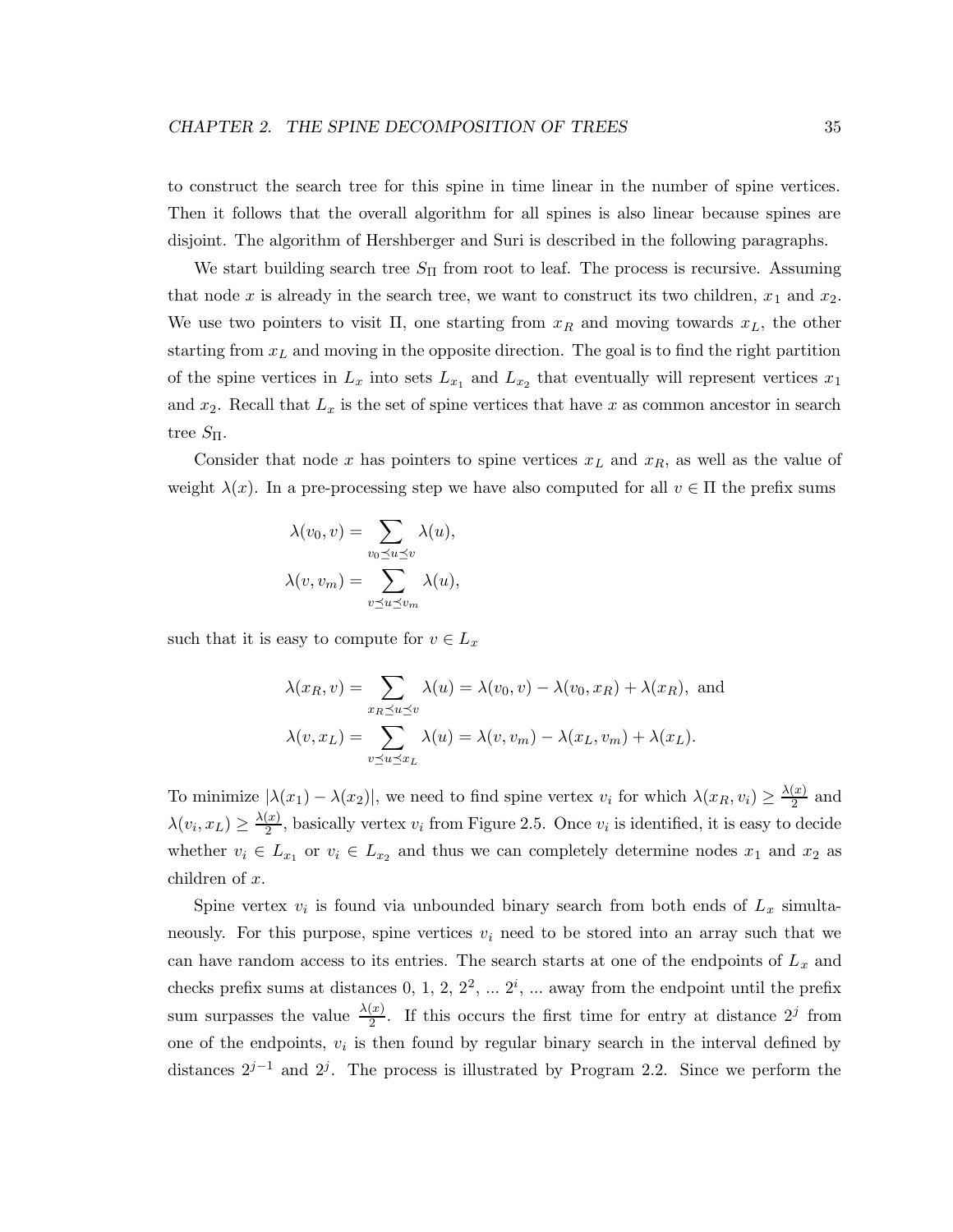#### make  $tree(x, L_x)$

- Let  $q = |L_x|$  and  $V[0 \dots q-1]$  be the array to store the vertices in  $L_x$ .
- Initialize iteration counter  $I \leftarrow 0$ .
- Increment I as long as  $\lambda(V[0], V[2^I])$  AND  $\lambda(V[q-1-2^I], V[q-1])$  are smaller than  $\frac{\lambda(x)}{2}$ .
- Find partition vertex  $v_i \in L_x$  through binary search in the appropriate interval defined by  $2^{I-1}$  and  $2^I$ .
- Determine the optimal  $L_{x_1}$  and  $L_{x_2}$ ; construct nodes  $x_1$  and  $x_2$
- make\_tree $(x_1, L_{x_1})$ .
- make\_tree( $x_2, L_{x_2}$ ).
- Assign  $x_1$  and  $x_2$  as children of x.

Program 2.2: Recursive procedure to construct a balanced binary search tree over a given spine

search simultaneously from both ends and we stop immediately after  $v_i$  is identified, the recurrence relation for  $T(|L_x|)$  which represents the running time of the procedure above is

$$
T(q) = T(i) + T(q - i) + \min \{ \log i, \log(q - i) \}.
$$
 (2.4)

Computing the search trees for every spine is the last step in the algorithm to construct the spine decomposition of a tree. The entire algorithm is illustrated in Program 2.3. Its complexity is established by the following theorem.

Theorem 2.3. The algorithm described by Program 2.3 constructs the spine decomposition  $SD(T)$  of any input tree T in time linear in the size of T.

Proof. It is easy to observe that the overall running time and storage space used at all phases of Program 2.3 is linear in  $n$ , except perhaps for computing the search trees. To show that this phase is also linear, we need to bound  $T(q)$  from Relation (2.4). We can use standard techniques to prove  $T(q) \in O(q)$ , see for example Cormen *et al.* [31].

We want to show that

$$
T(x) \le cx - d \log x,\tag{2.5}
$$

where  $x \geq x_0$  for a sufficiently large constant  $x_0$ , c and d are constants, and the logarithm is to the base 2. Assume (2.5) is true for all  $x < q$ , and consider w.l.o.g. that  $i \leq q - i$ . By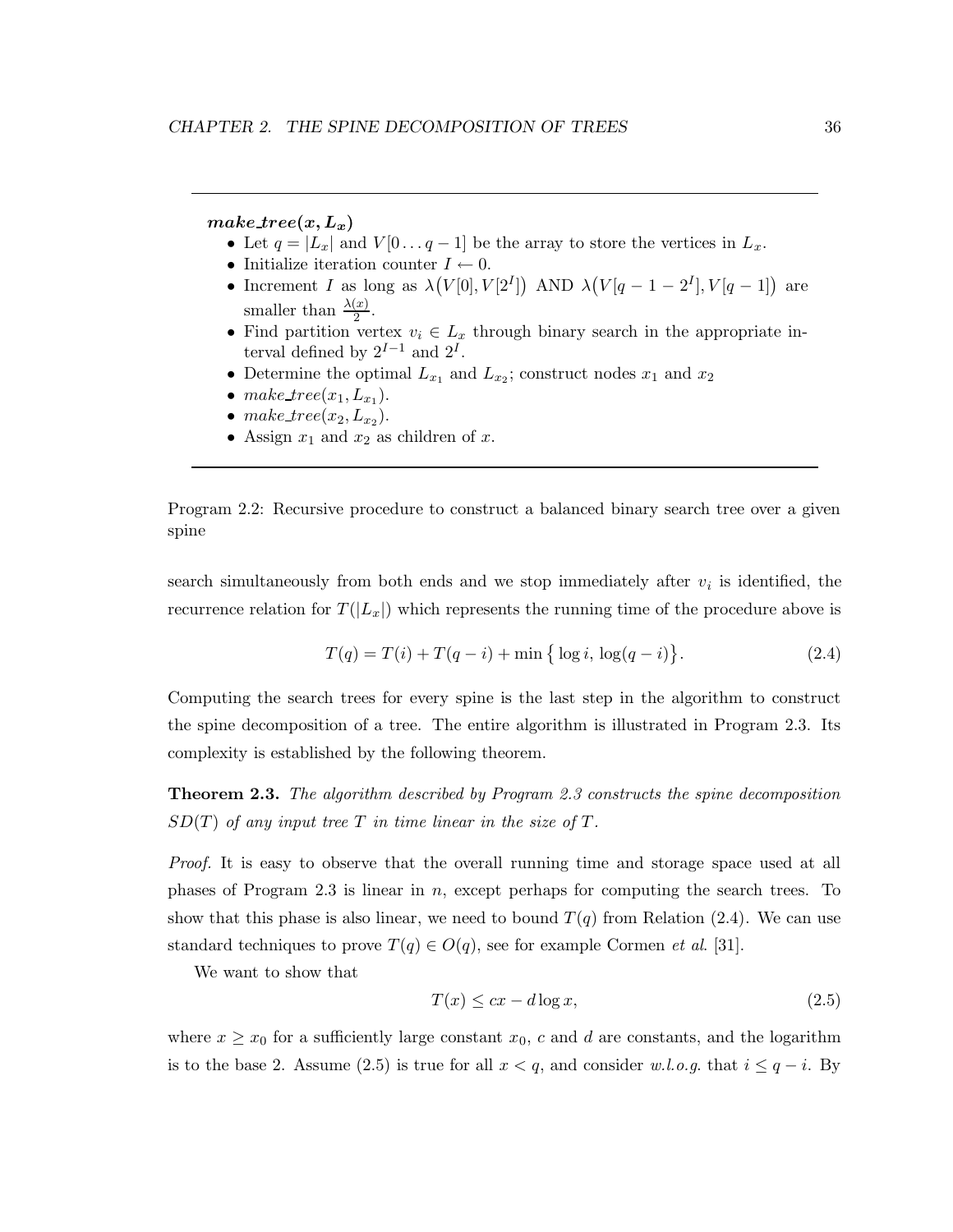- Root  $T$  at a vertex, if not rooted; make  $T$  binary, if not binary.
- Traverse T in post-order and compute the number of descendant leaves  $N_l(v)$ for all  $v \in T$ .
- Construct the first spine; recurse on each of the spine components.
- Assign the weights  $\lambda(v)$  for all  $v \in T$  by traversing every spine.
- For all spines Π do:
	- $-$  traverse  $\Pi$  and compute prefix sums.
	- make tree( $s_{\Pi}$ ,  $\Pi$ ).

Program 2.3: Construction algorithm for the spine decomposition  $SD(T)$ 

substitution into (2.4), we obtain the following inequality,

$$
T(q) \le ci + c(q - i) - d\left(\log i + \log(q - i)\right) + \log i =
$$
  
= 
$$
cq - d\left(\log i + \log(q - i)\right) + \log i.
$$

To prove that  $(2.5)$  is satisfied when  $x = q$ , it is enough to show now that

$$
cq - d(\log i + \log(q - i)) + \log i \le cq - d\log q,
$$

which, after arranging terms and simplifications, is equivalent to

$$
d\left(\log i + \log(q - i) - \log q\right) \ge \log i
$$

$$
\Leftrightarrow \left(\frac{i(q - i)}{q}\right)^d \ge i. \tag{2.6}
$$

From our assumptions, we know that  $q - i \geq \frac{q}{2}$  $\frac{q}{2}$ , so by substituting  $q - i$  into (2.6) we now need to show the following inequality,

$$
\left(\frac{i}{2}\right)^d \ge i. \tag{2.7}
$$

But (2.7) is satisfied for all  $i \geq 3$  if  $d \geq 3$ , and the induction hypothesis is also satisfied. Now we can chose constant  $x_0$  and c sufficiently large so that the boundary condition  $x = x_0$  $\Box$ in (2.5) is also satisfied, and the theorem is proved.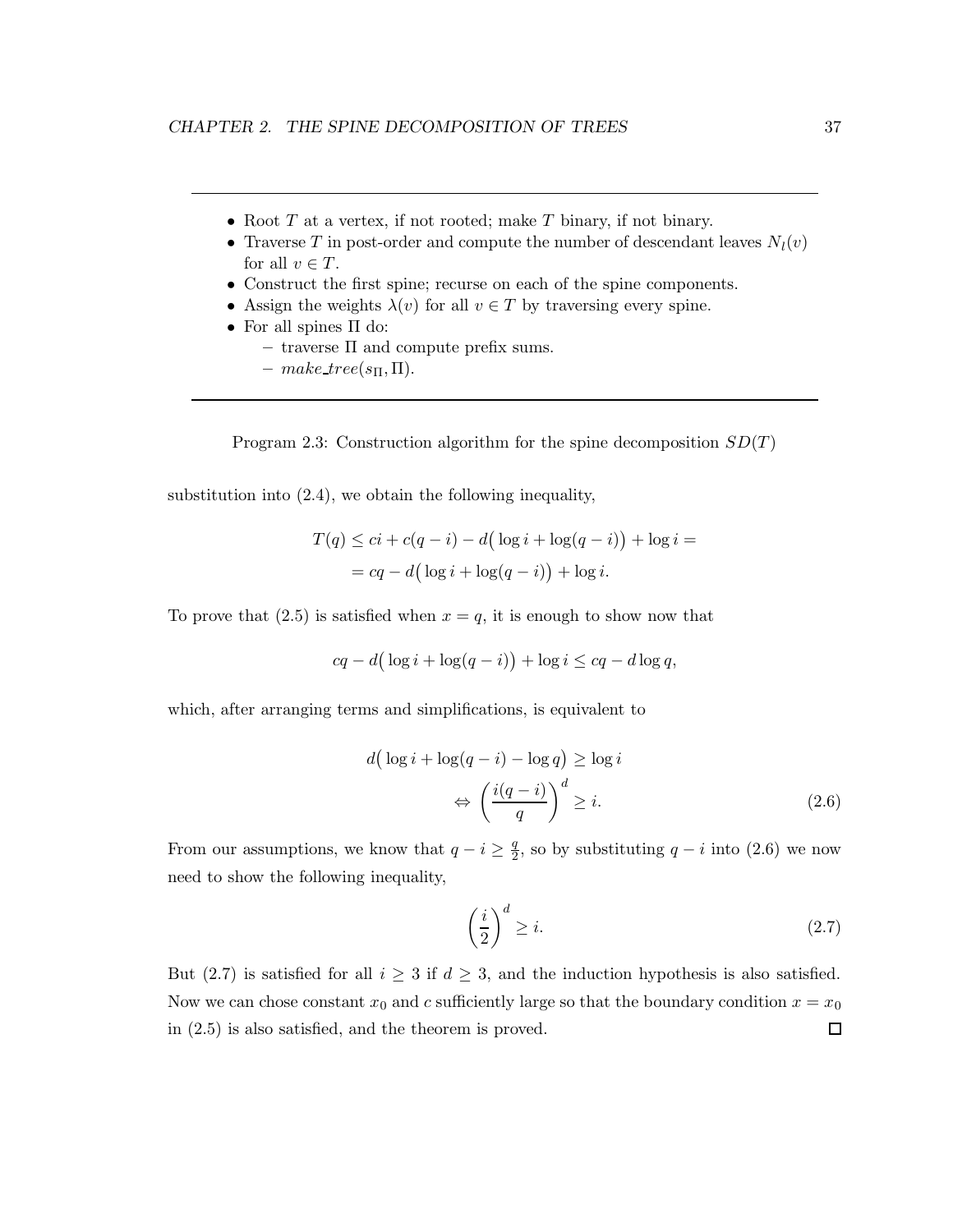## 2.4 Conclusion

This chapter presents a data structure called the spine decomposition (SD) that is used in processing arbitrary trees into structures that mimic the properties of balanced binary trees. In this way, many algorithms that are efficient on balanced trees can be generalized for arbitrary trees. Other tree decompositions exist in the literature. Among them the centroid decomposition is the most popular, however we discuss at the beginning of this chapter that the centroid decomposition leads to more complicated algorithms for many of the problems studied in this thesis.

Another advantage of the SD over the centroid decomposition is that the SD admits a simple linear time construction algorithm, whereas the linear time algorithms for the centroid decomposition are involved. For the linear time algorithms that are based on the centroid decomposition, it might be better to use the SD instead. Finally, the height of the SD is proportional to  $\log l$ , where l is the number of leaves in the input tree, and for certain type of trees, this number can be significantly less than the total number of vertices in the tree. For some optimization problems, using the SD instead of the centroid decomposition can automatically give algorithms with complexity depending on the number of leaves in the tree instead of the number of vertices [9]. There are other problems though where, in order to fully exploit the versatility of the SD, one has to compromise on simplicity. For example, the 2-median problem in trees can be easily solved in  $O(n \log n)$  time using the SD. However, it is possible to achieve a running time of  $O(n \log l)$ , but several passes through the decomposition have to be made and a lot more information needs to be pre-processed. It is debatable whether the added degree of intricacy justifies the gain in efficiency. Nevertheless, the role of the SD for many of the algorithms presented in this thesis, and especially for the solution to the k-median problem in trees discussed in the next chapter, is decisive.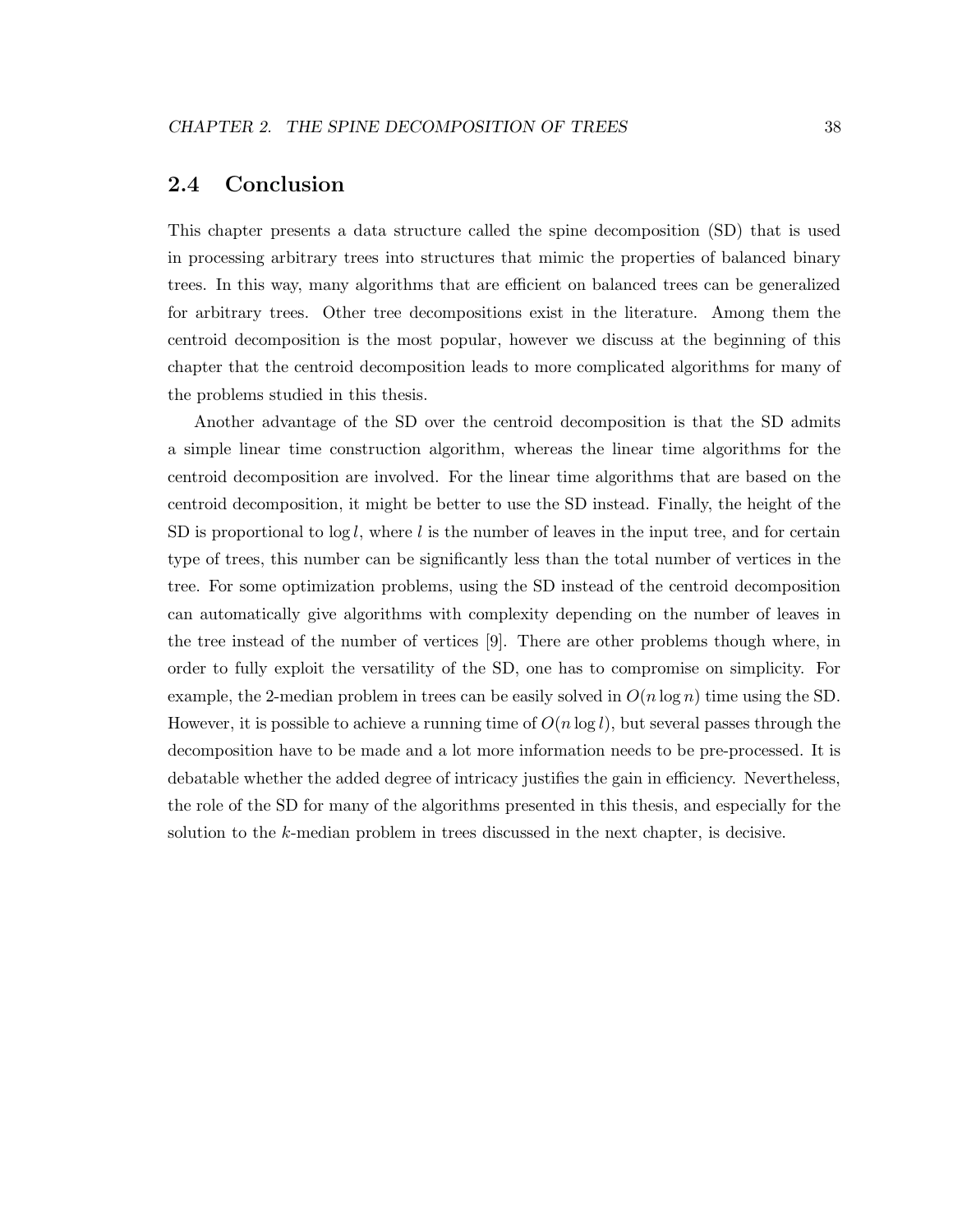## Chapter 3

# The k-median problem in trees: algorithm UKM

In this chapter, we describe an undiscretized dynamic programming algorithm for the k-median problem in trees with a running time sub-quadratic in  $n$ . We name this algorithm UKM from Undiscretized K-Median. The general approach of the algorithm, as well as a brief literature review and the motivation for our research were already discussed in Section 1.3. Since our approach is based on dynamic programming, we start by defining the cost functions used. All cost functions are associated with nodes of the spine decomposition (SD) and are computed recursively from nodes at the lower level.

## 3.1 The dynamic programming cost functions

Let x be an internal node of the search tree of the spine decomposition and let  $\Pi$  =  $\pi(v_0, v_m) = (v_0, v_1, \dots v_m)$  be the corresponding spine. Let also  $i_R$  and  $i_L$  be the indices for spine nodes  $x_R$  respectively  $x_L$ . An illustration for these nodes is given by Figure 2.3. Denote by  $T(x_R)$  the tree component containing  $x_R$  obtained after removing edge  $e = x_R v_{i_R-1}$ from T. Since edge e connects  $x_R$  to its parent in T,  $T(x_R)$  is the subtree induced by all successors of  $x_R$  in  $T$ .

Our cost functions play roles similar to those of the classic dynamic programming algorithm of Tamir [99] reviewed in Section 1.4.1. They return partial costs of the global solution that only considers vertices from subtrees of the input tree. The subtrees are components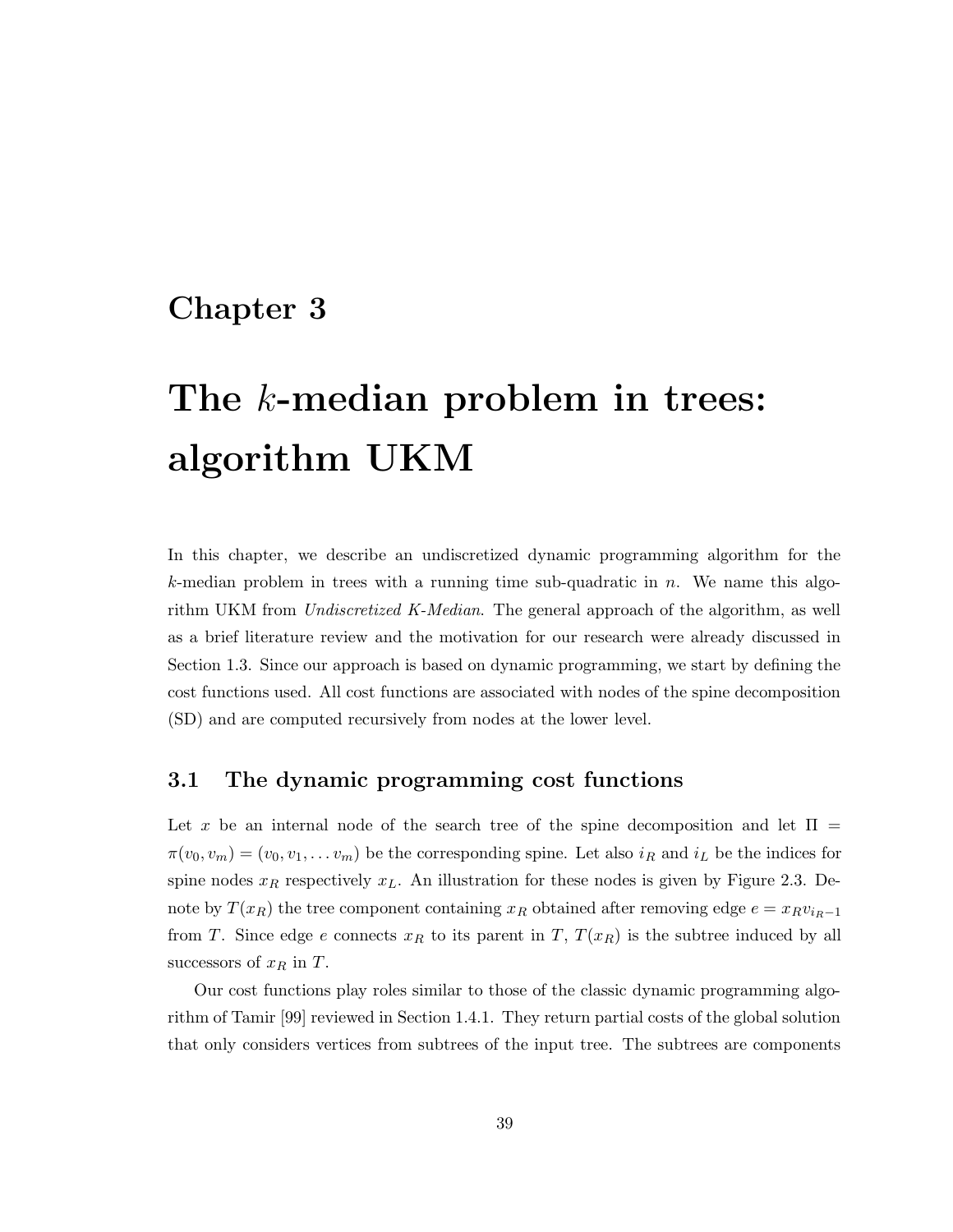

Figure 3.1: Subtrees of the input tree for which cost functions are defined; (a) big trees (b) small trees

of the SD.

As in the algorithm of Tamir, we define two classes of cost functions. One class consists of discrete functions for which one argument is a tree vertex representing the median that covers a reference vertex of the subtree. The median is internal to the subtree, and therefore this set of functions is similar to  $G()$ . The other class is formed by continuous functions for which one parameter is a real value representing the distance from a median outside the subtree that covers the reference vertex of the subtree. These functions are similar to functions  $F()$ .

We further distinguish the functions by the type of subtree whose cost they return. We have a choice of two different subtrees to associate with the function at a given node  $x$ of the SD: (i) subtree  $T_x$  (informally,  $T_x$  is referred as the small subtree), and (ii) subtree  $T(x_R)$  (informally referred as the big subtree). Recall that  $T_x$  is a component of the SD and consists of all the tree vertices whose path in the decomposition to root  $s_{SD}$  contains x, and  $T(x_R)$  is the subtree of T rooted at  $x_R$ . Figure 3.1 displays the two subtrees associated with a given SD node  $x$ .

A third feature of our cost functions concerns the restrictions imposed on the location of split edges inside the subtrees. Split edges are introduced in Section 1.4.1. They represent a set of edges whose removal defines k connected components such that the total cost of the 1-median of these components is equal to the optimal k-median cost of the entire tree. More precisely, two types of cost functions are defined, (a) for which the choice of split edges is constrained to avoid the spine edges of  $T_x$  or  $T(x_R)$ , and (b) for which split edges are unconstrained. We chose to restrict the placement of split edges because this gives us more control on the recursive computation of the cost functions and simplifies the equations. Intuitively, for the computation of cost functions of the type  $F()$  mentioned earlier, which account for an outside facility serving a reference vertex in the subtree, the presence of a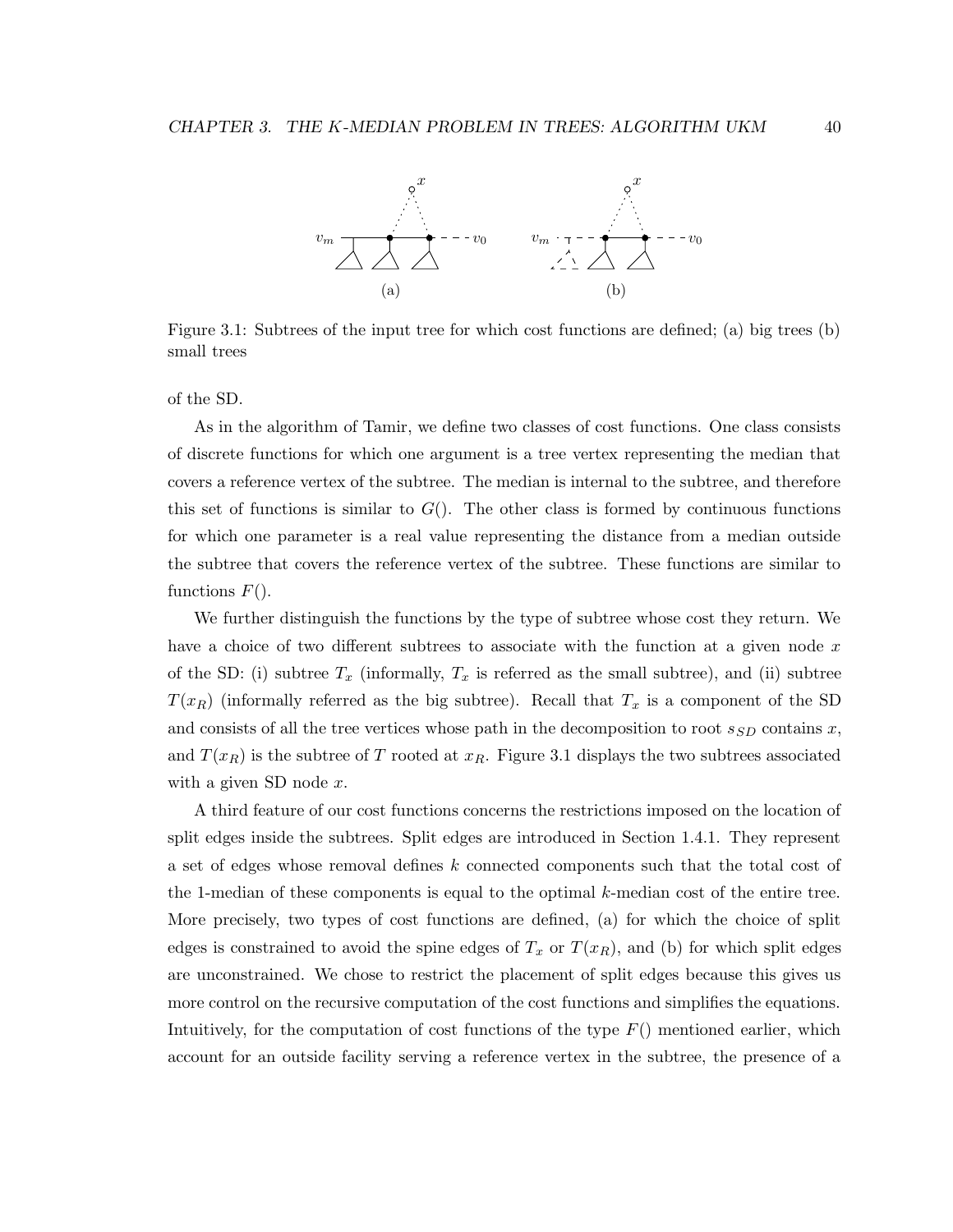split edge on the spine separates a significant part of the subtree from the external facility. This introduces an asymmetry in the recursive computation that is difficult to handle. To avoid this, we choose to consider spine edges as candidates for splitting, separately.

Based on these observations, we decide to use letter codes to name each cost function. The first letter (O) or (I) specifies whether the median covering the reference vertex is outside or inside the subtree. The second letter (S) or (B) shows whether the cost function is defined for  $T_x$  (small subtree) or  $T(x_R)$  (big subtree). Finally, the third letter (U) or (C) marks whether the choice of split edges is unconstrained or constrained to avoid the spine. It is also important to be able to unambiguously identify the reference vertex for each of the subtrees  $T_x$  or  $T(x_R)$ . We already discussed at the beginning of Chapter 2 about reference vertices and argued that the centroid decomposition is not suitable because  $O(\log n)$  different functions need to be maintained, one for each reference vertex that might occur. With the spine decomposition, there are at most two reference vertices for a given SD node x,  $x_R$  and  $x_L$ . For  $T_x$  for example, two different functions of the same class might be needed, one where the reference vertex is  $x_R$ , the other using  $x_L$  as reference. To specify which of these two functions are referred to, we add subscript  $(R)$  or  $(L)$  to the name of all cost functions, even when such a distinction is not needed because it can be inferred by other means. The cost functions can be defined as follows.

1. IBU = Inside Big Unconstrained.

 $IBU_R(x, j, z)$  returns the optimal cost of  $T(x_R)$  if  $j + 1$  facilities – or j split edges – are selected in  $T(x_R)$  possibly on the spine, and the facility covering  $x_R$  is vertex z chosen from  $T_x$ . Note the asymmetry between where z is selected from  $(T_x)$  and the tree for which cost is returned  $(T(x_R))$ . The cost of the optimal k-median solution for T can be retrieved from

$$
\min_{z \in T} IBU_R(s_{SD}, k-1, z).
$$

Hence, our goal is to evaluate  $IBU_R()$  at the SD root node  $s_{SD}$ .

2. OSC = Outside Small Constrained.

 $\mathcal{O} \mathcal{S} \mathcal{C}_R(x, j, \alpha)$  returns the optimal cost of  $T_x$  if j split edges are chosen from  $T_x$ , none of them on the spine, and the closest external median is at distance  $\alpha$  from  $x_R$  and covers  $x_R$ . Function  $OSC<sub>L</sub>(x, j, \alpha)$  is the same except that the external median is at distance  $\alpha$  from  $x_L$ , and covers  $x_L$ .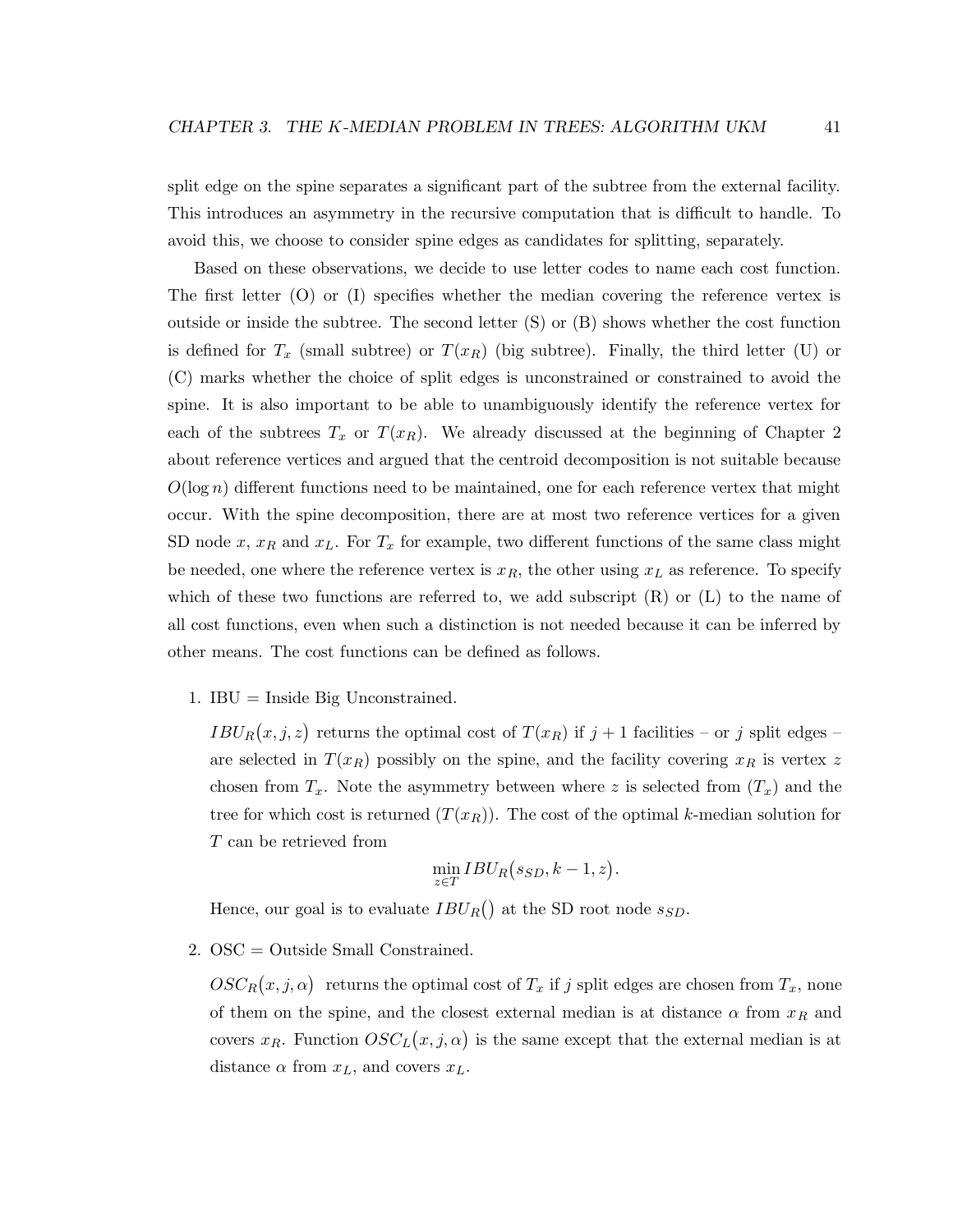#### 3. OBU = Outside Big Unconstrained.

Function  $OBU_R(x, j, \alpha)$  returns the cost of subtree  $T(x_R)$  when there is no spine edge restriction for split edges. If we wanted to make the definition of  $OBU_R()$  parallel with that of  $OSC_R()$ , then we would force all split edges to lie in  $T_x$ . However, if split edge  $e$  is on the spine, there is no point in continuing to force the remaining split edges to lie in  $T_x$ . The contribution of vertices separated from the external median by e is returned by the optimal cost of the p-median (for some  $p \leq j$ ) on the component obtained by removing e. Thus, we do not care where in the separated component the  $p-1$  split edges are. Formally, let  $C_{opt}(T, j)$  denote the optimal j-median of some tree T. Let  $i_R$  and  $i_L$  be the indices of the spine vertices that correspond to  $x_R$ and  $x_L$ . We consider all edges  $v_{i-1}v_i$  on the spine for  $i_R + 1 \leq i \leq i_L + 1$  and we denote by  $T(v_i)$  the component obtained by removing edge  $v_{i-1}v_i$ . We define now the unrestricted cost function  $OBU_R(x, j, \alpha)$  as taking the best choice between splitting a spine edge from  $\pi(x_R, x_L)$ , or not splitting it. The latter choice simply uses the value of the restricted cost function  $OSC_R(x, j, \alpha)$  (see Expression 3.2),

$$
OBUR(x, j, \alpha) = \min \left\{ OBCR(x, j, \alpha),
$$
  
\n
$$
\min_{i_R+1 \le i \le i_L+1} \left\{ \min_{0 \le q \le j-1} \left\{ OSCR(T(x_R) \setminus T(v_i), j-1-q, \alpha) + C_{opt}(T(v_i), q+1) \right\} \right\}.
$$
\n(3.1)

Above we abuse the notation and denote by  $OSC_R(T(x_R) \setminus T(v_i), p, \alpha)$  the value of function  $OSC_R()$  in tree  $T(x_R) \setminus T(v_i)$ . Observe that tree  $T(x_R) \setminus T(v_i)$  does not generally correspond to a particular SD node. In addition, we use in the expression a function we did not yet define,  $OBC_R()$ . From the name convention however, it should be obvious that  $OBC_R()$  returns the cost in  $T(x_R)$  if j split edges are in  $T_x$ but not on the spine, and an external median is at distance  $\alpha$  from  $x_R$  and covers  $x_R$ ,

$$
OBC_R(x,j,\alpha) = OSC_R(x,j,\alpha) + \sum_{v \in T(x_R) \setminus T_x} w(v) \big(d(v,x_R) + \alpha\big). \tag{3.2}
$$

#### Properties of cost functions

Before we describe the computation of the cost functions, notice that the continuous functions are piece-wise linear and concave. Indeed, consider a fixed set of j split edges in tree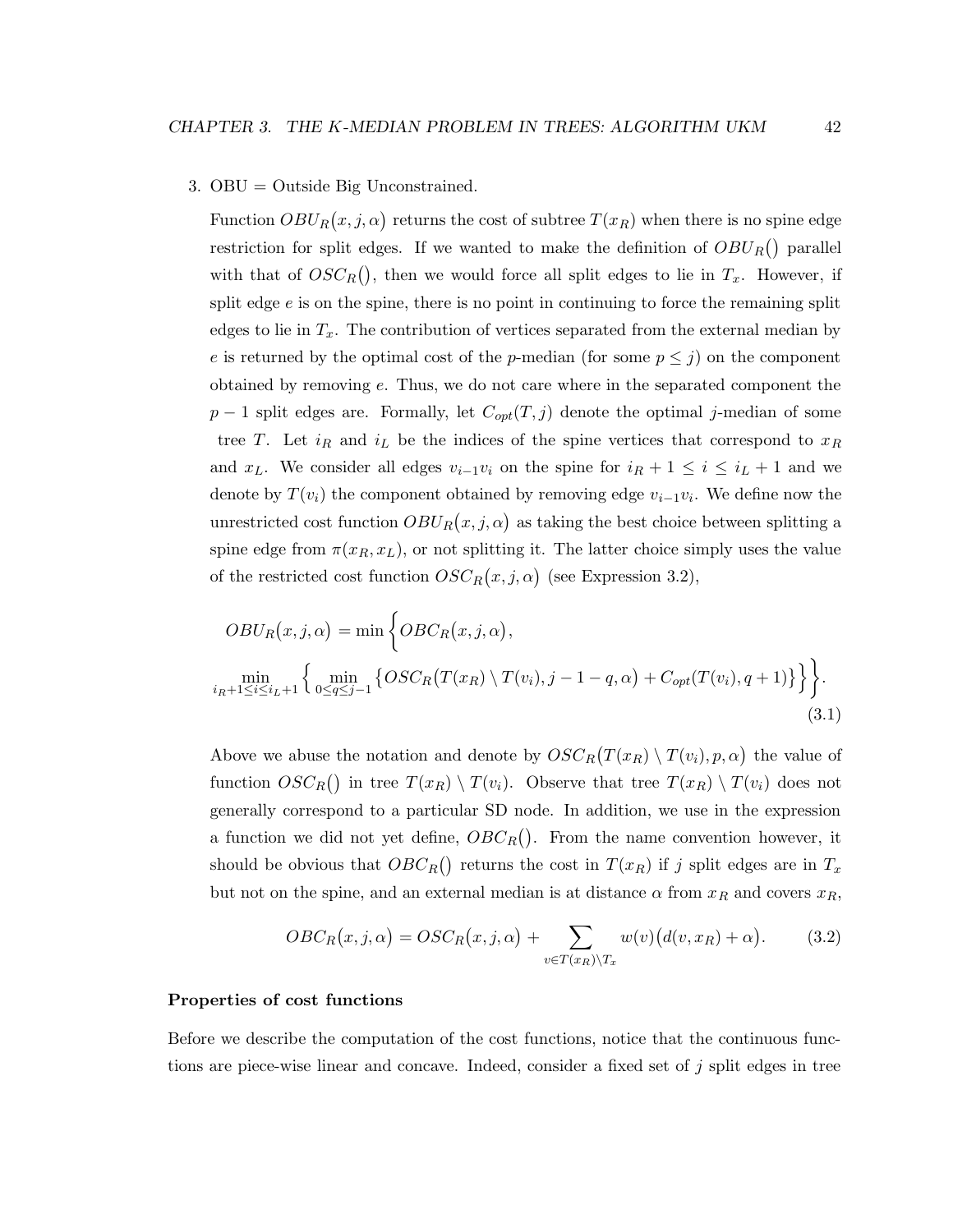- Construct the SD of tree T.
- Traverse the SD botom up. For each SD node  $x$  do
	- if x is leaf, compute trivial value for  $IBU_R()$ ,  $OBU_R()$ ,  $OSC_R()$ , and  $OSC<sub>L</sub>($ ) at x, otherwise use the functions stored at the two children of  $x$  to obtain the functions at  $x$ .
	- $-$  store the cost functions computed at node  $x$ .
- For all  $z \in T$ , retrieve  $IBU_R(s_{SD}, k-1, z)$  and retain the minimum. Return the minimum as solution.

Program 3.1: Main steps of the dynamic programming algorithm for solving the k-median problem in trees

 $T_x$ . The value of function  $OBU_R(x, j, \alpha)$  is determined by the 1-median costs of the j components plus the cost of the  $(j+1)$ <sup>th</sup> component served by the external median. The later term is an expression linear in  $\alpha$ , while the former terms are constant for a fixed set of split edges. By definition,  $OBU_R(x, j, \alpha)$  is the minimum over the linear cost functions for all possible sets of j split edges, and thus it is piece-wise linear and concave in  $\alpha$ . Exactly the same argument can be made for functions  $OSC_L()$  and  $OSC_R()$ .

#### The main dynamic programming algorithm

Cost function  $IBU_R()$  is the only function used directly in the retrieval of the optimal  $k$ -median solution in tree  $T$ . All other functions defined above just support the computation of  $IBU_R()$ . The main algorithm for the k-median problem in trees is simple. After the construction of the SD, the nodes of the decomposition are populated bottom up with the values of cost functions  $OBU_R()$ ,  $OSC_L()$ ,  $OSC_R()$ , and  $IBU_R()$ . The optimal solution is obtained finally as the minimum value of function  $IBU_R()$ . The process is outlined by Program 3.1.

## 3.2 Computation of the cost functions

The actual dynamic programming algorithm that solves the k-median problem in trees is straightforward, as shown the the previous section. What is important for us is to establish the recurrence relations necessary in the computation of all cost functions defined earlier.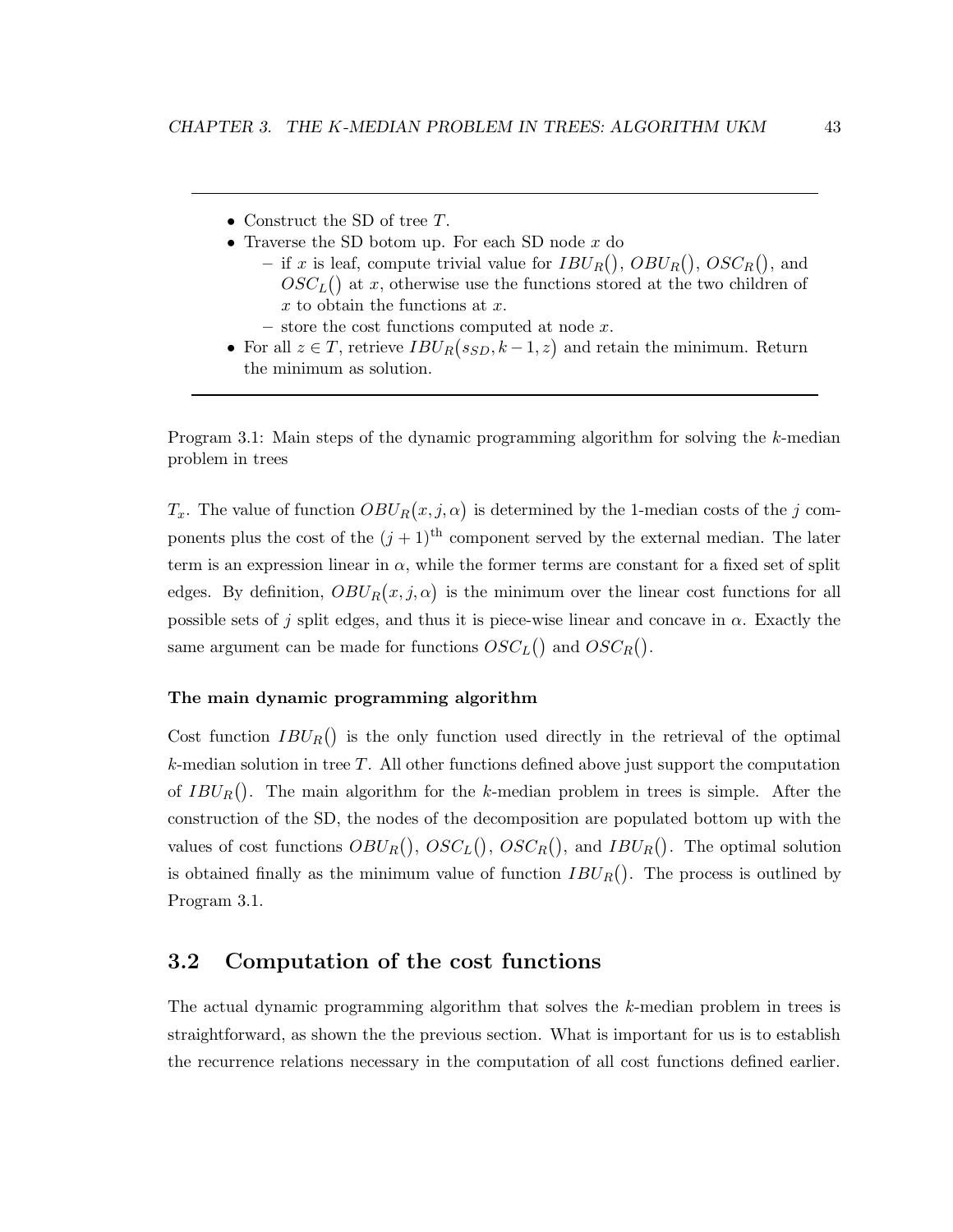

Figure 3.2: (a) A spine vertex of degree one (a leaf of  $T$ ), and (b) a spine vertex of degree two

Each function is associated with a particular SD node, but not all nodes in the decomposition have two children. In the next paragraphs, we give the recursive formulae for each function in three different circumstances: when the current SD node is a spine vertex of degree at most two in  $T$ , when it is a spine vertex of degree three in  $T$ , and when it is an SD node that is parent of two other nodes in some binary search tree. In all three sections to follow, we denote by  $x$  the SD node for which the respective cost function is defined.

## **3.2.1** Calculating functions  $OSC_R()$  and  $OSC_L()$

Restricted cost functions  $OSC<sub>L</sub>($  and  $OSC<sub>R</sub>()$  return, as specified at the beginning of Section 3.1, the optimal cost in subtree  $T_x$  when j split edges are chosen in  $T_x$  but not on the spine, and the reference vertex  $x_L$  or  $x_R$  is served by the outside median. These functions have the simplest defining recursive formulae.

#### Node  $x$  is a spine vertex of degree at most two

Consider Figure 3.2 as reference. In both cases,  $x$  corresponds to a trivial component of the spine decomposition, leaf vertex  $v_m$  in case (a), respectively tree vertex  $v_i$  in case (b). Of course, on a component with exactly one vertex, it is quite easy to define cost functions  $OSC<sub>L</sub>($ ) and  $OSC<sub>R</sub>()$  since no extra facilities can be located inside. The single vertex must be served by the outside median, and thus,

$$
OSC_L(x, 0, \alpha) = OSC_R(x, 0, \alpha) = w(x) \alpha,
$$
  

$$
OSC_L(x, j, \alpha), OSC_R(x, j, \alpha) - \text{undefined for } j \ge 1.
$$
 (3.3)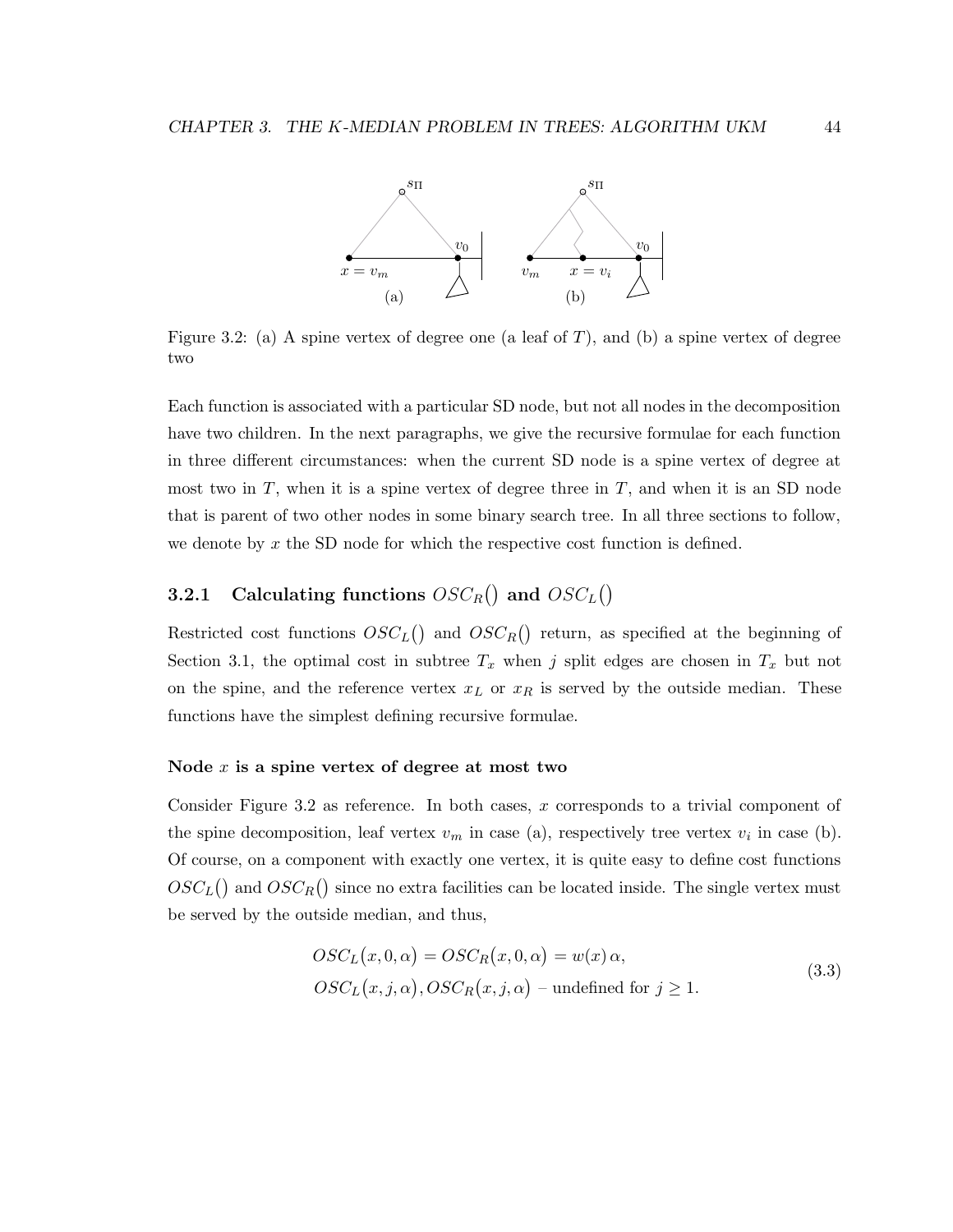

Figure 3.3: A spine vertex of degree three

#### Node  $x$  is a spine vertex of degree three

The situation is illustrated in Figure 3.3 and is no longer trivial. Node  $x$  corresponds to spine vertex  $v_i$  which in turn is adjacent to subtree  $T(u_i) = T_{s_{\Pi'}}$ . As before,  $T(u_i)$  denotes the component of tree T that contains vertex  $u_i$  and that is acquired by removing edge  $u_i v_i$ . II is the spine containing x, and  $\Pi'$  is the spine obtained recursively from  $T(u_i)$ .

Split edges, if any, can now be chosen within  $T(u_i)$  or edge  $v_iu_i$  itself can be split. Note that split edges inside  $T(u_i)$  can be located on spine  $\Pi'$ , and therefore function  $OBU_R()$  at node  $s_{\Pi'}$  should be used to account for the contribution of vertices in  $T(u_i)$ . Our recursive formula, should insure that both the contribution of vertex  $v_i$ , as well as the possibility to split edge  $v_i u_i$  are not left out. We can write,

$$
OSC_L(x, j, \alpha) = OSC_R(x, j, \alpha) = \min \left\{ OBU_R(s_{\Pi'}, j, \alpha + l(v_i u_i)) + w(v_i) \alpha, \right\}
$$

$$
C_{opt}(T_{s_{\Pi'}}, j) + w(v_i) \alpha \left\}.
$$
 (3.4)

The first part of the equation considers that edge  $v_i u_i$  is not split, and as consequence it simply adds the contribution of subtree  $T(u_i)$ , pre-computed and stored at SD node  $s_{\Pi'}$ , with the contribution of vertex  $v_i$ . The second part views edge  $v_i u_i$  split, and thus the remaining  $j-1$  edges form an optimal j-median in  $T(u_i)$ . Of course, for the second part  $j \geq 1$ . If  $j = 0$ , only the first part is present in the formula.

#### Node x is an internal search tree node

Let t and y be the two children of node x in search tree  $S_{\Pi}$  such that the spine vertices below t are towards the root, as shown by Figure 3.4. The computation of the cost function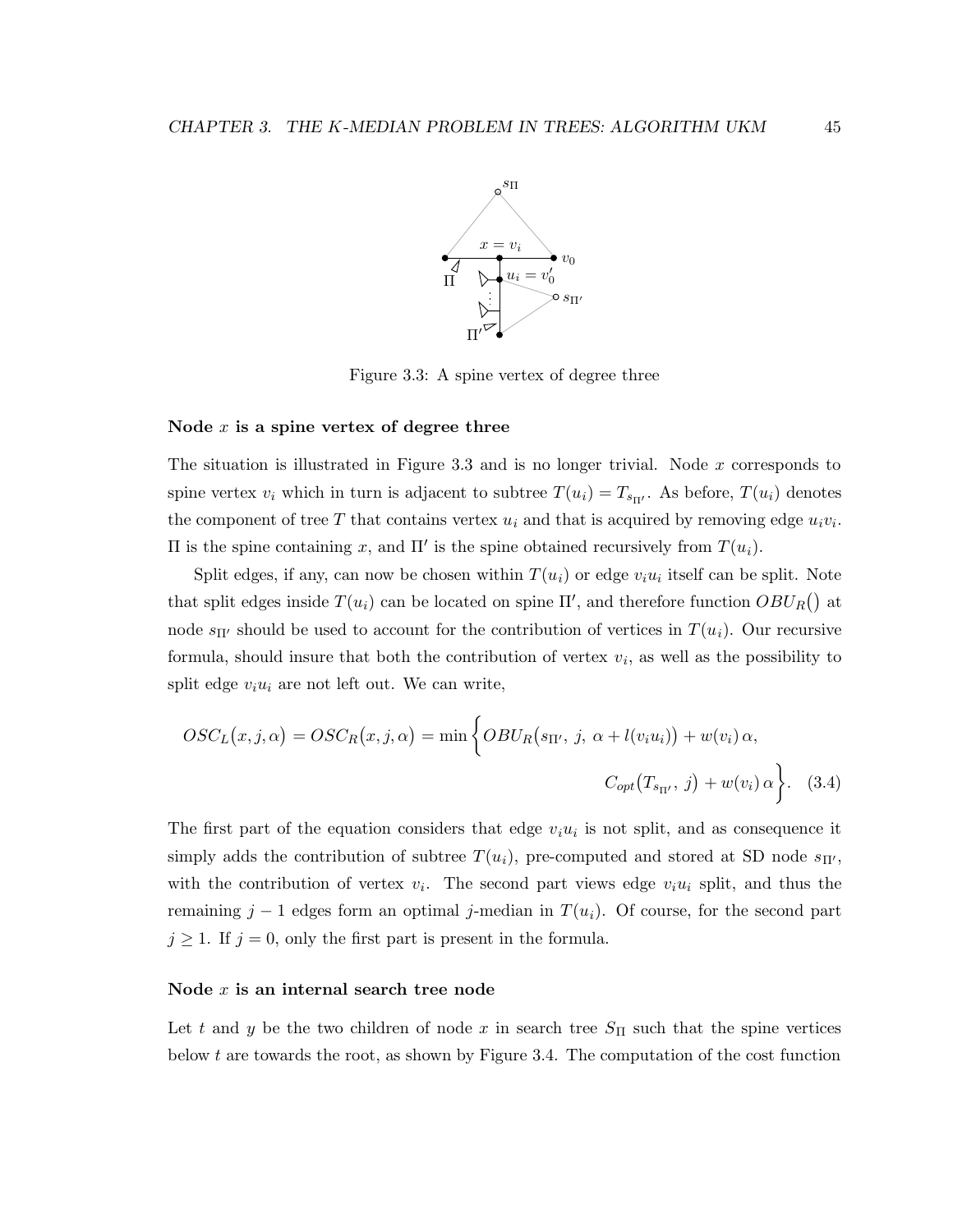

Figure 3.4: An internal search tree node

at x is quite simple in this case. A total of j split edges must be placed in  $T_x$ , which means that an appropriate partition of the j split edges between subtrees  $T_t$  and  $T_y$  has to be computed. Formally,

$$
OSC_R(x, j, \alpha) = \min_{0 \le q \le j} \left\{ OSC_R(t, q, \alpha) + OSC_R(y, j - q, \alpha + d(t_R, y_R)) \right\},\
$$
  

$$
OSC_L(x, j, \alpha) = \min_{0 \le q \le j} \left\{ OSC_L(y, q, \alpha) + OSC_L(t, j - q, \alpha + d(y_L, t_L)) \right\}.
$$
  
(3.5)

## 3.2.2 Calculating function  $OBU_R()$

Unrestricted cost function  $OBU_R()$  returns the cost of big subtree  $T(x_R)$  if the outside median serves reference vertex  $x_R$ . The split edges may be chosen from the spine. From the defining equation (3.1), we notice that the spine edges that are candidates for splitting are those with the parent from set  $L_x$ . We say that an edge  $e = uv$  has parent v if  $p(u) = v$ , where  $p$  is the parent function introduced in Section 1.1. Set  $L_x$  is the set of spine edges (leaves of the search tree) that are below internal node  $x$ , therefore the set of spine edges that are candidate for splitting are those below node x in  $S_{\Pi}$  together with the spine edge towards the leaf.

#### Node  $x$  is a spine vertex of degree at most two

We consider the same situation as depicted in Figure 3.2. When there is no split edge to be located, all vertices in  $T(x_R)$  are served by the external median and thus,

$$
OBU_R(x,0,\alpha) = \sum_{v \in T(x_R)} w(v) (\alpha + d(x_R, v)).
$$

Unlike the restricted cost function discussed in the previous section, the set of edges that can be split is not empty when node  $x$  is a spine vertex of degree two. According to the definition of the cost function (3.1), exactly one spine edge may be split. This edge has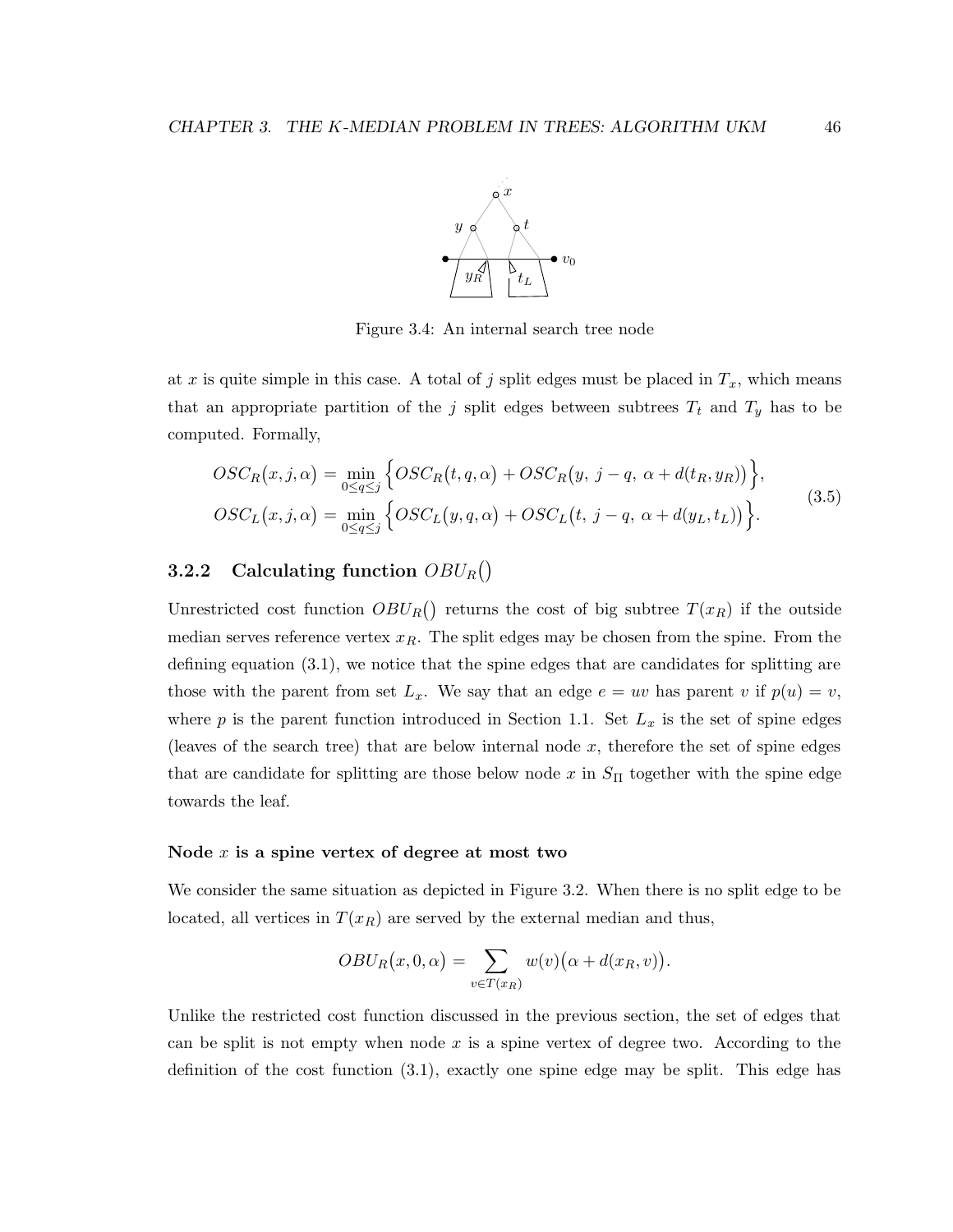vertex  $v_i = x$  as parent. Since the split edges separated from the external median by the spine edge can lie anywhere in the separated component, cost function  $OBU_R()$  is defined for any value of  $j \ge 1$  as long as  $j \le k-1$  and  $j \le |T(v_{i+1})|-1$ . Thus, we have

$$
OBU_R(x,j,\alpha) = \begin{cases} w(v_i) \alpha + C_{opt}(T(v_{i+1}), j), & \text{when } x = v_i \text{ and } 1 \le j \le |T(v_{i+1})| - 1, \\ \text{undefined} & \text{when } x = v_m \text{ and } j \ge 1. \end{cases} \tag{3.6}
$$

#### Node  $x$  is a spine vertex of degree three

Assume we have already computed function  $OSC_R(x, j, \alpha)$  using (3.4). Refer to Figure 3.3, where node x coincides with spine vertex  $v_i$ . To account for the contribution of vertices in  $T(v_{i+1})$ , there are two possibilities. (1) Edge  $v_i v_{i+1}$  is split, in which case the optimal j-median of  $T(v_{i+1})$  is required for  $1 \leq j \leq |T(v_{i+1})|-1$  as explained earlier, or (2) edge  $v_i v_{i+1}$  is not split, in which case no other median resides in  $T(v_{i+1})$  which is served entirely by the external median. We have,

$$
OBU_R(x,j,\alpha) = \min\left\{\min_{1\leq q\leq j}\left\{OSC_R(x,j-q,\alpha) + C_{opt}(T(v_{i+1}),q)\right\},\right.\\
$$

$$
OSC_R(x,j,\alpha) + \sum_{v\in T(v_{i+1})} w(v)(\alpha + d(v,x_R))\right\}.
$$
(3.7)

#### Node x is an internal search tree node

Consider Figure 3.4. Because the set of candidate split edges for the cost function at node x is simply the union of candidate split edges for the function at the children nodes t and y, there is no additional edge that must be explicitly checked for splitting and the computation is simpler. The j split edges must be partitioned between  $T_y$  and  $T_t$ . If it happens that one of these edges is on the spine for the child node towards the root  $\pi(t_R, y_R)$ , then the value of the function at x is equal to  $OBU_R(t, j, \alpha)$  which is already computed. The only other situation that has to be checked is when no spine edge is split in  $\pi(t_R, y_R)$ . Then, function  $OBU_R(y, j, \alpha + d(t_R, y_R))$  does not include the contribution of  $T_t$  which may also contain split edges, but none of these split edges are on the spine. Thus the value of  $OSC_R(t, q, \alpha)$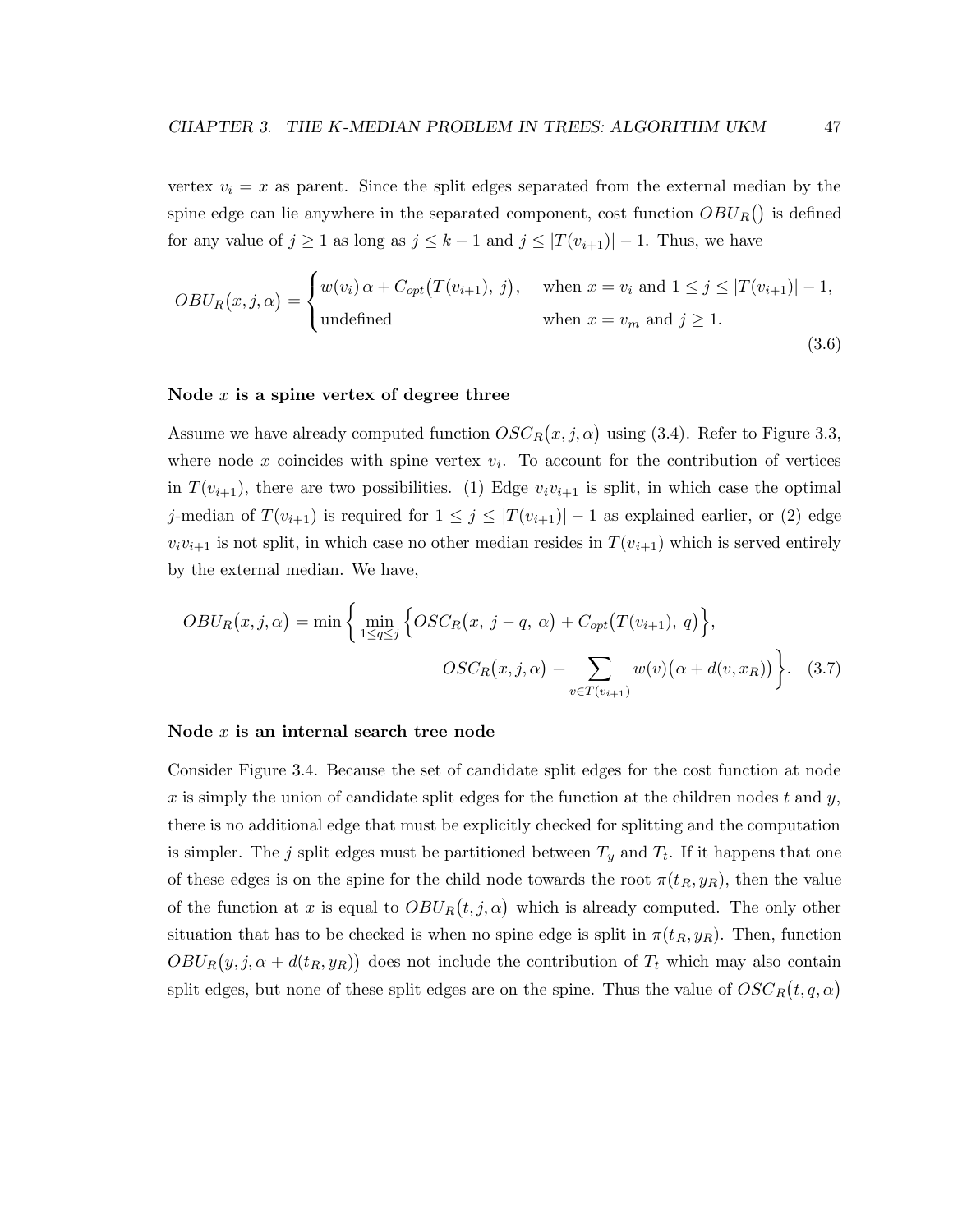

Figure 3.5: Part of a spine decomposition and the various subtrees and vertices used

can be used to add this contribution. We have,

$$
OBU_R(x,j,\alpha) = \min \left\{ OBU_R(t,j,\alpha), \atop \min_{0 \le q \le j} \left\{ OSC_R(t,q,\alpha) + OBU_R(y,j-q,\alpha+d(x_R,y_R)) \right\} \right\}.
$$
 (3.8)

## **3.2.3** Calculating function  $IBU_R()$

Function  $IBU_R()$  is the discrete cost function in our undiscretized dynamic programming algorithm. It receives as parameter a vertex z from the SD component it is defined for, and returns the optimal  $(j + 1)$ -median cost in the larger subtree, given that z is the facility covering the reference vertex  $x_R$  of  $T_x$ .

#### Node  $x$  is a spine vertex

Consider figures 3.2 and 3.3 where node  $x$  is shown as a spine vertex with degree one, two, and three respectively. For reference, Figure 3.5 depicts some of the variables used in the exposition that follows. Note that  $x = x_R$ . Fix now a tree vertex  $z \in T_x$ . The set of tree vertices from  $T(x_R)$  that contribute to the value of function  $IBU_R()$  can be partitioned in two:

• Vertices from  $T_x$ ; recall that  $T_x = \{v_m\}$  if x has degree one in  $T$ ,  $T_x = \{v_i\}$  if x has degree two in T, and  $T_x = \{v_i\} \cup T(u_i)$  if x has degree three in T.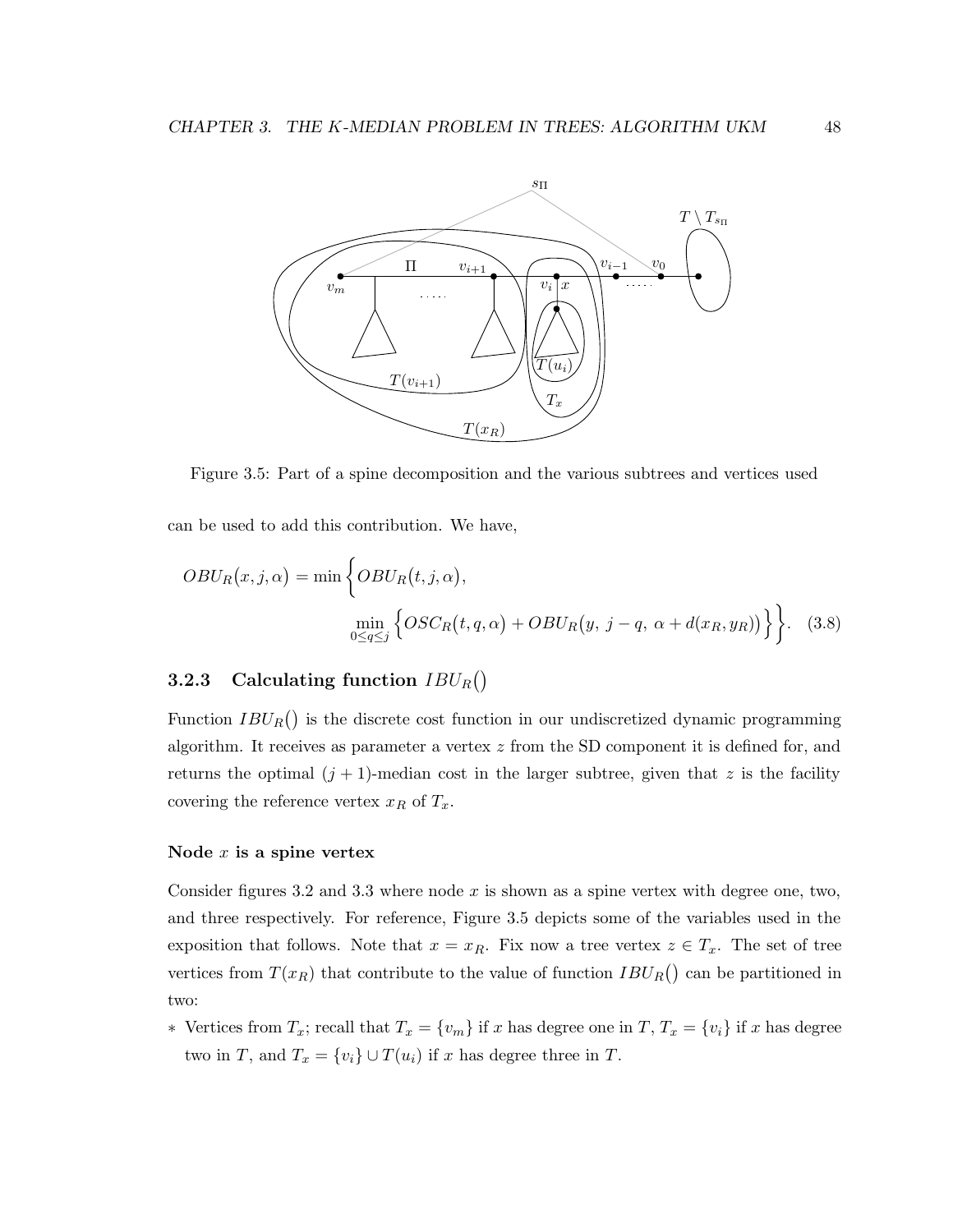∗ Vertices from  $T(x_R) \setminus T_x$ ; recall that  $T(x_R) \setminus T_x = ∅$  if x has degree one in T and  $T(x_R) \setminus T_x = T(v_{i+1})$  if x has degree two and three in T.

For lack of a better notation, denote the contribution of  $T(x_R) \setminus T_x$  by

$$
F_{OBU}(T(v_{i+1}), j, d(z, v_{i+1})).
$$

We use subscript *OBU* to hint that this contribution is similar in nature to that of cost function  $OBU_R()$ . In fact, we show in Section 3.2.4 how to compute it from cost functions  $OBU_R(), \, OSC_L(),$  and  $OSC_R()$  stored at the nodes of the decomposition. It is important to note that  $F_{OBU}$  is not a function but a value since vertex z is fixed and  $d(z, v_{i+1})$  is available. It gives the optimal cost in subtree  $T(v_{i+1})$  if j split edges are placed anywhere in  $T(v_{i+1})$  and root  $v_{i+1}$  is covered by z, the outside median<sup>1</sup>. The contribution of vertices from  $T_x$  is obtained recursively from function  $IBU_R()$  computed for spine component  $T(u_i)$ if  $T(u_i)$  exists.

When  $x = v_m$  is a tree leaf, then  $z = v_m$  and we simply have

$$
IBU_R(x,j,v_m) = \begin{cases} 0, & \text{if } j = 0\\ \text{undefined}, & \text{if } j \ge 1. \end{cases}
$$
 (3.9)

When  $x = v_i$  has degree two in T, then  $z = v_i$  and  $T(u_i) = \emptyset$ , therefore we directly have

$$
IBU_R(x, j, v_i) = F_{OBU}(T(v_i), j, 0).
$$

When  $x = v_i$  is a spine vertex of degree three in T, we have more complicated recurrence relations. As shown in Figure 3.3,  $\Pi'$  is the spine obtained in  $T(u_i)$  whose binary search tree has the root denoted  $s_{\Pi'}$ . For  $z \in T(u_i)$ ,

$$
IBU_R(x,j,z) = \min \left\{ \min_{0 \le q \le j} \left\{ IBU_R(s_{\Pi'}, q, z) + \n+ F_{OBU}(T(v_{i+1}), j - q, d(z, v_{i+1})) + w(v_i) d(v_i, z) \right\}, \right\}
$$
\n
$$
\min_{0 \le q \le j-1} \left\{ IBU_R(s_{\Pi'}, q, z) + C_{opt}(T(v_{i+1}), j - q) + w(v_i) d(v_i, z) \right\}, \quad (3.10)
$$

<sup>&</sup>lt;sup>1</sup>The assumption that z covers  $v_{i+1}$  does not embrace all possible cases for the computation of  $IBU_R()$ . For now, we ignore that edge  $v_i v_{i+1}$  might be split too, because we want to focus only on introducing  $F_{OBU}$ .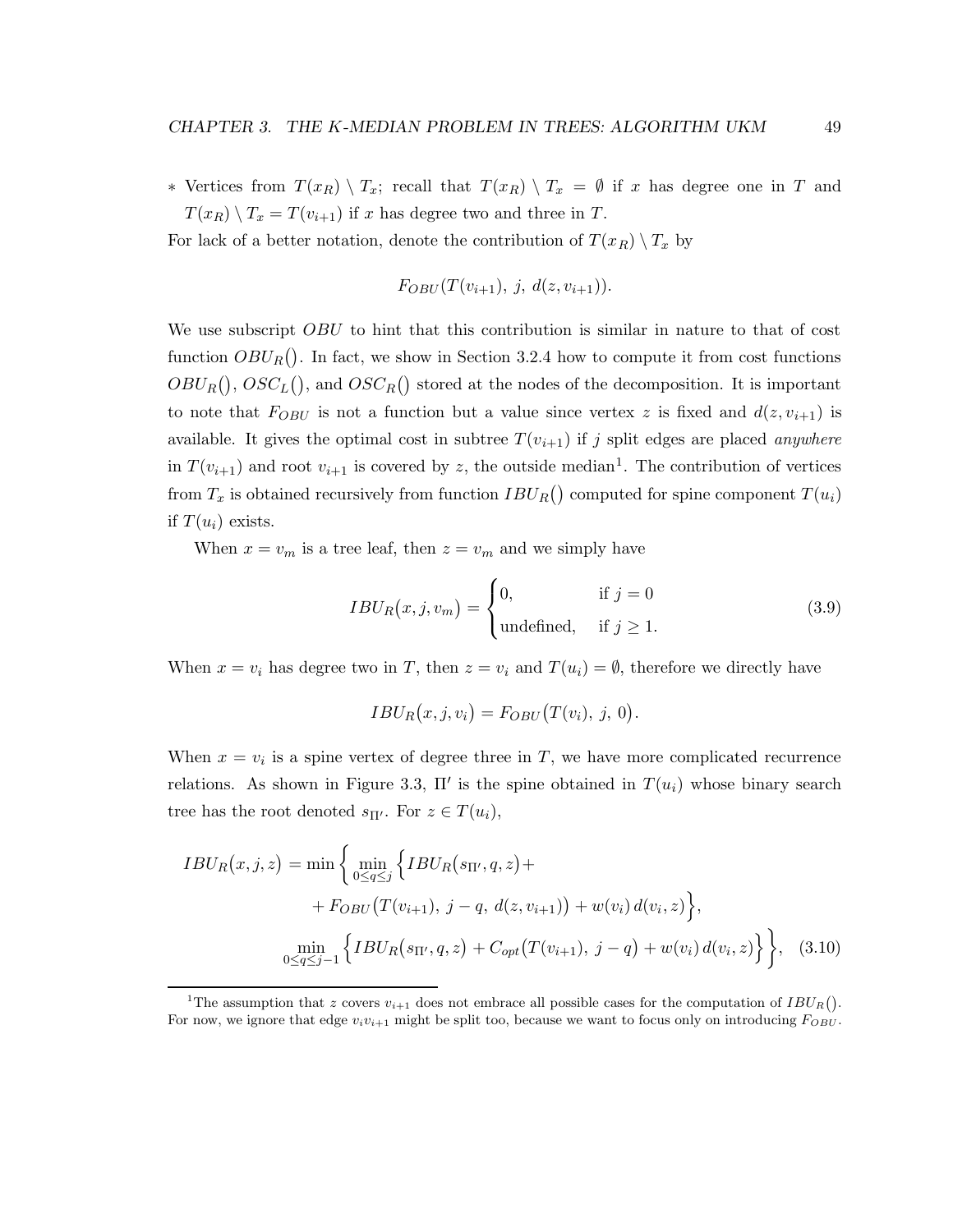and for  $z = v_i$ ,

$$
IBU_R(x,j,v_i) = \min\left\{\min_{0 \le q \le j} \left\{OSC_R(x,q,0) + F_{OBU}(T(v_{i+1}), j-q, d(z,v_{i+1}))\right\},\newline \min_{0 \le q \le j-1} \left\{OSC_R(x,q,0) + C_{opt}(T(v_{i+1}), j-q)\right\}\right\}.
$$
 (3.11)

The first term in both equations assumes that edge  $v_i v_{i+1}$  is not split and thus z does serve some vertices from  $T(x_R) \setminus T_x$ . As we do not know the optimal distribution of split edges between  $T_x$  and  $T(x_R) \setminus T_x$ , we need to verify all possible combinations. For the second term, edge  $v_i v_{i+1}$  is considered split, therefore the contribution of  $T(x_R) \setminus T_x$  is returned by the optimum  $(j - q)$ -median. For the case  $z = v_i$ , the contribution of  $T_x$  is no longer returned by function  $IBU_R()$  because  $z \notin T(u_i)$ . Instead, we can use  $OSC_R()$  which is already computed for node x.

#### Node  $x$  is an internal search tree node

In this case, the computation of  $IBU_R()$  is more simple. Figure 3.4 is again representative. Vertex z can be either in  $T_t$  or in  $T_y$ . If it is in  $T_t$ , because node t is towards the root, we have that  $IBU_R(x, j, z) = IBU_R(t, j, z)$ . If  $z \in T_y$ , we need to evaluate the contribution of  $T(x_R) \setminus T(y_R)$  which is not accounted for in the value of  $IBU_R(y, j, z)$ . Clearly, according to the definition, z must cover vertex  $x_R$ , and therefore no split edges can be chosen on the spine from  $y_R$  to  $x_R = t_R$ . Thus, we can evaluate the contribution of the unaccounted vertices using the restricted cost function  $OSC_L()$  stored at node t. Of course, we still need to verify all possible assignments of the j split edges between  $T(y_R)$  and  $T_t$ . Formally,

$$
IBU_R(x,j,z) = \begin{cases} IBU_R(t,j,z), & \text{if } z \in T_t \\ \min_{0 \le q \le j} \Big\{ IBU_R(y,q,z) + OSC_L(t,j-q, d(z,t_L)) \Big\}, & \text{if } z \in T_y. \end{cases}
$$
(3.12)

#### 3.2.4 Implementation of the recursive equations for the cost functions

In the previous paragraphs, we describe formulae that allow the computation of all cost functions associated with the nodes of the spine decomposition in a bottom up procedure. However, two values are employed in several places and we haven't shown yet how to compute them. One of them is  $C_{opt}(T', j)$  which returns the optimal j-median on subtree T' of T. The difficulty of computing  $C_{opt}$  efficiently stems from the need to evaluate it on a linear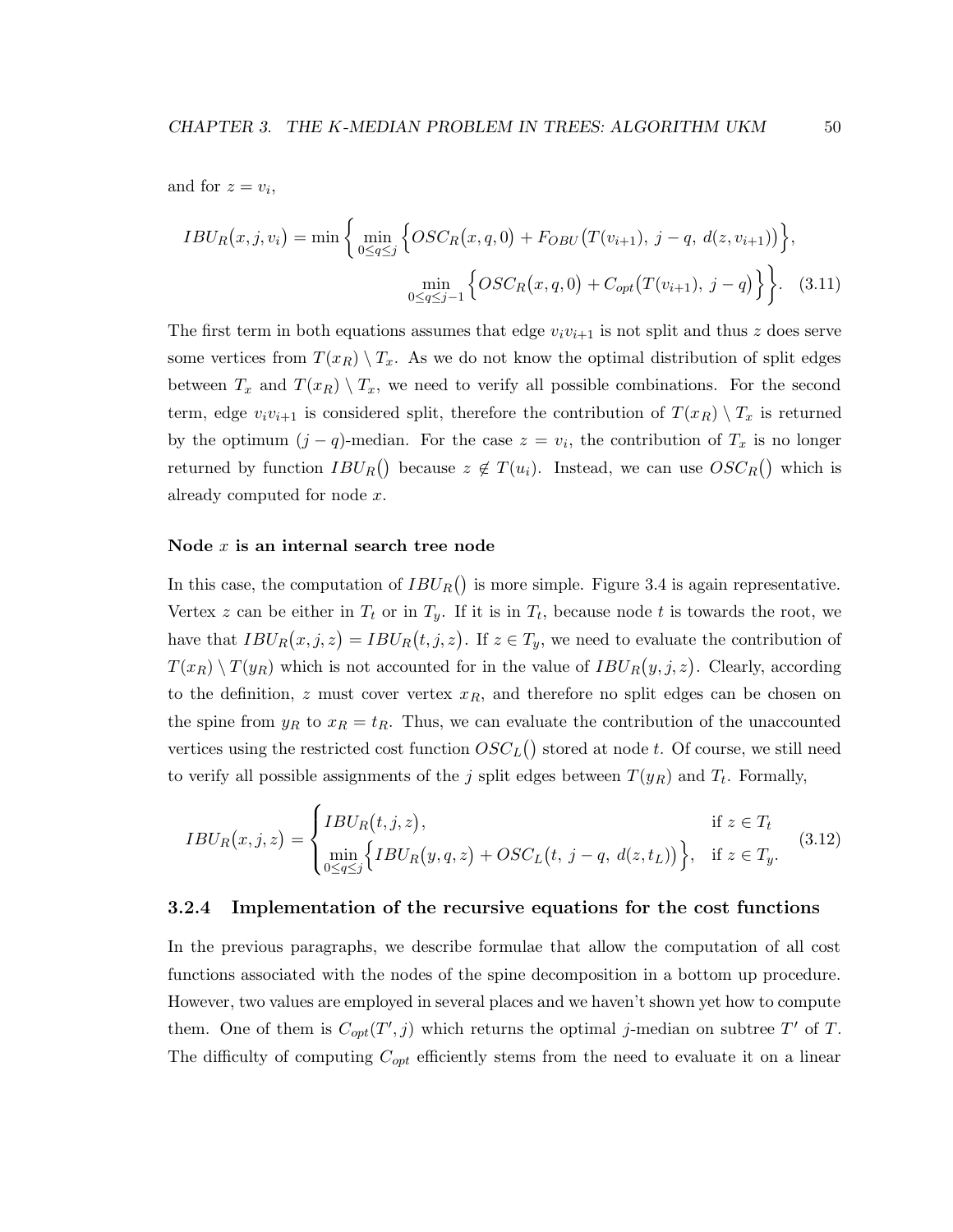

Figure 3.6: Evaluating term  $F_{OBU}$ 

number of subtrees of T. If we want a sub-quadratic k-median algorithm for  $T$ , we need to evaluate  $C_{opt}$  in amortized sub-linear time per subtree. This is not a trivial task and is discussed separately in Section 3.6. We also study three special instances of the k-median problem in trees where the evaluation of  $C_{opt}$  is either not needed, or it is simpler than in the general case. These special instances are discussed in Section 3.5

In this section, we concentrate on the computation of the second term,  $F_{OBU}(T(v_i), j, a)$ , where a is a given distance.  $F_{OBU}$  is just a value and not a function, that is why we avoid to use the notation  $\alpha$  as parameter. Value  $F_{OBU}$  is used in the computation of function  $IBU_R(x = v_{i-1}, j, z)$  (see Section 3.2.3) and a is the distance from facility  $z \in T_x$  to  $v_i$ . Consider Figure 3.6 where  $\Pi = \pi(v_0, v_m)$  is the current spine and  $s_{\Pi}$  is the root of the binary search tree. Value  $F_{OBU}(T(v_i), j, a)$  represents the optimal cost in subtree  $T(v_i)$  if j split edges are to be located anywhere in the subtree but root  $v_i$  of the subtree is served by an external facility situated at exactly distance  $a$  from  $v_i$ .

Let  $x_1, x_2, \ldots x_b$  be the SD nodes adjacent to the path in the search tree from  $v_i$  to root  $s_{\text{II}}$  and sitting on the leaf side of the path. In a search tree, a node x is on the leaf side of the path from some spine vertex  $v_i$  to root  $s_{\Pi}$  if the spine vertices shadowed by x are successors of  $v_i$  on the spine, otherwise x is on the root side of the path. Denote  $v_i$  by  $x_0$ . Observe that the set of vertices of  $T(v_i)$  is the union of the vertices of  $T_{x_c}$  for  $0 \le c \le b$ . We will use the cost functions stored at nodes  $x_c$  to calculate the value of  $F_{OBU}$ . What we need to obtain is the optimal distribution of the j split edges in each of the components  $T_{x_c}$  and among the spine edges between consecutive components  $T_{x_c}$  and  $T_{x_{c+1}}$ . Observe that in the case when no split edges are chosen in the optimal solution from spine  $\pi(v_i, v_m)$ , then  $F_{OBU}$ is simply the summation of functions  $OSC_R()$  stored at each node  $x_c$ . More precisely, if  $j_c$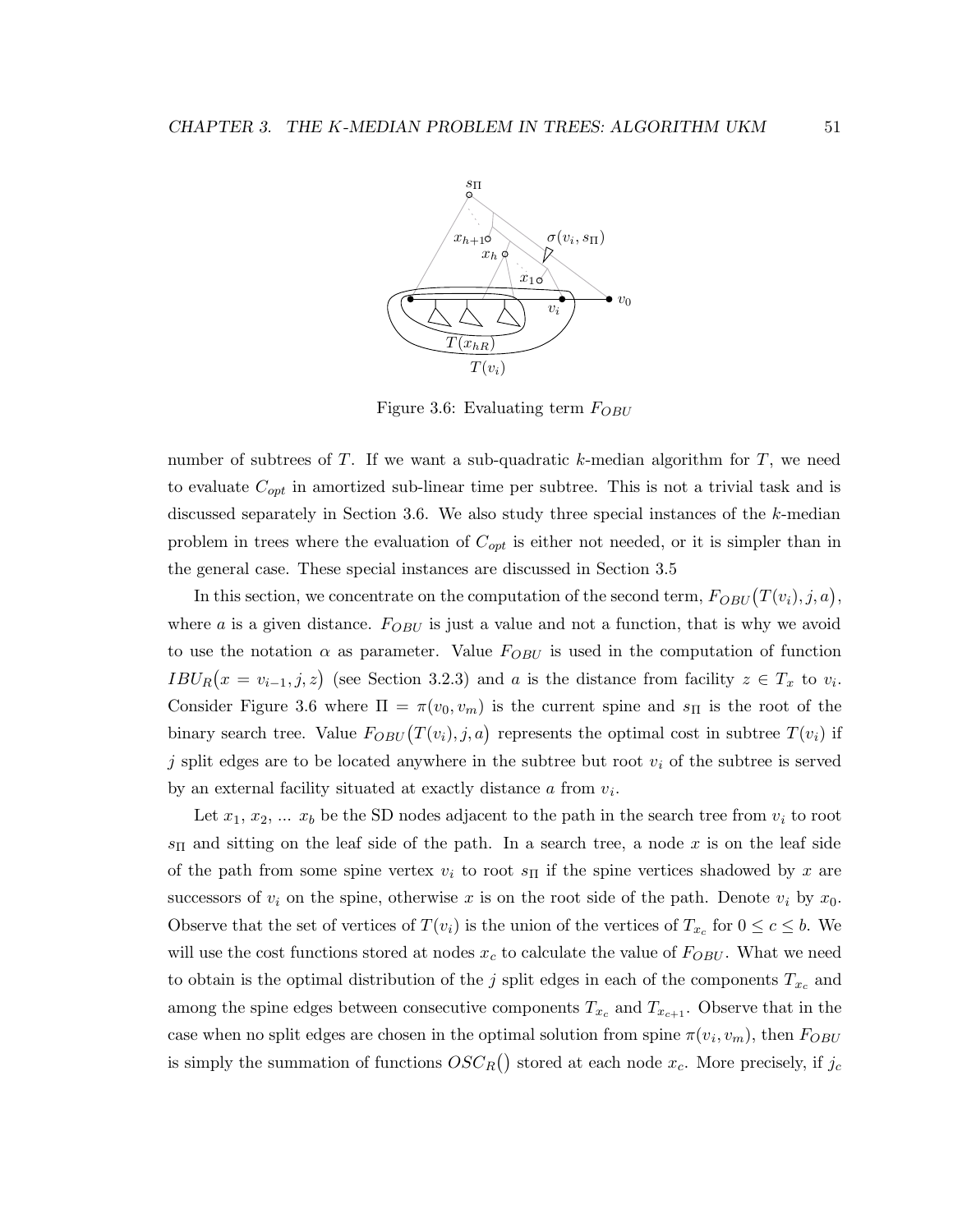represents the optimal number of split edges from  $T_{x_c}$  with  $\sum_{c=0}^{b} j_c = j$ , then

$$
F_{OBU}(T(v_i), j, a) = \sum_{c=0}^{b} OSC_R(x_c, j_c, a + d(v_i, x_{cR})).
$$

However, it is possible that some spine edges are split in the optimal solution. Let  $h$  be the smallest index for which spine  $\pi(x_{hR}, x_{(h+1)R})$  contains a split edge. Then, we can use cost functions  $OSC_R()$  from nodes  $x_0, x_1, \ldots, x_{h-1}$ , and  $OBU_R()$  from  $x_h$  to retrieve the value for  $F_{OBU}$ .

The algorithm proposed here follows the ideas outlined above. The value of  $F_{OBU}$  can be expressed as the summation of two terms, one that considers the contribution of vertices from  $\bigcup_{c=0}^{h-1} T_{x_c}$ , the other from  $T(x_{hR})$ . Recall that  $T(x_{hR})$  is the subtree obtained by removing edge  $x_{hR}x_{(h-1)L}$  from T. Denote the first contribution by  $F_{OSC}(h-1, j', a)$ . We use subscript OSC to hint that the values come from the evaluation of cost functions  $OSC_R()$  stored at nodes  $x_0, x_1, \ldots x_{h-1}$ . Here j' represents the total number of split edges in  $\bigcup_{c=0}^{h-1} T_{x_c}$ .

 $F_{OSC}$  can be obtained recursively, by dynamic programming, as follows. When  $h = 1$ , we have directly

$$
F_{OSC}(0, j', a) = OSC_R(x_0, j', a), \quad \forall j' \leq j.
$$

For  $1 < h \leq c$ , we can write,

$$
F_{OSC}(h-1, j', a) = \min_{0 \le q \le j'} \left\{ OSC_R(x_{h-1}, q, a + d(x_{(h-1)R}, x_0)) + F_{OSC}(h-2, j'-q, a) \right\}, \forall j' \le j. \quad (3.13)
$$

Finally, we obtain  $F_{OBU}$  as the summation of the two terms mentioned earlier, for all possible choices where the first spine edge may be split and for all possible distributions of the j split edges between the two parts of subtree  $T(v_i)$ . Formally,

$$
F_{OBU}(T(v_i), j, a) = \min \left\{ OBU_R(x_0, j, a), \n\min_{1 \le h \le b} \left\{ \min_{0 \le q \le j} \left\{ F_{OSC}(h-1, q, a) + OBU_R(x_h, j-q, d(x_{hR}, x_0)) \right\} \right\} \right\}.
$$
\n(3.14)

**Lemma 3.1.** Term  $F_{OBU}(T(v_i), j, a)$  can be evaluated, for a given number of split edges j and a given distance to the external facility a, in  $O(\log^2 n)$  time.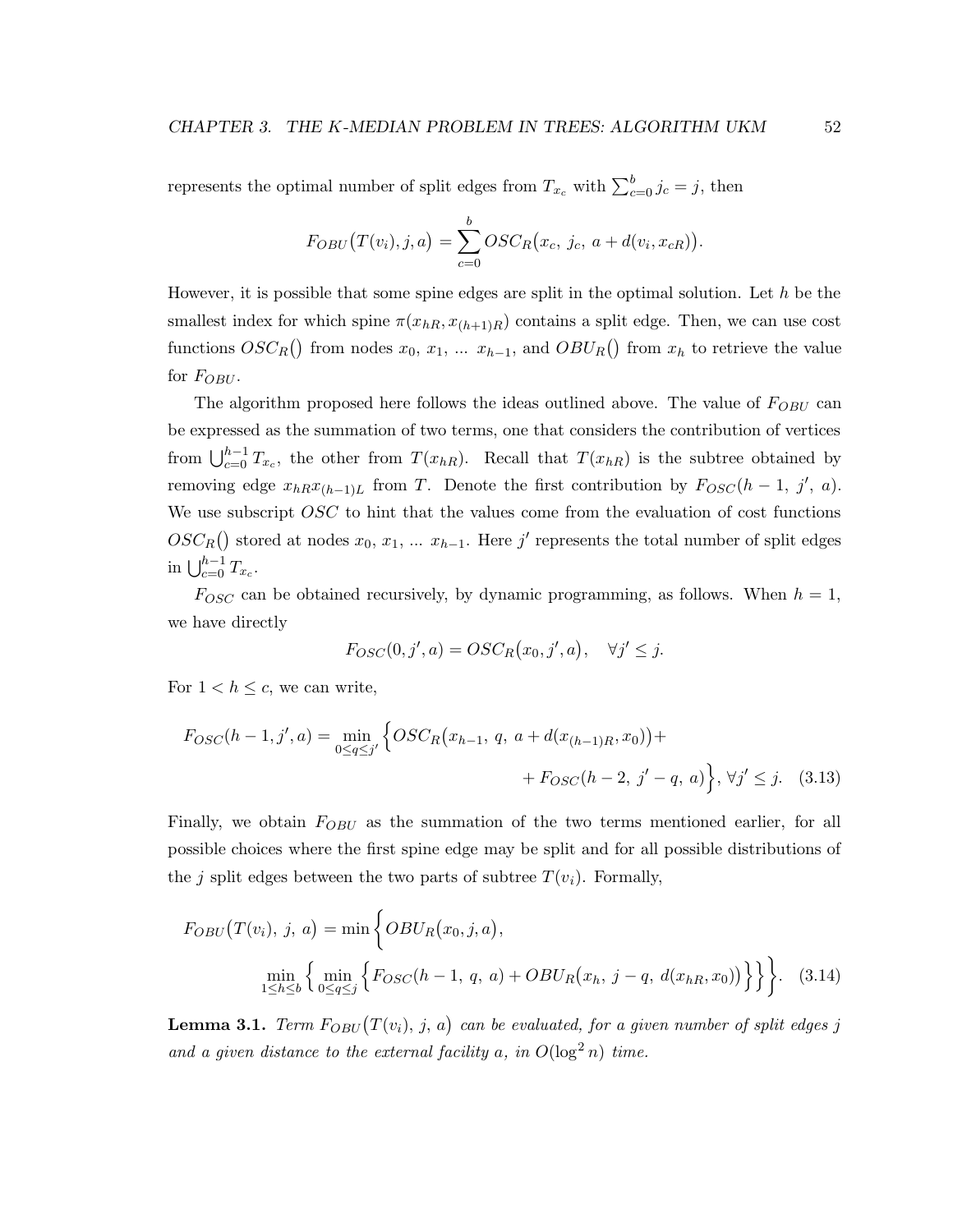*Proof.* We noticed that there are a total of  $O(\log n)$  SD nodes involved in the computation of  $F_{OBU}$  for which functions  $OSC_R()$  and cst are queried. The computation uses another term denoted  $F_{OSC}$  which is associated with the index of a given node and a given number of split edges, and is computed by dynamic programming. We count first the total time spent in computing  $F_{OSC}$ . For a fixed index and a given number of split edges,  $F_{OSC}$  is obtained by evaluating function  $OSC_R()$  at most  $k-1$  times (see (3.13)). The evaluation of  $OSC_R()$  takes  $O(\log n)$  time, which gives  $O(k \log n)$  time spent for one value  $F_{OSC}$ . There are  $O(k \log n)$  different values  $F_{OSC}$ , thus the total time required for all  $F_{OSC}$  values is  $O(k^2 \log^2 n)$  which is  $O(\log^2 n)$  for fixed k.  $F_{OBU}$  is finally obtained from (3.14) after an additional call to function  $OBU_R()$ , but the time for this additional call does not dominate the time for calculating  $F_{OSC}$ . Therefore,  $F_{OBU}$  can be evaluated in  $O(\log^2 n)$  time.  $\Box$ 

## 3.3 The complexity of cost functions

In this section we provide an upper bound on the complexity of the continuous cost functions employed in our algorithms. By the complexity of a continuous piece-wise linear function, we understand the number of linear pieces that make up the function. As argued in Section 1.4.1, this upper bound is essential for proving the running time of our algorithm for the k-median problem in trees. Any data structure that stores such a function takes space proportional to its complexity and the time consumed in computing the function in its entirety is also proportional to the complexity of the function. Note that discrete cost function  $IBU_R()$  is represented by the set of its values for each of its parameters z. By definition,  $z$  is taken from the vertex set of the SD component for which the function is defined. As a consequence, a trivial bound on the storage needed for function  $IBU_R()$  is the size of the SD component.

The continuous cost functions discussed here are  $OBU_R(), \, OSC_R(),$  and  $OSC_L()$ . Our proof for a bound on the size of these functions is based on two ideas, (a) that they are piece-wise linear and concave, and (b) that the recursive equations used in their computation can be used in deriving a recurrence relation on the size of the functions. It is known that the complexity of the sum or minimum of two piecewise linear concave functions is at most the sum of the complexities of the two functions. The recurrence relation is obtained from the recursive formulae by adding the sizes of any functions involved in an addition or in a minimum operation.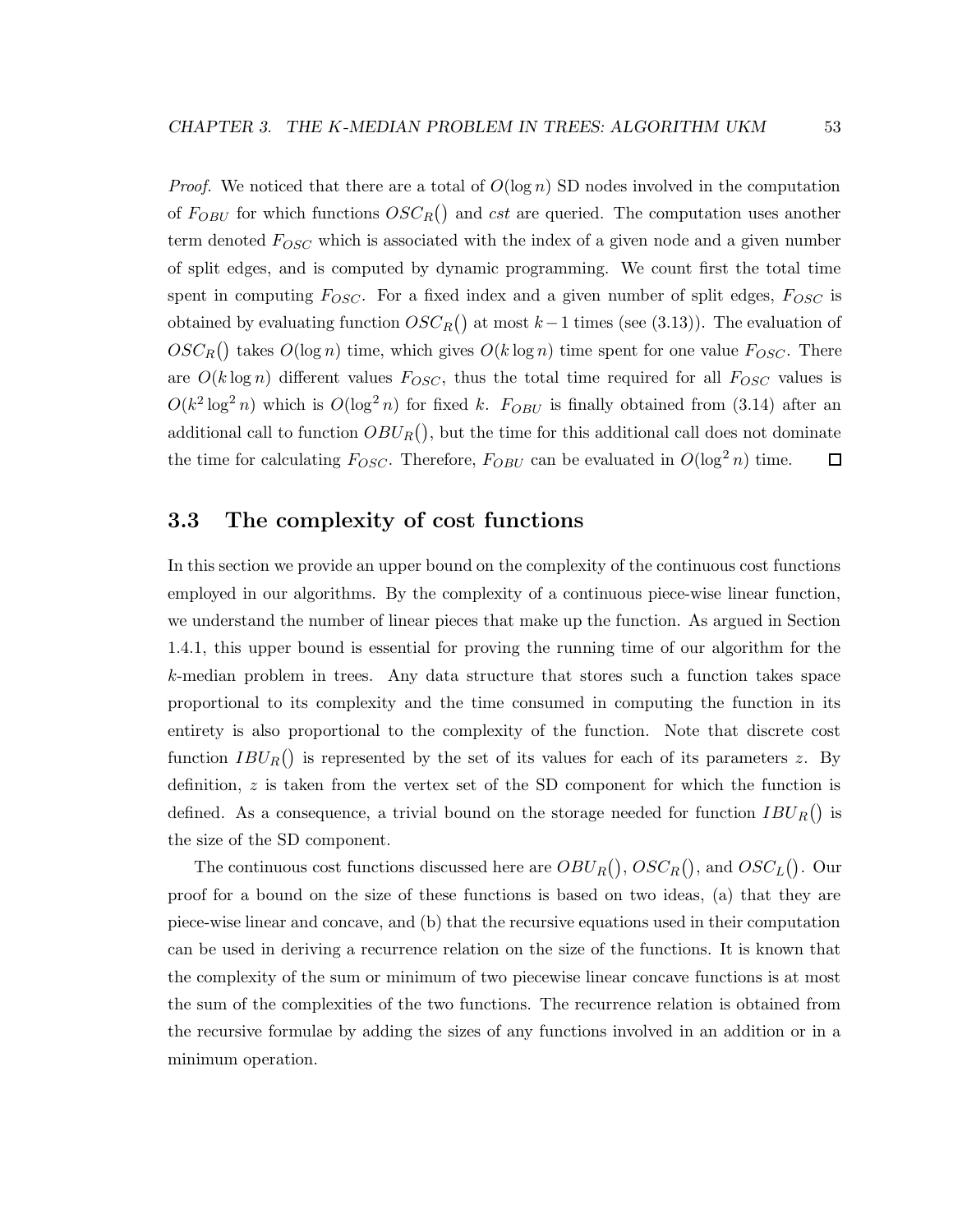Consider Figure 3.4, with SD node x having children y and t. Obviously  $|T_x| = |T_y| + |T_t|$ . Denote by  $f_j(|T_x|)$  an upper bound on the complexity of all three cost functions defined at node x,  $OSC_R(x, j, \alpha)$   $OSC_L(x, j, \alpha)$ , and  $OBU_R(x, j, \alpha)$ . In other words,

$$
f_j(|T_x|) \geq |OSC_R(x,j,\alpha)| \quad f_j(|T_x|) \geq |OSC_L(x,j,\alpha)| \quad f_j(|T_x|) \geq |OBU_R(x,j,\alpha)|.
$$

From (3.5) one can directly express the following recurrence relation,

$$
f_j(|T_x|) \leq \sum_{q=0}^j (f_q(|T_t|) + f_{j-q}(|T_y|)) =
$$
  
= 
$$
\sum_{q=0}^j (f_q(|T_t|) + f_q(|T_y|)).
$$

Similarly, from (3.8), one obtains,

$$
f_j(|T_x|) \le \sum_{q=0}^{j-1} (f_q(|T_t|) + f_{j-q}(|T_y|)) + f_j(|T_t|) \le
$$
  

$$
\le \sum_{q=0}^{j} (f_q(|T_t|) + f_q(|T_y|)).
$$

So, in both cases, the following recurrence relation holds,

 $\overline{\phantom{a}}$ 

$$
f_j(|T_x|) \le \sum_{i=0}^j (f_i(|T_t|) + f_i(|T_y|)). \tag{3.15}
$$

Consider now the special case when  $x$  is a spine node. For nodes with one child, the situation is very similar. From  $(3.4)$ , observe that the complexity of functions  $OSC_R()$  and  $OSC<sub>L</sub>($ ) at parent x is only one more than that of the child node  $s_{\Pi'}$ . For function  $OBU<sub>R</sub>($ ), equation (3.7) can be interpreted as generating the same recurrence relation (3.15) where  $|T_y| = 0$  and  $|T_t| = |T_x|$ . Moreover, we can safely assume that  $f_j(1) = 1$  for any positive integer j.

**Lemma 3.2.** For any node x of  $SD(T)$ ,

$$
f_j(|T_x|) \le \begin{cases} 1, & \text{if } j = 0 \\ |T_x| - 1, & \text{if } j = 1 \\ c|T_x| \log |T_x| \left(1 + c \log |T_x|\right)^{j-2}, & \text{if } j \ge 2, \end{cases}
$$
(3.16)

where c and j are constant.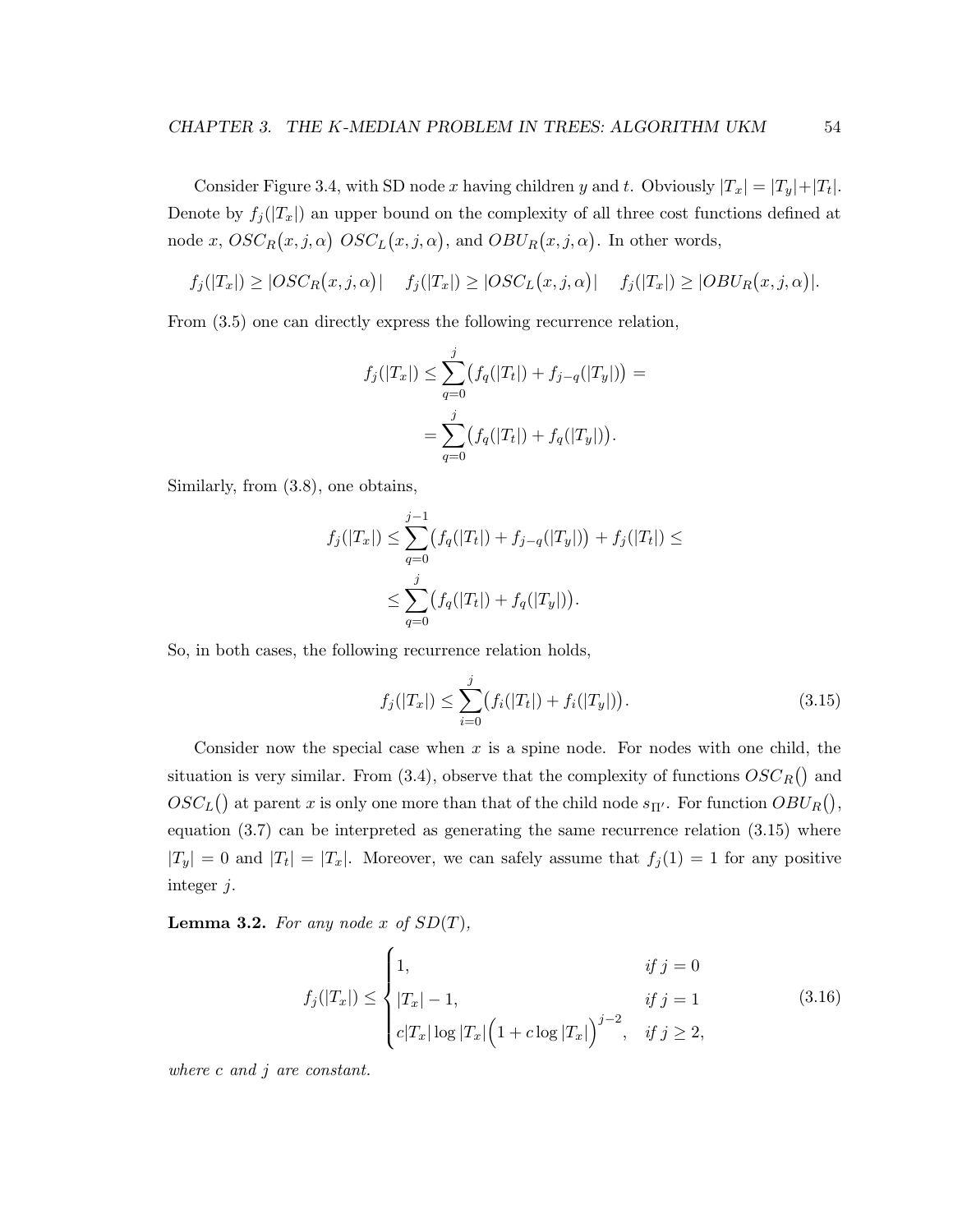*Proof.* When  $j = 0$ , evidently  $f_0 = 1$  because both cost functions are simply linear functions. For  $j = 1$ , there are exactly  $|T_x| - 1$  edges that can be considered as split candidates so there are at most  $|T_x| - 1$  linear pieces in both cost functions. Note that we compute  $OBU_R(x,1,\alpha)$  differently, but we count the split edges only when they belong to the tree induced by vertices from x.

For  $j = 2$  we have,

$$
f_2(|T_x|) \le f_2(|T_t|) + f_2(|T_y|) + |T_t| - 1 + |T_y| - 1 + 2 = f_2(|T_t|) + f_2(|T_y|) + |T_x|.
$$

 $f_2(|T_t|)$  and  $f_2(|T_y|)$  are recursively decomposed until we reach components of size one. Since the depth of the decomposition is bounded by  $c' \log |T_x|$ , where  $c'$  is some constant, the following inequality is satisfied,

$$
f_2(|T_x|) \leq \underbrace{f_2(1) + \ldots + f_2(1)}_{|T_x| \times} + c'|T_x| \log |T_x| \leq c|T_x| \log |T_x|,
$$

where  $c = c' + 1$ , and thus relation (3.16) is satisfied for  $j = 2$ .

The proof proceeds by induction on j. Assume  $(3.16)$  is true for all values smaller or equal to  $j$ . Then,

$$
f_{j+1}(|T_x|) \le f_{j+1}(|T_t|) + f_{j+1}(|T_y|) + \sum_{i=0}^j \Big( f_i(|T_t|) + f_i(|T_y|) \Big) \le
$$
  
\n
$$
\le f_{j+1}(|T_t|) + f_{j+1}(|T_y|) + |T_x| \Big( 1 + c \log |T_x| + \sum_{i=3}^j c \log |T_x| \Big( 1 + c \log |T_x| \Big)^{i-2} \Big) =
$$
  
\n
$$
= f_{j+1}(|T_t|) + f_{j+1}(|T_y|) + |T_x| \Big( 1 + c \log |T_x| \Big) \Big( 1 + c \log |T_x| +
$$
  
\n
$$
+ \sum_{i=4}^j c \log |T_x| \Big( 1 + c \log |T_x| \Big)^{i-3} \Big) = \dots
$$
  
\n
$$
\dots = f_{j+1}(|T_t|) + f_{j+1}(|T_y|) + |T_x| \Big( 1 + c \log |T_x| \Big)^{j-1}.
$$

As before,  $f_{j+1}(|T_t|)$  and  $f_{j+1}(|T_y|)$  are recursively decomposed until we reach components of size one. Since the depth of the decomposition from x is at most  $c' \log |T_x|$  and  $c = c' + 1$ , we obtain

$$
f_{j+1}(|T_x|) \le \underbrace{f_{j+1}(1) + \ldots + f_{j+1}(1)}_{|T_x| \times} + c'|T_x|\log |T_x|(1 + c\log |T_x|)^{j-1} =
$$
  
= |T\_x| + (c - 1)|T\_x|\log |T\_x|(1 + c\log |T\_x|)^{j-1} \le   
\le c|T\_x|\log |T\_x|(1 + c\log |T\_x|)^{j-1},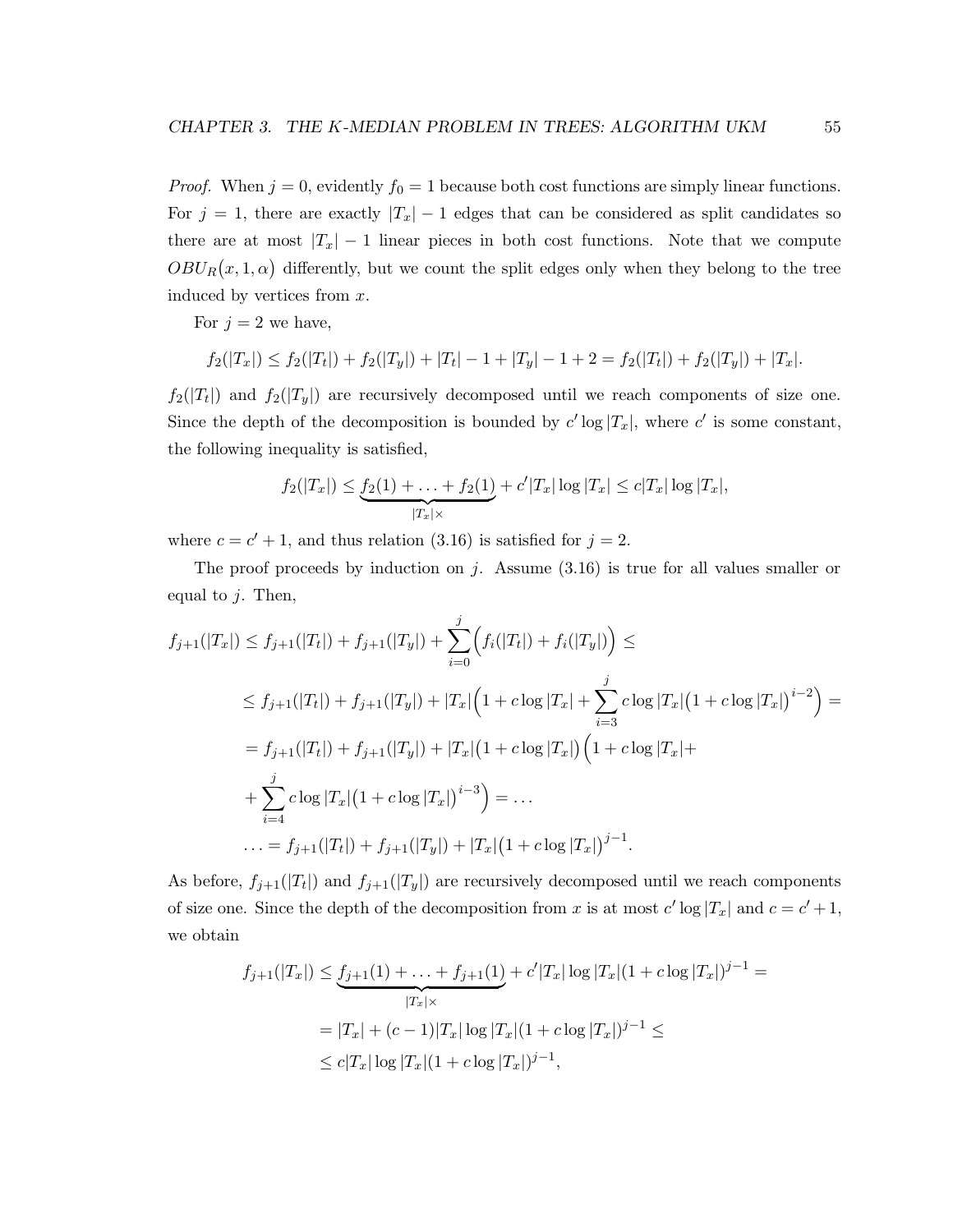which concludes our proof.

Using the previous lemma, the following result follows immediately. Note that  $k$  represents the number of facilities and thus the number of split edges is  $k - 1$ .

**Corollary 3.1.** For any given value of k considered constant, the bound  $f_{k-1}(n)$  on the size of all continuous cost functions defined in Section 3.1 is  $O(n \log^{k-2} n)$ .

Notice that if parameter  $k$  is considered part of the input, the bound from Corollary 3.1 must include  $c^{k-2}$  as factor. From the proof of Lemma 3.2 we know that  $c = c' + 1$ , where  $c'$  is the constant factor from the bound on the depth of the spine decomposition which was established in Section 2.2 and is at most 4. Therefore c is not larger than 5.

## 3.4 The complexity of the dynamic programming algorithm

Once we have ascertained a bound on the size of the continuous cost functions used in our dynamic programming algorithm, we can attempt to evaluate its running time performance and storage space. The algorithm is outlined by Program 3.1 and as we already know, most of its execution time is spent in the computation of the cost functions.

Storage space: Lemma 3.2 bounds the complexity of the cost functions stored at any internal node of the SD, if we consider  $k$  to be constant. By adding the sizes of the cost functions stored at all nodes from the same level in the decomposition, we obtain functions of the same order irrespective of which level the nodes were selected from, *i.e.* the functions have total size  $O(n \log^{k-2} n)$ . Since there are  $O(\log n)$  different levels, it follows that the total size of all data structures used in storing the cost functions at every node of the decomposition is  $O(n \log^{k-1} n)$ . The storage space of the spine decomposition structure itself was shown to be  $O(n)$  in Section 2.2. It follows that the space complexity of the dynamic programming algorithm as outlined by Program 3.1 is  $O(n \log^{k-1} n)$ .

However, not all cost functions are needed simultaneously to carry out the algorithm. We can modify the bottom-up procedure such that to discard the functions stored at nodes that are below some other node for which all cost functions are computed already. We are allowed to do this because we are only interested to calculate the cost functions at root  $s_{SD}$ of the spine decomposition.

 $\Box$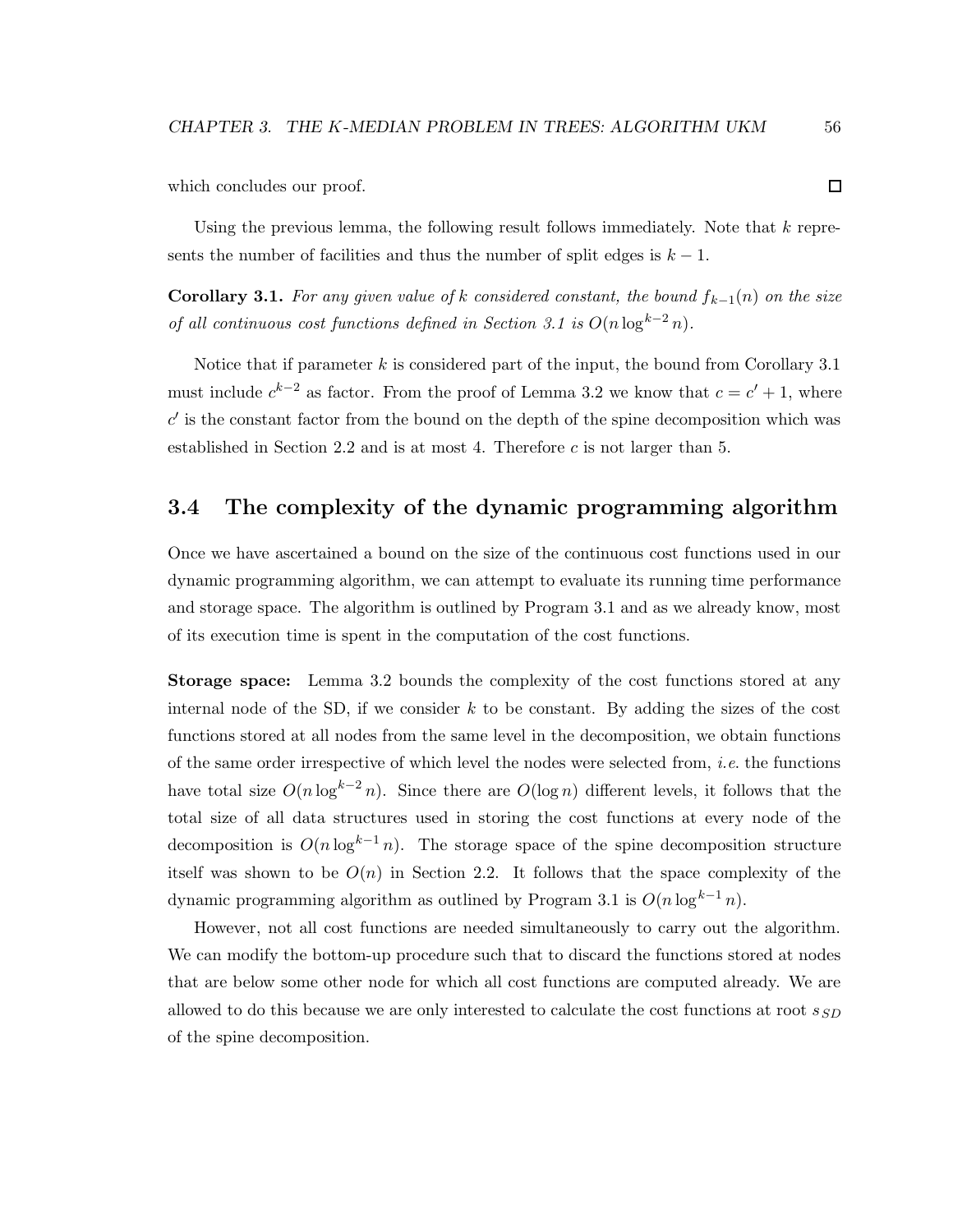For example, consider that every spine  $\pi(v_0, v_m)$  is processed from its leaf  $v_m$  toward root  $v_0$ . This is done by traversing the search tree of the spine in post order and always selecting the child node toward the leaf first. Whenever the cost functions for the currently visited search tree node are determined, those of the two children are not needed anymore and the storage space can be freed. So, at any moment in the life cycle of the algorithm, the only search tree nodes that store cost functions are those adjacent to the path in  $SD(T)$ that starts at the current SD node and ends at the root of the decomposition. Since the subtrees of  $T$  that correspond to these nodes are disjoint, it follows from Lemma 3.2 that the total storage space used by the algorithm is  $O(n \log^{k-2} n)$ . The steps of the algorithm are sketched in Program 3.2.

The reason why we chose to process the child towards the leaf first, becomes obvious if we look at the procedure to evaluate  $F_{OBU}$  which is described in Section 3.2.4. There, we need the value of functions  $OSC_R()$  and  $OBU_R()$  at nodes  $x_i$  adjacent to the path from the current SD node  $x_0$  to the root, such that  $x_i$  are on the leaf side.

**Running time:** We now analyse the running time of the merging steps for computing cost functions recursively. Suppose we use a simple array to store the linear pieces of the continuous cost functions. The entries of such an array are ordered according to the succession of intervals for distance  $\alpha$  of each linear piece. Similarly,  $IBU_R(x, j, z)$  is stored in an array indexed by vertex z. With this data structure, given any fixed  $\alpha$ , one can extract the value of any continuous cost function by binary search in  $O(\log n)$  time. Given a fixed vertex z, the value  $IBU_R(x, j, z)$  of a particular node x and number of split edges j can be retrieved in  $O(1)$  time.

To estimate the total computation time, observe that we can sequentially traverse the cost functions stored at the children and construct the parent function in constant time for each linear piece of the parent. From here, it follows immediately that the time spent in the computation of all continuous cost functions has the same asymptotic behaviour as the total space of all cost functions at all SD nodes. If we denote by  $T_{cont}(n)$  the fraction of the running time used in the computation of the continuous cost functions, then,

$$
T_{cont}(n) \in O(n \log^{k-1} n).
$$

We want to evaluate now the time consumed for the computation of discrete cost function  $IBU_R()$ . Consider first equations (3.10) and (3.11). Except for the evaluation of term  $F_{OBU}$ ,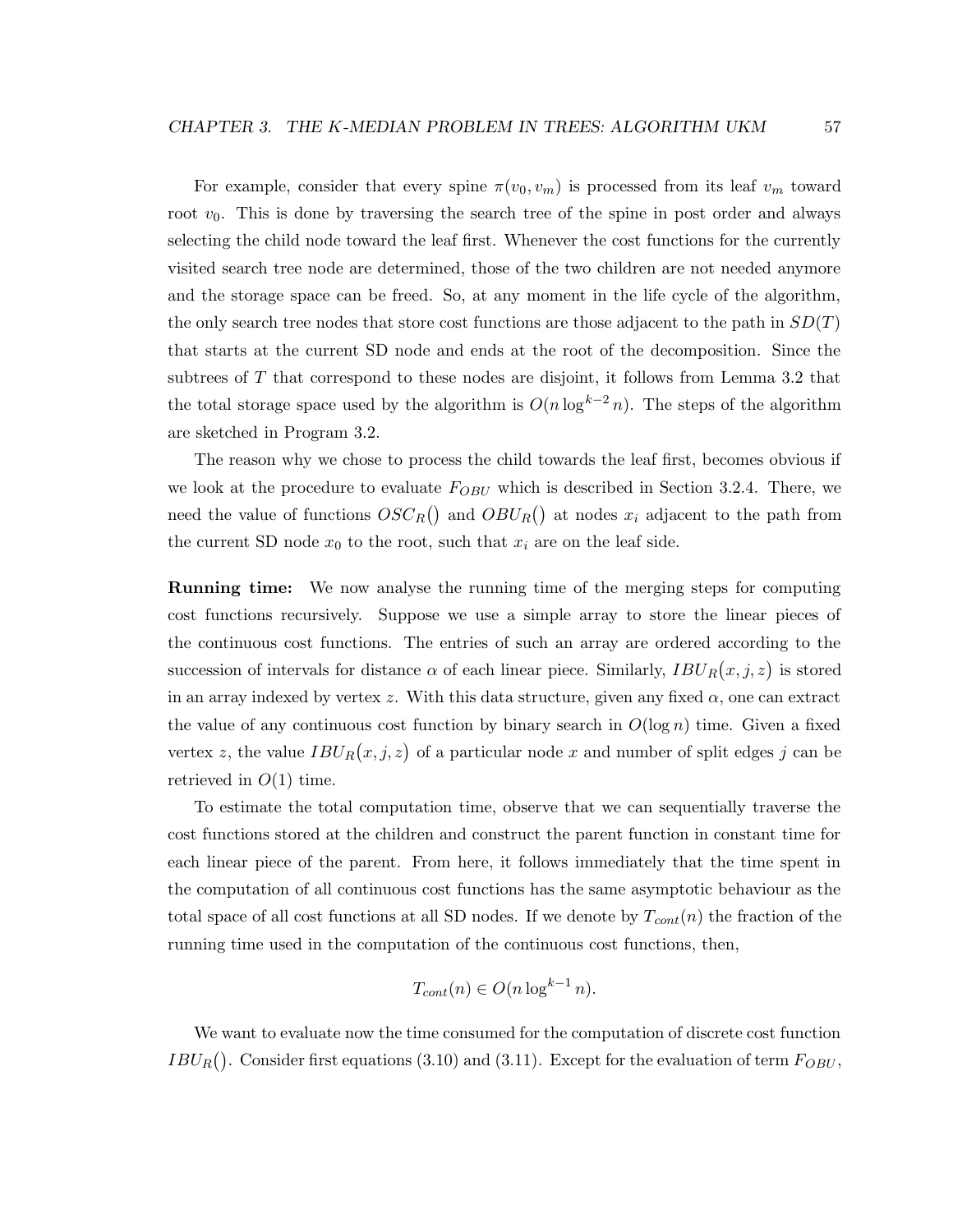$k$ -median(T) {

- Compute  $SD(T)$ .
- Execute *compute cost*( $s_{SD}$ ).
- $\bullet\,$  For each vertex  $z$  in  $T$  do
	- Evaluate  $IBU_R(s_{SD}, k-1, z)$ .
- Return as solution the minimum value computed above.

}

#### compute  $cost(x)$  {

- If x is a spine node with degree at most 2 in  $T$ , *i.e.* it is not adjacent to a spine component, then
	- Compute  $OSC_L()$ ,  $OSC_R()$ ,  $OBU_R()$  and  $IBU_R()$  directly using (3.3), (3.6), and (3.9).
- If  $x = v_i$  is a spine node with degree 3 in T, let  $s_{\Pi'}$  be the root of search tree for component  $T(u_i)$ . Then,
	- Execute *compute cost*( $s_{\Pi}$ ).
	- Compute  $OSC<sub>L</sub>($ ,  $OSC<sub>R</sub>()$ ,  $OBU<sub>R</sub>()$  and  $IBU<sub>R</sub>()$  using (3.4), (3.7),  $(3.10)$ , and  $(3.11)$ .
	- Free memory used for functions at  $s_{\Pi'}$ .
- If x is internal to some search tree, let y and t be the children of x with y toward the leaf. Then,
	- Execute *compute cost* $(y)$ .
	- Execute *compute cost* $(t)$ .
	- Compute  $OSC<sub>L</sub>($ ,  $OSC<sub>R</sub>()$ ,  $OBU<sub>R</sub>()$  and  $IBU<sub>R</sub>()$  using (3.5), (3.8), and (3.12).
	- Free memory used for functions at  $y$  and  $t$ .
	- }

Program 3.2: Main steps of the improved k-median algorithm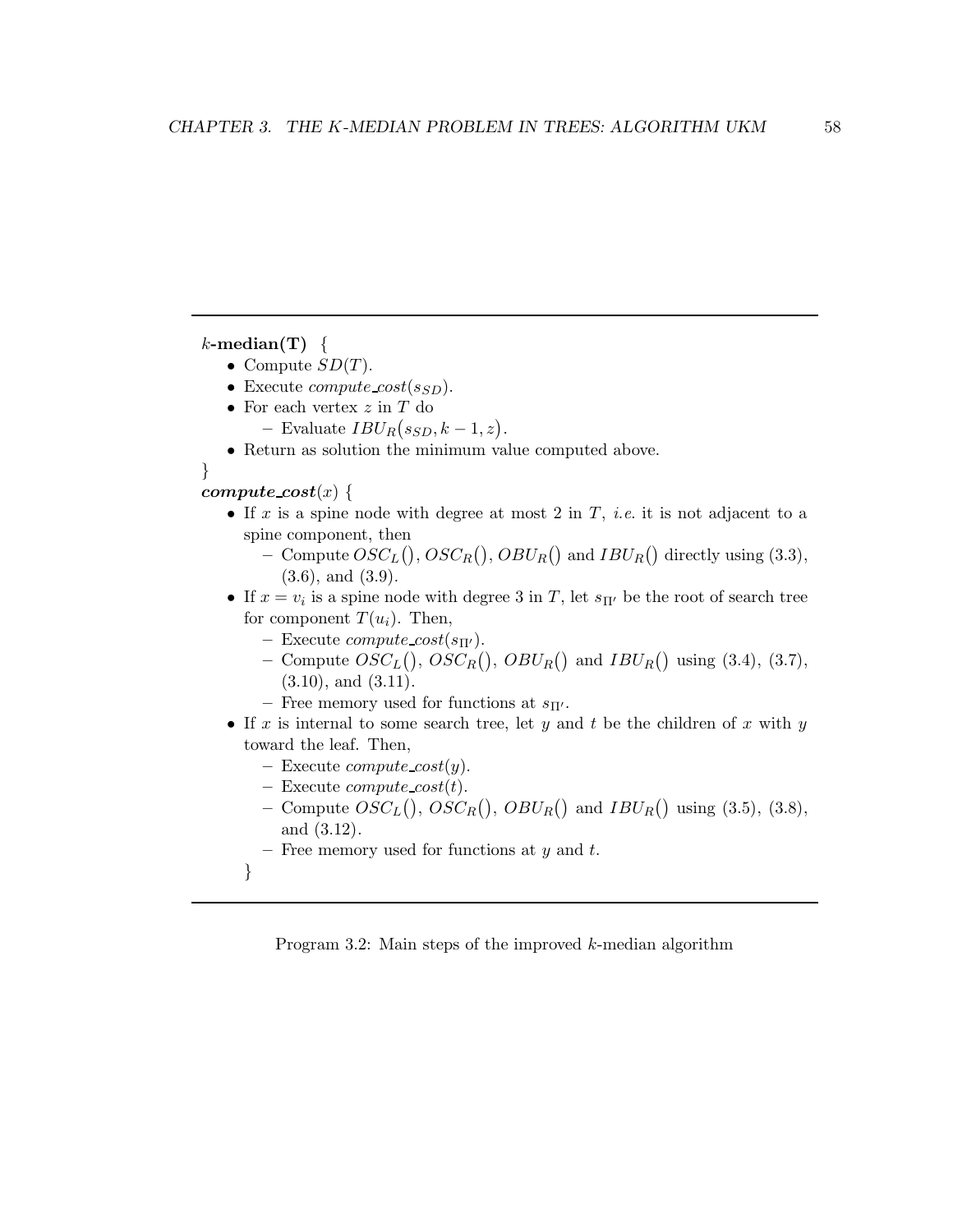all other operations can be performed in constant time for any given z. Different values of  $F_{OBU}$  are needed  $O(k)$  times and thus cost  $IBU_R()$  is acquired for a given parameter z in  $O(\log^2 n)$  time for fixed k. Any parameter z can appear in at most  $O(\log n)$  different functions  $IBU_R()$ , therefore the total time for the computation of discrete cost functions is  $O(n \log^3 n)$ .

Note that in our analysis above, we have assumed that the value  $C_{opt}$  used in (3.7) and (3.10) is available in constant time. However, we have not discussed yet how to compute this value. Since there are at most  $k \cdot n$  different values for  $C_{opt}$ , if we denote by  $T_{Cont}(n)$ the time needed for the computation of one value of  $C_{opt}$ , then the total computation time for  $C_{opt}$  is simply  $O(nT_{C_{opt}}(n))$ . We can state all our observations in the following theorem.

Theorem 3.1. The algorithm described by Program 3.2 for solving the k-median problem in trees has space complexity  $O(n \log^{k-2} n + S_{Cont}(n))$  and running time complexity  $O(n \log^{k-1} n + n \log^3 n + nT_{C_{opt}}(n))$ , where  $k \geq 3$  is a constant,  $T_{C_{opt}}(n)$  is the time complexity for solving the j-median problem on a particular subtree of T, and  $S_{C_{opt}}(n)$  is the extra space required by the method that computes  $C_{opt}$ .

# 3.5 Solving special instances of the k-median problem

The algorithm described earlier is not complete until we show how to compute the values  $C_{opt}$  that are needed in the recursive formulae for cost functions. In the present and following section we concentrate on this problem. To simplify the explanations, for a given  $v_i \in T$  we refer to the evaluation of  $C_{opt}(T(v_i), j)$  as the j-median subproblem. First, we consider the k-median problem applied on two special classes of trees, the directed and balanced trees. As it will become evident, these trees have a special structure for which the solution to the j-median subproblem is trivial. The algorithm that results is more simple. In Section 3.5.3 we examine the case of arbitrary trees but for  $k = 3$ . For this case, we use the framework of algorithm UKM and we provide an algorithm for the j-median subproblem where  $j \in \{1,2\}$ .

#### 3.5.1 Directed trees

In directed rooted trees edges are directed towards the root and any facility serving a particular vertex  $v$  must be an ancestor of  $v$ . The problem in this formulation has practical applications in optimizing the placement of web proxies to minimize average latency, see for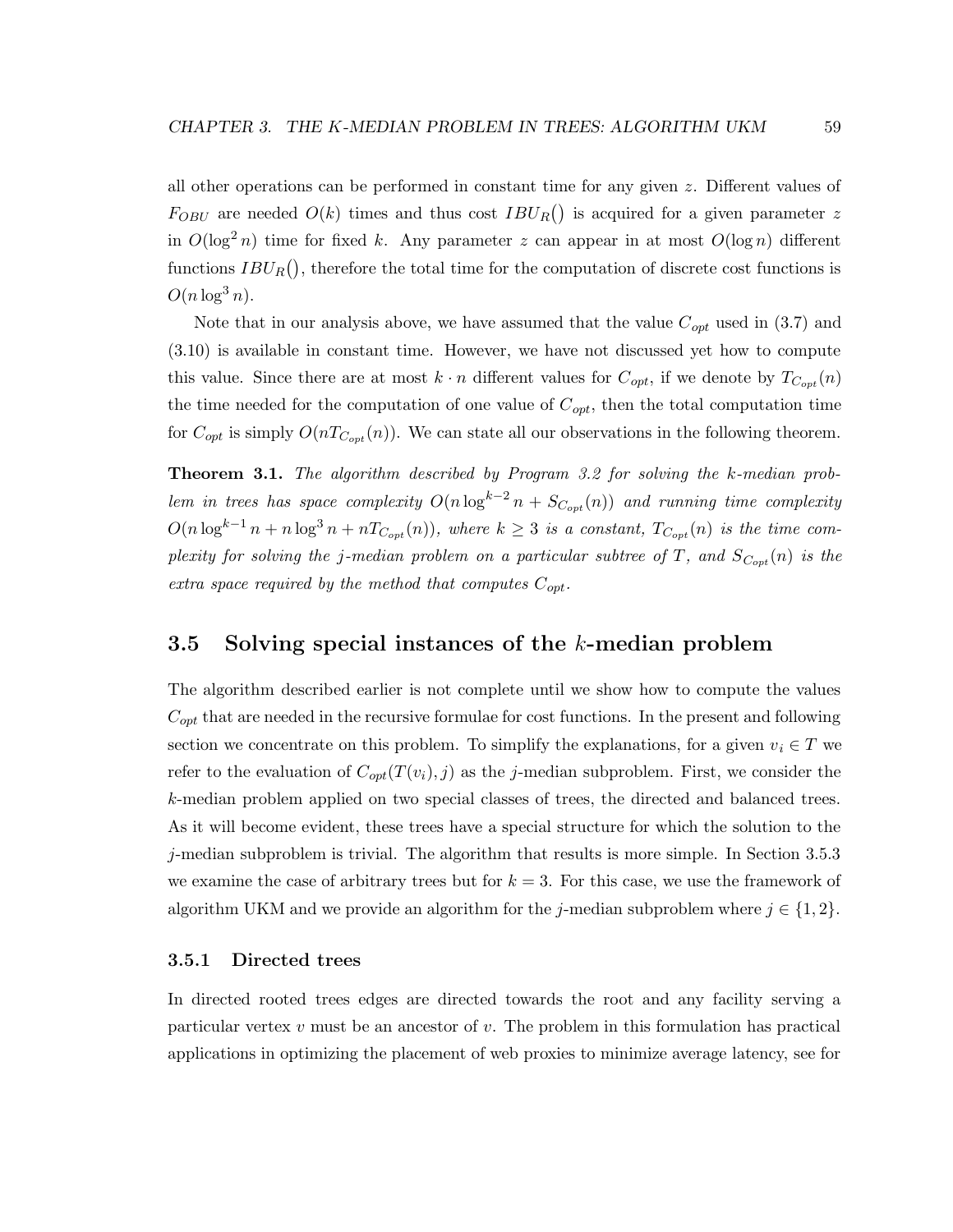example Li et al. [74].

In [74], the authors presented a  $O(k^2n^3)$ -time algorithm for this problem. This was later improved to  $O(k^2n^2)$  by Vigneron *et al.* [107]. In [107] the authors also noted that the Kariv-Hakimi algorithm can be modified to find k-median in directed trees in time  $O(k^2n^2)$ . In particular, it is also possible to adapt the algorithm of Tamir [99] for directed trees and use the same analysis to prove a running time of  $O(kn^2)$ . Chrobak *et al.* [28] gave algorithms sub-quadratic in n for  $k = 2$  with running time  $O(n \log n)$ , and  $k = 3$  with running time  $O(n \log^2 n)$ .

In the special case when the tree is a line, Li  $et \ al.$  [73] proposed an algorithm with running time  $O(kn^2)$ . This was subsequently improved by Woeginger [109] to  $O(kn)$ . As in the case of trees, the linear problem can also be solved in time  $O(kn)$  by adapting the undirected k-median algorithm of Hassin and Tamir [56].

We can easily adapt the framework of algorithm UKM to model the restrictions of the directed edges of trees, which for this problem are always oriented from children to the root. For example, notice that discrete function  $IBU_R(x, j, z)$  is defined only for  $z = x_R$ . Indeed, since a facility can only serve vertices in  $T$  that are descendants of the facility, it is not possible to have a subtree  $T(x_R)$  rooted at  $x_R$  such that another vertex  $z \in T_x$ serves  $x_R$  and  $z \neq x_R$ . Vertex  $x_R$  must be a facility, therefore we can use the value of  $F_{OBU}(x, j, 0)$  instead of both  $IBU_R(x, j, z)$  and  $C_{opt}(T(x_R), j + 1)$ . Another cost function that is undefined is  $OSC<sub>L</sub>(x, j, \alpha)$  because again, no external facility towards the leaf can serve any vertex from  $T_x$ .

Algorithm UKM in directed trees remains the same except for small differences that simplify the computation of cost functions. When node x is on the spine, we can use  $(3.3)$ and (3.4) substituting

$$
C_{opt}(T_{s_{\Pi'}},j) \stackrel{\text{with}}{\longleftarrow} OBU_R(s_{\Pi'},j-1,0).
$$

We can use here function  $OBU_R(s_{\Pi'}, j-1, 0)$  and not  $F_{OBU}(T_{s_{\Pi'}}, j-1, 0)$  because at root  $s_{\Pi'}$  function  $OBU_R()$  takes in consideration the optimal distribution of split edges in the entire subtree. For an internal search tree node, equation (3.5) remains unmodified.

To compute  $OBU_R()$ , when x is an internal search tree node, we can use (3.8) as is. When  $x = v_i$  is a spine node, we can use (3.6) and (3.7) replacing

$$
C_{opt}(T(v_{i+1}), q) \stackrel{\text{with}}{\longleftarrow} F_{OBU}(v_{i+1}, q-1, 0).
$$

Note that in the algorithm UKM described in Program 3.2, all cost functions at node  $v_{i+1}$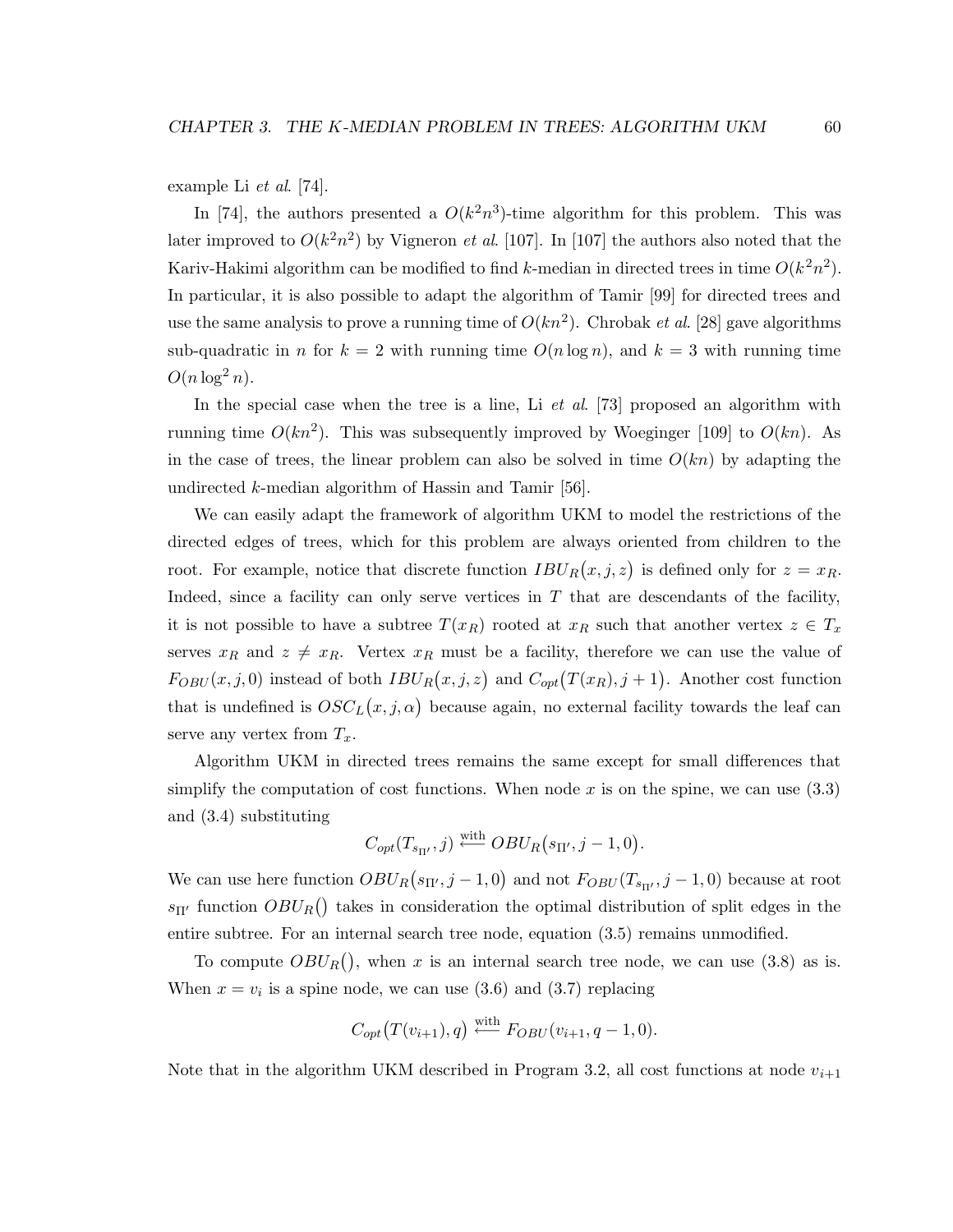are known when  $v_i$  is processed.

To estimate the running time of the algorithm for directed trees, observe that  $C_{opt}$  is obtained from function  $F_{OBU}$  evaluated for  $\alpha = 0$ .  $F_{OBU}$  is evaluated exactly as for the general case. Then, from the discussion in Section 3.4 it follows that

$$
T_{C_{opt}}(n) \in O(\log^2 n).
$$

By substituting this into Theorem 3.1 with the observation that the only value of function  $IBU_R()$  that is computed coincides with the value for  $C_{opt}$  and, as consequence, term  $O(n \log^3 n)$  is not present, we can state the following.

**Theorem 3.2.** The algorithm for computing the  $k$ -median problem on directed trees where edges are oriented from the root toward the leaves and  $k \geq 3$  takes  $O(n \log^{k-1} n)$  time and  $O(n \log^{k-2} n)$  space.

#### 3.5.2 Balanced trees

When tree T is balanced, there is no need for the spine tree decomposition as argued in Section 1.4.1. We can simply use the undiscretized cost functions from algorithm UKM associated now with subtrees of T rooted at a vertex of the tree. Recall from Section 1.1 that given  $x \in T$ ,  $T(x)$  denotes the subtree rooted at x, *i.e.* the subtree containing x obtained by removing edge  $x p(x)$  from T.

Since there is no spine involved, restricted cost functions  $OSC_L()$  and  $OSC_R()$  are not defined. We work only with  $OBU_R()$  and  $IBU_R()$ :

- Function  $OBU_R(x, j, \alpha)$  is defined for every  $x \in T$  and returns the cost in  $T(x)$  if an external facility serves x and j split edges are located optimally in  $T(x)$ .
- Function  $IBU_R(x, j, z)$  is defined for every  $x \in T$  and  $z \in T(x)$ , and returns the cost in  $T(x)$  if z is a facility covering x and j split edges are placed optimally in  $T(x)$ .

Consider Figure 3.7 where x has children y and t. Function  $OBU_R()$  is obtained from the cost functions stored at the children vertices by considering the two new edges,  $xy$  and xt, being either both, or exactly one, or none split. If we denote by  $A(j,\alpha)$  the contribution of vertices from  $\{x\} \cup T(y)$  if j split edges are chosen from  $xy \cup T(y)$ , then we consider only new edge xy as possible split candidate and we can write,

$$
A(j, \alpha) = w(x) \cdot \alpha + \min \left\{ C_{opt}(T(y), j), OBU_R(y, j, \alpha + d(x, y)) \right\}.
$$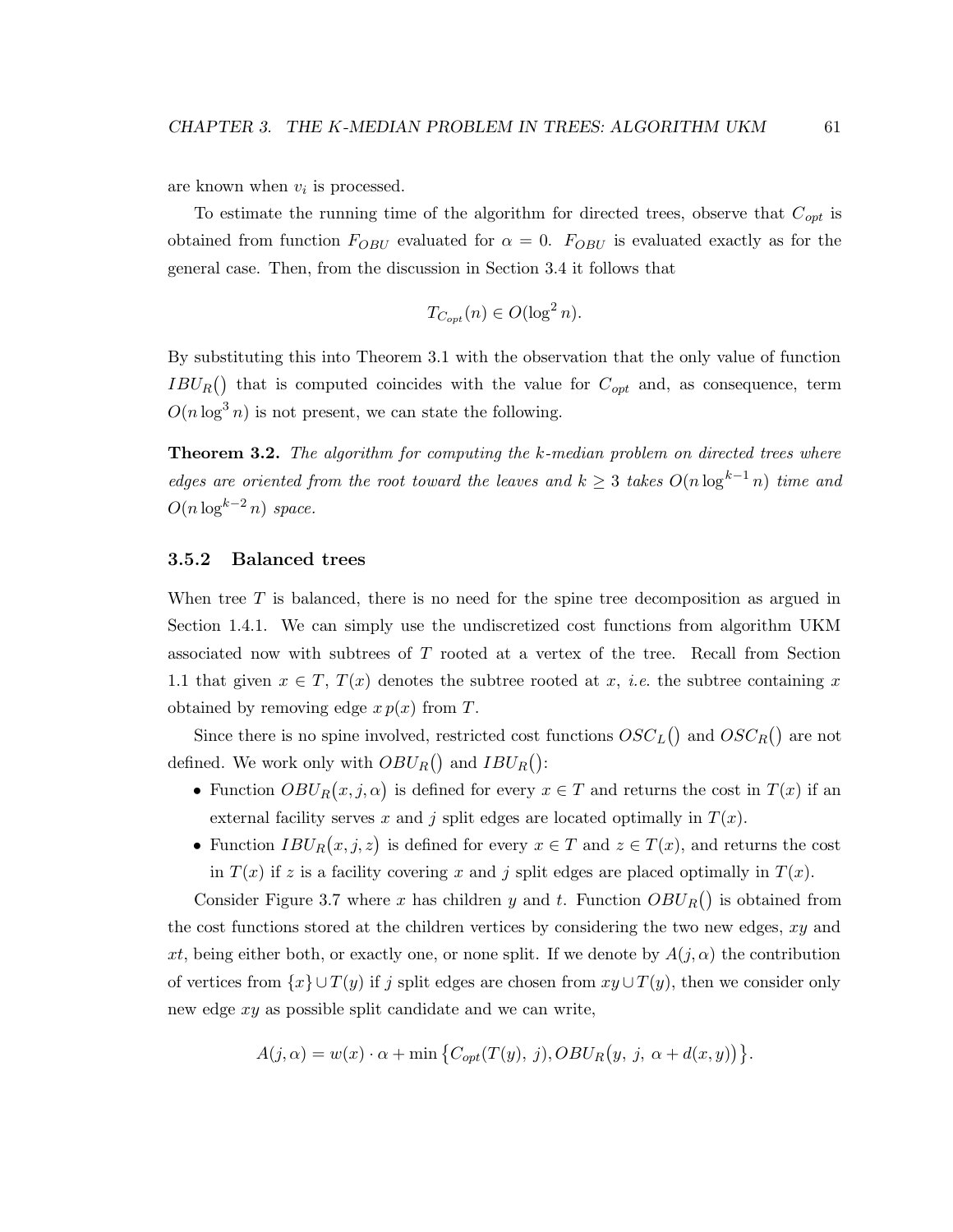

Figure 3.7: Computing cost functions in a balanced binary tree

Then, we can similarly incorporate the contribution of vertices from  $T(t)$  by checking new edge xt for splitting, in other words,

$$
OBU_R(x,j,\alpha) = \min\Big\{\min_{1\leq q\leq j}\big\{C_{opt}(T(t),\,q) + A(j-q,\,\alpha)\big\},\
$$

$$
\min_{0\leq q\leq j}\big\{OBU_R(t,\,q,\,\alpha+d(x,t)) + A(j-q,\,\alpha)\big\}\Big\}.
$$

To obtain the list  $IBU_R()$ , we can proceed in a similar way. We split the value of  $IBU_R()$  in two, the first term  $A'(j, z)$  accounting for the contribution of  $\{x\} \cup T(y)$ , and the second accounting for the rest. In these expressions, we assume that  $z \in \{x\} \cup T(y)$ . The case  $z \in T(t)$  can be handled symmetrically. Now, we do not have to consider the new edges as split candidates, because function  $OBU_R()$  incorporates this choice. We can simply write,

$$
A'(j, z) = \begin{cases} IBU_R(y, j, z) + w(x)d(x, z), & \text{if } z \in T(y) \\ A(j, 0), & \text{if } z = x. \end{cases}
$$

To add the contribution of the remaining vertices, we need to check whether to split edge xt or not,

$$
IBU_R(x,j,z) = \min_{0 \le q \le j} \Big\{ A'(j-q,z) + \min \big\{ OBU_R(t, q, d(z,t)), C_{opt}(T(t), q) \big\} \Big\}.
$$

For the computation of  $C_{opt}(T(x), j)$ , we can afford to spend time linear in  $|T(x)|$  and use

$$
C_{opt}(T(x), j) = \min_{v \in T(x)} IBU_R(x, j-1, v).
$$

Indeed, any vertex  $v \in T(x)$  can appear at most  $O(\log n)$  times in a subtree of the type  $T(x)$ , and therefore,  $C_{opt}$  is evaluated in  $O(\log n)$  amortized time. The recurrence relation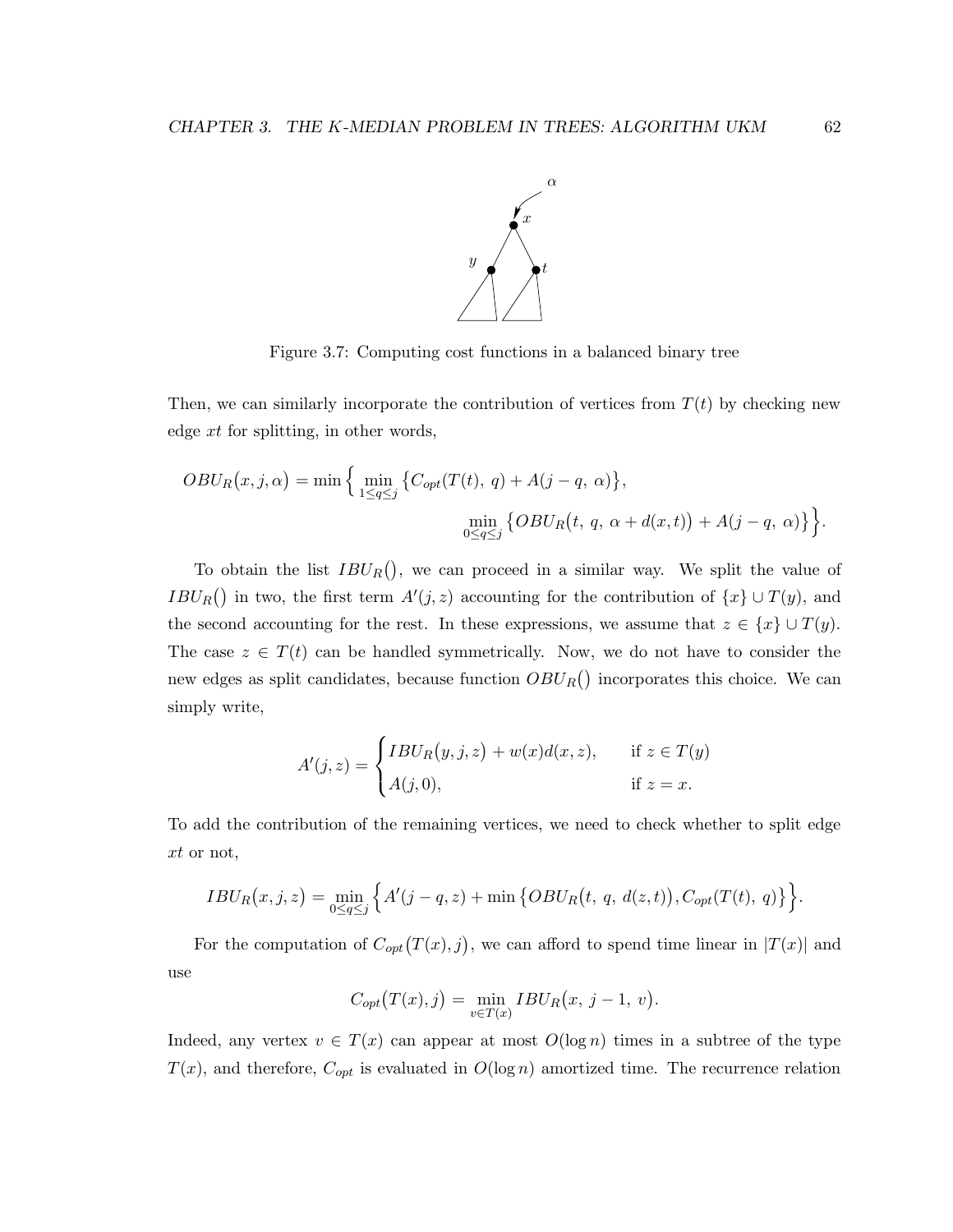for the complexity of cost function  $OBU_R()$  obtained from these formulae is again (3.15), so Theorem 3.1 can be used to state the following.

**Theorem 3.3.** The algorithm for computing the k-median problem in trees with  $O(\log n)$ height takes  $O(n \log^{k-1} n)$  time and  $O(n \log^{k-2} n)$  space for  $k \geq 3$  constant.

Note here that the constant hidden in the big oh notation is again exponential in  $k$ , but its value depends on constant  $c'$  that bounds the height of the input tree,

$$
height(T) \le c' \log n.
$$

#### 3.5.3 Arbitrary trees for case  $k = 3$

This case is the most involved. The spine tree decomposition is used and all cost functions are computed as described in Section 3.2.

For a given spine vertex  $v_i \in T$ , we show in this section how to compute  $C_{opt}(T(v_i), 1)$ and  $C_{opt}(T(v_i), 2)$ . Consider Figure 3.6 as reference, where  $v_i = x_0$  and SD nodes  $x_1, x_2, ...$  $x_b$  are adjacent to the path  $\sigma(v_i, s_{\Pi})$  and  $x_h$  is on the leaf side of the path. Spine  $\Pi$  contains vertex  $v_i$ .

#### Computing  $C_{opt}(T(v_i), 1)$

As shown by Kariv and Hakimi [67], the optimal solution of the 1-median problem in a tree coincides with the weighted centroid of the tree. The weighted centroid is a vertex  $v_c \in T$ such that the total weight of any of the three components of  $T$  obtained after the removal of  $v_c$  is smaller that  $\frac{1}{2}$  of the total weight of T.

We can use the ideas of Breton [20] that allow us to compute in logarithmic time the 1-median of any subtree of T. Basically, we use the spine decomposition in which every node x contains the value  $w(T_x) = \sum_{v \in T_x} w(v)$  which can be pre-processed. Then, a traversal of the decomposition from  $v_i$  to the root of the current search tree  $s_{\Pi}$  reveals weight  $w(T(v_i))$ , after which one can traverse the decomposition from  $s_{\Pi}$  top down towards the weighted centroid  $v_c$ . The top-down traversal is easy to implement because at every SD node x for which  $T_x \subseteq T(v_i)$ , we can determine in constant time the child y for which  $T_y$  contains the weighted centroid.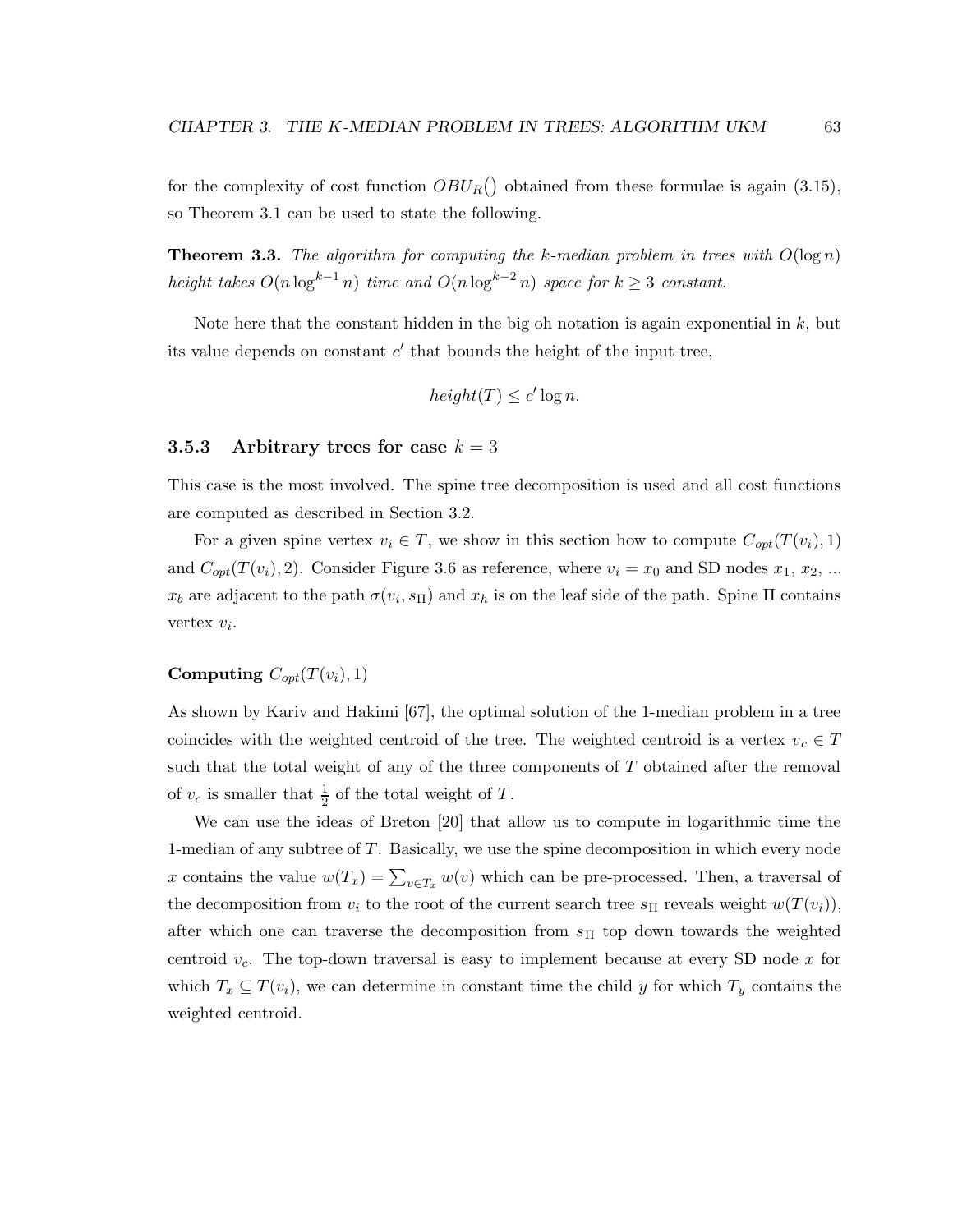#### Computing  $C_{opt}(T(v_i), 2)$

From Figure 3.6 we see immediately that subtree  $T(v_i)$  is partitioned into subtrees  $T_{x_h}$  for  $0 \leq h \leq b$ . We will determine the optimal 2-median of  $T(v_i)$  by finding the facility that covers root  $v_i$ . Assume this facility is vertex  $z^*$  from  $T_{x_h}$  for some  $0 \leq h \leq b$ . There are two possibilities where the only split edge of the 2-median can sit inside  $T(v_i)$ . The split edge can be (i) in one of  $T_{x_a}$  with  $a < h$ , or (ii) in  $T(x_{hR})$ . Recall that  $T(x_{hR})$  represents the subtree of T rooted at  $x_{hR}$ .

Case (ii) is relatively easy to solve. The cost of 2-median solution is given by

$$
C_{opt}(T(v_i), 2) = IBU_R(x_h, 1, z^*) + \sum_{a=0}^{h-1} \sum_{v \in T_{x_a}} w(v) \cdot d(v, z^*) =
$$
  

$$
= IBU_R(x_h, 1, z^*) + \sum_{a=0}^{h-1} \sum_{v \in T_{x_a}} w(v) \cdot d(v, x_{hR}) +
$$
  

$$
+ \left( \sum_{a=0}^{h-1} \sum_{v \in T_{x_a}} w(v) \right) \cdot d(x_{hR}, z^*).
$$
 (3.17)

The first term of (3.17) represents the cost of subtree  $T(x_{hR})$  when exactly one split edge is chosen in the subtree. The second term denoted  $B_{h-1}$  is the contribution of the remaining vertices but only up to the root  $x_{hR}$  of  $T(x_{hR})$ . The final term equals the additional cost spent by routing the service from  $x_{hR}$  to the actual facility inside subtree  $T(x_{hR})$ . Notice that the value for  $B_{h-1}$  above does not depend on  $z^*$  but only on the choice of node  $x_h$ . If we consider node  $x_h$  fixed, we can determine quickly which vertex  $z^* \in T_{x_h}$  optimizes (3.17) using the techniques of Auletta et al.  $[8]$ , and Hassin and Tamir  $[56]$ . Intuitively, the larger  $W_{h-1}$  is, the closer to root  $x_{hR}$  the optimal facility  $z^*$  must sit. The idea of Auletta is to compute, in a pre-processing phase, a partition of the values for weight  $W_{h-1}$  into intervals such that every interval is associated with exactly one minimizing vertex  $z^* \in T_{x_h}$ . This partition can be built without knowledge of the position of vertex  $v_i$ , and depends only on node  $x_h$  and on function  $IBU_R()$  associated with it. Then given  $v_i$ , we can compute query weight  $W_{h-1}$  and use it in binary search over the partition stored at node  $x_h$  to retrieve  $z^*$ and the 2-median cost in logarithmic time.

In fact this process computes a function defined on the set of real numbers representing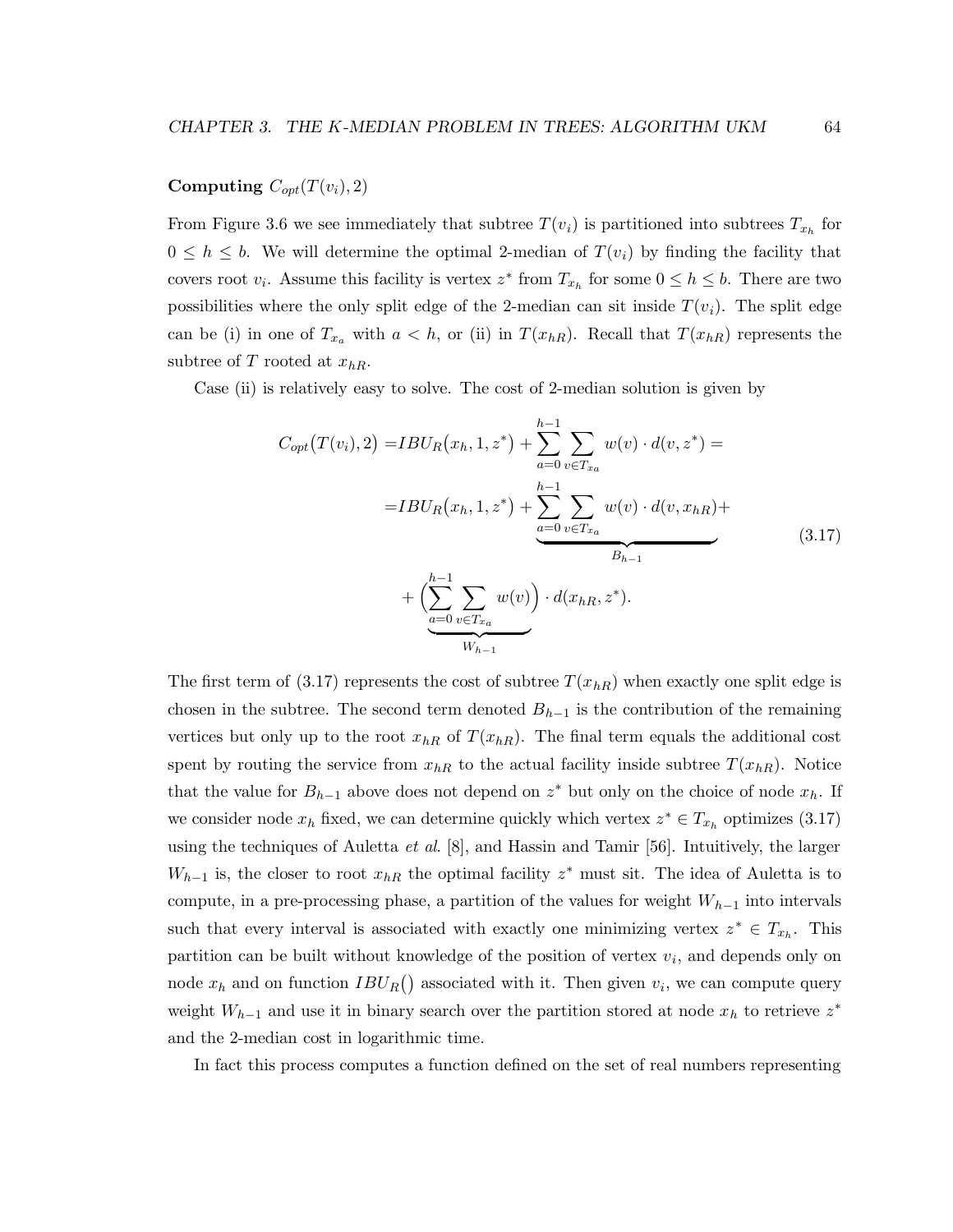

Figure 3.8: Function  $IBU_R()$  represented as a set of points in two dimensional space, and an interpretation of the cover function

the values of weight  $W_{h-1}$ , and that returns a real number representing the optimal contribution of vertices from  $T(x_h)$  under the constraints of case (ii). We denote this function by  $K(x_h, 1, W)$  and call it the *cover* function. The second parameter represents the number of split edges located in  $T(x_{hR})$ . As expected, there also exists cover function  $K(x_h, 0, W)$ which will be discussed shortly. Clearly, we obtain  $C_{opt}(T(v_i), 2)$  under case (ii) as

$$
C'_{opt}(T(v_i), 2) = \min_{0 < h \leq b} \left\{ K(x_h, 1, \sum_{a=0}^{h-1} \sum_{v \in T_{xa}} w(v)) + B_{h-1} \right\}.
$$

In the above relation, we write  $C'_{opt}$  because the equation satisfies only one case of the two possible.

The cover function can be computed in linear time on top of any cost function  $IBU_R()$ as follows. Consider the two dimensional Euclidean space where we have a set of  $|T_{x_h}|$  points with y-coordinate  $IBU_R(x_h, 1, z)$  and x-coordinate  $d(z, x_{hR})$  as in Figure 3.8. From (3.17) it follows immediately that the cover function returns the intercept of a line with slope  $-W$ that passes through the optimal point  $z^*$ . Since we are interested in the vertex minimizing the cover function, the set of candidate vertices for the optimum facility is given by the lower convex hull of the points from the two dimensional distance-cost space. The lower convex hull can be pre-computed for a fixed  $x_h$  in time linear in  $|T_{x_h}|$  if the vertices  $z \in T_{x_h}$  are available sorted by the distance to  $x_{hR}$ . Then, a Graham scan algorithm [88] computes the lower convex hull in linear time and stores it as a sequence of slope values. This sequence of slopes gives, in fact, the partition of the weight which defines the cover function. Note that it is easy to pre-process the SD in  $O(n \log n)$  time so that every node x contains a list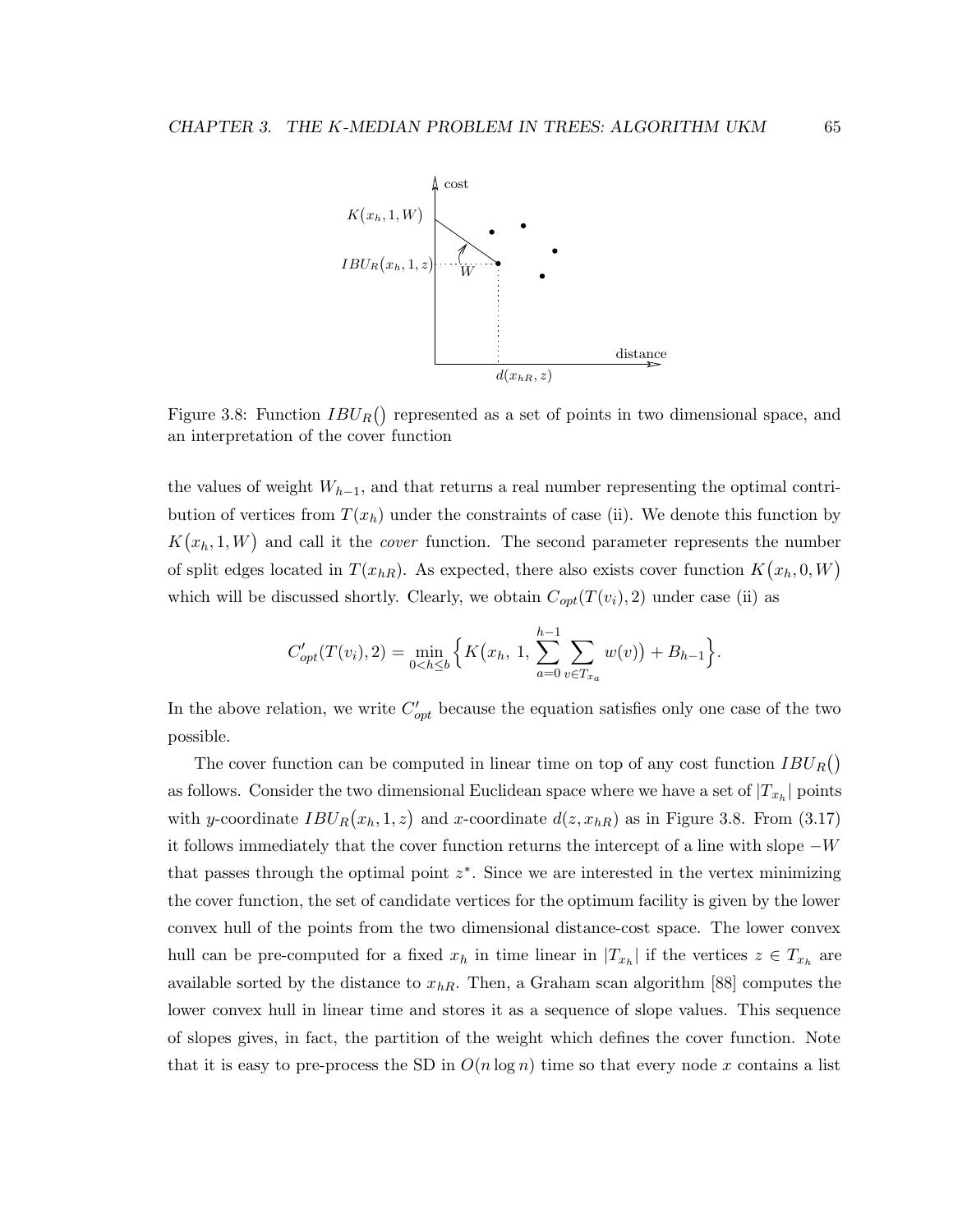

Figure 3.9: Solving the 2-median subproblem when the split edge is towards the root

of the tree vertices in  $T_x$  ordered by their distance to  $x_R$ .

We can now sketch a procedure that finds the optimal vertex  $z^* \in T_{x_h}$  given that we know the total weight  $W_{h-1}$  of vertices in  $\bigcup_{q < h} T_{x_q}$ . Our definition of the cover function is independent on the number of split edges from subtree  $T(x_{hR})$ . Here we use j' for this number. Of course, for the 3-median problem,  $j' \in \{0, 1\}$ .

Step 1) Pre-process the lower convex hull  $\mathcal L$  of the points defined by coordinates

$$
(d(z,x_{hR}), IBU_R(x_h,j',z)).
$$

Store it as a sorted array of slopes  $w_{ab}$  (called the slope-sequence of  $\mathcal{L}$  [27]), where  $z_a$  and  $z_b$  are two vertices that determine consecutive points on the convex hull (Figure 3.10 (a)).

Step 2) Given query weight  $W_{h-1}$  for all vertices in  $\bigcup_{q < h} T_{x_q}$ , find the tangent point  $z^*$  to the line with slope  $-W_{h-1}$  using binary search over the sorted  $w_{ab}$  array. Return

$$
IBU_R(x_h, j', z^*) + W_{h-1}d(z^*, x_{hR}).
$$

The result returned by Step 2 above is cover function  $K(x_h, j', W_{h-1})$ . As already mentioned, a cover function can be evaluated in  $O(\log n)$  time for a given  $W_{h-1}$ . The data structure for storing the cover function is the data structure used to store the lower convex hull L. To compute  $C_{opt}(T(v_i), j' + 1)$ , we only need to evaluate the cover function for each  $T_{x_h}$  at  $W_{h-1} = \sum_{q=0}^{h-1} w(T_{x_q})$ . Parameter  $W_{h-1}$  can be easily precomputed so that it is available in constant time. Here  $w(T_{x_q})$  represents the total weight of vertices in  $T_{x_q}$ .

Case (i) is not so simple. For this case, we consider that vertex  $z^*$  belongs to subtree  $T_{x_h}$ fixed but the split edge is now located in subtree  $T_{x_a}$  for  $a < h$ . Consider node  $x_a$  fixed as in Figure 3.9. For  $x_h$  and  $x_a$  fixed, we want now to quickly find the optimal median  $z^* \in T_{x_h}$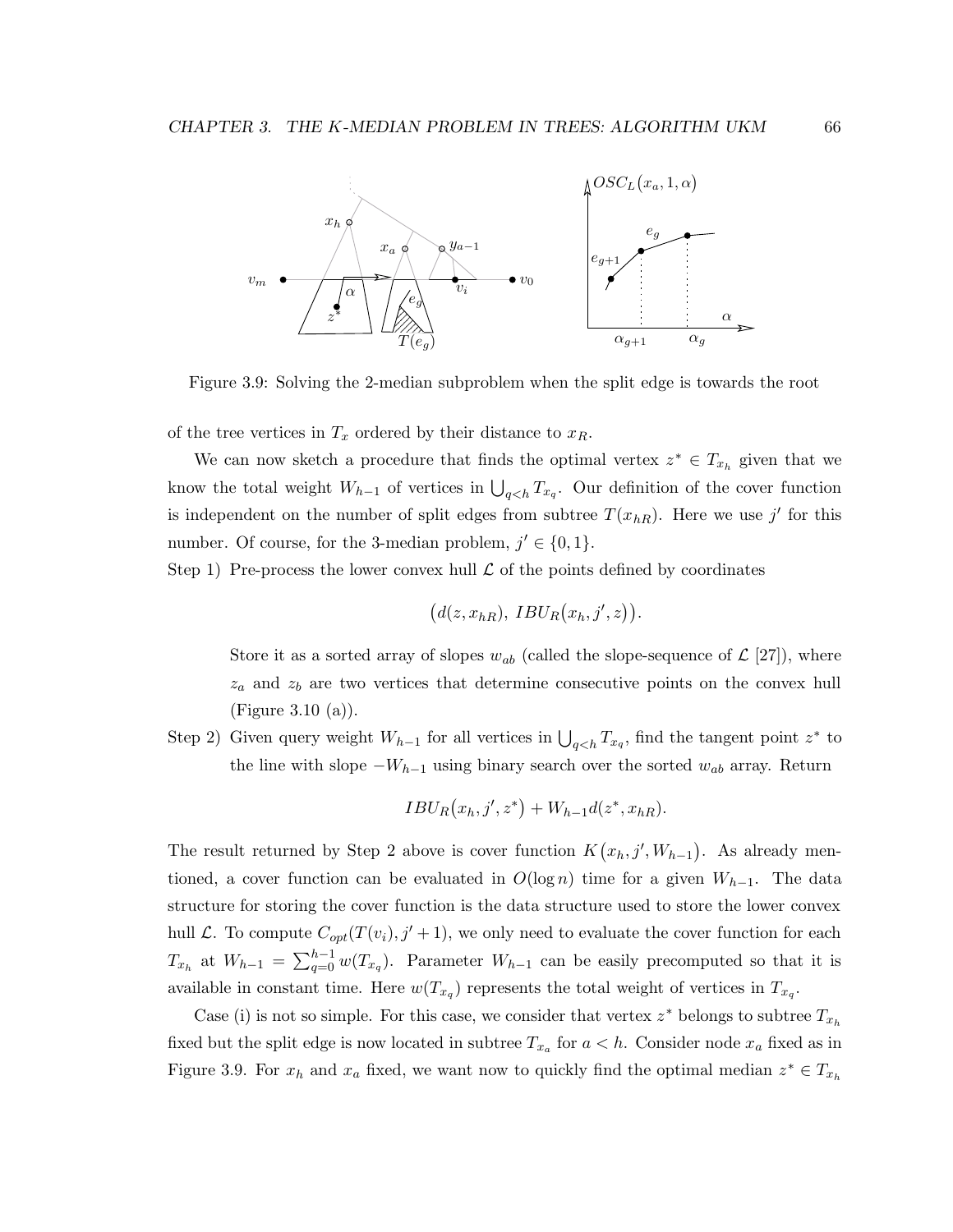and the optimal split edge  $e_g \in T_{x_a}$ . In the previous case, we used a cover function for node  $x_h$  to determine  $z^*$ , but now, because of edge  $e_g$  which is also unknown, we cannot compute the query weight to be used in the cover function at  $x_h$ . Indeed, edge  $e_g$ , if split, determines component denoted here  $T(e_q)$  (see Figure 3.9) that is served by a separate 1-median and not by  $z^*$ .

However, if we were to estimate the cost of the 2-median optimal solution for  $T(v_i)$ , the contribution of subtree  $T(x_{hR})$  is returned by cost function  $IBU_R(x_h, 0, z^*)$ , and the contribution of  $T_{x_a}$  by  $OSC<sub>L</sub>(x_a, 1, d(z^*, x_{aL}))$ . Every linear piece of the later function is in fact determined by one particular edge of  $T_{x_a}$  and this edge is known. Thus, for every linear piece of function  $OSC_L()$ , the query weight W can be easily determined.

Intuitively, what happens when we solve the 2-median subproblem for subtrees  $T(v_c)$ for  $c < i$ ? Clearly, the weight of all vertices that are to the right of  $T_{x_a}$  and  $T_{x_h}$  becomes larger and larger, and therefore the optimal facility  $z^*$  moves towards  $x_{hR}$  to compensate for the extra weight. Then the distance  $\alpha$  between  $z^*$  and the root  $x_{aL}$  of  $T_{x_a}$  decreases, and at some point, edge  $e_{g+1}$  becomes the optimal split edge in  $T_{x_a}$ . Now, our strategy has become to determine the amount of the extra weight W that causes the shift of the optimal edge from  $e_g$  to  $e_{g+1}$ .

If we do this operation for every pair of consecutive split edges from  ${OSC}_L(x_a, 1, \alpha)$ , we obtain another partition of weight  $W$ . This new partition can be used to obtain, by binary search, the optimal split edge in  $T_{x_a}$  first. Then, we can determine the complete query weight W' to be used with cover function  $K(x_h, 0, W)$  which gives us the optimal facility  $z^*$  and the cost of the 2-median subproblem, for nodes  $x_h$  and  $x_a$  fixed. To calculate the true optimal solution, we need to repeat this procedure for all pairs of nodes  $x_h$  and  $x_a$  for which  $b \geq h > a \geq 0$ .

Computing the new weight partition: We now show how to compute the partition of weights for the optimal split edge. This weight partition can be determined at the time of computation of all cost functions (see Program 3.2). The weight partition needs to be calculated for every relevant pair of SD nodes  $x_h$  and  $x_a$ .

Consider for the fixed pair  $x_h$  -  $x_a$  that vertex  $v_i$  is mobile. Observe that  $v_i$  must be one of the leaves of node  $y_{a-1}$  in order for  $x_h$  and  $x_a$  to be relevant, where  $y_{a-1}$  is the sibling of  $x_a$  (see Figure 3.9). Denote by  $W_i$  the weight involved in determining the new partition,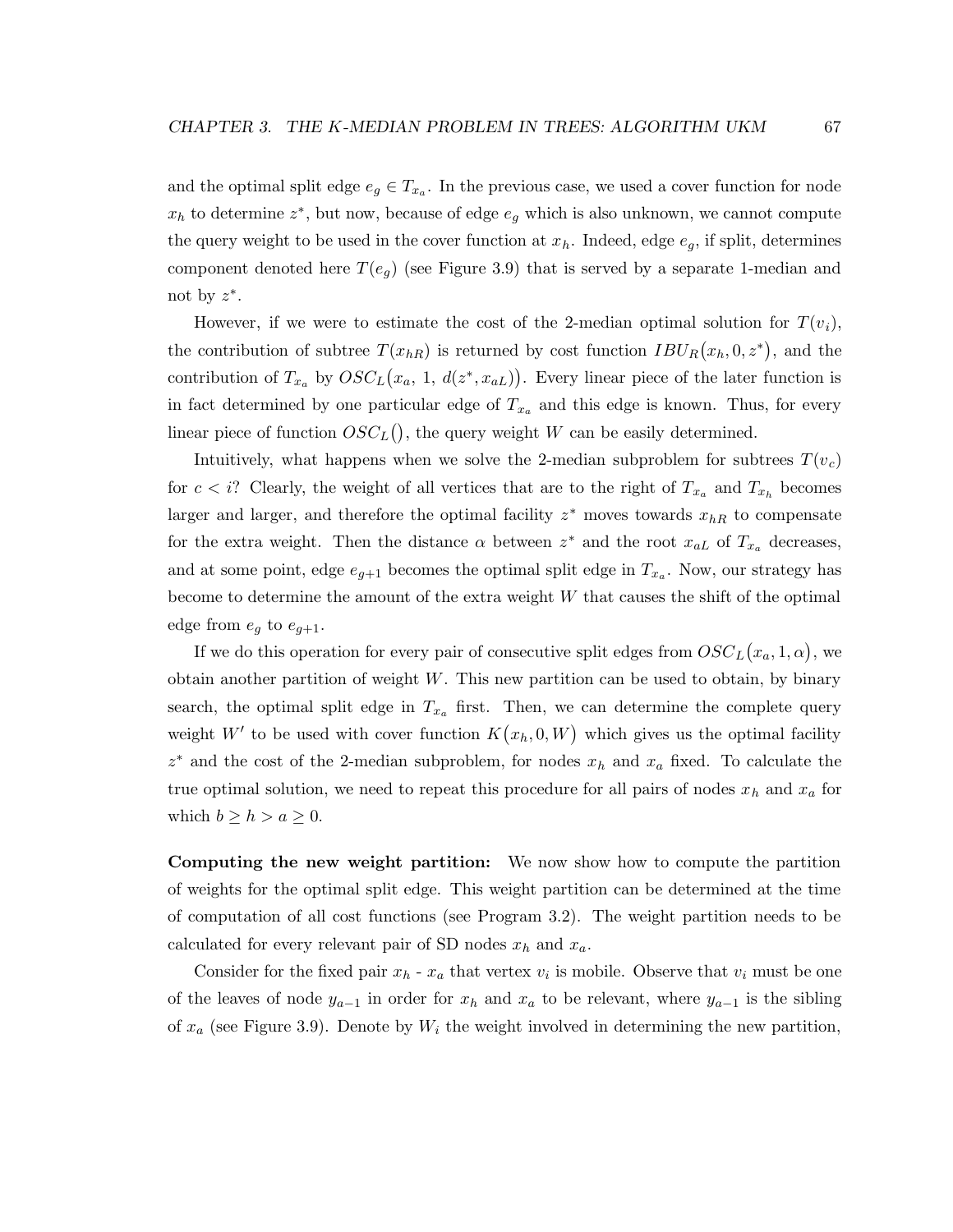i.e.

$$
W_i = \sum_{c=0}^{a-1} w(T(x_c)).
$$

We need a value  $w_{g,g+1}$  such that if  $W_i < w_{g,g+1}$ , then  $e_{g+1}$  is a better candidate split edge, otherwise  $e_g$  is better. Instead of computing  $w_{g,g+1}$  exactly, we can use the fact that  $v_i \in L_{y_{a-1}}$  and thus we have knowledge of the actual value of  $W_i$  as  $v_i$  moves in the allowed range. Let  $\Omega$  be the set of values for  $W_i$  in increasing order as  $v_i$  moves towards the root. Using prefix sums, it is easy to pre-compute  $\Omega$  for all spines in linear time globally.

To determine  $w_{g,g+1}$ , our idea is to compute the 2-median cost of  $T(v_i)$  for a given  $v_i$  in the allowed range (*i.e.* for a given  $W_i \in \Omega$ ) in two versions, one in which edge  $e_g$  is split, the other in which  $e_{g+1}$  is split. Then, by comparing the two values, we can determine in which direction  $v_i$  should be moved (*i.e.* whether  $W_i$  should be increased or decreased). Clearly, if edge  $e_g$  gives a smaller cost than  $e_{g+1}$ , we have to increase  $W_i$ . As consequence, we can use binary search on  $\Omega$  to find  $w_{g,g+1}$ .

Denote by  $C_{opt}(e_g)$  the 2-median cost of  $T(v_i)$  if  $e_g$  is split, and by  $C_{opt}(e_{g+1})$  the solution of the same problem when  $e_{q+1}$  is split. We have,

$$
C_{opt}(e_g) = K(x_h, 0, W_i + w(T_{x_a}) - w(T(e_g)) + \sum_{c=a+1}^{h-1} w(T_{x_c})) +
$$
  
+ 
$$
\sum_{c=a-1}^{h-1} \sum_{v \in T_{x_c}} w(v) \cdot d(v, x_{hR}) + \sum_{v \in T_{x_a} \setminus T(e_g)} w(v) \cdot d(v, x_{hR}) + C_{opt}(T(e_g), 1) +
$$
  
+ 
$$
\sum_{c=0}^{h-1} \sum_{v \in T_{x_c}} w(v) \cdot d(v, x_{hR}).
$$
  
concels out

A similar expression exists for  $C_{opt}(e_{g+1})$ . Above, we denote by  $f_g(\alpha)$  and  $f_{g+1}(\alpha)$  the linear functions that determine the linear pieces of  $OSC<sub>L</sub>(x<sub>a</sub>, 1, \alpha)$  for edges  $e<sub>g</sub>$  respectively  $e_{q+1}$ . The first term in the right hand side of the equality computes the contribution of vertices in subtree  $T(x_{hR})$ . Using the cover function insures that the choice for the median in  $T_{x_h}$  is optimal given the total weight of vertices outside that it serves. The second term is redundant because it is present in the expressions for all split edges in  $T_{x_a}$ . It gives the cost of vertices in the subtrees between  $T_{x_h}$  and  $T_{x_a}$  up to the root  $x_{hR}$ . The cost for the extra distance between  $x_{hR}$  and the facility inside  $T_{x_h}$  is present in the value of the cover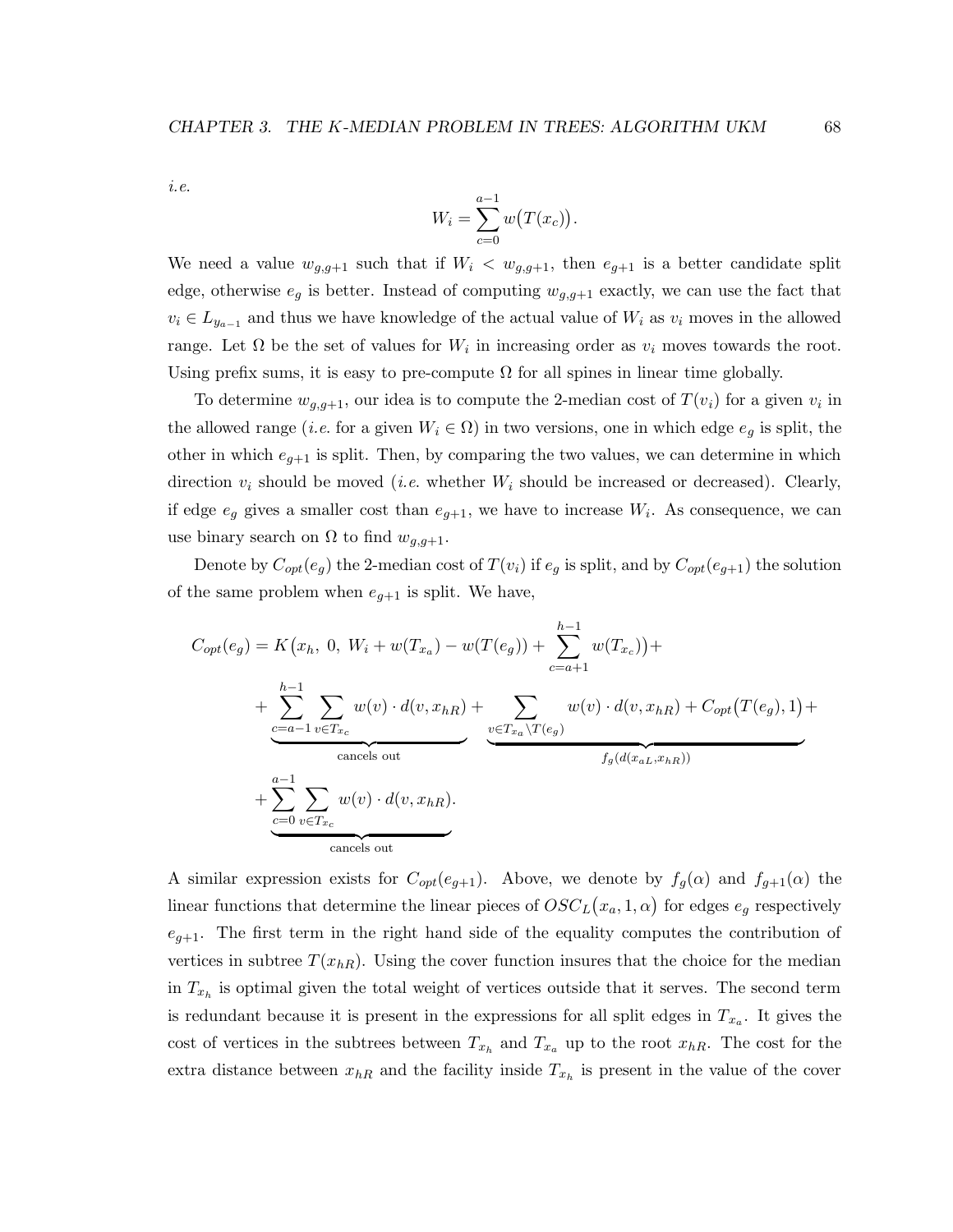function. The third term equals the contribution of vertices in  $T_{x_a}$  that are served from the median in  $T_{x_h}$  but only up to root  $x_{hR}$ . This value is in fact given by the appropriate linear function that makes up  $OSC<sub>L</sub>(x<sub>a</sub>, 1, \alpha)$  for distance  $\alpha = d(x<sub>aL</sub>, x<sub>hR</sub>)$ . Finally, the last term again cancels out. It represents the cost of vertices from the subtrees to the right of  $T_{x_a}$ when the service is routed  $x_{hR}$ .

All terms of the expressions above are known, and therefore they can be used in the binary search algorithm for finding  $w_{q,q+1}$ . The next border value  $w_{q+1,q+2}$  is found in the same way. However, we must verify that  $w_{g+1,g+2} < w_{g,g+1}$ , otherwise we cannot use the partition later on. Basically, if the query weight  $W_i$  is such that  $w_{g+1,g+2} \leq W \leq w_{g,g+1}$ , then  $e_{g+1}$  is the best split edge in  $T_{x_a}$  for the given  $v_i$ . However, it is possible that, by computing the weight partitions, the values obtained are in fact  $w_{g+1,g+2} > w_{g,g+1}$ . In this case though, it can be argued that  $e_{q+1}$  will never be a candidate for the best split edge, and thus it can be eliminated from the picture. A new partition  $w_{g,g+2}$  must be then computed. However, the total cost for the computation of this new boundary value does not exceed the size of function  $OSC_{L}$  and thus cannot be the dominating step in the algorithm. The entire algorithm for computing the optimal 3-median of input tree  $T$  is sketched by Program 3.3.

#### Analysis of the 3-median algorithm

In this section we analyse the complexity of the algorithm UKM for the case  $k = 3$ . The main result is established in Theorem 3.1, here we only complete the analysis by providing bounds on the total running time for computing all values  $C_{opt}$ .

The query for 1-median on a subtree of T can be done easily in  $O(\log n)$  time (see the beginning of Section 3.5.3). For the 2-median query, case (ii) is more simple. The cover functions can be calculated whenever  $IBU_R()$  functions are calculated in total time  $O(n \log n)$ , and each query can be solved in time  $O(\log n)$ . For a fixed  $v_i$ , there are  $O(\log n)$ evaluations of the cover function, which means  $O(\log^2 n)$  time per tree vertex, adding up to a total of  $O(n \log^2 n)$  time for case (ii).

We now look at the time consumed for case (i). To compute one value  $w_{q,q+1}$  of the partition intervals for a given pair of nodes  $x_h-x_a$ , we perform binary search over set  $\Omega$  of weight values. This takes  $O(\log n)$  time. At each element of  $\Omega$ , we evaluate  $C_{opt}(e_g)$  and  $C_{opt}(e_{q+1})$ . This time is dominated by the time to evaluate the cover function which is  $O(\log n)$ . All other values that are needed can be pre-computed in amortized constant time.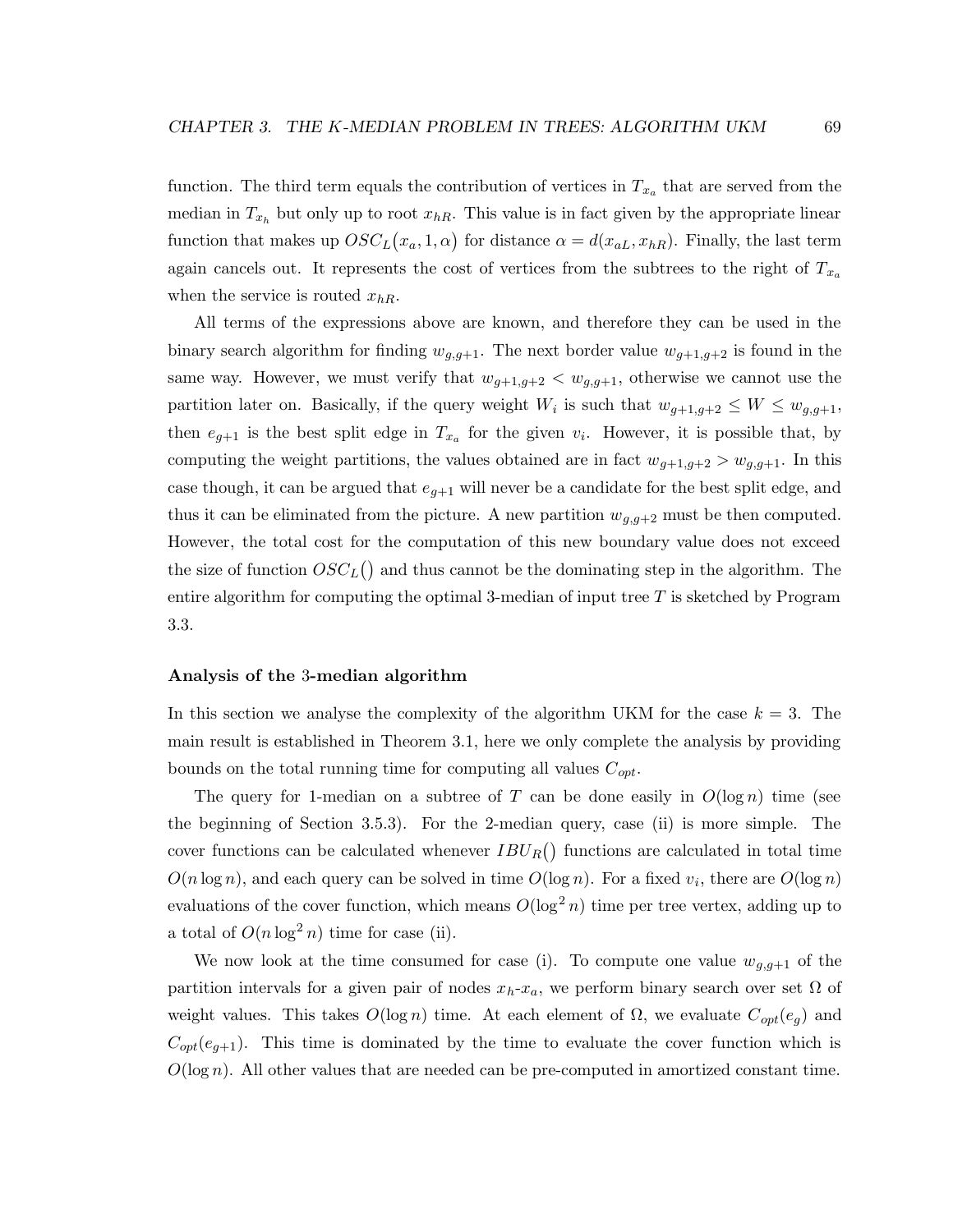- Compute the SD and cost functions as described by Program 3.2.
- for each  $x \in SD(T)$ , do in addition:
	- Maintain the vertices in  $T_x$  sorted by distance to  $x_R$ .
	- Maintain ordered weights Ω.
	- Compute cover functions  $K(x,1,W)$  and  $K(x,0,W)$  with Graham scan.
	- For all SD nodes  $x_h$  adjacent to the path from x to the root of the curent search tree, compute the split edge weight partition relative to  $x_h$ .
- If  $x = v_i$  on some spine, compute  $C_{opt}(T(v_i), 1)$  and  $C_{opt}(T(v_i), 2)$ :
	- Identify the weighted centroid;
	- (case ii) For all SD nodes  $x_h$  adjacent to the path from  $v_i$  to the root of the curent search tree, query cover  $K(x_h, 1, W)$  with the appropriate value W. Retain the minimum.
	- (case i) For all SD pair nodes  $x_h$ ,  $x_a$ , identify the optimal split edge using split edge weight partition. Use  $K(x_h, 0, W)$  with the W obtained from previous step to calculate the cost.
	- Return the smallest cost over all cases.

Program 3.3: Algorithm for computing the optimal 3-median of an arbitrary tree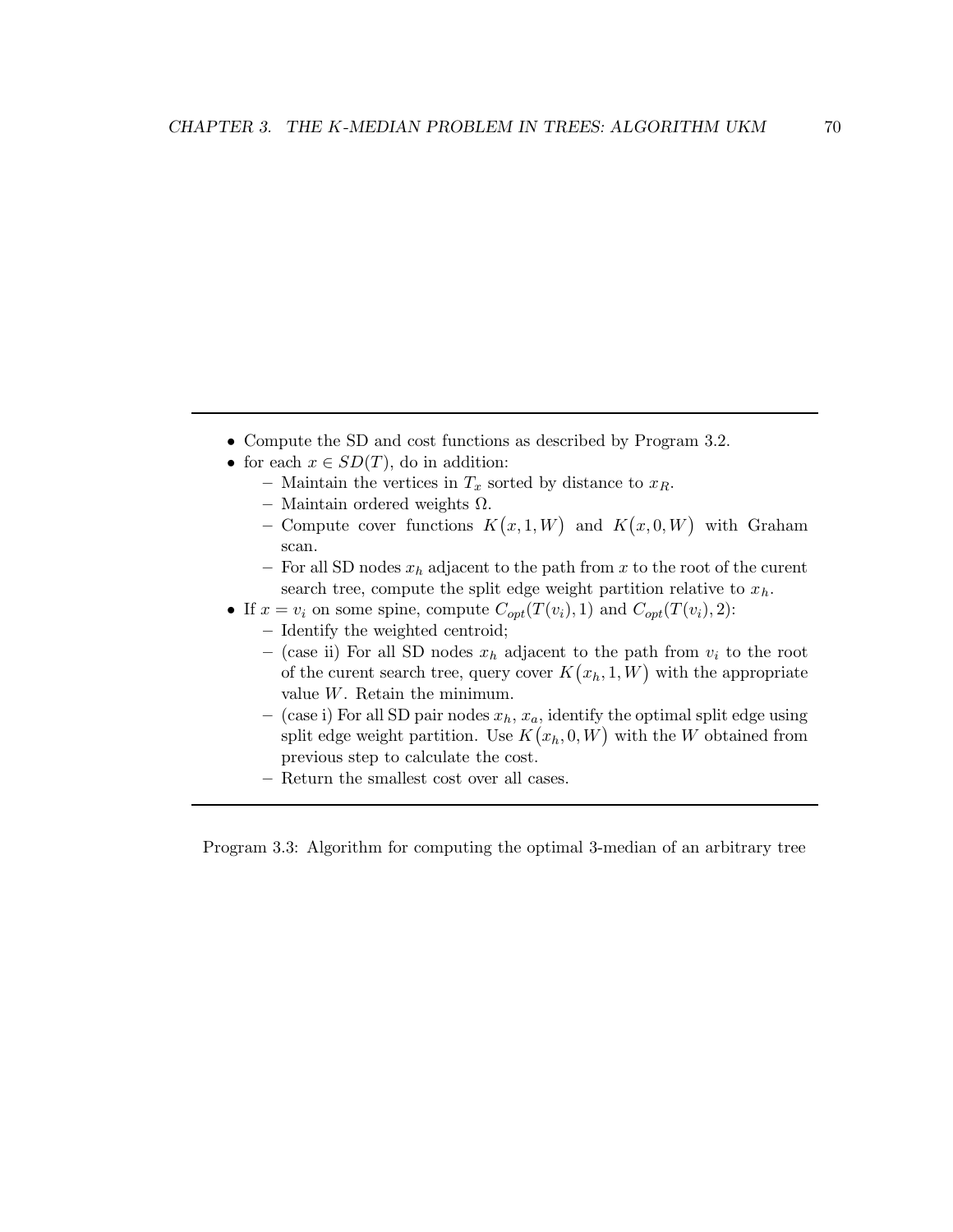Therefore, the time needed to compute one element of the partition is  $O(\log^2 n)$ .

We now evaluate the total number of consecutive edges  $e_q$  and  $e_{q+1}$  for which a  $w_{q,q+1}$ is needed. From Corollary 3.1, the total size of all functions  $OSC<sub>L</sub>(x, 1, \alpha)$  is  $O(n \log n)$ , and for each pair of adjacent linear pieces of these functions we use  $O(\log^2 n)$  time. The total time to compute the weight partitions for the split edge becomes  $O(n \log^3 n)$ . For a fixed  $v_i$ , to compute the 2-median cost of  $T(v_i)$  under case (i), we look at  $O(\log^2 n)$  pairs of nodes adjacent to the path from  $v_i$  to the root of the search tree. For each pair, we query the weight partition for split edge, then we query the cover function to calculate the cost. This amounts to  $O(\log^3 n)$  for each  $v_i$ , *i.e.* a total of  $O(n \log^3 n)$ . We can gather all these conclusions into the following theorem.

Theorem 3.4. The 3-median problem on an arbitrary undirected tree can be solved in  $O(n \log^3 n)$  time and  $O(n \log n)$  space.

# 3.6 Solving the general instance of the  $k$ -median problem

The framework for solving the general k-median problem in sub-quadratic time is algorithm UKM. We only show in this section how to compute  $C_{opt}$ . Let  $x_0 = v_i$  be a SD node on some spine as in the previous section. We want to evaluate  $C_{opt}(T(v_i), j+1)$  where  $T(v_i)$  is the component obtained by removing edge  $(v_{i-1}, v_i)$ . Consider the search tree path from  $x_0$ to the root of the search tree (Figure 3.6) and nodes  $x_1, x_2, \ldots, x_b$  adjacent to the path and defining  $T(v_i)$ .

The general idea for calculating  $C_{opt}$  for an arbitrary number of facilities is somewhat similar to the procedure used for the 3-median problem. We still determine the facility that covers vertex  $v_i$  by computing cover functions and, as long as the set of split edges is accounted by function  $IBU_R()$ , this is enough. But when split edges are outside the subtree for which we use  $IBU_R()$ , we proceed in a different manner. Recall that the cover functions are interpreted as the lower convex hull of all points that correspond to the values of function  $IBU_R()$  in distance-cost space. If we want to see the effect of placing several split edges in some subtree outside, we simply add cost function  $OSC_L()$  of the subtree outside to the y coordinate of all points in the distance-cost space and recompute the convex hull. In this way we obtain the representation of another cover function (which we call *generalized cover* function) that considers the influence of the split edges and that can be used directly to retrieve the optimal facility covering  $v_i$ . We describe this idea formally in the paragraphs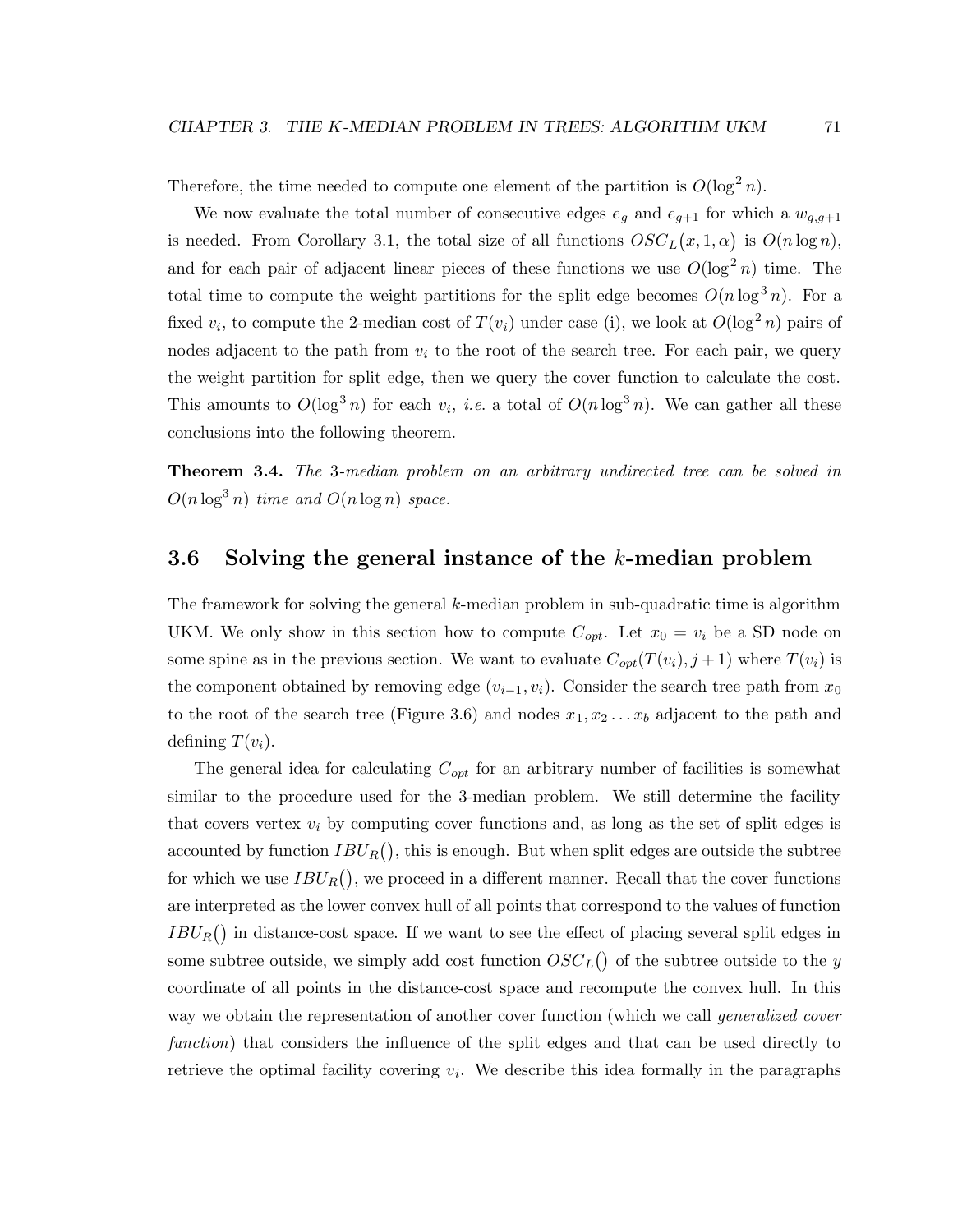

Figure 3.10: (a) Representation of function  $IBU_R()$  as a point in distance-cost space. (b) Updating the lower convex hull after adding function  $OSC_L()$ 

to come.

### **3.6.1** Computing  $C_{opt}(T(v_i), j+1)$  for any constant j

Assume that the median covering  $v_i$  in the optimal  $(j + 1)$ -median of  $T(v_i)$  is vertex  $z^* \in T_{x_h}$ , and that we also know the distribution of the optimal j split edges in trees  $T_{x_q}$  for  $0 \le q \le b$ . Let  $j_q$  be the number of split edges in tree  $T_{x_q}$  (note that we are faithful to our convention and consider the spine edge between  $T_{x_q}$  and  $T_{x_{q+1}}$  as associated with  $T_{x_q}$ ). Denote by j' the number of split edges from  $T_{x_h}$  and above, *i.e.*  $j' = j_h + j_{h+1} + \ldots + j_b$ . The value  $C_{opt}(T(v_i), j+1)$  is determined by the contribution of vertices from  $T_{x_h} \cup \ldots \cup T_{x_b}$  returned by  $IBU_R(x_h, j', z^*)$ , and that of vertices from  $T_{x_0} \cup \ldots \cup T_{x_{h-1}}$  that contain  $j - j'$  split edges. We now describe how we can find vertex  $z^*$  in  $T_{x_h}$  quickly. Note that finding  $z^*$  must take time sub-linear in  $n$ , but we are allowed preprocessing in total time sub-quadratic in  $n$ .

If no split edge is chosen in any of the subtrees  $T_{x_q}$  for  $q < h$   $(j' = j)$ , then we have a simple situation identical to case (ii) from Section 3.5.3, and cover function  $K(x_h, j', W_{h-1})$ can be used as before to compute  $C_{opt}(T(v_i), j+1)$ .

We can show now how to accommodate an arbitrary number of split edges in trees  $T_{x_q}$ for  $q < h$ . If  $j_{h-1}$  edges are split in  $T_{x_{h-1}}$ , the contribution of vertices from  $T_{x_{h-1}}$  to the  $(j + 1)$ -median required is given by function  $OSC<sub>L</sub>(x<sub>h-1</sub>, j<sub>h-1</sub>, d(z<sup>*</sup>, x<sub>h-1,R</sub>))$  (see Figure 3.11). Hence, we need to add function  $OSC<sub>L</sub>(x<sub>h-1</sub>, j<sub>h-1</sub>, d(z, x<sub>h-1,R</sub>))$  to each of the points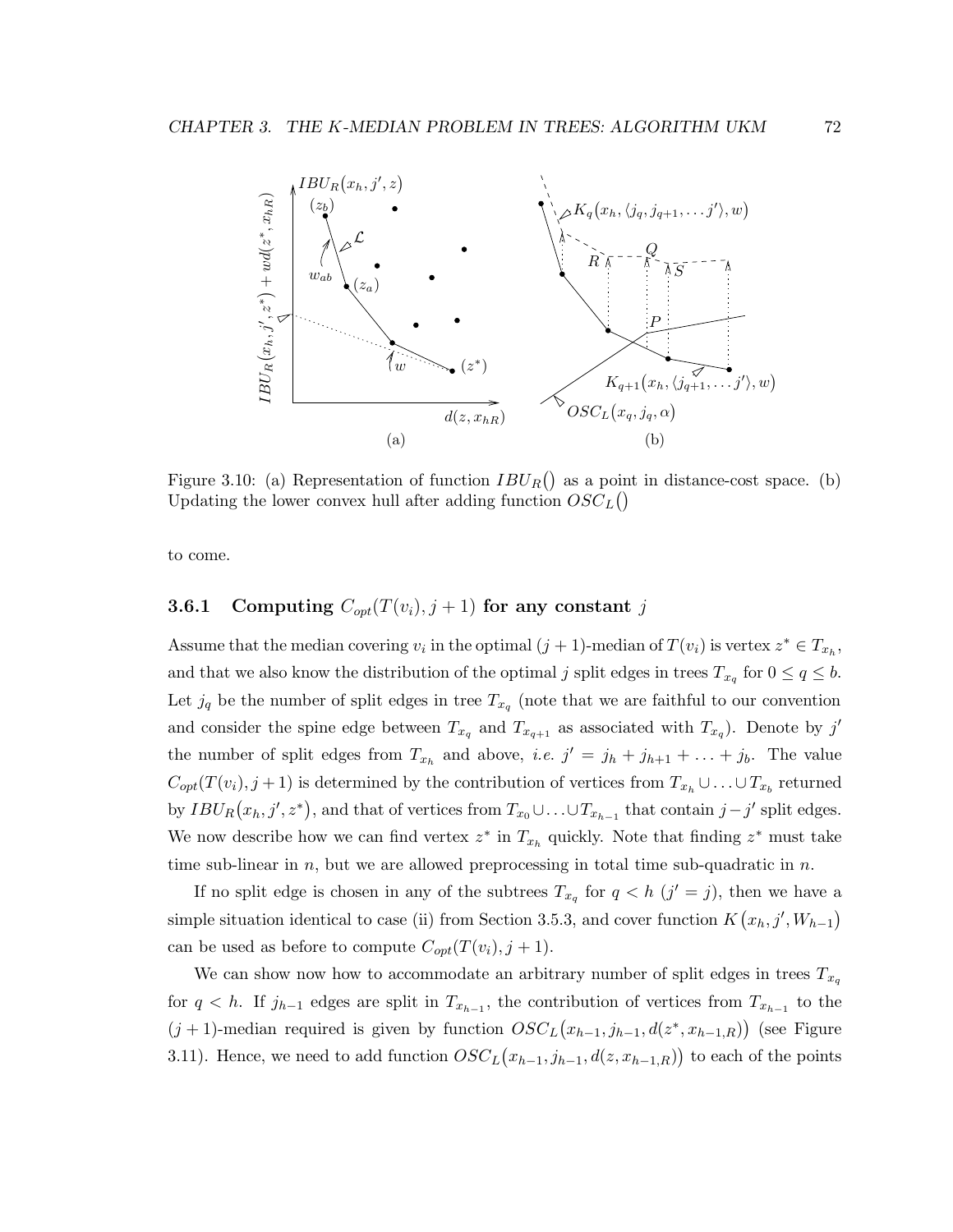

Figure 3.11: Computing the generalized cover function when  $j_{h-1}$  split edges are chosen in  $T_{x_{h-1}}$ 

from Figure 3.10 (a) and update the lower convex hull for the given  $j_{h-1}$ . The new convex hull can then be used in a procedure identical to the one outlined before for computing the  $(j + 1)$ -median. This updated convex hull encodes, in fact, a different cover function called *generalized cover function* that accommodates  $j_{h-1}$  split edges in  $T_{x_{h-1}}$ . We denote this generalized cover function by  $K_{h-1}(x_h, \langle j_{h-1}, j' \rangle, w)$  and associate it with SD node  $x_{h-1}$ . In general,  $K_q(x_h, \langle j_q, \ldots j_{h-1}, j' \rangle, w)$  for  $q < h$  denotes the optimal median cost in subtrees  $\bigcup_{p=q}^b T_{x_p}$  if the median covering  $v_i$  is in  $T_{x_h}$  and  $j_q, \ldots, j_{h-1}, j'$  are the number of split edges selected in  $T_{x_q}$ , ...  $T_{x_{h-1}}$  and  $T(x_{hR})$  respectively. If we denote by  $J(h)$  the set of all tuples of positive integers  $\langle j_0, \ldots j_{h-1}, j' \rangle$  with  $j_0 + \ldots + j_{h-1} + j' = j$ , then

$$
C_{opt}(T(x_0), j+1) = \min_{0 \le h \le b} \left\{ \min_{(j_0, \ldots, j') \in J(h)} K_0(x_h, \langle j_0, \ldots, j' \rangle, 0) \right\}.
$$
 (3.18)

#### Generalized cover functions

We can compute generalized cover function  $K_q(x_h, \langle j_q, j_{q+1}, \ldots j' \rangle, w)$  from the convex hull corresponding to  $K_{q+1}(x_h, \langle j_{q+1}, \ldots j' \rangle, w)$  as portrayed in Figure 3.10 (b). Recall from Section 3.1 that function  $OSC<sub>L</sub>($ ) is piecewise linear and concave. Observe that if P from Figure 3.10 (b) is a critical point for  $OSC<sub>L</sub>($ ), then Q is a reflex point, *i.e.* a point that violates the convexity requirement. However, the convexity can be easily restored by visiting the points on  $\mathcal L$  adjacent to  $Q$ , S and R from Figure 3.10 (b) for example, and eliminating them if needed until no other reflex points remain. The procedure is sketched by Program 3.4.

The updating of the convex hull must satisfy certain requirements in order to keep our algorithm sub-quadratic in n. The time complexity of the procedure above is linear in the size of cost function  $OSC_{L}()$  and it is proportional to the number of reflex points eliminated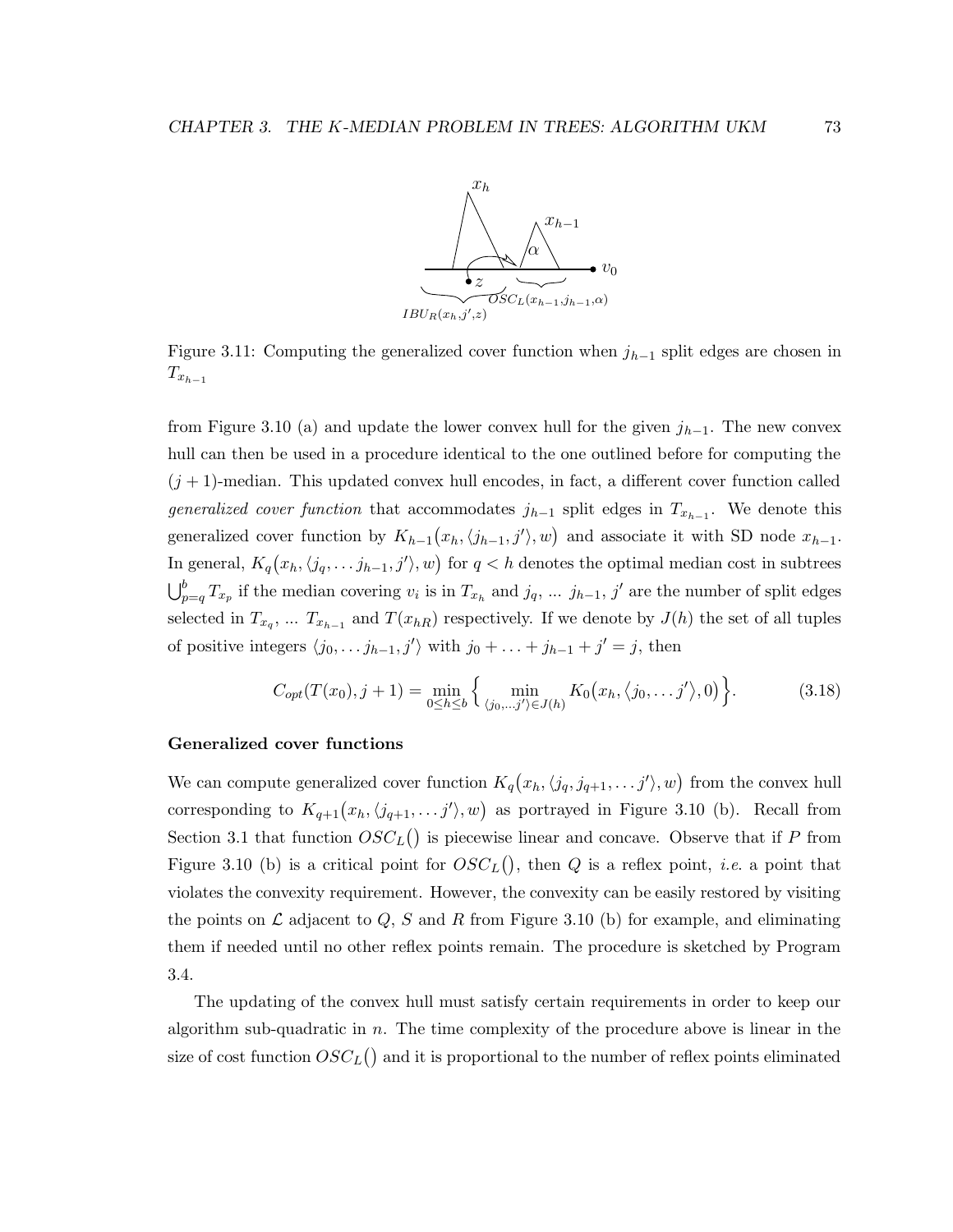- For every critical point P of  $OSC<sub>L</sub>(x<sub>q</sub>, j<sub>q</sub>, \alpha)$  do
- ∗ Find the corresponding point Q on  $K_{q+1}(x_h, \langle j_{q+1}, \ldots j' \rangle, w)$  by binary search.
	- \* Traverse the neighbors of Q on  $K_{q+1}(x_h, \langle j_{q+1}, \ldots j' \rangle, w)$  sequentially, add function  $OSC<sub>L</sub>($ ), and restore convexity by eliminating reflex points. Stop when no reflex points are left.

Program 3.4: Computing the generalized cover functions

from  $K_{q+1}(x_h, \langle j_{q+1}, \ldots j' \rangle, w)$ . Using these facts, we show in the following section that the total time required for the computation of  $C_{opt}(T(v_i), j+1)$  for all  $v_i$  is still sub-quadratic in  $n$ .

#### 3.6.2 Analysis of the UKM algorithm for the k-median problem

In the previous section we describe our method to compute the  $(j + 1)$ -median subproblem  $C_{opt}(T(v_i), j+1)$  based on generalized cover functions. Before explaining how to store and manage the generalized cover functions, we analyse the running time and storage space of the algorithm. The final details of the algorithm are presented in Section 3.6.3.

In Theorem 3.1, we prove the complexity of the general UKM algorithm as a function of the complexity of the algorithm for solving the  $(j + 1)$ -median subproblem. We show that the space complexity is  $O(n \log^{k-2} n + S_{C_{opt}}(n))$  and running time complexity  $O(n \log^{k-1} n +$  $n \log^3 n + nT_{C_{opt}}(n)$ , where  $k \geq 3$  is a constant,  $T_{C_{opt}}(n)$  is the time complexity for solving the j-median problem on a particular subtree of T, and  $S_{C_{opt}}(n)$  is the extra space required by the method that computes  $C_{opt}$ .

In this section we are concerned with proving the bounds on  $T_{C_{opt}}(n)$  and  $S_{C_{opt}}(n)$ . To evaluate  $T_{C_{opt}}(n)$ , two facts must be established. First, because of (3.18) we need to bound the number of generalized cover functions that have to be calculated in order to obtain the result, *i.e.* the number of tuples  $\langle j_0, \ldots j' \rangle$  used as arguments for function  $K_0()$ . There are at most  $k-1$  split edges that must be distributed among  $O(\log n)$  subtrees for constant k. We can consider each split edge as a distinguishable object that is assigned a digit from 0 to  $O(\log n)$  identifying the subtree containing the edge. Therefore the total number of tuples generated is at most the total count of  $k-1$  digit numbers that can be formed, *i.e.* it is  $O(\log^{k-1} n)$  for constant k. If  $T_K(n)$  is the time consumed by the evaluation of a generalized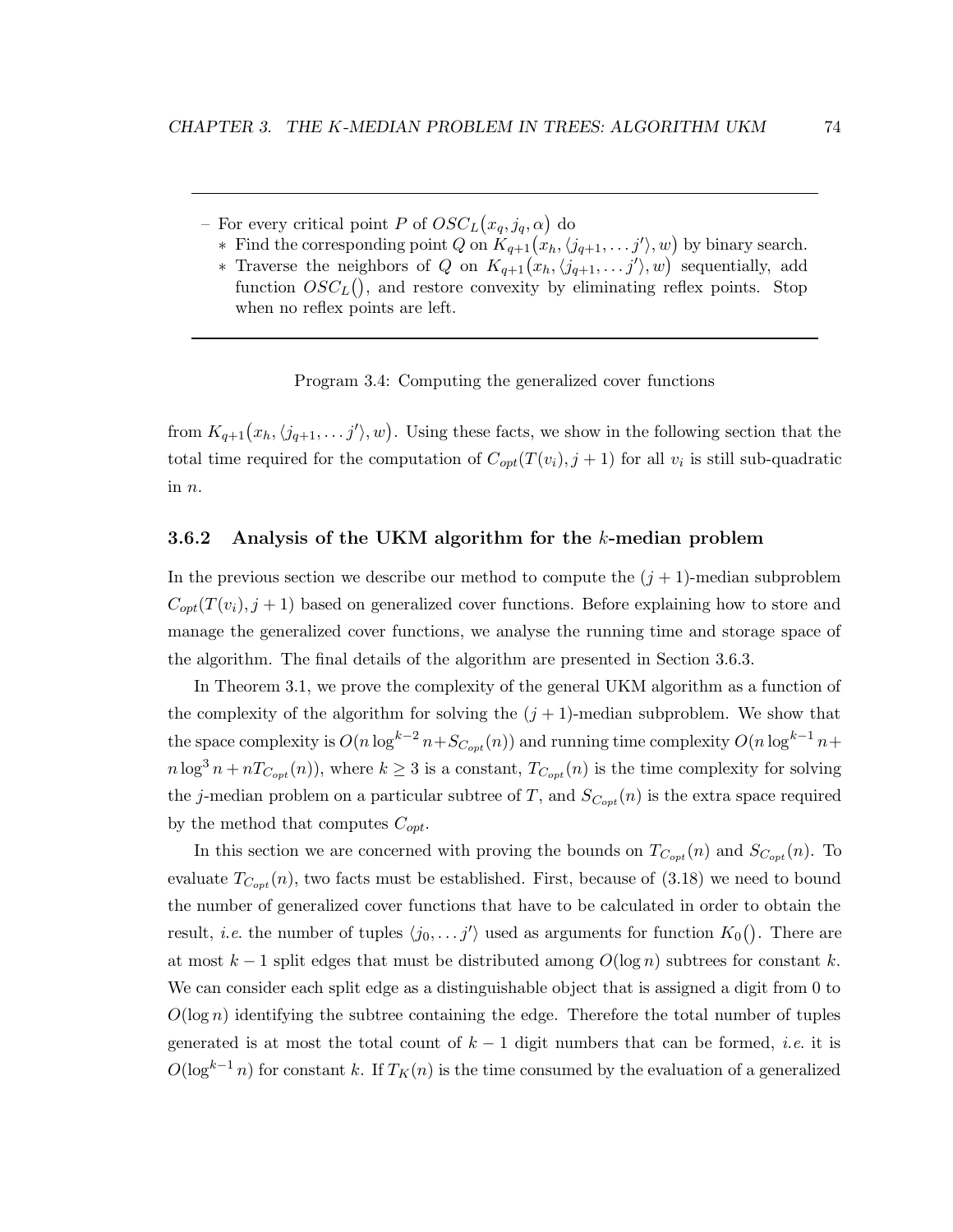

Figure 3.12: (a) Computing the generalized cover functions from function  $IBU_R(x)$ . (b) The data structure that stores generalized cover functions in distance-cost space; points eliminated from  $\mathcal L$  appear black

cover function for a given parameter  $w$ , it follows immediately that computing the optimum cost takes  $O(T_K(n)\log^{k-1} n)$  once all cover functions are known.

Second, we need a bound on the time needed to compute the cover functions. Consider a particular SD node x whose sibling SD node is y such that y is towards the root from x (Figure 3.12 (a)). Function  $IBU_R()$  stored at node x is used in the computation of the generalized cover functions only if vertex  $v_i \in T_y$  and y is towards the root. Recall that  $v_i$  is the vertex for which we need to evaluate  $C_{opt}(T(v_i), j+1)$ . We compute the generalized cover functions using the algorithm from Program 3.4. Denote by  $T_{bin}(n)$  respectively  $T_{ref}(n)$  the fraction from the total computation time taken by the binary search procedure, respectively the reflex point elimination procedure.

To evaluate  $T_{ref}(n)$ , consider  $y_1, y_2, \ldots, y_l$  to be the left child (towards the leaf) of  $y, y_1$ , ...  $y_{l-1}$  respectively (Figure 3.12 (a)). If  $z_i$  comes from  $T_{y_{a-1}} \setminus T_{y_a}$  for some  $2 \le a \le l$ , any convex hull vertex  $z \in T_x$  can be eliminated in the process of computation of all generalized cover functions at most k times, once for each function  $IBU_R(x, j', z)$  with  $0 \leq j' \leq k - 1$ . Since l is  $O(\log n)$ , any vertex  $z \in T_x$  can be visited at most  $O(\log n)$  times. Any vertex z belongs to at most  $O(\log n)$  trees  $T_x$  where x is a node of the decomposition, and therefore node z can be eliminated as reflex point for all generalized cover functions at most  $O(\log^2 n)$ times. Thus, the total number of times an elimination takes place is  $O(n \log^2 n)$ . However, it is possible that we visit a point without eliminating anything. In this case we stop the convex hull updating procedure, and the time of this operation is dominated by the time of the binary search operation which is estimated shortly.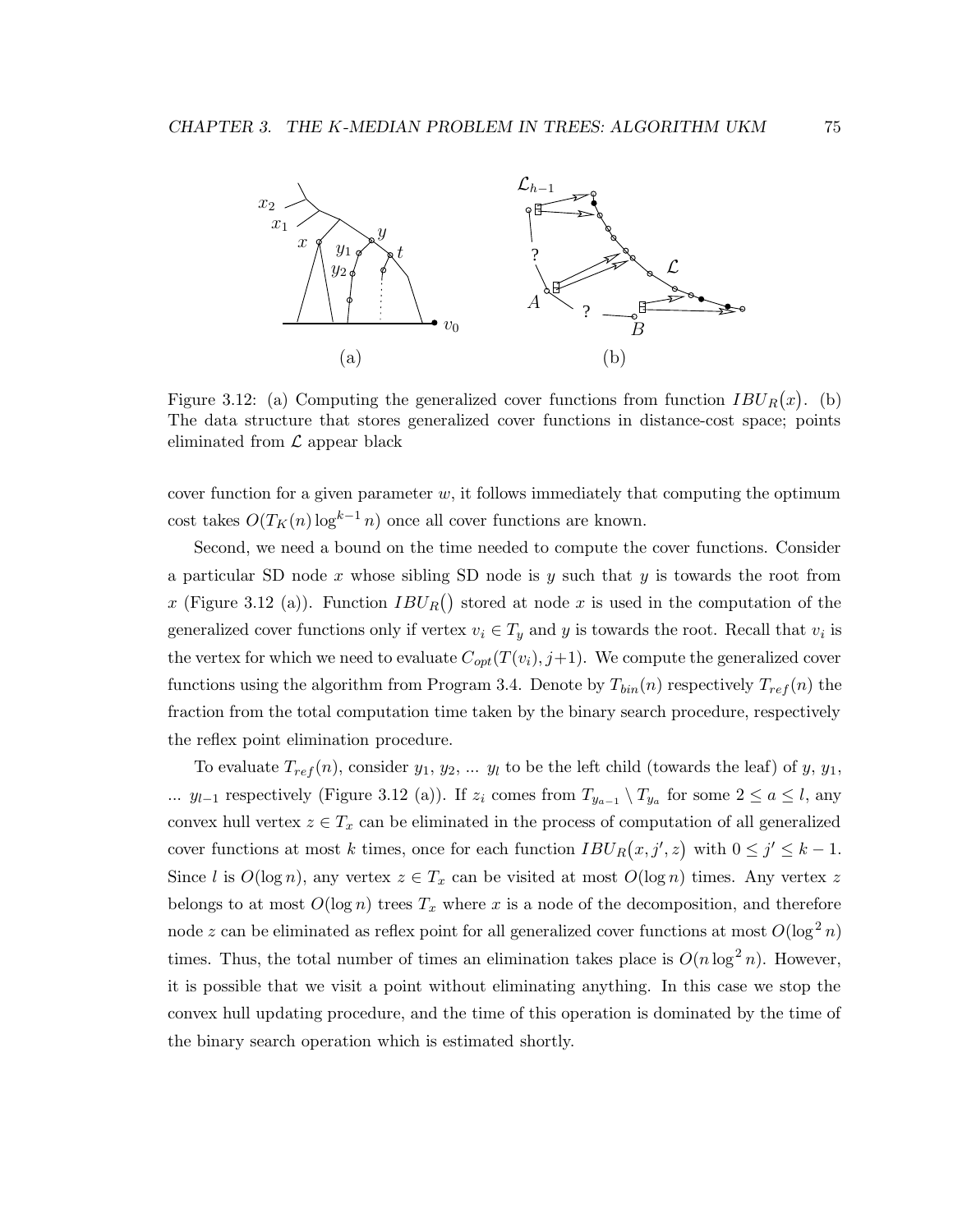If we ignore the cost of checking but not eliminating anything, we can state that

$$
T_{ref}(n) \in O(nT_K(n)\log^2 n).
$$

We now estimate  $T_{bin}(n)$ . Consider now SD node x from Figure 3.12 (a) and nodes  $x_1, x_2, \ldots x_{l'}$  above x that hang from the SD path  $\sigma(x, s_{SD})$  towards the leaf. We want to evaluate the number of binary search procedures for the algorithm in Program 3.4 that involve the critical points of  $OSC<sub>L</sub>(x, j, \alpha)$  for some  $j \leq k - 1$ . Clearly, there are  $O(\log n)$ possibilities to chose one of the trees  $T_{x_1}, \ldots, T_{x_{l'}}$  as containing the median covering  $v_i$ wherever that vertex is. For one such possibility, there are  $O(\log n)$  trees that must receive at most  $k-1-j$  split edges (j split edges are already in  $T_x$ ), which makes up for  $O(\log^{k-1-j} n)$ cases, each involving  $O(|T_x| \log^{j-1} n)$  critical points (from Lemma 3.2). Summing over all  $O(\log n)$  possibilities, this amounts to  $O(|T_x| \log^{k-1} n)$  binary search routines. Adding the binary search operations over all SD nodes x, we obtain  $O(n \log^k n)$  search routines taking a total time

$$
T_{bin}(n) \in O(nT_K(n)\log^{k+1} n).
$$

From Theorem 3.1 and using the expressions above, we can state that the  $k$ -median problem on an arbitrary undirected tree can be solved in  $O(nT_K(n)\log^{k+1} n)$  time, where  $T_K(n)$  is the time required to evaluate the generalized cover function. For a simple data structure,  $T_K(n) \in O(\log^2 n)$ . However, we can use fractional cascading and improve this bound to  $O(\log n)$ . Details are provided in the next section.

#### 3.6.3 Overview of the entire algorithm and implementation issues

From the analysis in the previous section we assumed that to compute cover function  $K_q(x_h, \langle j_q, \ldots j' \rangle, w)$  we afford to spend time linear in the complexity of the cost function stored at  $x_q$ ,  $OSC<sub>L</sub>(x_q, j_q, \alpha)$ . This suggests that we can store generalized cover function  $K_0(x_h, \langle j_0, \ldots j' \rangle, w)$  in a data structure distributed over nodes  $x_0, x_1, \ldots, x_h$  such that at node  $x_q$  ( $0 \le q < h$ ) the data structure is linear in the size of the cost function.

Consider Figure 3.12 (b) where we illustrate the data structure. It is simply a linked list of sorted slope-sequence values for the convex hull of the corresponding generalized cover function. Each list element corresponds to a critical point from continuous cost function  $OSC_{L}$ ). It contains two pointers to some element of the discrete cost function  $IBU_R(x_h, j', \cdot)$  that define the interval of reflex points eliminated because of  $OSC_L()$ . In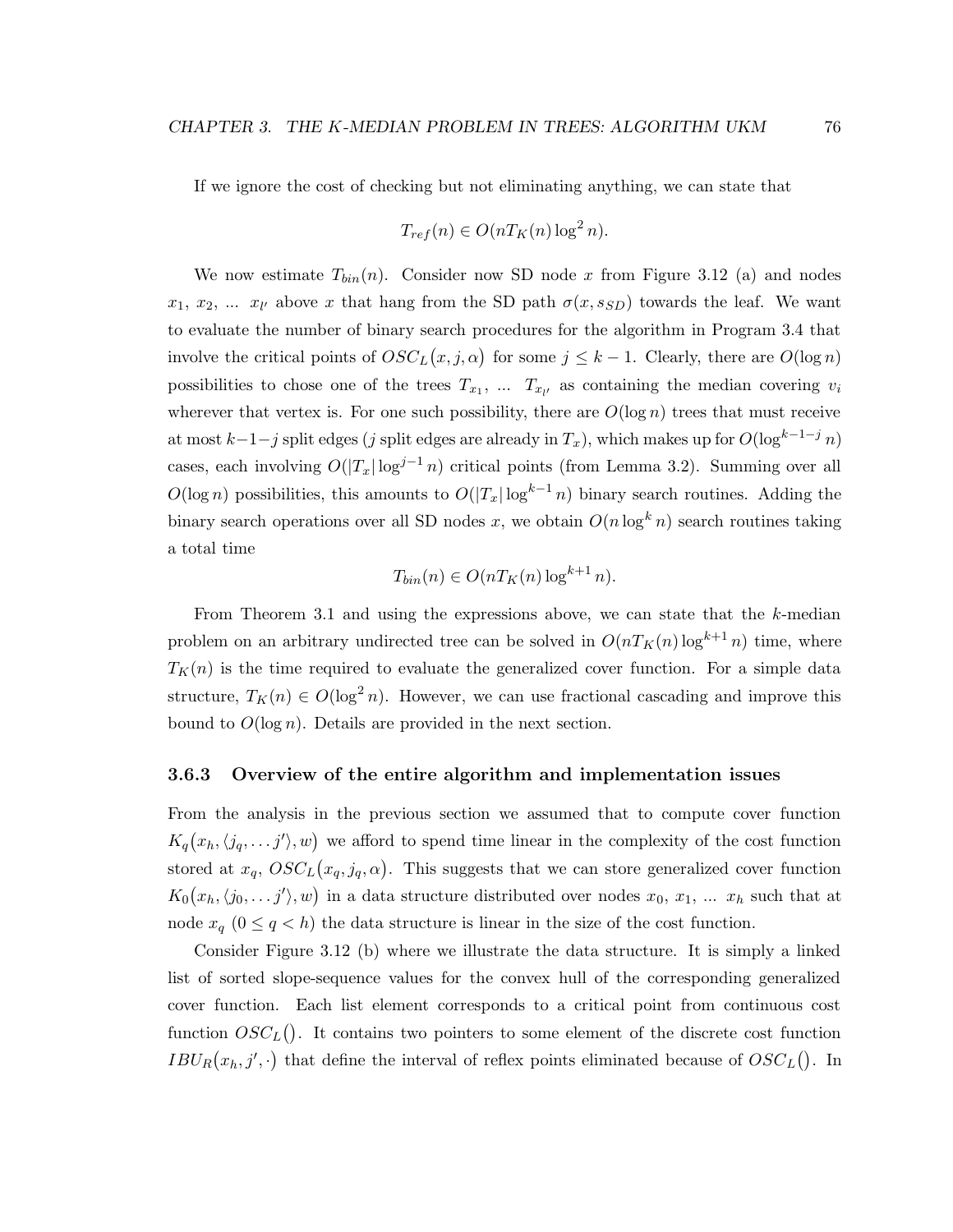between two consecutive list elements, for example  $A$  and  $B$  in the figure, we do not know the exact shape of the convex hull, we only know the slopes at the extremities of A and B. There are at most  $O(\log n)$  lists such as  $\mathcal{L}_{h-1}$  in the figure, one list for each node  $x_q$  with  $0 \le q \le h-1$ . Thus list  $\mathcal{L}_q$  stores cover function  $K_q(x_h, \langle j_q, \ldots j' \rangle, w)$ .

Perhaps the best way to think about these lists is to view them as layers of an onion. Each layer maintains a list of fragments of the convex hull it represents (convex hull  $=$ generalized cover function). Two adjacent fragments can contain gaps of points from the original convex hull that were eliminated once the concave function was added. This makes the onion layers look more like slices of Swiss cheese, punctured by holes. For each convex hull fragment from a given layer, we know the actual linear functions at the extremities of the fragment, but we do not know the exact shape of the fragment. We only know it must be convex. If we need to traverse the fragment, we must visit layers at the lower level so that we can correctly skip over any gaps that might exist there. Notice also that any gaps from lower layers must be strictly contained in fragments at higher levels because of the way these fragments are built. For instance, whenever we compute the boundary of a gap at some level, we evaluate the generalized cover function by traversing all lower layers until a point that exists in the function is found, so the boundary cannot fall inside the gap from a lower layer. Therefore it is not difficult, with this data structure, to sequentially visit the critical points of any generalized cover function  $K_q()$  in time proportional to  $|K_q()| \cdot T_K(n)$ (this is needed in Program 3.4).

#### More on the storage of generalized cover functions

Consider Figure 3.13 where we illustrate several layers of the lists  $\mathcal{L}_q$ . To simplify the notation, we do not distinguish between a list, the convex hull it represents, and the generalized cover function. It should be clear from the context which object we refer to. Before we describe more precisely how the computation and the evaluation of the generalized cover functions take place, we make a few observations.

Observation 3.1. Given a polygonal line in distance-cost space, by adding a linear function to each point of the polygonal line, we obtain another polygonal line which is a rotated and translated image of the original one. In particular, we do not modify convex hull  $\mathcal L$  or  $\mathcal L_q$ (except for translation and rotation) if we add a linear function.

Observation 3.2. An element of a list  $\mathcal{L}_q$  (for example, A in Figure 3.13) corresponds to a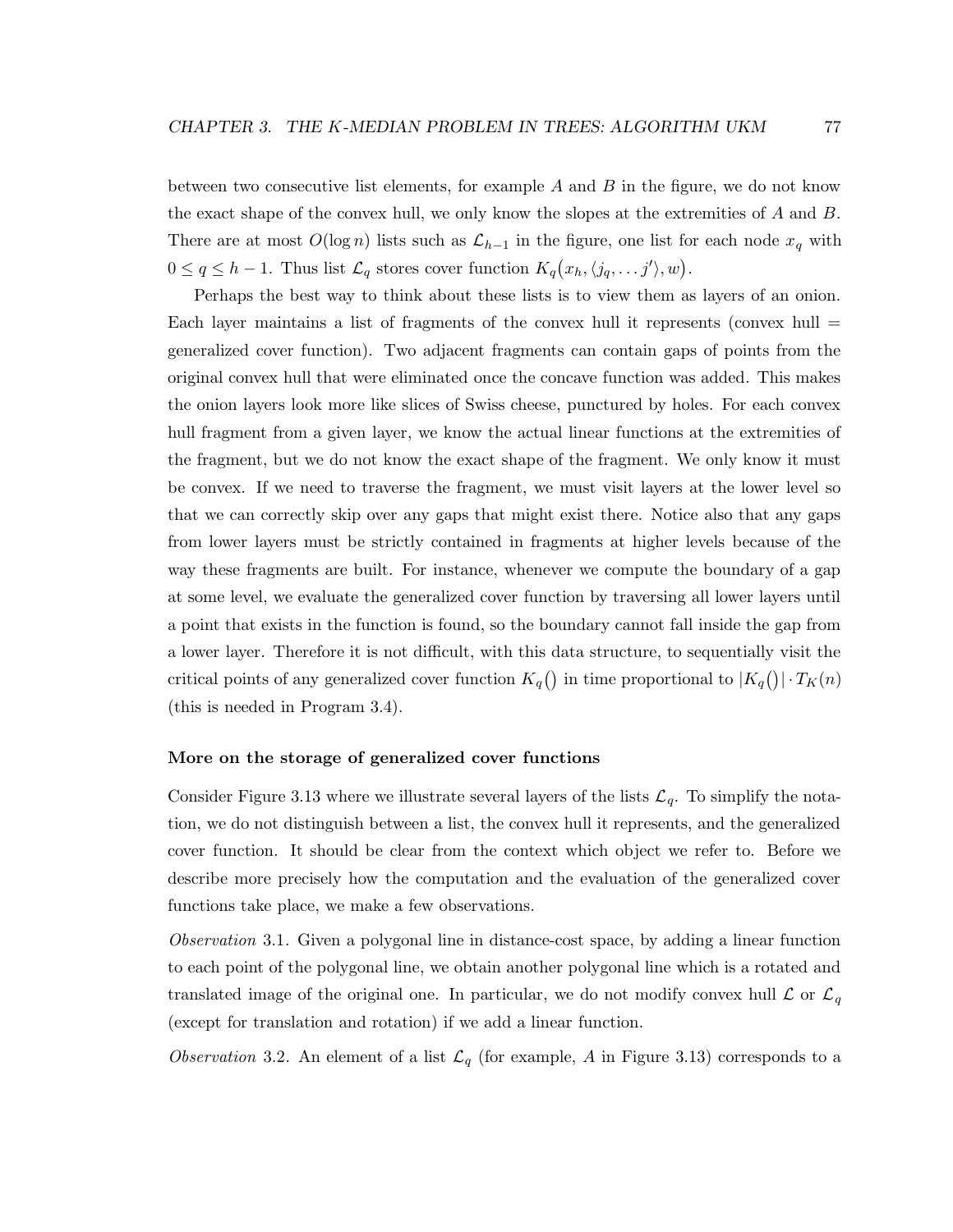

Figure 3.13: Three lists of generalized cover functions  $K_{h-1}($ ,  $K_{h-2}()$ , and  $K_{h-3}()$ 

critical point of function  $OSC<sub>L</sub>($ ) and it stores two indices to points of the convex hull  $\mathcal{L}$ . These indices identify convex hull points that exist in  $\mathcal{L}_q$ . In between these two points, it is possible that there are one or more points from  $\mathcal{L}$ , however these points are not present in  $\mathcal{L}_q$ . They were eliminated because they violated the convexity property for  $\mathcal{L}_q$ . We call the eliminated points *black*. The remaining points are *white*.

Observation 3.3. It is possible that two critical points of  $OSC_L()$  that determine  $\mathcal{L}_q$  fall on the same edge of the convex hull of  $\mathcal{L}_{q+1}$  (for example, point A' in Figure 3.13). If this happens, one of the critical points can be eliminated.

Observation 3.4. Two consecutive elements of a list  $\mathcal{L}_q$  (for example, A and B from Figure 3.13), correspond to the convex hull of the white points between the pointers of A and B. They also represent the convex hull fragment of  $\mathcal{L}_{q+1}$ , the list below  $\mathcal{L}_q$ , rotated and translated appropriately by the linear piece of function  $OSC_L()$  that determines the critical points A and B.

Observation 3.5. Any element of a list  $\mathcal{L}_q$  (for example, A in Figure 3.13) stores the true slope and y-coordinate of the two white points that are on the convex hull of  $\mathcal{L}_q$ . "True" here means that the values for slope and y-coordinate are those of the line  $\mathcal{L}_q$ . Since we cannot afford to touch any white points  $P'$  between those pointed by two consecutive elements of  $\mathcal{L}_q$ , the white points P' have the slope and y-coordinate of the original convex hull  $\mathcal{L}$ .

Observation 3.6. Any sequence of black points from different lists is either disjoint or the sequence for the list at lower level  $\mathcal{L}_p$  is *contained* by the sequence for the list at the higher level  $\mathcal{L}_q$ ,  $q < p$ . This will become more clear when we discuss the procedure to build the lists. An example is provided in Figure 3.13 by the sequence of points from  $\mathcal L$  colored half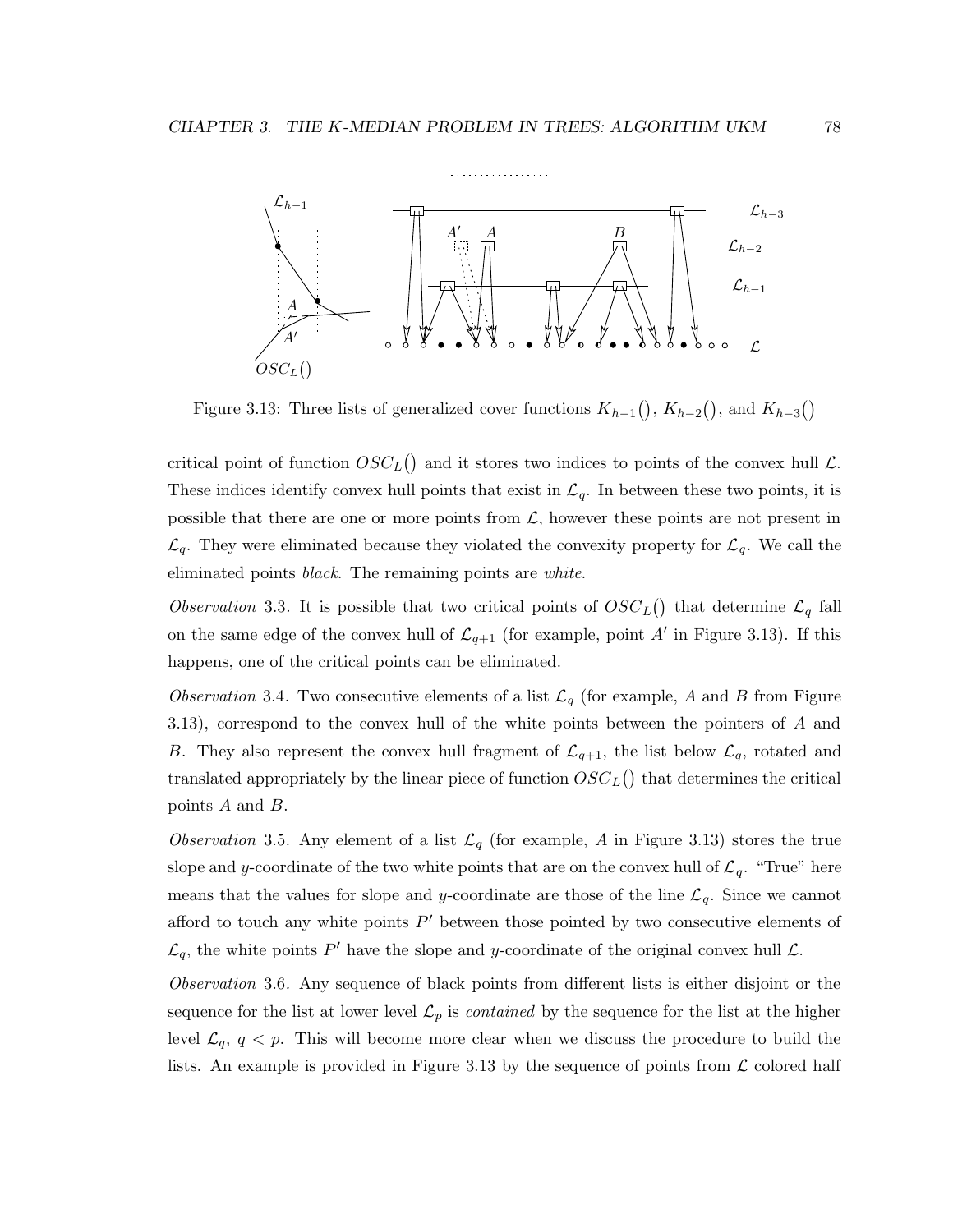white, half black.

The evaluation of the cover function is simple. Suppose we are given weight  $w$  and we want to find the point on the convex hull  $\mathcal{L}_q$  tangent to a line with slope  $-w$ . We first do a binary search over the list  $\mathcal{L}_q$  to find the interval that contains the tangent point. From Observation 3.5, we know we can perform the search only on list  $\mathcal{L}_q$ . Once the interval is identified, we know that one white point in that interval is the tangent point. We do not know which one, but we know that the interval we just found is a fragment of the convex hull of  $\mathcal{L}_{q+1}$ , stored by the list immediately below  $\mathcal{L}_q$ , but which was rotated. The amount of rotation is given by the linear function mentioned by Observation 3.4 which is known. We can thus rotate our query line to account for this rotation, and we can proceed with a new query on  $\mathcal{L}_{q+1}$ , in the same way we did on  $\mathcal{L}_q$ . Because of observations 3.6 and 3.5, we know that whatever interval of white points we find in  $\mathcal{L}_{q+1}$ , the interval is contained by the one we found for  $\mathcal{L}_q$ . We proceed in this way, level by level, until we perform the final search over  $\mathcal L$  which gives us the answer. The tangent point also gives us the value of the generalized cover function we queried. Note that this process takes  $O(\log^2 n)$  time, but since it involves a sequence of searches through lists whose elements can be associated easily (the association is given by the amount of rotation necessary to hop from a list to the next one), we can use fractional cascading [26, 27] to reduce the query time to  $O(\log n)$  without blowing up the storage space.

Observation 3.7. In an evaluation of a generalized cover function stored at  $\mathcal{L}_q$ , we have identified also a sequence of  $h - q$  intervals (consecutive list elements) from  $\mathcal{L}_q$ ,  $\mathcal{L}_{q+1}$ , ...  $\mathcal{L} = \mathcal{L}_h.$ 

We now describe the operations needed during the construction of list  $\mathcal{L}_{q-1}$ . For this, we need to traverse the white points of  $\mathcal{L}_q$  as described by Program 3.4. First, we can identify the convex hull edge of  $\mathcal{L}_q$  that contains the critical point of  $OSC<sub>L</sub>($ ) at node  $x_{q-1}$  and that would determine an entry in  $\mathcal{L}_{q-1}$ . We can do this exactly as in the evaluation process described above, but we do not guide our query by slope  $-w$ , we guide it by coordinate  $\alpha$  of the critical point. From Observation 3.7, we know that we have  $O(\log n)$  intervals that we can use to jump over any black point we might encounter if we traverse points sequentially on  $\mathcal{L}$ . From Observation 3.6 we know that, if we encounter a boundary white point, *i.e.* if we are visiting a point on L whose index appears in an element of the  $O(\log n)$  list intervals identified during the first step, we can safely skip the strip of black points. What is the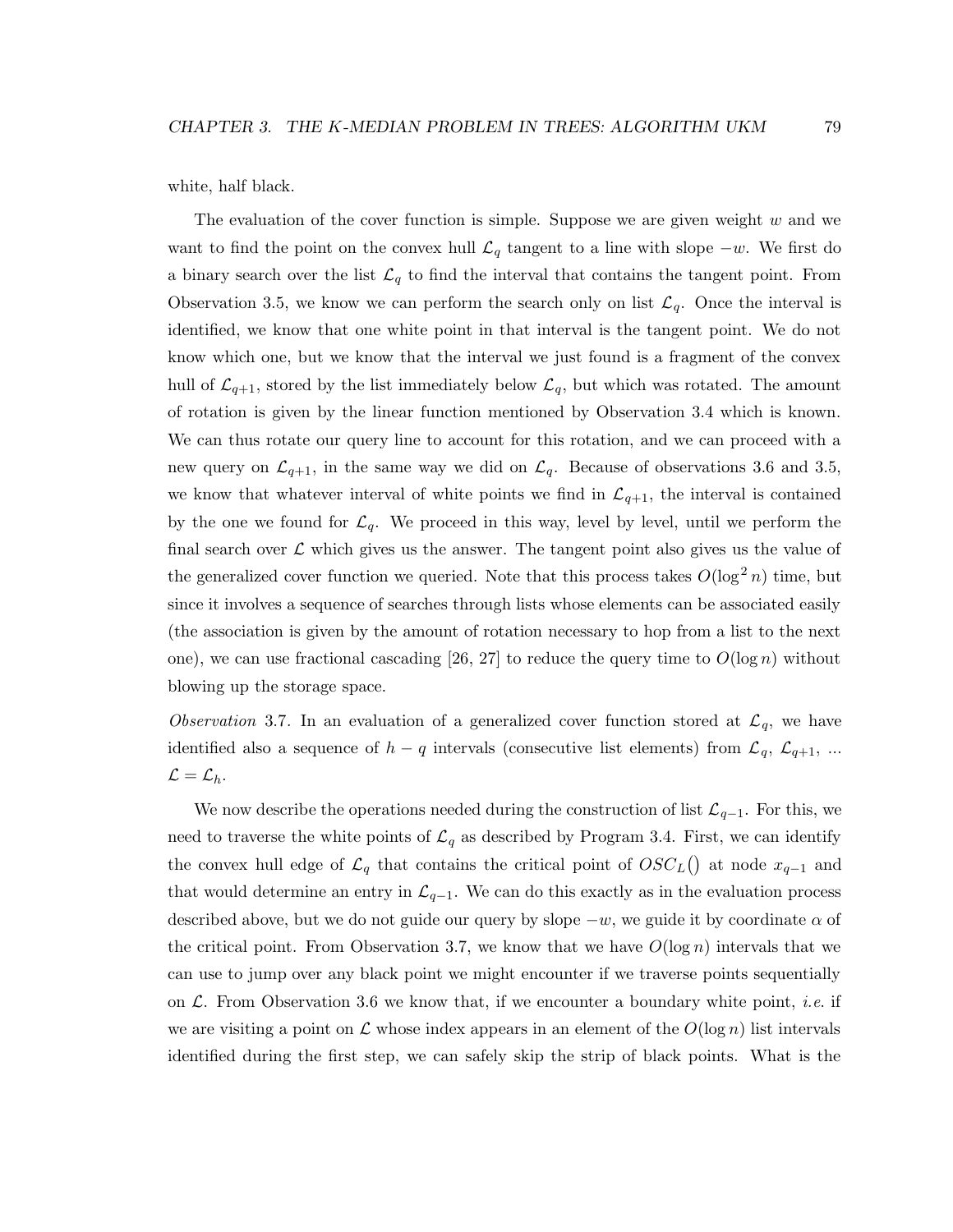- (i) Compute the SD of T
- (ii) Traverse the search tree of top spine, bottom up and from the leaf of the spine towards the root. For current search tree node  $x$  do:
	- $*$  if  $x = v_i$  is a spine vertex do: recursively process component  $T_{u_i}$ , then compute  $C_{opt}(T(v_i), j)$  by querying the cover functions, and compute functions  $OBU_R(), \, OSC_L(), \, OSC_R(),$  and  $IBU_R()$ . Compute a new cover function by incorporating  $OSC_{L}$  () as in Program 3.4.
	- ∗ if x has children t and y do: compute  $OBU_R()$ ,  $OSC_L()$ ,  $OSC_R()$ , and  $IBU_R()$ . Compute a new cover function by incorporating  $OSC_L()$  as in Program 3.4. Discard all data stored at t and y.
- (iii) Return the optimal solution by computing the minimum of  $IBU_R(s_{SD}, k 1, z$ ).

Program 3.5: The dynamic programming algorithm that solves the k-median problem in trees

procedure for skipping? We know it is possible that a boundary white point is a boundary point for more than just one list from the  $O(\log n)$  lists we have traversed, but because of Observation 3.6, we can skip to the rightmost boundary point (leftmost point if we traverse  $\mathcal L$  to the left). In this way, we are guaranteed that we never touch any black points. In consequence, the list of elements we build for  $\mathcal{L}_{q-1}$  will also satisfy Observation 3.6. We thus have the following lemma.

**Lemma 3.3.** We can traverse any convex hull  $\mathcal{L}_q$  in time  $O(t \cdot \log n)$ , where t is the number of convex hull points of  $\mathcal{L}_q$  visited.

Lemma 3.4. The total storage space for maintaining generalized cover functions is

$$
S_K(n) \in O(n \log^k n). \tag{3.19}
$$

*Proof.* For a fixed  $x_q$  and  $j_q$ , the size of the cost function at  $x_q$  (the number of critical points of  $OSC_{L}$ ) and thus the size of list  $\mathcal{L}_{q}$  is  $O(|T_{x_q}| \log^{j_q-1} n)$  according to Lemma 3.2. The remaining  $k-j_q$  split edges can be distributed in  $O(\log^{k-j} n)$  ways, each case corresponding to a different list  $\mathcal{L}_q$ . This totals to  $O(|T_{x_q}| \log^{k-1} n)$  list elements, and since there are  $O(\log n)$  subtrees that assume the role of  $T_{x_h}$ , the total size of all lists involving  $x_q$  does not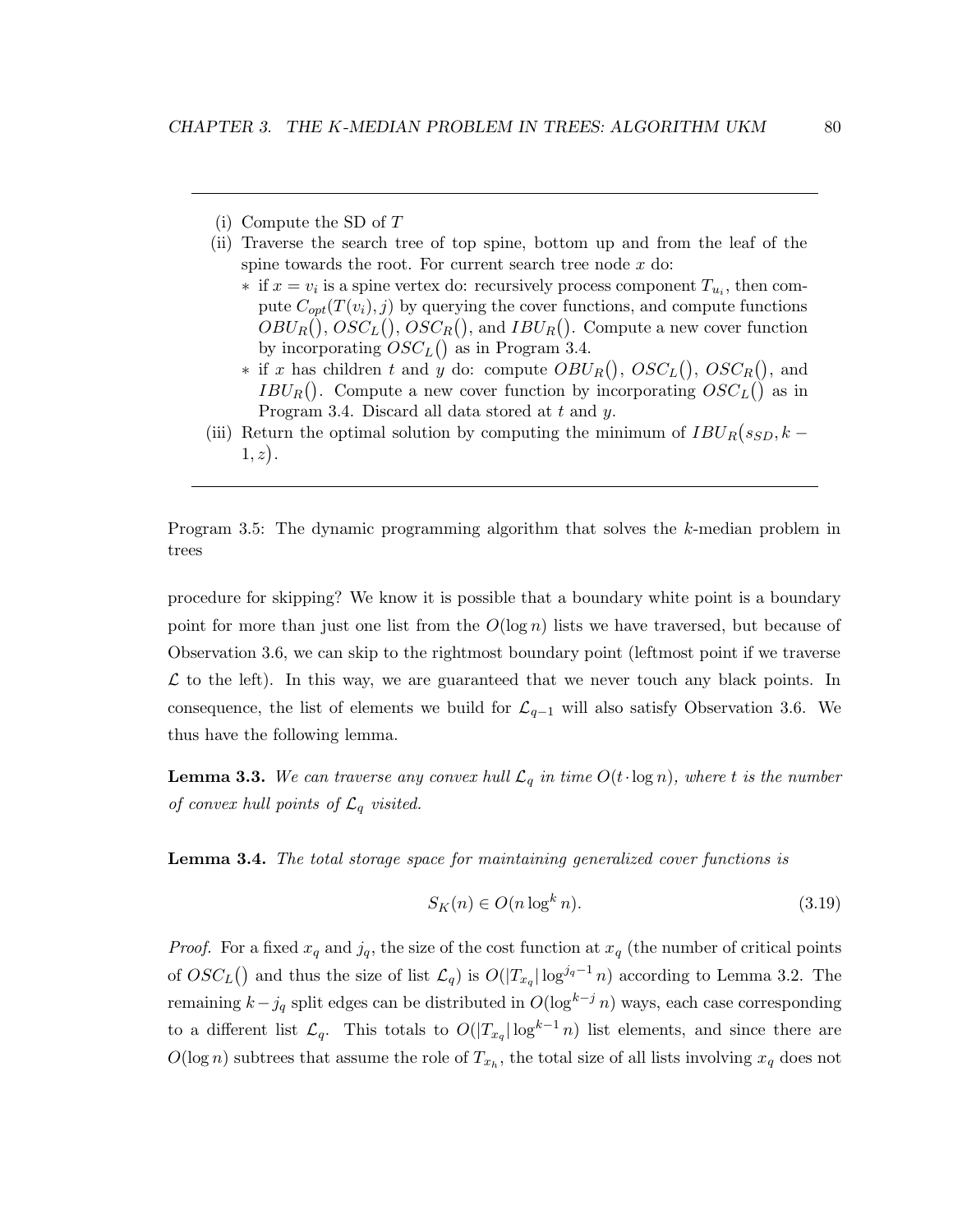exceed  $O(|T_{x_q}| \log^k n)$  elements. Adding this for all nodes  $x_q$  maintained simultaneously, we obtain (3.19) immediately.  $\Box$ 

#### Final remarks about the  $k$ -median algorithm

To recapitulate, we list the entire dynamic programming algorithm that solves the k-median problem in trees, in Program 3.5. All the results established in the last two sections allow us to state the following theorem.

**Theorem 3.5.** The k-median problem in trees can be solved, for any constant  $k$  in time  $O(n \log^{k+2} n)$  and space  $O(n \log^k n)$ .

# 3.7 Conclusion

In this chapter, we have presented several ideas that can be used with a dynamic programming algorithm to solve the k-median problem in trees in time sub-quadratic in  $n$ , the size of the tree. One of the requirements for this result is to consider parameter  $k$  as a constant and not as part of the input because the running time of our algorithms is exponential in k. Our method uses a decomposition of the input tree in recursive components that has depth logarithmic in  $n$  and whose properties are discussed in Chapter 2. Because of the decomposition, a constant exponential in k is hidden by the O notation for the complexity of our algorithm, but it is not larger than 3.6.

However, it is interesting to note a conjecture made by Chrobak *et al.* [28] which states that the bound on the cost functions handled by our algorithms is in fact linear in  $n$ . If true, this would have a significant impact on the complexity of our algorithms. To date, we were not able either to prove or to disprove this conjecture. This is definitely an interesting topic for further research.

We have also looked at two special classes of trees on which simplified versions of our UKM template work. One such class contains trees for which edges have a specific orientation, namely from the root towards the leaves, and service can only flow in the direction of the edges. Facilities have to be ancestors for the vertices they serve and no facility can route service to its parent in the tree. As a consequence, one of the cost functions from our template, function  $IBU_R()$ , can be discarded. Function  $IBU_R()$  can be viewed as modeling service that flows towards the root. Naturally, one can ask about instances in which directed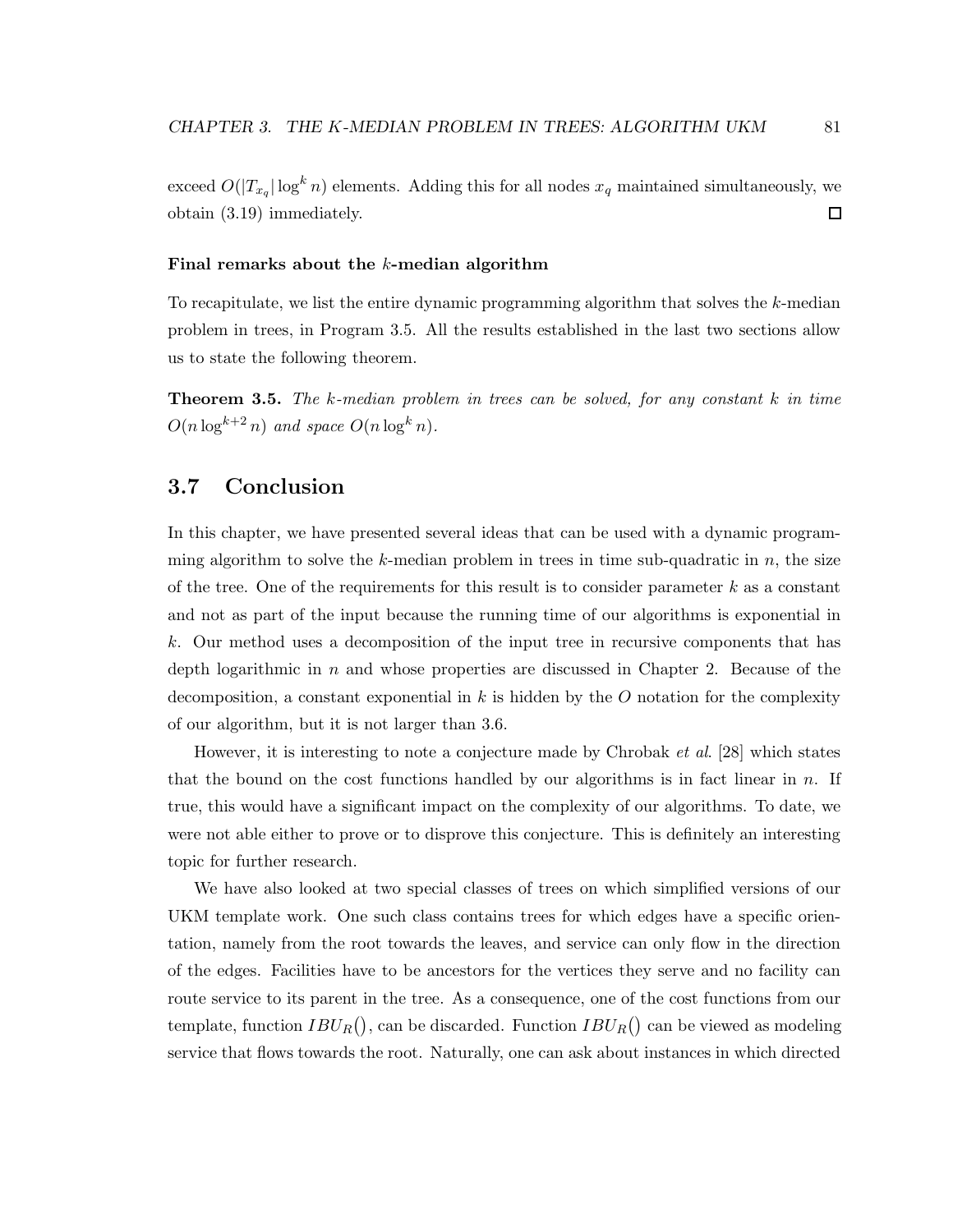trees have an arbitrary orientation. In this case however, it is possible that service comes from a facility that is a descendant of the vertex in question. Thus, we cannot discard  $IBU_R()$  from the computation. Although service flow cannot traverse any edge in both directions, we believe that with UKM, one still has to use the generic algorithm to solve instances of directed trees with arbitrary orientation.

For the 3-median problem, we give an algorithm with a running time of  $O(n \log^3 n)$ . Note that the generic algorithm for  $k = 3$  has a time complexity of  $O(n \log^5 n)$ . A reason for this difference is that in the 3-median algorithm we use additional information which we do not know to exploit in the generic algorithm. When we compute the weight partition for determining the optimal split edge for the 3-median problem, we use our knowledge of the weights that determine the query for the best split edge. Because of this, we compute in fact an approximation of the weight partition, but an approximation that gives exact results for the instance we need. In contrast, for the general  $k$ -median algorithm, we compute generalized cover functions exactly.

Concerning the k-median problem in arbitrary undirected trees, our result has significance from both a practical and a theoretical point of view. From the theoretical point of view, our work offers a new algorithm for solving an important optimization problem, the k-median in trees, for which few algorithmic results have been published in the last ten years. It also advances the research towards finding better k-median algorithms for more general classes of graphs that have not been fully considered yet, such as the graphs with bounded tree-width [89].

In practice, our algorithm is not as involved as it may seem. The data structures used are standard, except perhaps if one desires to implement fractional cascading, and the algorithm is a mere implementation of the recursive expressions on cost functions.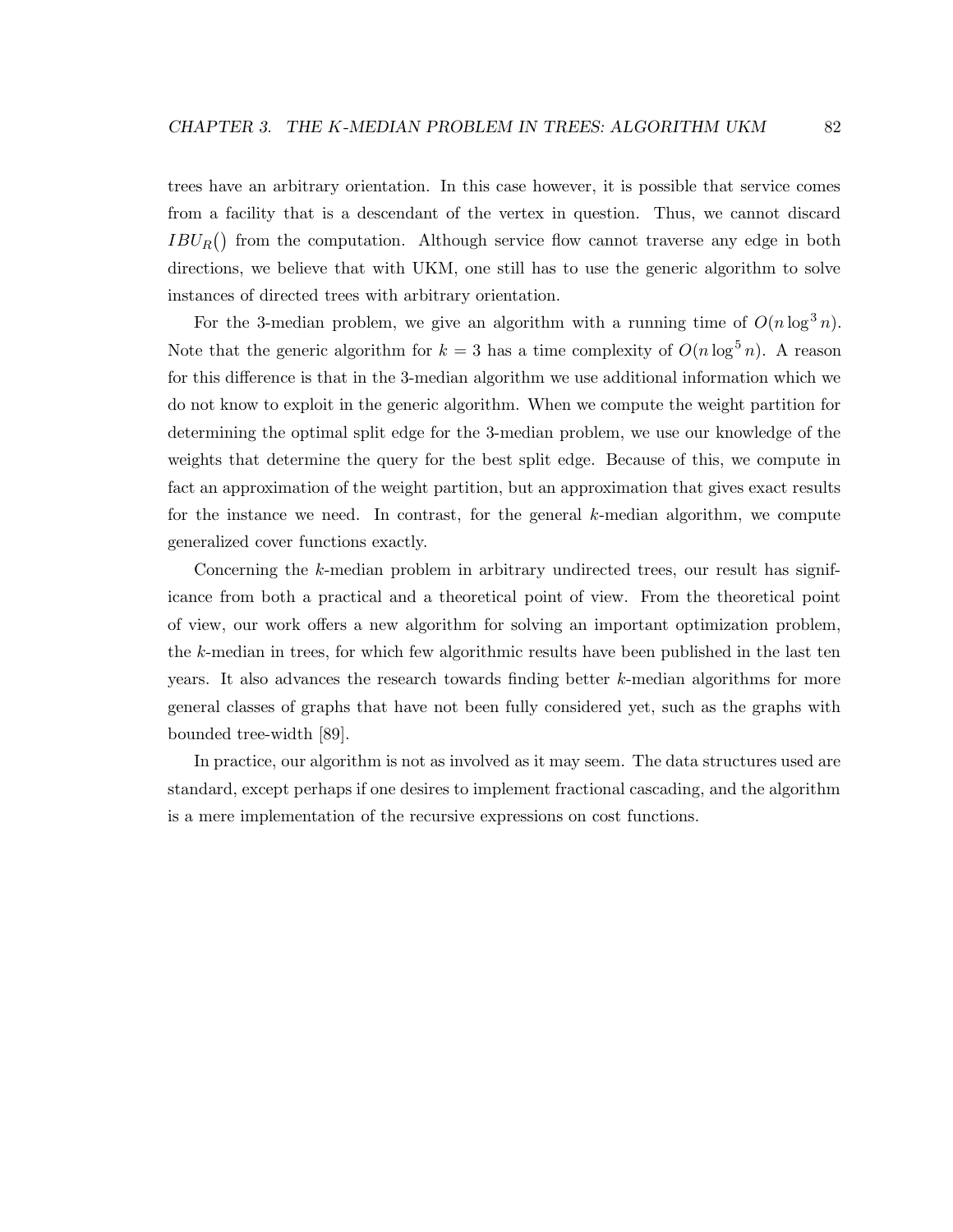# Chapter 4

# The 2-median problem in trees with positive and negative weights

This chapter looks at one of the two generalizations of the k-median problem studied in this thesis, the mixed obnoxious facility location problem. As pointed out in the introduction, the mixed obnoxious facility location problem concerns the placement of facilities that are obnoxious for a subset of the clients but desirable for the remaining ones. This can be modelled by assigning negative weights to the clients that view the facilities as obnoxious and positive for the rest. It turns out that by allowing some vertices of the network to have negative weight, the problem becomes more difficult. In fact, there are two different interpretations for the objective function. One is denoted MWD (Minimum Weighted Distance) and assigns a client to the facility for which the weighted distance is smallest. For clients with negative weight the serving facility is the farthest one. The other is referred to as WMD (*Weight times the Minimum Distance*) and assigns the client to simply the closest facility.

In the following sections, we study both problems for the case of locating 2 medians in arbitrary trees. In the next paragraphs, we give an overview of the results that exist in the literature for this problem. We then consider version WMD, for which we propose an algorithm with a running time of  $O(n \log n)$  [12]. This is an improvement over the first algorithm proposed by Burkard et al. [21] which has a quadratic running time, and over the algorithm of Breton [20] whose solution runs in  $O(n \log^2 n)$  time. The last section presents an algorithm for the more difficult WMD version.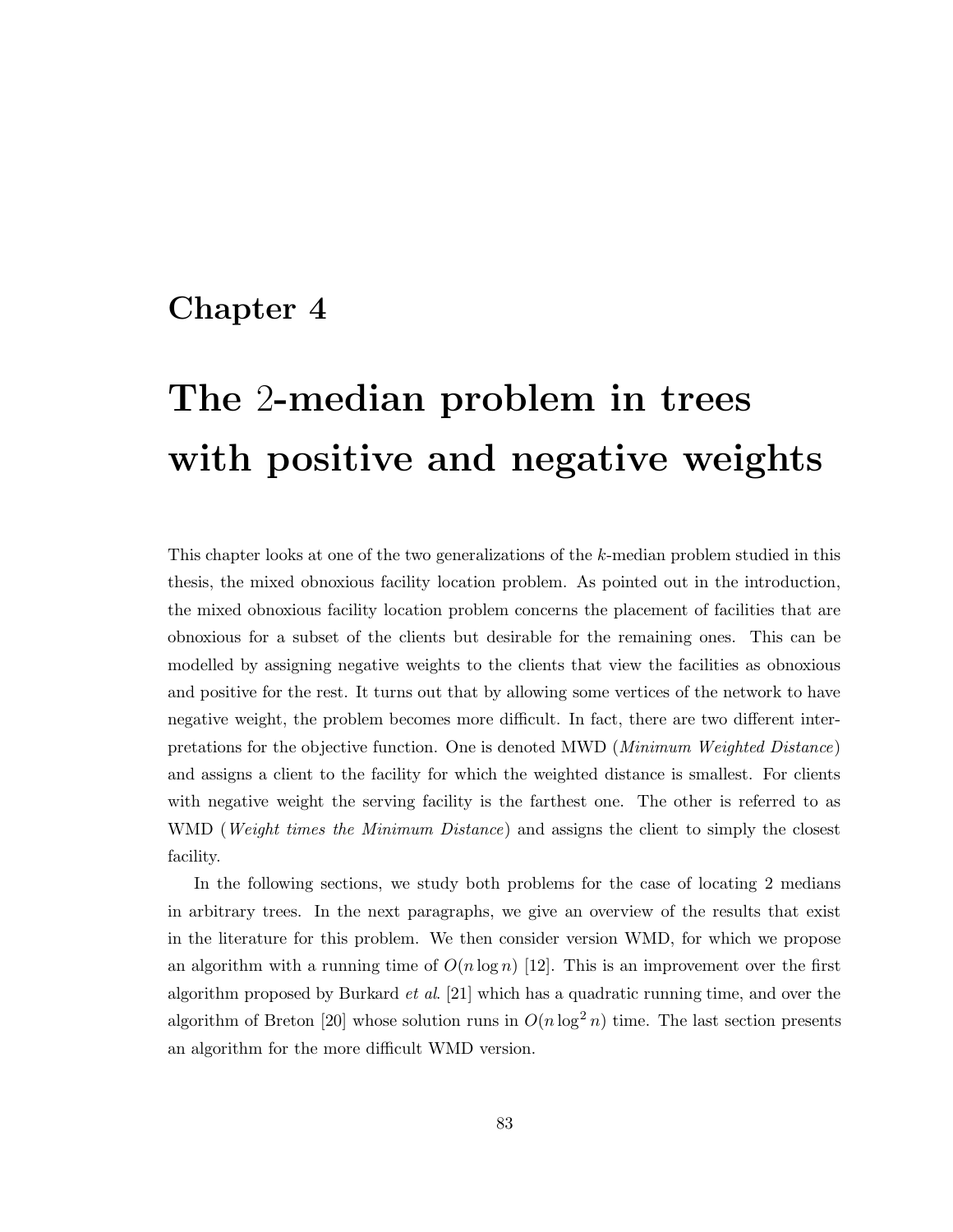# 4.1 Background

Pure obnoxious facility location problems have been in the attention of researchers for a long time. These problems seek the placement of facilities as far as possible from the set of clients and therefore the goal is to maximize their objective function. A paper by Lozano and Mesa [77] contains a survey of recent results regarding obnoxious facility location problems. Not long ago, Burkard *et al.* [22] introduced the model in which clients have positive and negative weights, and the objective function is based on the weighted distance from clients to facilities. This seems to be a more natural model because in many real life applications, parties involved in a common contract have quite often conflicting interests. For example, the location of an industrial waste collection center is obnoxious for the residents in the area but desirable for the industries using it.

The one median positive/negative weights problem was solved in linear time for trees and cacti<sup>1</sup> by Burkard *et al.* [22]. In a different paper, Burkard *et al.* [21] considered the 2-median problem in trees proposing an  $O(n^2)$  algorithm for MWD in arbitrary trees,  $O(n \log n)$  for MWD in stars, and  $O(n)$  for MWD in paths. The WMD problem is more difficult than MWD because the optimal solution can consist of a median located not on a vertex. The same paper [21] describes an  $O(n^3)$  algorithm for the 2-median WMD problem in general trees and an  $O(n^2)$  algorithm if we force the medians to be chosen from the vertices of the tree or if the tree is a path. A list of applications for the WMD and MWD k-median problem appears in [21].

In the second part of this chapter, we show that the 2-median WMD problem in an arbitrary tree can be solved in  $O(nh \log^2 n)$ , where h is the height of the tree. In balanced trees (trees with logarithmic height), our algorithm runs in  $O(n \log^3 n)$  time. Our approach is to pre-compute partial one median costs for subtrees of the original tree and then use these precomputed values to extract the optimum 2-median cost. To avoid a running time cubic in the number of vertices of the tree, we use again the spine decomposition.

<sup>&</sup>lt;sup>1</sup>A cactus is defined as a graph with cycles such that any two cycles have at most one vertex in common.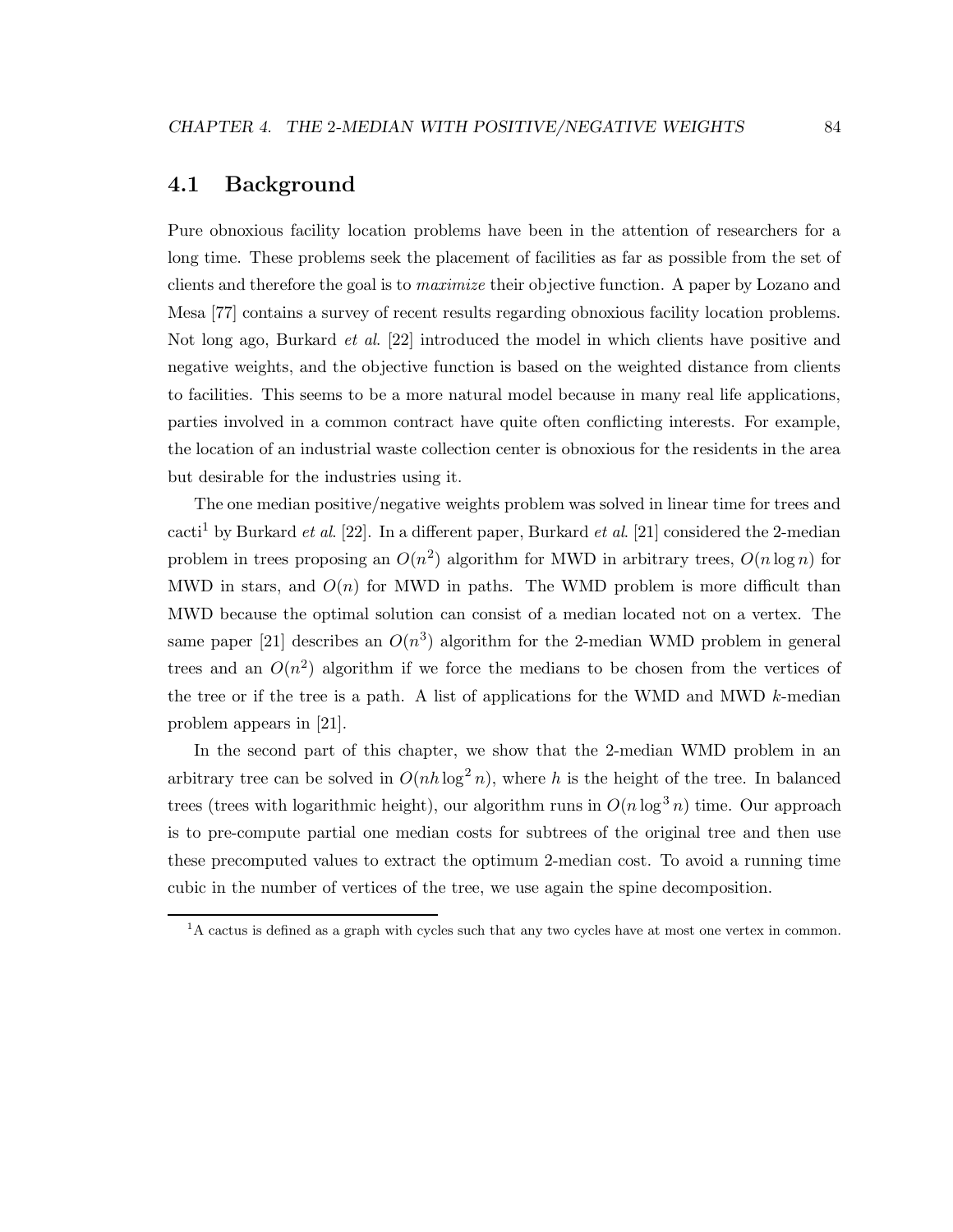

Figure 4.1: Case illustrating the vertex optimality of MWD 2-median problem

# 4.2 The MWD 2-median problem in trees

The MWD problem can formally be defined as to compute value

$$
\min_{m_1,m_2 \in T} \sum_{v \in T} \min \big\{ w(v) \cdot d(v,m_1), w(v) \cdot d(v,m_2) \big\}.
$$

Burkard *et al.* [21] show that problem MWD has always an optimal set of medians that are vertices of T even when we allow medians to be located on the edges of the network. We give here an intuitive argument.

Consider Figure 4.1 where  $m_1$  and  $m_2$  are the optimal location of the two medians in the tree. Let  $T(u) \cup T_1$  be the subtree closer in distance to  $m_1$ , and assume that  $m_1$  is on edge [uv] (we use notation [uv] to denote a network edge on which we can locate points). Here  $T(u)$  is the component containing u obtained by deleting edge uv from T. Assume for now that there is a decrease in the total cost for the vertices served by  $m_1$  if we move the median towards v. There are two possibilities, either (a) no vertex from  $T_2$ , the subtree of vertices originally closer to  $m_2$ , becomes closer to  $m_1$  as a result of this move, or (b) at least one vertex from  $T_2$  is closer to  $m_1$  than to  $m_2$  after the move. In the first case since there is no change in assignment for any vertex in T, we can continue moving  $m_1$  until it hits v and overall, we get a better solution than the original one. This contradicts the optimality assumption for the starting configuration. For the second case, assume that  $v_2$  is the vertex from  $T_2$  which becomes closer to  $m_1$ . If  $v_2$  has positive weight, then it is now served by  $m_1$ . Since  $m_1$  moves towards v, the distance between  $m_1$  and  $v_2$  starts to decrease reducing even more the overall cost. If  $v_2$  has negative weight, then  $v_2$  is originally served by  $m_1$ and its contribution to the 2-median cost increases because the distance to  $m_1$  decreases. However, the overall cost decreases by assumption. Once  $v_2$  is closer to  $m_1$ , it becomes served by  $m_2$ , but because  $m_2$  is fixed, the contribution of vertex  $v_2$  ceases to increase. But this contributes even more to the decrease of the overall cost, contradicting again the optimality of the original  $m_1$  and  $m_2$ . A similar line of thought can be followed if the cost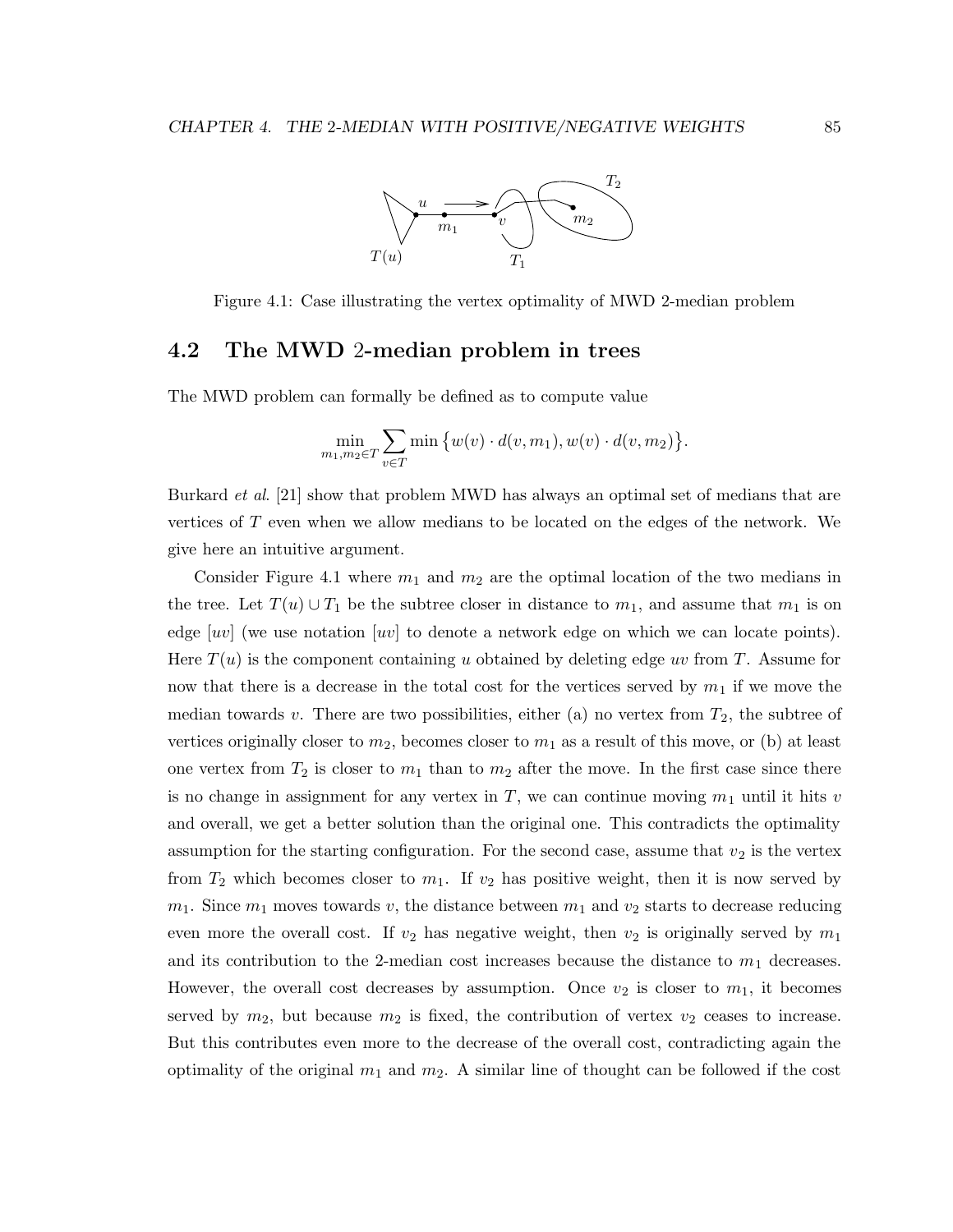for  $m_1$  decreases as the median moves towards u.

The argument above suggests that problem MWD has nice properties. For example, if the allocation of client vertices to the medians is pre-determined, then the position of any median is the optimal 1-median solution for the subtree spanning the set of clients served by the median. In other words, we can thus use the split edge algorithm in the same way as for the k-median problem with positive weights (see Section 1.4.1).

The algorithm is simple. For every edge in the tree, we compute the 2-median cost if the edge is split. The optimal solution corresponds evidently to the edge with smallest cost. To compute the cost quickly given a split edge, the algorithm uses the spine decomposition of the input tree and extra information associated with the nodes of the decomposition and computed in a pre-processing phase. The ideas are very similar to those presented in Chapter 3. An obvious implementation leads to an algorithm with  $O(n \log^2 n)$  time, however by postponing certain computations and executing them in a particular order, we can save a logarithmic factor.

#### 4.2.1 Computing the 2-median cost given a split edge

Consider we have a spine decomposition of tree T and a split edge  $v_i v_{i+1}$  on spine  $\Pi$  $\pi(v_0, v_m)$  (Figure 4.2). As usual,  $v_0$  is the root of the spine, *i.e.* the vertex adjacent to the parent spine. We denote by  $T(v_i)$  and  $T(v_{i+1})$  the components of T containing  $v_i$  respectively  $v_{i+1}$  obtained after deleting the split edge. In this chapter, we use quite frequently both components  $T(v_i)$  and  $T(v_{i+1})$ , and since in the previous discussions we considered  $T(v_i)$ as the subtree of T rooted at  $v_i$  (which was obtained by deleting edge  $v_{i-1}v_i$  from T), we augment the notation introduced in Section 1.1 to avoid confusion.

Notation (See Figure 4.2). Given edge  $e = v_i v_{i+1}$  for splitting,

- denote by  $T(v_{i+1})$  the component containing  $v_{i+1}$  obtained as usual by removing edge e. This type of notation indicates that all vertices from  $T(v_{i+1})$  have  $v_{i+1}$  as common ancestor.
- Denote by  $T^{c}(v_i) = T \setminus T(v_{i+1})$  the complement of  $T(v_{i+1})$  relative to T. This notation indicates that  $T^{c}(v_i)$  is the component containing  $v_i$  but which also contains root  $r_T$ of the tree, and therefore the edge that was removed must have been  $v_i v_{i+1}$ .
- Let  $V^+(v_i)$  and  $V^-(v_i)$  be the set of vertices with positive respectively negative weight from  $T(v_i)$ . Alternatively, we use  $T^+(v_i)$  and  $T^-(v_i)$  to denote the same set of vertices.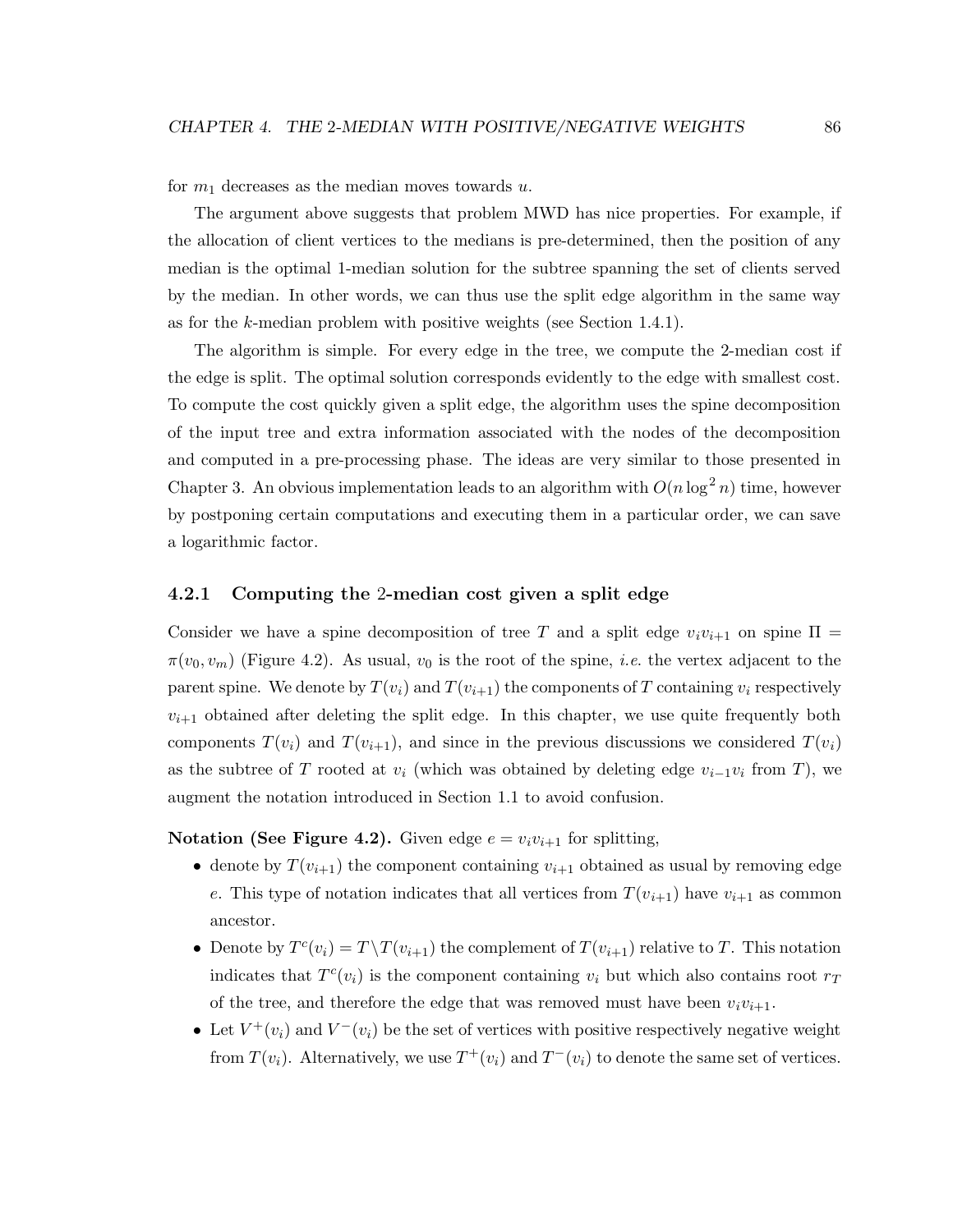

Figure 4.2: Computing the 2-median MWD cost for a given split edge

- Let  $V^{c+}(v_i)$  (or  $T^{c+}(v_i)$ ) and  $V^{c-}(v_i)$  (or  $T^{c-}(v_i)$ ) be the set of vertices with positive respectively negative weight from  $T^c(v_i)$ .
- Similarly,  $V_x^+$  (or  $T_x^+$ ) and  $V_x^-$  (or  $T_x^-$ ) is the set of positive respectively negative vertices from  $T_x$  for some SD node  $x$ .

The cost of the two median is given by the optimal cost of one median serving  $V^{c+}(v_i) \cup$  $V^-(v_{i+1})$  and one median serving  $V^{c-}(v_i) \cup V^+(v_{i+1})$ .

We describe how to compute the median for  $V^{c+}(v_i) \cup V^-(v_{i+1})$ . The other case can be solved similarly. The best median for the case considered is located in  $T^{c}(v_i)$ . Let  $\sigma(v_i, s_{SD})$ be the path in the spine decomposition from  $v_i$  to the root of the decomposition, and let  $r_h$  respectively  $l_j$  be the SD nodes adjacent to the path on the root side and leaf side of the path respectively. Let  $r_0 = v_i$ , as in Figure 4.2. Let  $l_0$  be the highest node in the search tree with  $l_{0R} = v_{i+1}$  (basically, the lowest node adjacent to the path from the leaf side). Denote by  $H_{SD}$  and  $J_{SD}$  the largest index of  $r_h$  and  $l_j$  respectively, *i.e.*  $h \leq H_{SD}$ and  $j \leq J_{SD}$ . Denote also by  $H_{\Pi}$  (respectively  $J_{\Pi}$ ) the largest index h (respectively j) for which  $r_h$  (respectively  $l_j$ ) is a node in  $S_{\Pi}$ , the search tree node of spine  $\Pi$  (see Figure 4.3). Observe that the vertices of  $T^{c}(v_i)$  are partitioned among components  $T_{r_h}$  for  $0 \leq h \leq H_{SD}$ and  $T_{l_j}$  for  $J_{\Pi} < j \leq J_{SD}$ .

As in Chapter 3 for the problem with positive weights, we restrict the median to one of these components. Suppose the median lies in  $T_{l_j}$ . Based on the pre-computed information stored at  $l_j$  we then quickly find the best vertex in component  $T_{l_j}$  that minimizes the one median cost using cost function  $IBU_R(l_j, 0, z)$  (Inside Big Unrestricted) and the cover function over  $IBU_R(l_j, 0, z)$  for this purpose as in Section 3.1 (see Figure 4.4).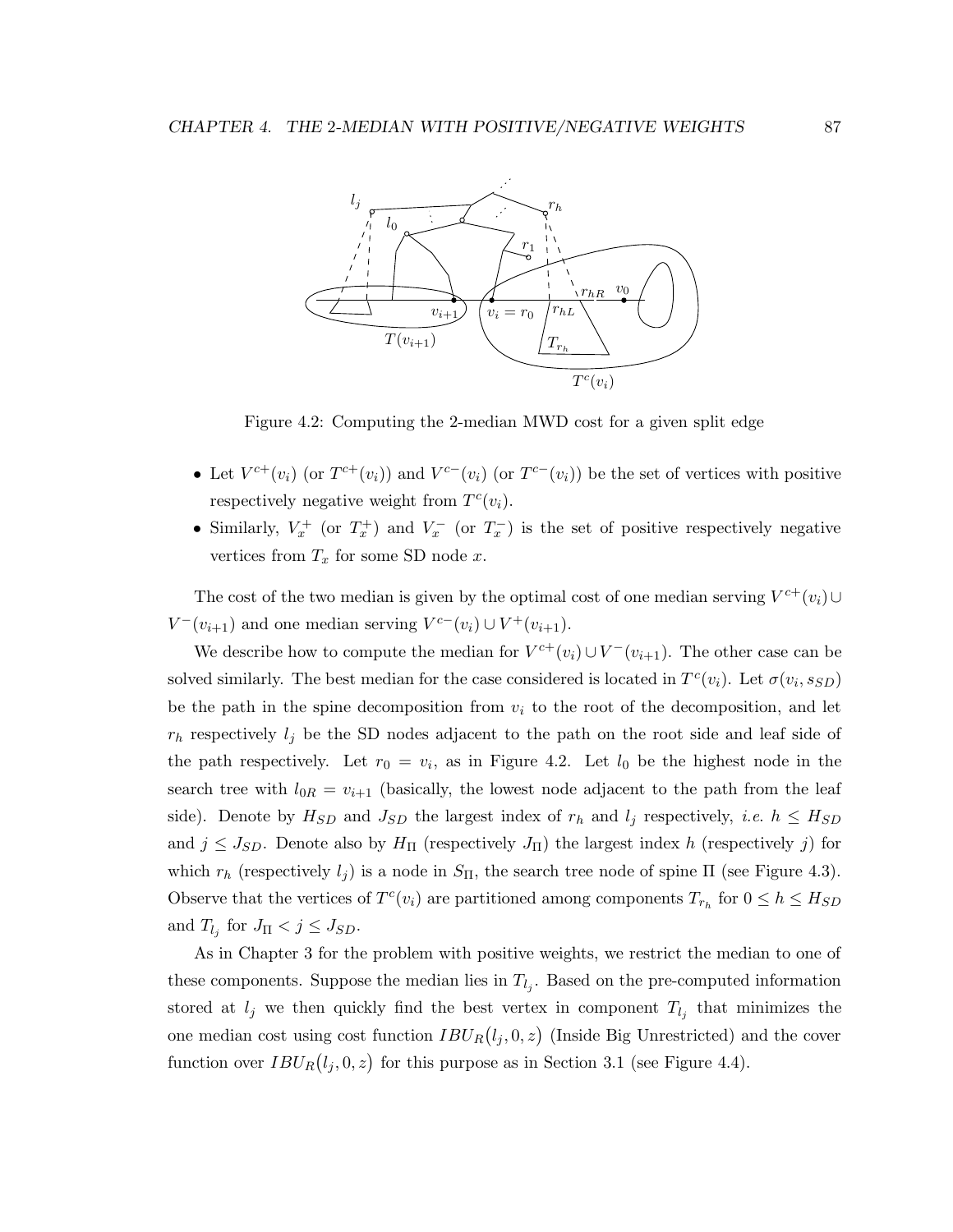

Figure 4.3: Spine nodes that determine subtree  $T^{c}(v_i)$ 

If the median lies in  $T_{r_h}$ , we need a slightly different cost function than what has been used so far, one that measures the cost in the complement tree  $T^{c}(v_i)$ . This function denoted  $IBU_L(r_h, 0, z)$  returns the cost of serving the positive weight vertices in subtree  $T^{c}(r_{hL})$  by a facility located at  $z \in T_{r_h}$ .  $T^c(r_{hL})$  is the component of T obtained after removing edge  $r_{hL} r_{(h-1)R}$  and it contains root  $r_T$  of the tree. For node  $l_j$ , function  $IBU_R(l_j, 0, z)$  is the same as in the definition from Section 3.1, except that it accounts only for positive vertices.

Consider node  $r_h$  with  $h \leq H_{\Pi}$  belonging to the search tree of the current spine (Figure 4.2). Assuming that  $z \in T_{r_h}$  is the median, the service cost of this median becomes

$$
\sum_{v \in T^{-}(v_{i+1})} w(v) \cdot d(v, r_{hL}) + \sum_{j=0}^{h-1} \sum_{v \in T^{+}_{r_{j}}} w(v) \cdot d(v, r_{hL}) + \left( \sum_{j=0}^{h-1} \sum_{v \in T^{+}_{r_{j}}} w(v) + \sum_{v \in T^{-}(v_{i+1})} w(v) \right) d(r_{hL}, z) + IBU_{L}(r_{h}, 0, z), \quad (4.1)
$$
\nminimized by  $K(r_{h}, 0, W^{+}_{h-1} + W^{-}(v_{i+1})$ 

where  $W_{h-1}^+ = \sum_{j=0}^{h-1} \sum_{v \in T_{r_j}^+} w(v)$  and  $W^-(v_{i+1}) = w(T^-(v_{i+1}))$ . The first term returns the cost of the negative vertices from the other side of the split edge but only up to the root  $r_{hL}$ of  $T(r_{hL})$ . The second term gives the cost of the positive vertices from the spine components between  $v_i$  and  $r_{hL}$ , again only to  $r_{hL}$ . In this way, these terms do not depend on the choice of the facility z. Finally, the third term returns the contribution of positive vertices inside  $T^{c}(r_{hL})$  plus the difference of routing the total external weight from  $r_{hL}$  to z. This last term has an expression very similar to the first and last term of the addition in  $(3.17)$  from page 64. As explained in Section 3.5.3, the vertex that minimizes the expression can be obtained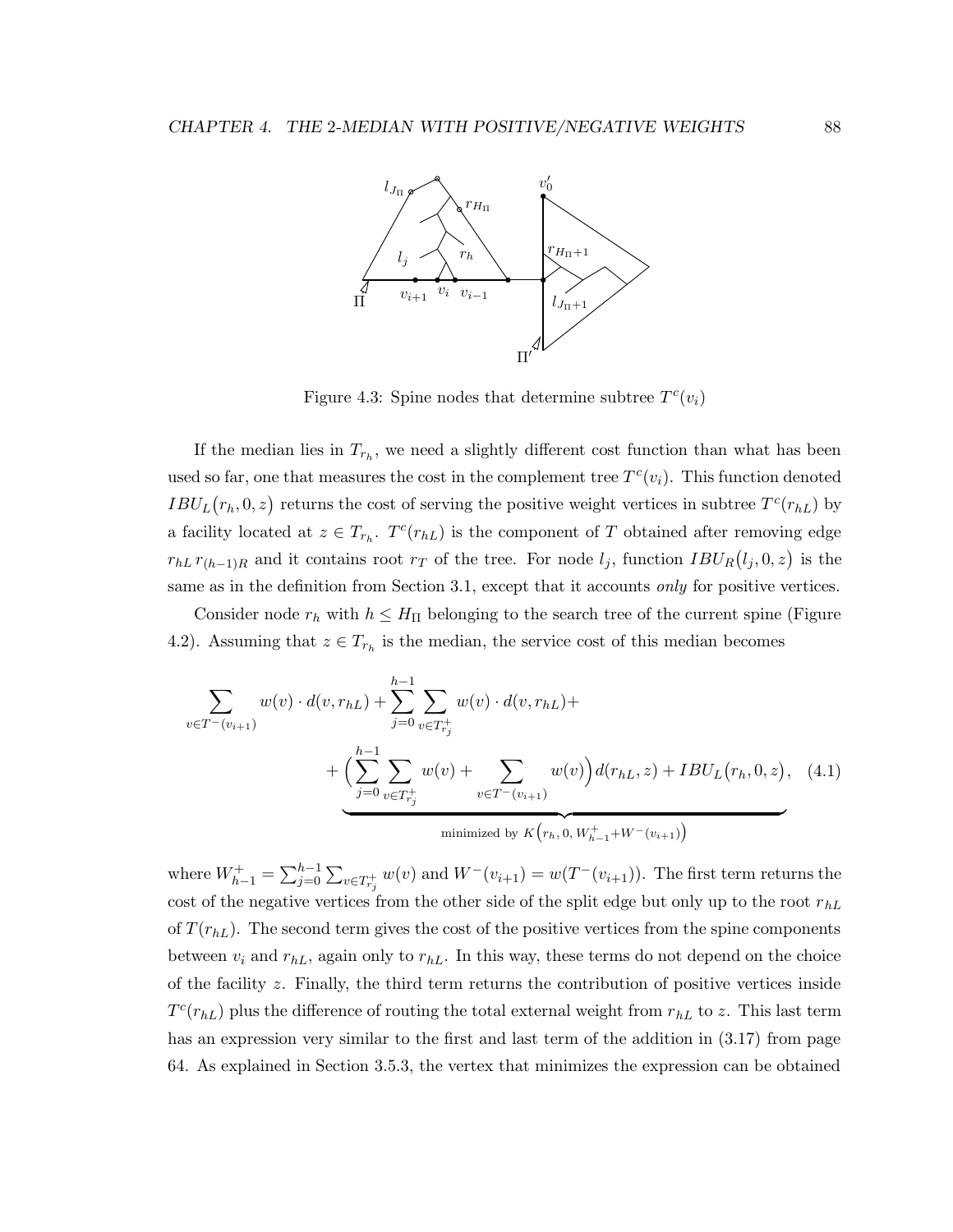

Figure 4.4: Computation of the 1-median cost when  $z^* \in T_{l_j}$ 

by evaluating a *cover* function built on top of the discrete values of  $IBU<sub>L</sub>(r<sub>h</sub>, 0, z)$ . The cover function is denoted  $K(r_h, 0, w)$ .

The cover functions can be constructed exactly as in Section 3.5.3, the only difference being that  $IBU_L()$  functions have a slightly different meaning, they account for the positive vertices towards the root from  $r_{hL}$ . This does not influence the computation procedure at all. For the case when  $h > H_{\Pi}$ , as in Figure 4.4, the best median in  $T_{r_h}$  is obtained in the same way. We consider now the computation involving the median in  $T_{l_j}$ .

Consider spine  $\Pi'$  such that the split edge  $v_i v_{i+1}$  belongs to component  $T(u_a)$ , as in Figure 4.4. Let  $j_a$  be the smallest index for which  $l_{j_a} \in S_{\Pi'}$  where  $S_{\Pi'}$  denotes the search tree of spine  $\Pi'$ . The cost of 1-median for  $T^{c}(v_i)$  when the median z is in  $T_{l_j}$  is,

$$
\frac{\sum_{v \in T^{-}(v_{i+1})} w(v) \cdot d(v, l_{jR}) + \sum_{v \in T^{+}(u_{a}) \setminus T^{+}(v_{i+1})} w(v) \cdot d(v, l_{jR}) + \sum_{v \in T^{c^{+}}(v_{a-1})} w(v) \cdot d(v, l_{jR}) + \sum_{v \in T^{c^{+}}(v_{a-1})} w(v) \cdot d(v, l_{jR}) + \sum_{v \in T^{+}(v_{a+1}) \setminus T^{+}(l_{jR})} w(v) \cdot d(v, l_{jR}) + \sum_{v \in T^{-}(v_{i+1})} w(v) + \sum_{v \in T^{+}(u_{a}) \setminus T^{+}(v_{i+1})} w(v) + \sum_{v \in T^{c^{+}}(v_{a-1})} w(v) + \sum_{v \in T^{+}(v_{a+1}) \setminus T^{+}(l_{jR})} w(v) \frac{d(l_{jR}, z) + IBU_{R}(l_{j}, 0, z) + w(v_{a}) d(v_{a}, z). \quad (4.2)
$$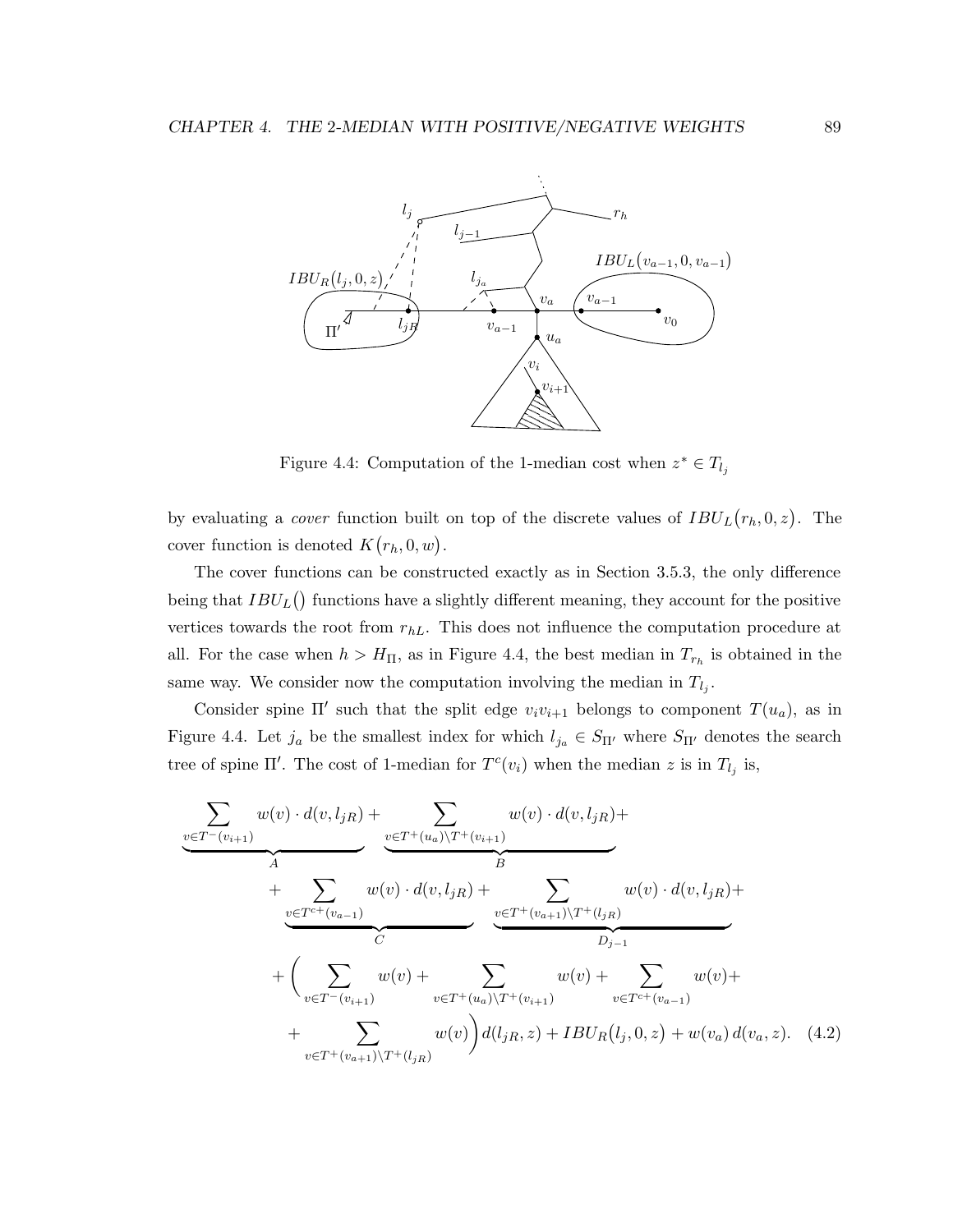Term A represents the contribution of negative vertices from the other side of split edge  $v_i v_{i+1}$  and can be computed easily, for example with

$$
A = \sum_{v \in T^-(v_{i+1})} w(v) \cdot d(v, v_{i+1}) + \left(\sum_{v \in T^-(v_{i+1})} w(v)\right) \cdot d(v_{i+1}, l_{jR}).
$$

The first term can be pre-computed for any  $v_{i+1} \in T$  in total linear time. The second term is available in constant time once the total weight of  $T^-(v_{i+1})$  is pre-computed.

Term B from (4.2) can also be obtained in constant time using the same pre-computed information as in the case of A,

$$
B = \sum_{v \in T^+(u_a)\backslash T^+(v_{i+1})} w(v) \cdot d(v, u_a) + \left(\sum_{v \in T^+(u_a)\backslash T^+(v_{i+1})} w(v)\right) \cdot d(u_a, l_{jR}) =
$$
  
= 
$$
\sum_{v \in T^+(u_a)} w(v) \cdot d(v, u_a) - \sum_{v \in T^+(v_{i+1})} w(v) \cdot d(v, v_{i+1}) - \left(\sum_{v \in T^+(v_{i+1})} w(v)\right) \cdot d(v_{i+1}, u_a).
$$

Term C can be immediately obtained from

$$
C = IBU_L(v_{a-1}, 0, v_{a-1}) + \left(\sum_{v \in T^{c+}(v_{a-1})} w(v)\right) \cdot d(v_{a-1}, l_{jR}).
$$

Term  $D_{j-1}$  is computed recursively as we move on the SD path from  $v_a$  to  $s_{SD}$ , in constant time per node  $l_j$  visited,

$$
D_{j_a} = \sum_{v \in T_{j_a}^+} w(v) d(v, l_{j_a R}), \text{ (can be pre-computed)}
$$
\n
$$
W_{j_a}^+ = w(T_{l_{j_a}}^+),
$$
\n
$$
D_j = D_{j-1} + \sum_{v \in T_{l_j}^+} w(v) \cdot d(v, l_{jR}) + W_{j-1}^+ \cdot d(l_{(j-1)L}, l_{jR}), \text{ and}
$$
\n
$$
W_j^+ = W_{j-1}^+ + w(T_{l_j}^+).
$$

Finally, the last two terms in (4.2) are minimized by the cover function, and the cover function can be computed in linear time using the discrete values of  $IBU_R(l_j, 0, z)$ .

The main steps of the 2-median MWD algorithm are given in Program 4.1.

We know from Section 3.5.3 that both  $K()$  and  $IBU_R()$  functions for all nodes in the decomposition can be constructed in total time  $O(n \log n)$ . We also know that the evaluation of the cover function in (4.1) takes  $O(\log n)$  time, therefore the second step of the algorithm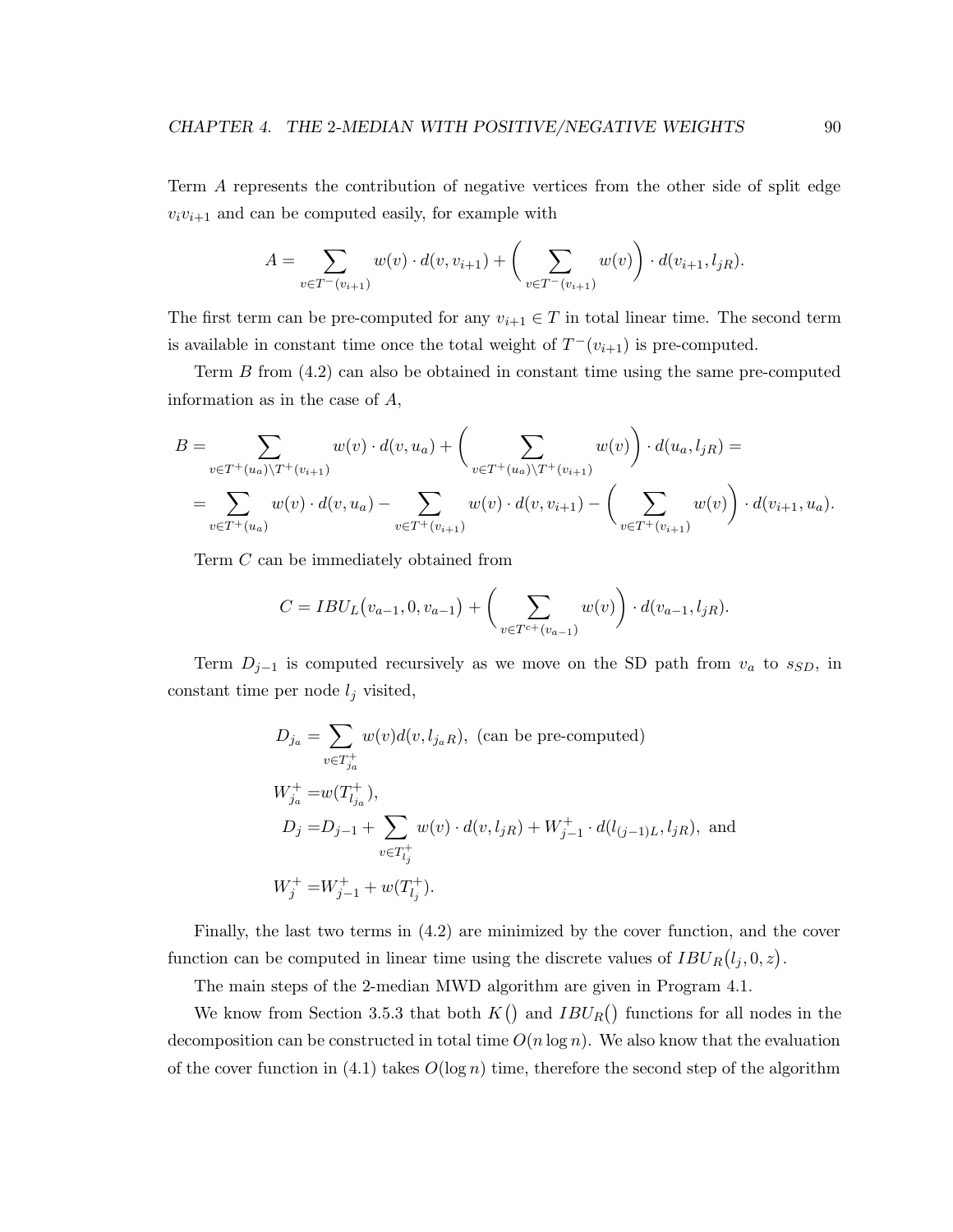- Compute first the SD of T and associated functions  $IBU_R()$ ,  $IBU_L()$  and  $K()$  for each search tree node.
- For every edge in T, visit the SD nodes  $r_h$  and  $l_i$  and evaluate the cover function as in (4.1), on both sides of the split edge.
- Return the solution with smallest cost.

Program 4.1: Main steps of the 2-median MWD algorithm



Figure 4.5: An internal search tree node

(evaluating all cover functions) takes  $O(\log^2 n)$  time for each edge. In Section 4.2.3 we show that it is possible to determine an order of the edges of T such that the query weight for a particular cover function comes in increasing order thus eliminating the need for binary search over the weight partition. Instead, we can traverse the partition sequentially, once for all queries, saving a logarithmic factor in the running time. Now, we have to describe the computation of the new cost function  $IBU_L()$ .

# 4.2.2 Computing function  $IBU_L()$

The computation of  $IBU_L()$  is similar to that of  $IBU_R()$ , except that we have to account for the contributions of the positive vertices from a more complicated looking subtree, one that contains the root  $r<sub>T</sub>$ . We can add these contributions if we perform two traversals, first of the input tree along the spines top-down, and second of the spine decomposition bottom up. Both operations are executed after the regular  $IBU_R()$  functions are computed by the usual procedure.

Consider first the second traversal, the recursive part of computing  $IBU_L()$ . Here, in the same way as for the cost functions discussed in Chapter 3, we compute  $IBU_L()$  for an SD node x using the  $IBU_L()$  functions already known at its children, y and t. Using Figure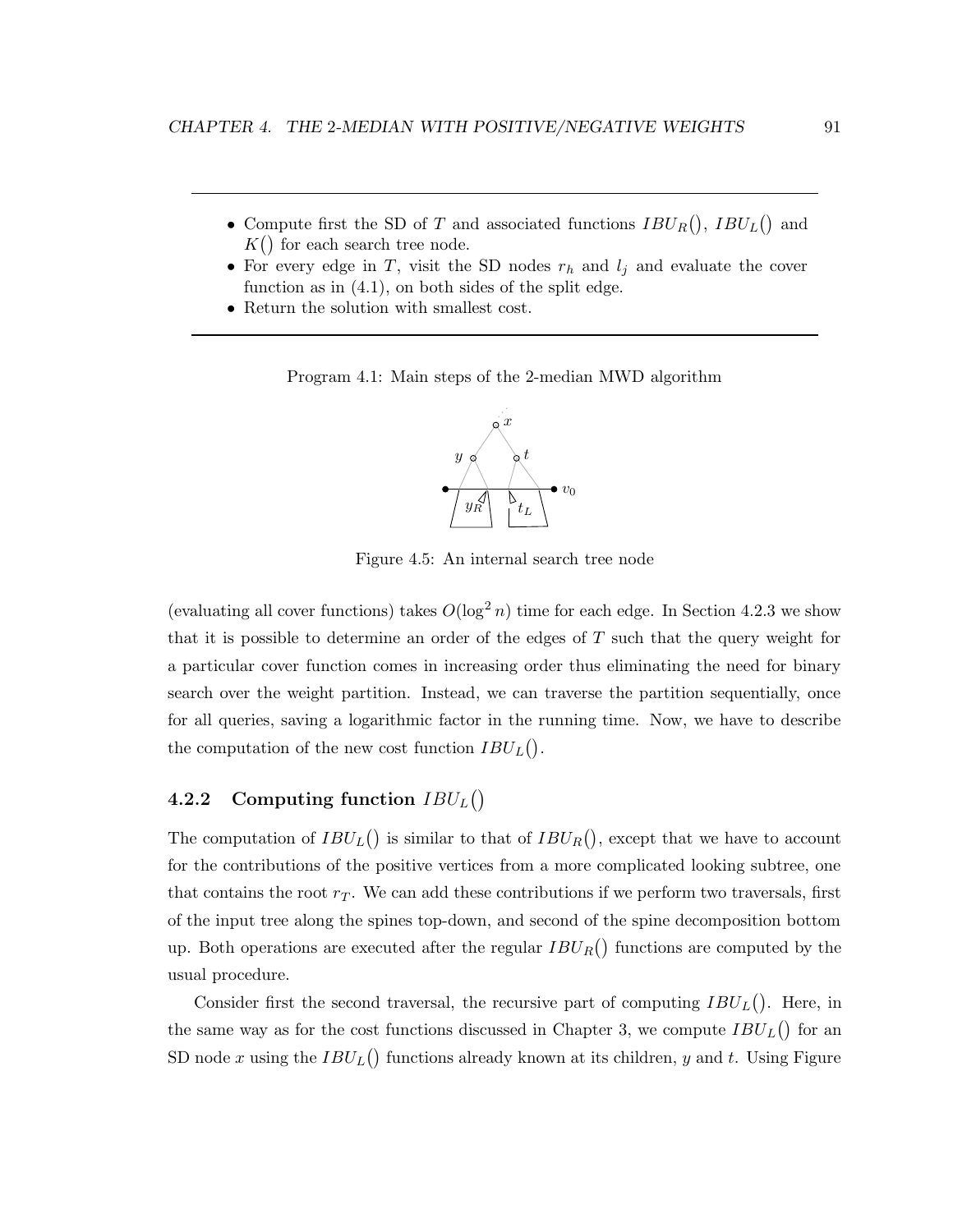

Figure 4.6: Computing function  $IBU_L()$  for nodes on the spine

4.5 as reference and for  $z \in T_t$ , we have

$$
IBU_{L}(x,0,z) = \underbrace{\sum_{v \in T_{y}^{+}} w(v) \cdot d(v,y_{R})}_{C(y)} + IBU_{L}(t,0,z) + w(T_{y}^{+}) d(y_{R},z).
$$

It is very easy to verify that value  $C(y)$  can also be computed bottom-up in total linear time for all y in the decomposition. Note that for  $z \in T_y$ , we have

$$
IBU_L(x,0,z) = IBU_L(y,0,z).
$$

We describe now the first traversal which is used to start-up the recursive procedure of the second traversal. Consider Figure 4.6 where  $\Pi$  is the current spine. We want to compute  $IBU_L()$  for node  $v_i$  and we have to add for each  $z \in T_{v_i}$  the contribution of vertices from  $T \backslash T_{s_{\Pi}}$  and from  $T_{v_j}$  for all  $v_j$  between  $v_{i-1}$  and  $v_0$ ,  $i-1 \leq j \leq 0$ . Assume that we recursively know the contribution of  $T \setminus T_{s_{\Pi}}$  up to vertex  $v_0$ . For the top-level spine, this contribution is zero. The contribution of  $T_{v_j}$  between  $v_{i-1}$  and  $v_0$  can be easily calculated by traversing the spine from  $v_0$  to  $v_i$ . If we denote this contribution by  $C(0:i-1)$ , then we have

$$
C(0:i-1) = C(0:i-2) + W(0:i-2) \cdot d(v_{i-2}, v_{i-1}) + IBU_R(s_{\Pi'}, 0, u_{i-1}) ++ w(T^+(u_{i-1})) \cdot d(u_{i-1}, v_{i-1}),
$$

where  $W(0:i-1)$  is just the total weight of subtrees  $T_{v_j}$  between  $v_{i-1}$  and  $v_0$ ,  $i-1 \leq j \leq 0$ . In this equation, the second term equals the additional cost of vertices between  $T_{v_{i-2}}$  and  $T_{v_0}$ for the extra distance between  $v_{i-2}$  and  $v_{i-1}$ . The third term computes the cost of vertices in  $T(u_{i-1})$  up to  $u_{i-1}$  and the last term updates this contribution so that it accounts for the distance between  $u_{i-1}$  and  $v_{i-1}$ . With these values known, we obtain  $IBU_L()$  at  $v_i$  from function  $IBU_R()$  as follows,

$$
IBU_{L}(v_{i},0,z) = IBU_{R}(u_{i},0,z) + w(T^{+}(u_{i})) d(u_{i},v_{i}) + C(0:i-1) +
$$
  
+ 
$$
W(0:i-1) \cdot d(v_{i-1},z) + C(T \setminus T_{s_{\Pi}}) + W(T \setminus T_{s_{\Pi}}) \cdot d(v_{0},z) + w(v_{i}) d(v_{i},z).
$$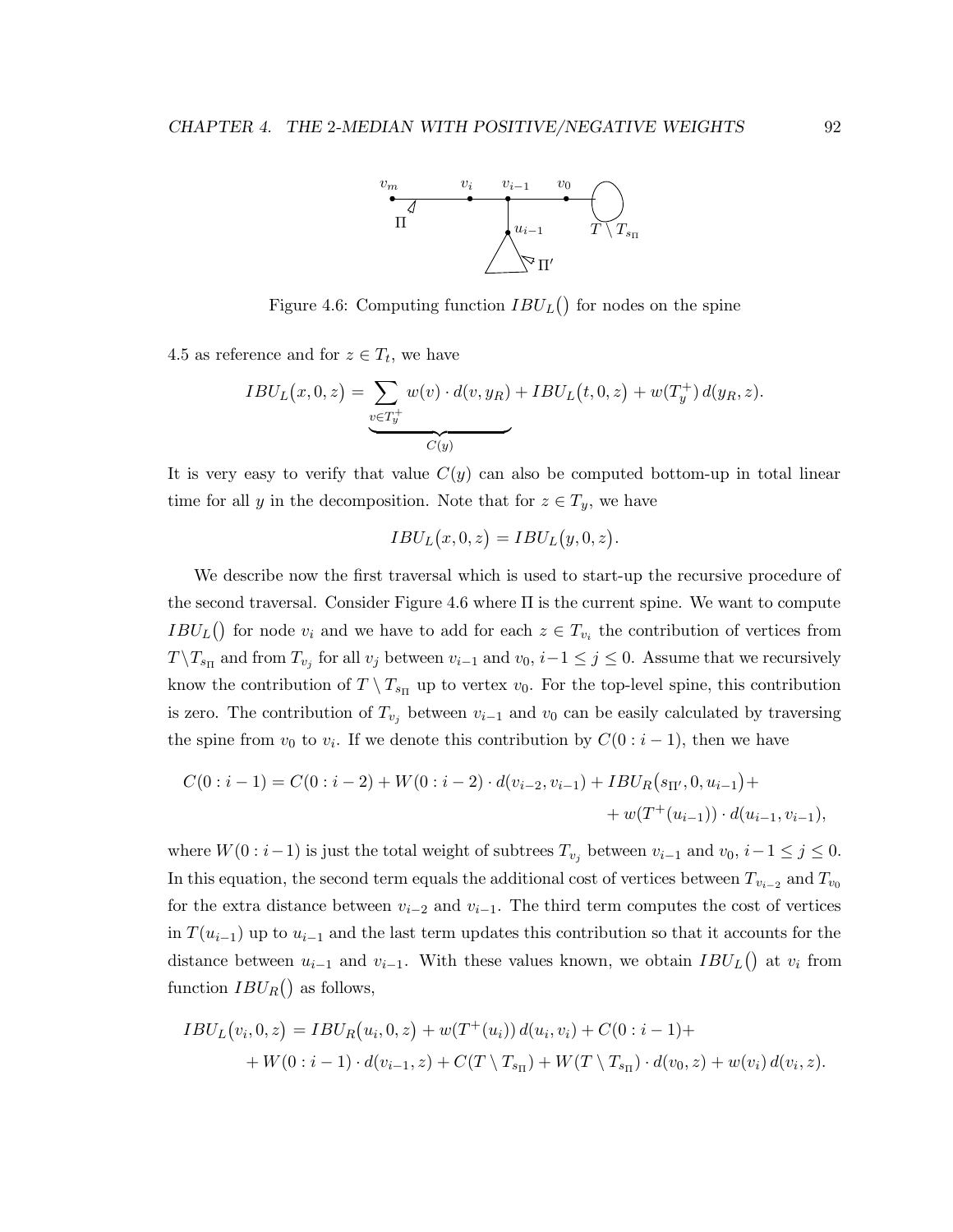Above,  $C(T \setminus T_{s_{\Pi}})$  is the sum of weighted distances of positive vertices from the rest of the tree to  $v_0$  and  $W(T \setminus T_{s_{\Pi}})$  is the total weight of these vertices, therefore the last two terms amount to the cost of the rest of the tree when served by the facility z inside  $T_{v_i}$ . The two values  $C(T \setminus T_{s_{\Pi}})$  and  $W(T \setminus T_{s_{\Pi}})$  need to be updated when we recursively process spines at lower levels. For example for spine  $\Pi'$  in Figure 4.6, to calculate the new value of  $C(T \setminus T_{s_{\Pi'}})$ , we need also the cost of vertices between spine leaf  $v_m$  and  $v_i$ . This value is returned by  $IBU_R(v_i, 0, v_i)$ . Then, the contribution of the entire spine up to  $u_{i-1}$  is obtained as

$$
C(T \setminus T_{s_{\Pi'}}) = IBU_R(v_i, 0, v_i) + \left(\sum_{v \in T^+(vi)} w(v)\right) \cdot d(v_i, u_{i-1}) + C(T \setminus T_{s_{\Pi}}) + W(T \setminus T_{s_{\Pi}}) \cdot d(v_0, u_{i-1}) + C(0 : i - 2) + W(0 : i - 2)d(v_{i-2}, u_{i-1}).
$$

In this way, we can compute all functions needed by our algorithm in total time  $O(n \log n)$ because the additional effort spent during the two extra traversals of T and  $SD(T)$  is linear in n. Before we describe the entire algorithm, we need to show how to reduce the time for the computation of the 1-median solution on both sides of the split edge.

#### 4.2.3 Improving the running time

As we already know, the dominating step in the obvious algorithm is to evaluate the cover function  $K(r_h, 0, W_{h-1}^+ + W^-(v_{i+1}))$  from (4.1) at  $O(\log n)$  SD nodes for every spine edge. The evaluation of the cover function requires binary search over the partition of weights (the slope sequence of the convex hull of points in cost-distance space). But if we make sure that the values of the query weight come in sorted order at any given SD node, we can replace the binary search operation by sequential search. Any time a new value of the cover function is required, we resume the search from the position we stopped at the previous evaluation. Since there are  $O(n \log n)$  total weight intervals counted over all nodes in the spine decomposition and  $O(n \log n)$  total queries for the value of cover functions, the total time required by the evaluation is also  $O(n \log n)$ .

In the following paragraphs we describe an ordering of the split edges of  $T$  which generates a sequence of cover functions evaluated at non-decreasing weight values for any node in the decomposition. Refer to Figure 4.2 on page 87 where we consider edge  $e = v_i v_{i+1}$  as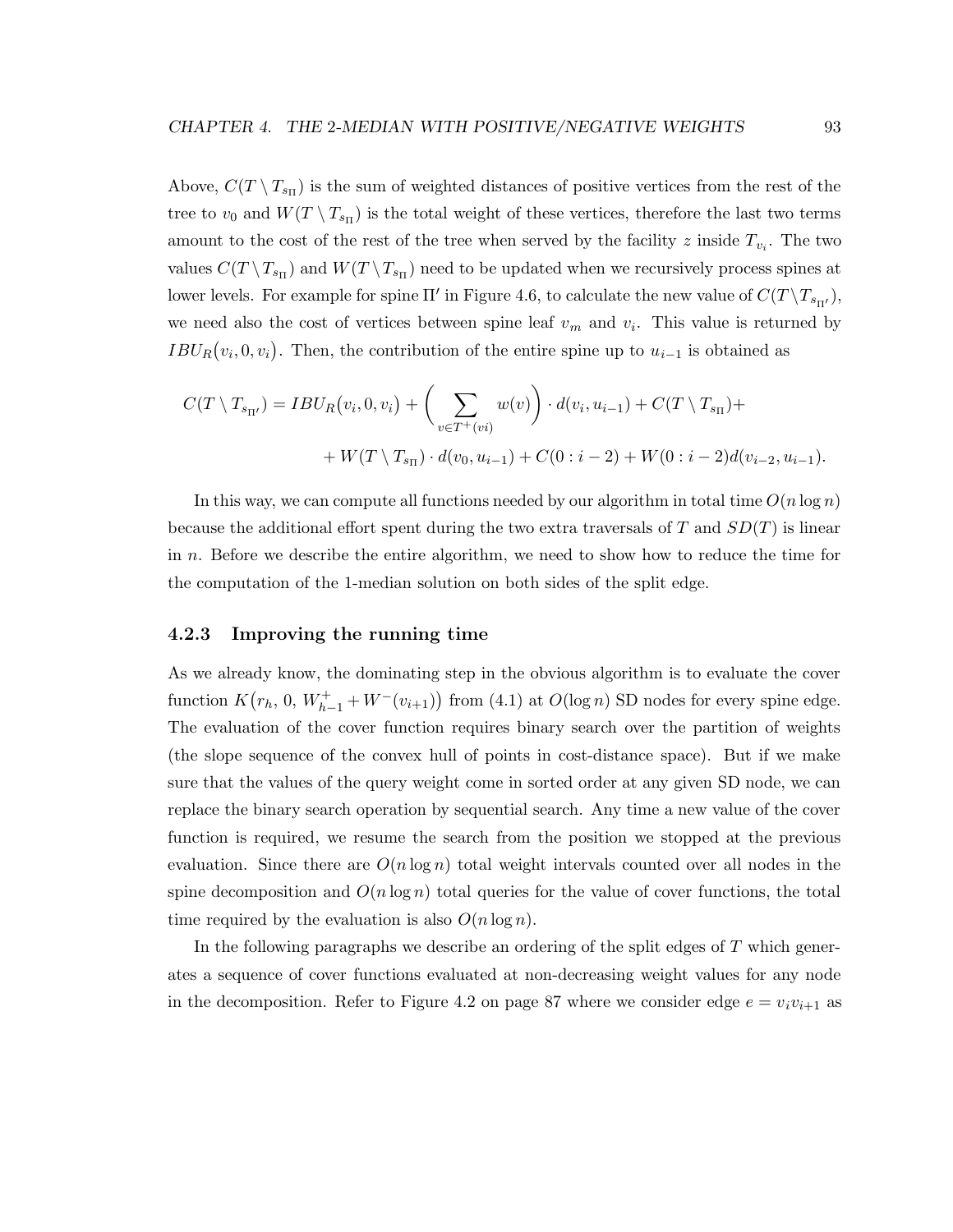split edge. Node  $r_h$  uses weight

$$
W_{r_h}(e) = w(T^-(v_{i+1})) + w(T^{c+}(v_i) \setminus T^{c+}(r_{hL}))
$$
  
=  $W^-(v_{i+1}) + W_{h-1}^+$  (from (4.1))

where the first term is the total weight of negative vertices from the other side of split edge e and the second term is the weight of positive vertices from the same side of the split edge but between the split edge and the subtree considered by the cover function. Assume another edge  $e' = v'_i v'_{i+1}$  generates a cover function call at the same node  $r_h$ . The weight it generates is

$$
W_{r_h}(e') = w(T^-(v'_{i+1})) + w(T^{c+}(v'_i) \setminus T^{c+}(r_{hL})).
$$

If we add  $w(T^+(r_{hL}))$  to both expressions, we obtain two values, denoted  $W(e)$  and  $W(e')$ that do not depend on the choice of node  $r_h$  but only on the choice of the edge. Moreover, if  $W(e) \leq W(e')$  then also  $W_{r_h}(e) \leq W_{r_h}(e')$  for any node  $r_h$  for which both e and e' generate queries.

For every edge  $e = v_i v_{i+1}$  we compute

$$
W(e) = w(T^-(v_{i+1})) + w(T^{c+}(v_i)).
$$

We sort the edges in increasing order by  $W(e)$  and  $W'(e)$  and solve the 1-median problem corresponding to each ordering by splitting the edges in the order given. For each split edge, we visit  $O(\log n)$  SD nodes on the path in the decomposition from the edge to the root of the decomposition, and evaluate the cover functions sequentially. The algorithm is sketched in Program 4.2.

From all our arguments presented earlier, we can directly state the following result.

**Theorem 4.1.** The 2-median problem on a tree with positive and negative weights under the objective MWD is solved by Program  $4.2$  in  $O(n \log n)$  time and space.

# 4.3 Solving problem WMD

In the WMD problem, one has to compute

$$
\min_{m_1, m_2 \in N_T} \sum_{v \in T} \Big( w(v) \min \Big\{ d(v, m_1), d(v, m_2) \Big\} \Big).
$$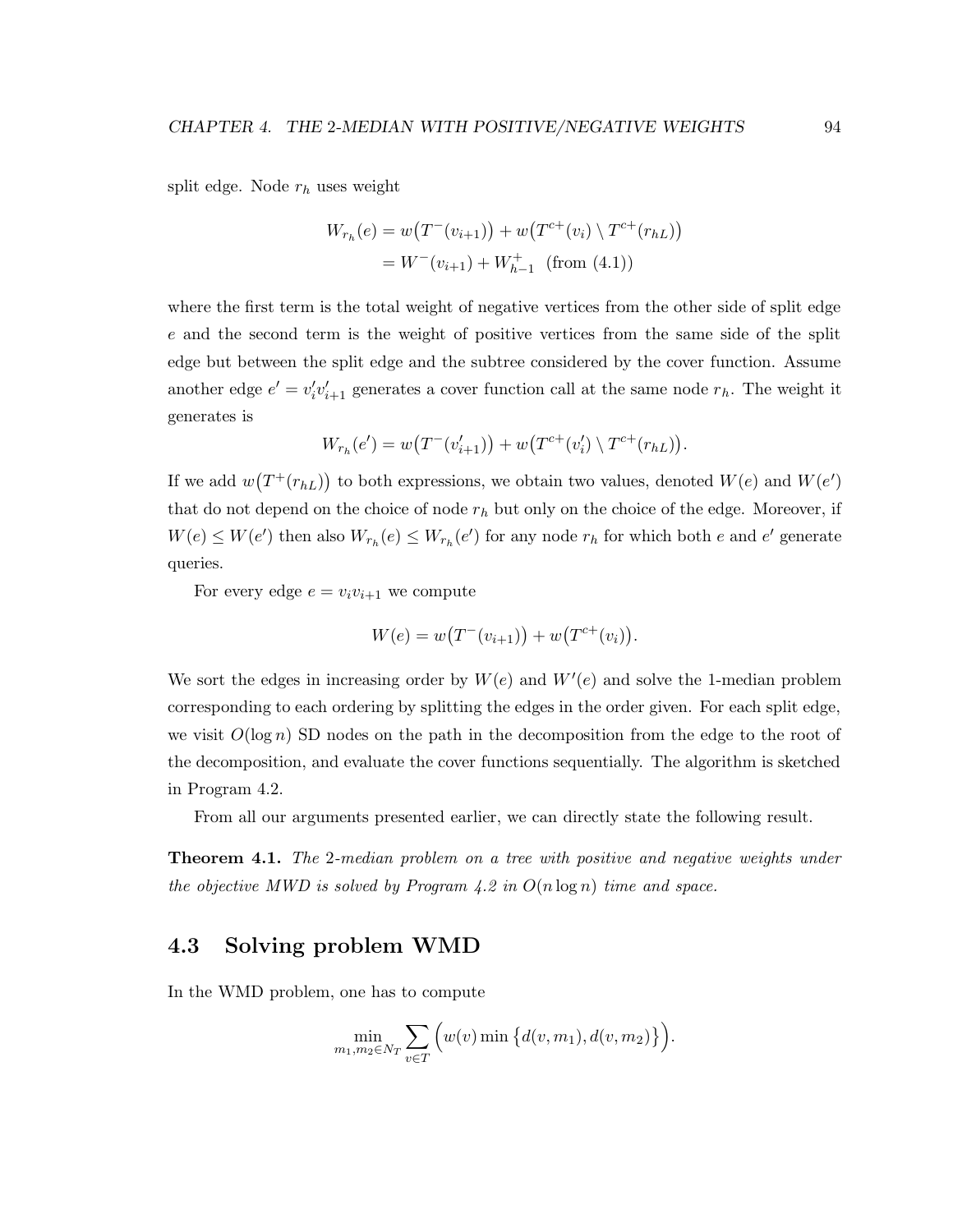- Compute the spine decomposition of T.
- Compute functions  $IBU_R()$  for each node as in Chapter 3, and any additional information such as  $C(y)$ , etc.
- Traverse T top-down and  $SD(T)$  bottom-up to compute  $IBU_L()$  as in Section 4.2.2.
- Compute the cover functions  $K()$  for  $IBU_R()$  and  $IBU_L()$ .
- Sort the edges according to  $W(e)$  and  $W'(e)$ .
- In each of the ordering, split the edges and compute the 1-median appropriate for the ordering, following the sequential procedure described in Section 4.2.3.
- For each edge, add the cost obtained above from both orderings and return the solution with minimum value.

Program 4.2: Algorithm for solving the 2-median MWD problem with positive/negative weights

$$
\begin{array}{cccc}\n1 & m_1 & 2 & -2 & 100 \\
\hline\n\end{array}\n\longrightarrow\n\begin{array}{cccc}\n2 \leftarrow & & & & \\
\hline\n\end{array}\n\longrightarrow\n\begin{array}{cccc}\n3 \leftarrow & m_2\n\end{array}
$$

Figure 4.7: Optimal 2-median WMD solution on an edge of the path

Surprisingly, this problem is more difficult than version MWD. Consider our argument from page 85 on the vertex optimality of problem MWD. Using Figure 4.1 for illustration, we studied the case of median  $m_1$  for which a direction improving the total cost of vertices it serves is towards  $m_2$ . Suppose that a vertex with negative weight from  $T_2$  becomes closer to  $m_1$ . Originally, the vertex was served by  $m_2$  and now it is served by  $m_1$ . Then, since the distance between  $m_1$  and the vertex decreases, the overall cost might start to increase and we have a local optimum configuration with  $m_1$  on an edge.

Figure 4.7 shows an example where the optimal solution has one median placed in the middle of the leftmost edge of the given path. The position of  $m_1$  is such that the midpoint between the two medians falls exactly on the negative vertex. In fact, Burkard et al. [21] prove that the set of optimal solutions for the 2-median problem has two possible configurations:

- 1) Both medians are on the vertices of the network.
- 2) One median and the midpoint are on the vertices of the network, and the other median is on an edge.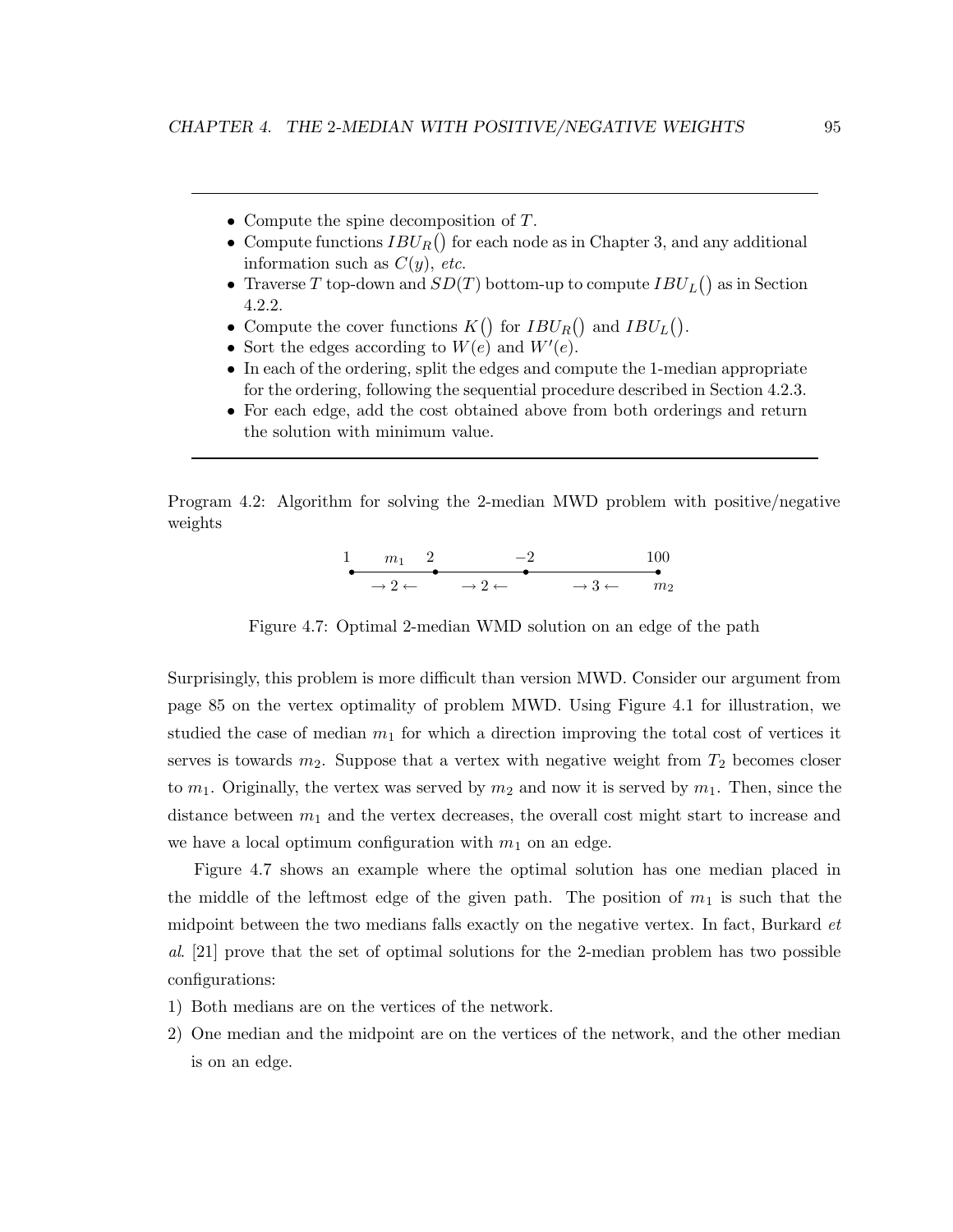It is also possible that the optimal solution consists of both medians placed on the same vertex of the network, as when all client vertices have negative weight. The value of the optimal solution for this degenerate case is equal to the solution of the 1-median problem. In the following, we assume that any two median algorithm computes also the optimal 1-median in a separate step, so we are simply ignoring this particular situation from our discussion.

The algorithm proposed by Burkard et al. [21] enumerates all possible candidate configurations for the optimal solution and updates the 2-median cost in amortized constant time. Our approach is similar to the techniques we used so far in Chapter 3. We partially enumerate the set of candidates for the optimal solution. Using pre-processed information, we are able to quickly find the best local optimum configuration from a larger set of configurations without going through each case sequentially. Details are provided in the following section.

### 4.3.1 General algorithm

Before we describe the algorithm, observe that midpoint  $p$  of any two points on the network,  $m_1$  and  $m_2$ , is either along  $\pi(m_1, r_T)$ , or along  $\pi(m_2, r_T)$ , or both. This gives us three cases to consider if we want to cover the set of all candidates for the optimal solution:

- (a)  $m_1$  is a vertex, p is a vertex from the path from  $m_1$  to the root, and  $m_2$  is somewhere on an edge of  $T$ ,
- (b)  $m_1$  is a vertex, p is on an edge from the path between  $m_1$  and the root, and  $m_2$  is somewhere on a vertex of  $T$ , and
- (c)  $m_1$  is on an edge, p is a vertex from the path from  $m_1$  to the root, and  $m_2$  is somewhere on a vertex of T.

Our algorithm considers each of the three cases above separately, as outlined by Program 4.3. To efficiently extract the best configuration from each set of partial configurations that we enumerate, we again make use of the spine decomposition (Chapter 2).

In each of the cases considered, the midpoint is located either on a vertex of the tree or on an edge, while the position of one of the medians is determined. As a consequence, any interaction between the two medians can be modeled by restricting the position of the second median somewhere in the second subtree at a certain distance from the midpoint. Generally, it is not difficult to compute the 1-median cost of the first median whose position and set of served vertices is pre-determined. The challenge is to compute the optimal cost of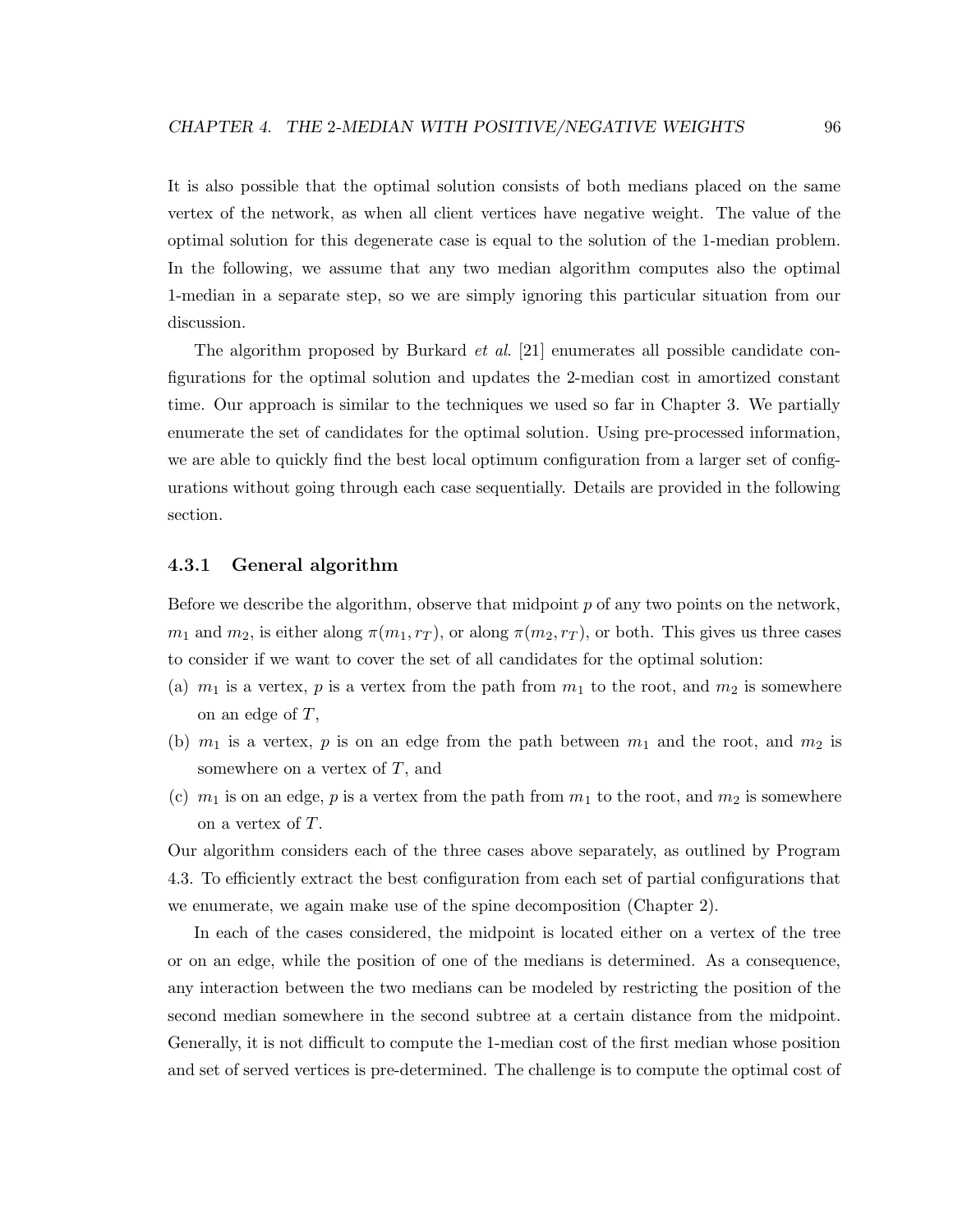- We compute the spine decomposition of  $T$  and preprocess all the information needed.
- For all possible cases do:
	- Case 1: A median is on a vertex, the other on an edge. We fix vertex  $m_1 \in V$ and for all vertices  $p \in \pi(m_1, r_T)$  as midpoints, compute the smallest cost of the second tree if the second median is at distance  $d(m_1, p)$ from p.
	- Case 2: Both medians are on the vertices of T. Fix  $m_1 \in V$ . For all edges e on path  $\pi(m_1, r_T)$ , consider midpoint p as placed anywhere on e. Compute the best cost of the second tree if the second median is at distance  $d(m_1, p)$  from p. This gives a range of values for the distance between  $m_2$  and edge  $e$ .
	- Case 3: A median is on a vertex, the other on an edge. We fix edge  $e$  in T for which  $m_1 \in e$  and for all vertices p on the path from e to the root, compute the cost of the second tree served by  $m_2$  such that  $d(m_1, p) = d(p, m_2)$ . Here, both  $m_1$  and  $m_2$  cover a range of distances from vertex  $p$ .

Program 4.3: Main algorithm for solving the WMD 2-median problem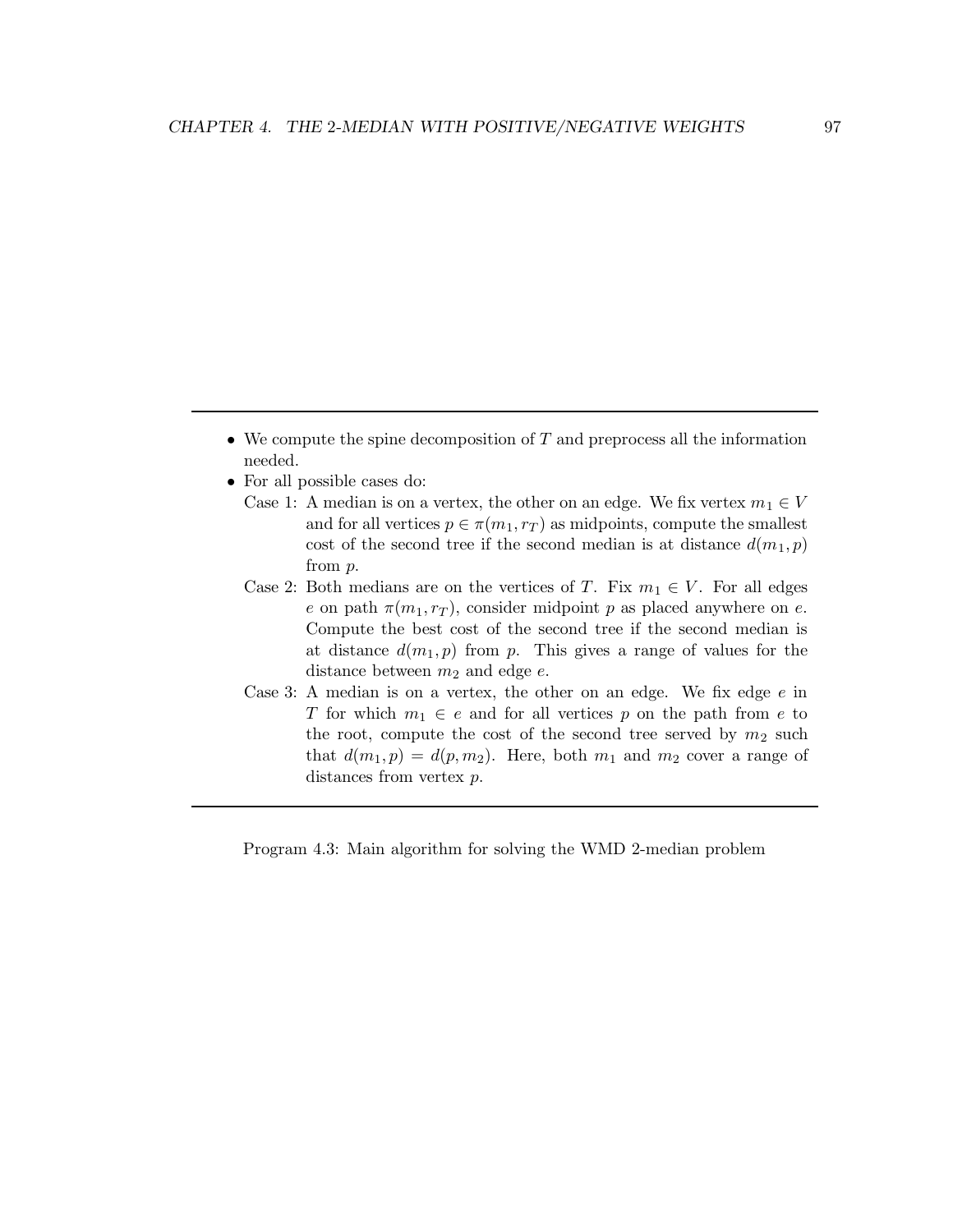

Figure 4.8: Illustration of cost functions  $IB_R()$ ,  $IB_L()$ , and  $IS()$ 

the second subtree. For this, we define and pre-compute a set of cost functions very similar to  $IBU_R()$  and  $IBU_L()$  from Section 3.1 and Section 4.2 respectively. As in Figure 4.8 for any given SD node  $x$ , we define:

- Function  $IB_R(x, \alpha)$  (I = inside, B = big) is a continuous function and defines the best median cost in  $T(x_R)$  given that the median is in  $T_x$  at distance exactly  $\alpha$  from  $x_R$ . The median can be placed on an edge of  $T_x$ . Intuitively, this accounts for the contribution of all vertices in the tree toward the leaf from  $x_R$ .
- Function  $IB_L(x, \alpha)$  is also continuous and returns the best median cost in  $T<sup>c</sup>(x_L)$ when the median is in  $T_x$  at distance  $\alpha$  from  $x_L$ . Here, if e is the spine edge incident on  $x_L$  towards the leaf, then  $T^c(x_L)$  is the component containing  $x_L$  obtained by deleting e, The function accounts for the cost of all the vertices towards the root from  $x_L$ .
- Function  $IS(x, z)$  (I = inside, S = small) is a discrete function and returns the cost of vertices in  $T_x$  if they are served by a median located at vertex  $z \in \{x_L, x_R\}$ .

To compute the 1-median cost of the subtree containing the root of the tree (the difficult case) we use the same idea as in our previous algorithms. We restrict the median to each of the components making up the subtree and we compute the cost in each case selecting the one with the smallest value as solution.

### 4.3.2 Implementation of Case 1

Consider vertices  $m_1$  and p fixed. We are going to evaluate the 2-median cost by walking along path  $\sigma(p, s_{STD})$  and using the functions  $IB_R()$ ,  $IB_L()$ , and  $IS()$  stored at the nodes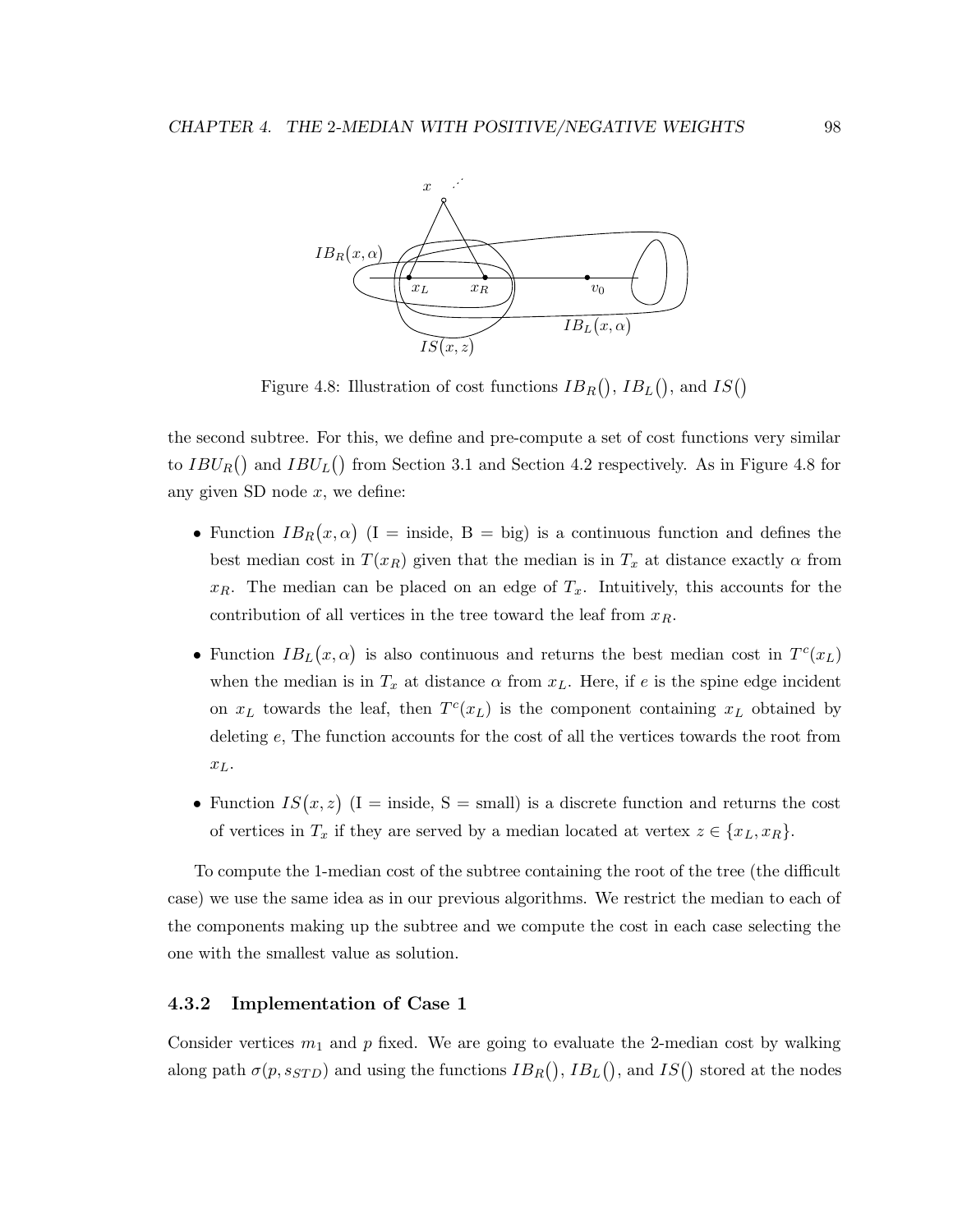

Figure 4.9: Computing the cost for the second median for Case 1

adjacent to the path.

Let  $\Pi = \pi(v_0, v_m)$  be the current spine with  $v_0$  towards the root and assume that p and  $m_1$  come from  $T_{v_j}$  (see Figure 4.9). The cost of the vertices served by the first median  $(m_1)$ is easy to compute recursively as midpoint p moves towards the root because  $m_1$  is fixed. Denote this cost by  $C_1(m_1, p)$ .

The value of  $C_1(m_1, p)$  can be computed for different positions of midpoint p as it moves towards the root, in constant time for each new position of  $p$ . Consider Figure 4.10 where  $m_1$  is on spine  $\Pi'$  and the current mid-vertex is on spine  $\Pi$ ,  $p = v_i$ . Clearly, when p is moved over to  $v_{i-1}$ , the only change that occurs for  $C_1(m_1, p)$  is that vertices from  $T_{v_{i-1}}$ are now served by  $m_1$ . The contribution of all other vertices from the first subtree remains unaltered. Therefore,

$$
C_1(m_1, v_{i-1}) = C_1(m_1, v_i) + IS(v_{i-1}, v_{i-1}) + w(T_{v_{i-1}}) \cdot (d(v_{i-1}, m_1)). \tag{4.3}
$$

All terms from the relation above can be precomputed.

To compute the second median, let  $\Pi'$  be the spine that contains p and  $s_{\Pi'}$  the root of the search tree over  $\Pi'$ . Let  $r_0, r_1, \ldots r_h$ ,  $\ldots$  be the SD nodes adjacent to the SD path from p to s<sub>SD</sub> towards the root, and let  $l_0, l_1, ...$  be the SD nodes adjacent to path  $\sigma(s_{\Pi'}, s_{SD})$ towards the leaf. Nodes  $l_i$  and  $r_i$  above correspond to SD components whose union give the second subtree whose 1-median we want to compute (Figure 4.9).

Assume  $m_2 \in T_{r_h}$ . The cost of the second median is

$$
C_2 = IB_L(r_h, d(p, m_1) - d(p, r_{hL})) + \sum_{v \in T^c(p) \setminus T^c(r_{hL})} (d(v, r_{hL}) + d(p, m_1) - d(p, r_{hL})) \cdot w(v),
$$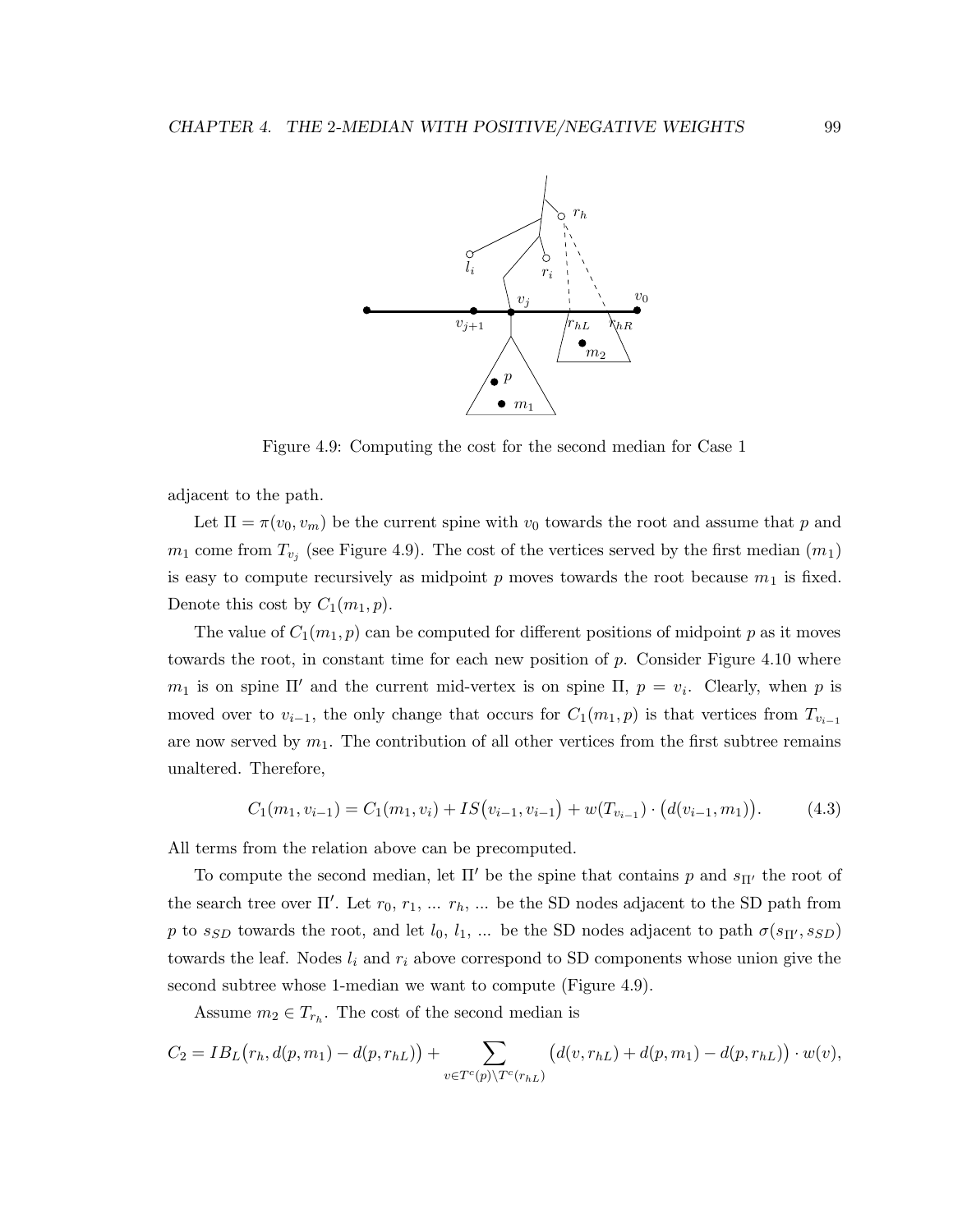- For vertices  $m_1$  and p fixed do
	- Traverse the SD via search tree paths from  $p$  to the root  $s_{SD}$  and,
		- $*$  look at the left and right sibling node  $l_i$  and  $r_h$ .
		- $*$  Compute the 1-median of vertices served by  $m_2$  if the median is restricted to the subtree induced by nodes shadowed by  $l_i$  or  $r_h$ .
		- ∗ Compute the 1-median cost  $C_1(m_1, p)$  for the nodes closer to  $m_1$ , add with the value obtained above, and retain the solution with minimum cost.

Program 4.4: Implementation of Case 1

where, to simplify the equation, we write  $T<sup>c</sup>(p)$  for the subtree served by the second median. The relation is in fact very similar to (4.1) on page 88 except that here, we do not use cover functions to determine the location of the median, we actually know this location. It is at distance  $d(p, m_1) - d(p, r_{hL})$  from  $r_{hL}$  inside  $T_{r_h}$  and we use function  $IB_L(r_h, d(p, m_1)$  $d(p, r_{hL})$  to determine it.

The second term of the expression equals the contribution of vertices not accounted for by function  $IB_L()$  at node  $r_h$ , and can be computed in amortized constant time recursively, in almost the same way as function  $IBU_L()$  from Section 4.2.2. A similar relation using function  $IB_R(l_i, \alpha)$  is obtained for the case when  $m_2 \in T_{l_i}$ . Program 4.4 presents the steps for processing Case 1 as a whole.

### 4.3.3 Implementation of cases 2 and 3

For Case 3, the first median  $m_1$  is fixed somewhere on an edge e and the midpoint p is placed on a vertex from the path from  $m_1$  to root  $r_T$ . We do not know the position of the first median  $m_1$  on edge e and therefore the position of the second median must be found at a distance from  $p$  that can vary over an interval of size equal to the length of  $e$ .

Let edge  $e = uv$  with u being the endpoint closest to the root  $r<sub>T</sub>$  (see Figure 4.10), and consider that median  $m_1$  is located at distance  $0 \leq \alpha \leq l(e)$  from u. The cost of the first median can be obtained exactly as in the previous section, only now this cost is a linear function of the distance from  $m_1$  to u as  $m_1$  moves on edge e. Let  $f_1(\alpha)$  be the value of this cost as a linear function of  $\alpha$ .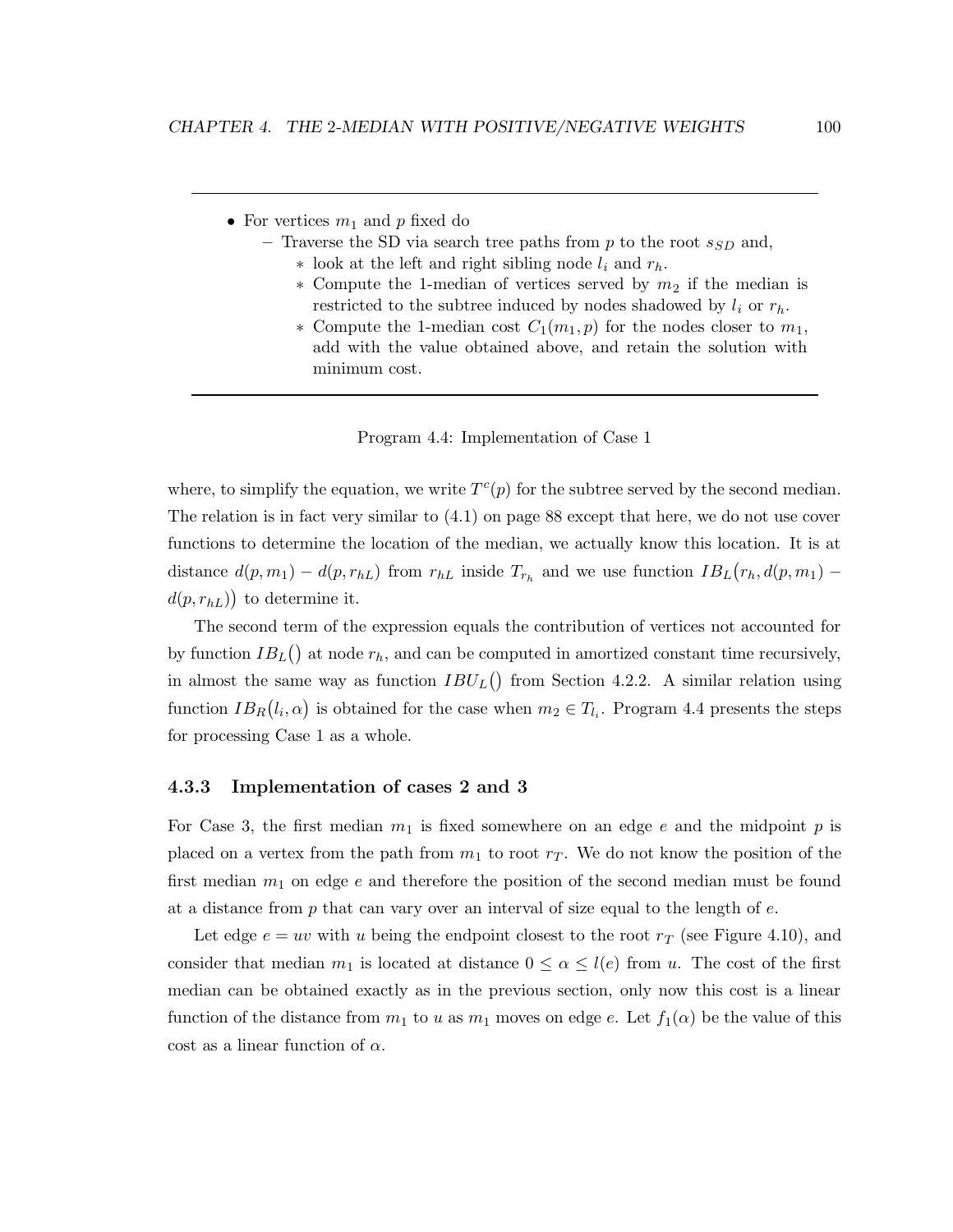

Figure 4.10: Computing the cost of the two medians for Case 3

For the second median, we proceed exactly as in Section 4.3.2. At every SD node  $r_h$  we need to add to function  $IB_L(r_h, \alpha)$  the contribution of vertices in  $T^c(p) \setminus T^c(r_{hL})$ , exactly as for Case 1. Now the difference is that this contribution is a function linear in  $\alpha$  because as  $m_1$  moves on  $e, m_2$  also shifts from a vertex to another in order to maintain the invariant  $d(m_1, p) = d(m_2, p)$ . Let  $f_2(\alpha)$  be the value of this contribution as a linear function of  $\alpha$ . The total cost of the 2-median problem is,

$$
f_1(\alpha) + f_2(\alpha) + IB_L(r_h, d(u, p) - d(p, r_{hL}) + \alpha).
$$

We denote  $g(\alpha) = f_1(\alpha) + f_2(\alpha)$ .

What we have to do is to quickly obtain a vertex  $z^* \in T_{r_h}$  or that minimizes  $IB_L(r_h, \alpha)$  +  $g(\alpha)$  for  $\alpha$  in some interval  $A_{\alpha}$  determined by the length of edge e. Figure 4.11 illustrates the situation. We can again interpret the value of  $IB_L(r_h, \alpha) + g(\alpha)$  as the intercept of a line with slope equal to the negative of the slope of linear function  $g(\alpha)$ . The line must be tangent to the polygonal line that represents function  $IB_L(r_h, \alpha)$  in the interval  $A_{\alpha}$ . The same argument from Section 3.5.3 on page 63 can be used here to explain that the optimal vertex  $z^*$  is a lower convex hull vertex of the piece within  $A_{\alpha}$  of the piecewise linear function  $IB<sub>L</sub>($ ). The lower convex hull is determined by the critical points of  $IB<sub>L</sub>($ ). In a similar way, we consider the case when  $m_2 \in T_{l_i}$ , this time using function  $IB_R(l_i, \alpha)$ .

The lower convex hull of functions  $IB_L()$  or  $IB_R()$  can be precomputed into a slopesequence array as in Section 3.5.3 and thus the optimal point can be found in logarithmic time by binary search. One problem exists though, parameter  $\alpha$  is confined to interval  $A_{\alpha}$ . Therefore the correct approach is to compute the tangent point to the convex hull of only those critical points that fall in the interval. But the query intervals  $A_{\alpha}$  are not known at preprocessing time.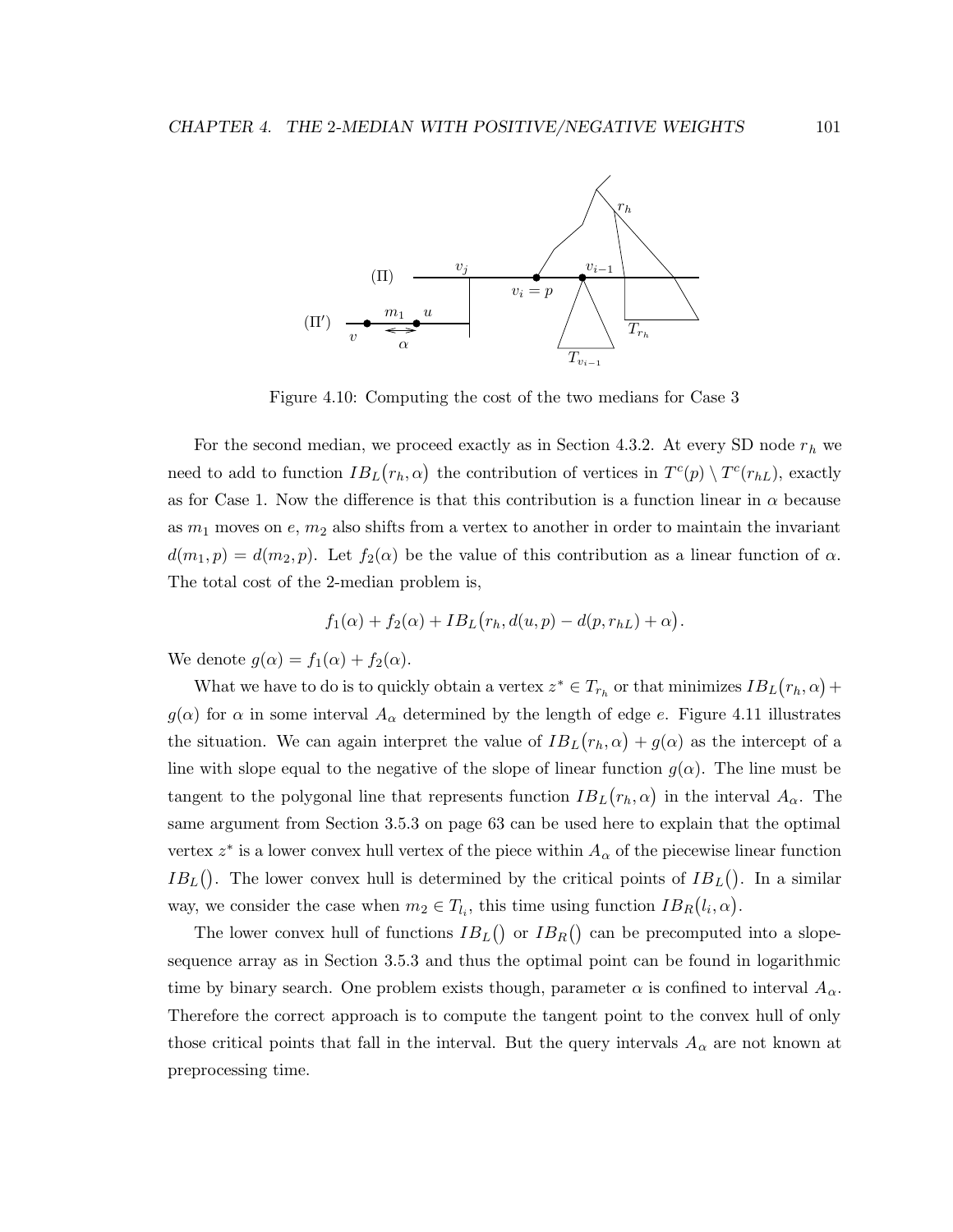

Figure 4.11: Finding the minimum of the sum between a piecewise linear function and a linear function over an interval  $A_{\alpha}$ 

The solution is to use the data structure of Overmars and van Leeuwen [84] for dynamic convex hull maintenance. The data structure consists of a binary search tree which we call OL tree to avoid confusion with the other tree structures mentioned in this thesis. The leaves of the OL tree store the critical points for the piecewise linear cost function, sorted by their x-coordinate in non-decreasing order. An internal node contains information which allows the reconstruction of the convex hull of all points at its leaves.

An illustration of an OL tree is given in Figure 4.12. The root node contains a list of the leaves that form the lower hull of the whole set of points, and an index in this list identifying the bridge between the convex hull of the left and right child node. The bridge is the line segment tangent to these two lower convex hulls and defines their union at the parent node. Any other internal node M contains a possibly empty list of points that are on the convex hull of the leaves of  $M$  but are not on the convex hull of the parent of  $M$ , and an index identifying the bridge between the hulls of the children of  $M$ . Starting from the root of the OL tree, one can visit any internal node and update the convex hull of its leaves in constant time per node, provided the data structure that stores the convex hull permits splitting and splicing in constant time. We can afford to use a doubly connected linked list to store the convex hull points because we will show later how to efficiently compute the tangent of the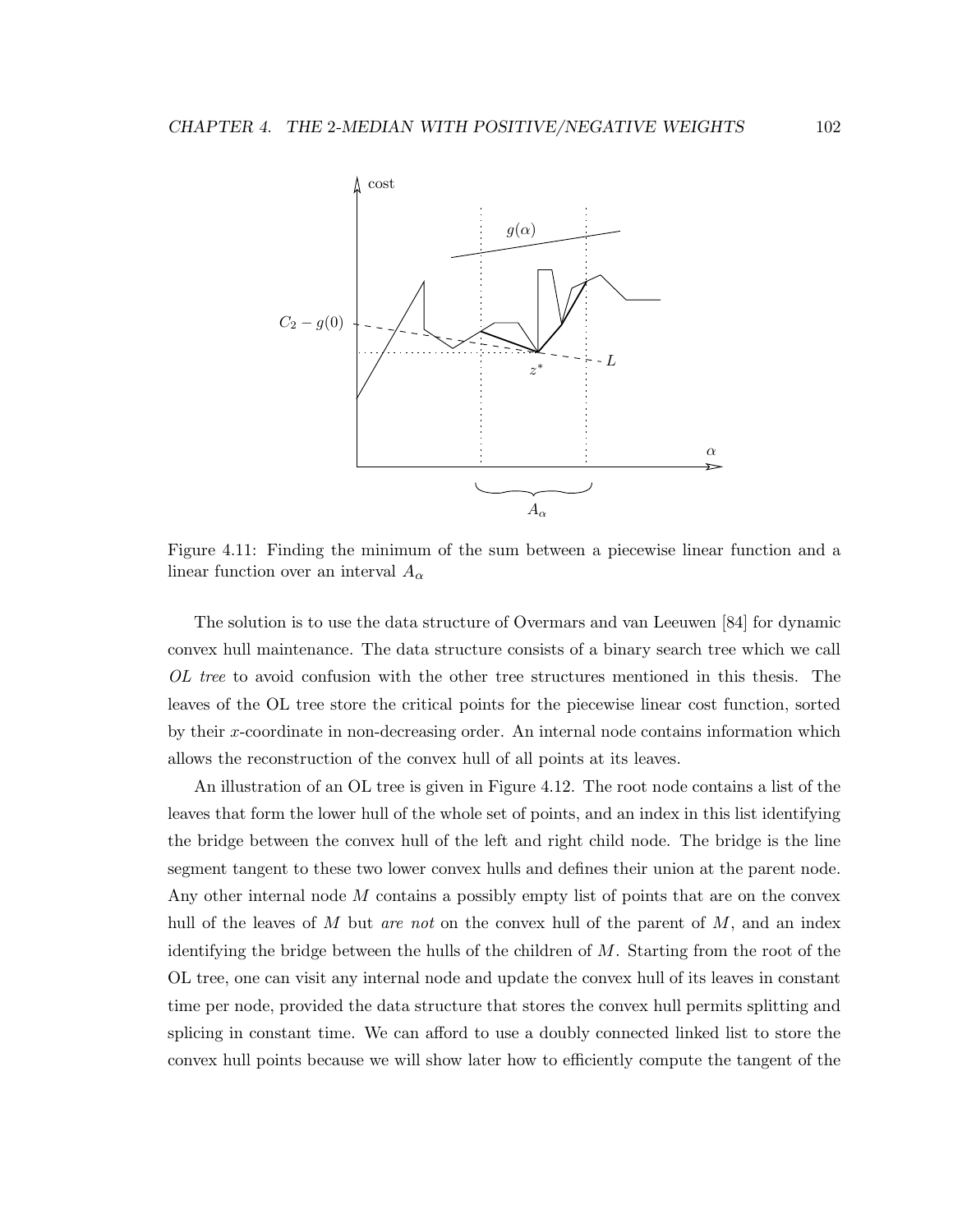

Figure 4.12: An OL tree. The nodes contain lists of convex hull points and indices in the complete convex hull list that identify the bridge. Bridges are shown by double lines, drawn differently if they belong to different levels in the OL tree



Figure 4.13: Representation of interval  $A_{\alpha}$  in a segment tree

hull with a line by traversing the points on the hull sequentially. In conclusion, we construct an OL tree at each SD node  $r_h$  or  $l_i$ . We discuss now how to use the OL tree to compute the optimum cost of the 2-median problem under Case 3.

For a given SD node x with the corresponding interval  $A_{\alpha}$ , we can use the OL tree at x to determine the critical points that fall in the interval  $A_{\alpha}$  (the leaves of the OL tree are critical points of  $IB_R()$  or  $IB_L()$  sorted by their x coordinate) [88]. We identify  $O(\log |T_x|)$ nodes in the OL tree that cover the interval  $A_{\alpha}$ . Here, to cover means that the leaves of the  $O(\log |T_x|)$  OL tree nodes are critical points of the respective cost function with the x coordinate in the interval  $A_{\alpha}$  (see for example Figure 4.13 where the  $O(\log |T_x|)$  nodes are drawn as hollow discs).

Given now the slope w of  $g(\alpha)$ , we start from the root of the OL tree and compute the lower convex hull at each of the  $O(\log |T_x|)$  nodes of the OL tree as that cover interval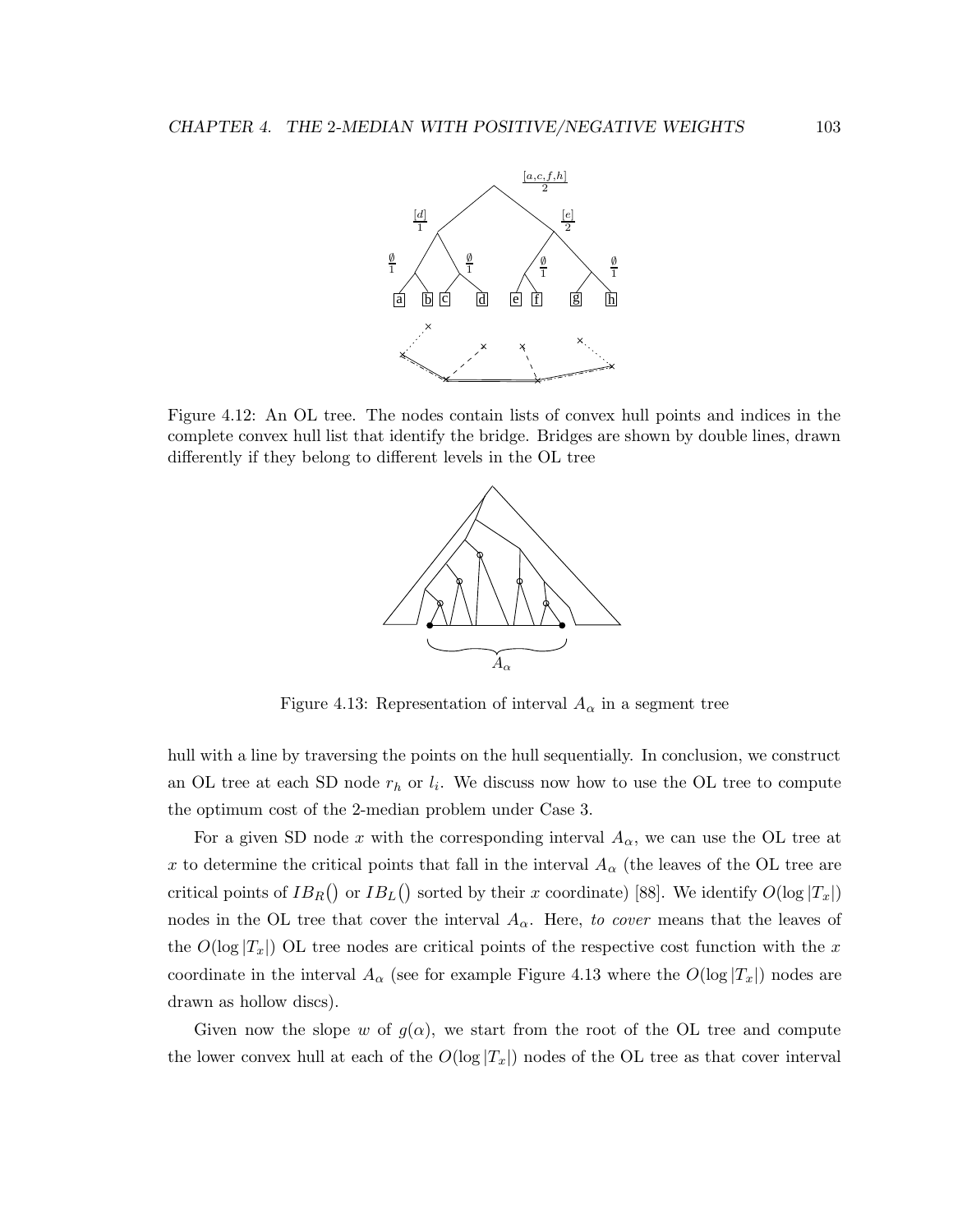- For edge e and vertex p fixed, where  $m_1 \in e$ , do:
	- Compute the cost of the first median.
	- Traverse the  $SD(T)$  from p to the root while updating function  $q(\alpha)$ ; at every SD node  $r_h$  or  $l_i$  do
		- ∗ Start from the root of the OL tree and traverse the tree twice to identify interval  $A_{\alpha}$ , once for each endpoint.
		- ∗ Identify the minimal number of OL nodes that cover A<sup>α</sup> and assemble their convex hull.
		- ∗ Solve the query based on g(α) at each OL node identified above.

Compute the cost of the 2-median based on the best result of the query above and retain the minimum over all cases.

Program 4.5: Implementation of cases 2 and 3

 $A_{\alpha}$  as described in [84]. For each such lower convex hull, we compute the tangent point determined by weight  $w$  and the associated cost (the intercept of the tangent line) and retain the minimum value. This value represents the optimal solution to the 2-median WMD problem when the median is restricted in tree  $T_x$ . The algorithm is sketched by Program 4.5.

One observation should be perhaps made here. To simplify the presentation, we haven't mentioned anything about two points from the convex hull determined by an interval  $A_{\alpha}$ . They are at the two extremities of interval  $A_{\alpha}$  (see Figure 4.11). However, we do not have to consider these two points explicitely in our computation (the OL tree does not consider them!) because they do not correspond to a vertex in the subtree served by the second median. Our case only considers vertices as candidate medians for the second subtree.

The algorithm for Case 2 is identical with the one described above. The only difference is that the cost of the first median is constant because  $m_1$  is chosen on a vertex. Now,  $g(\alpha) = f_2(\alpha)$ .

### 4.3.4 Preprocessing phase

The computation of functions  $IB_R()$  and  $IB_L()$  is not much different from the computation of the cost functions in Section 3.1 and Section 4.2. The only difference is that here, we merge (compute the minimum of) two piecewise linear functions that are not necessarily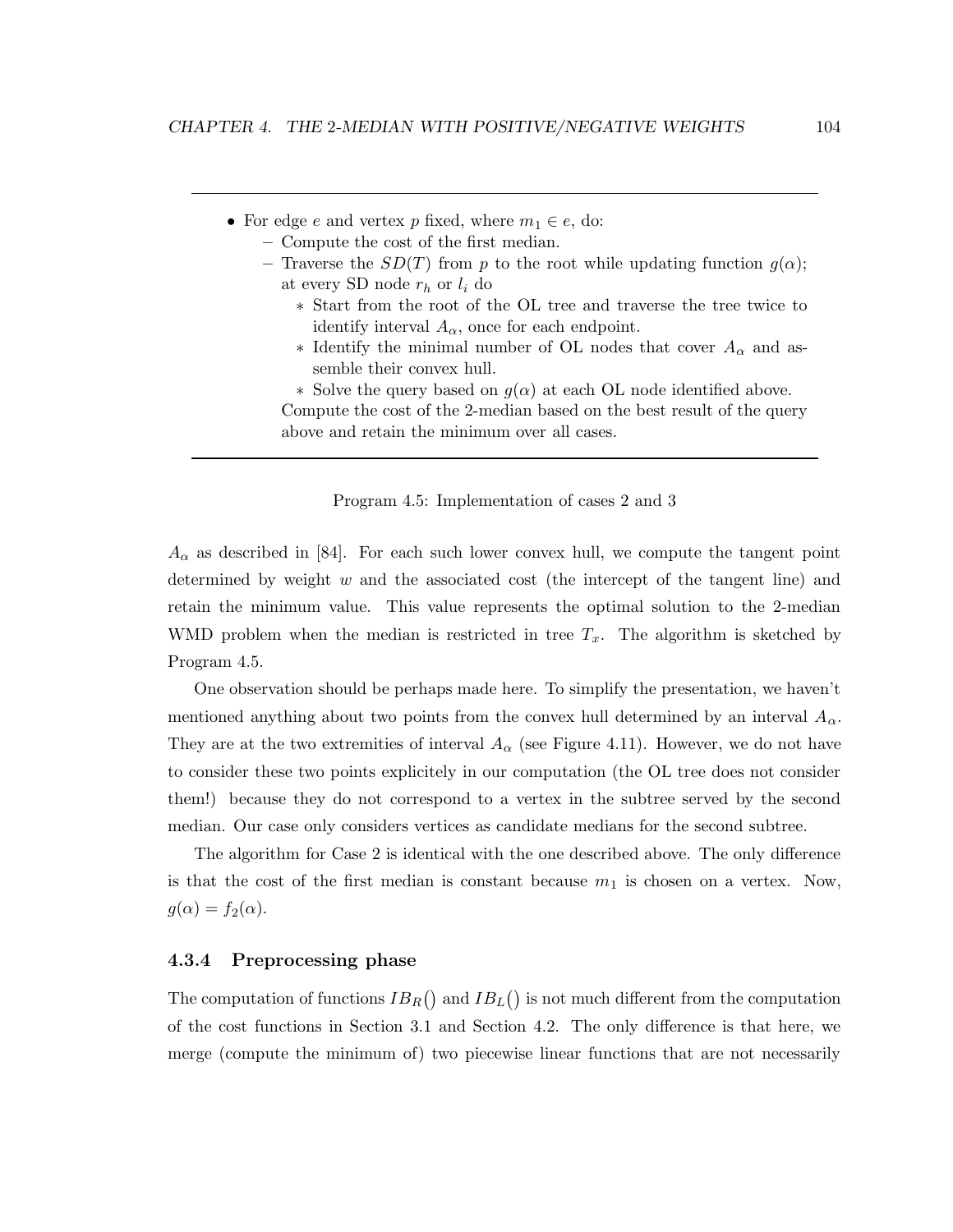concave. However, this is not difficult to implement in time linear in the size of the functions merged because the critical points of the two functions are available in sorted order by  $\alpha$ .

### 4.3.5 Analysis of the WMD algorithm

### Preprocessing:

We know from Chapter 2 that the spine decomposition can be constructed in  $O(n)$  time, n being the size of tree T. The size of cost functions  $IB_R()$  and  $IB_L()$  at any SD node x is also linear in  $|T_x|$ . By counting the number of times an element (or vertex) can participate in different cost functions, it follows that the total computation time of all functions needed is  $O(n \log n)$ . The space complexity is also  $O(n \log n)$ . Finally, the OL tree at any node x can be built in time  $O(|T_x| \log |T_x|)$  and therefore the total time to compute every OL tree is  $O(n \log^2 n)$ . The storage complexity of OL trees is linear, therefore the total space needed for all OL trees is  $O(n \log n)$ . We can conclude with the following lemma.

Lemma 4.1. The time complexity for the pre-processing phase of the 2-median WMD algorithm is  $O(n \log^2 n)$ , and the space complexity is  $O(n \log n)$ .

### Implementation of Case 1:

For every pair of vertices  $m_1$  and p,  $O(\log n)$  SD nodes are visited and the value for a cost function at that node is required. The cost functions are piecewise linear with the critical points stored in sorted order by their abscissa. Therefore, to evaluate any cost function at given value  $\alpha$ , one can identify the appropriate linear piece of the function by binary search. The time spent for the evaluation is dominated by the binary search step, and is  $O(\log n)$ . Therefore, the total time spent for a particular pair of vertices  $m_1$  and p is  $O(\log^2 n)$ . Note that the cost of the first median is computed, as described in Section 4.3.2, in amortized constant time.

**Lemma 4.2.** The time to solve Case 1 of our algorithm is  $O(nh \log^2 n)$ , where h represents the height of the tree.

### Implementation of Cases 2 and 3:

Similar to Case 1, the last two cases consider  $O(nh)$  different choices for the first median and mid-vertex. For each choice,  $O(\log n)$  SD nodes are visited. At each node, the quest for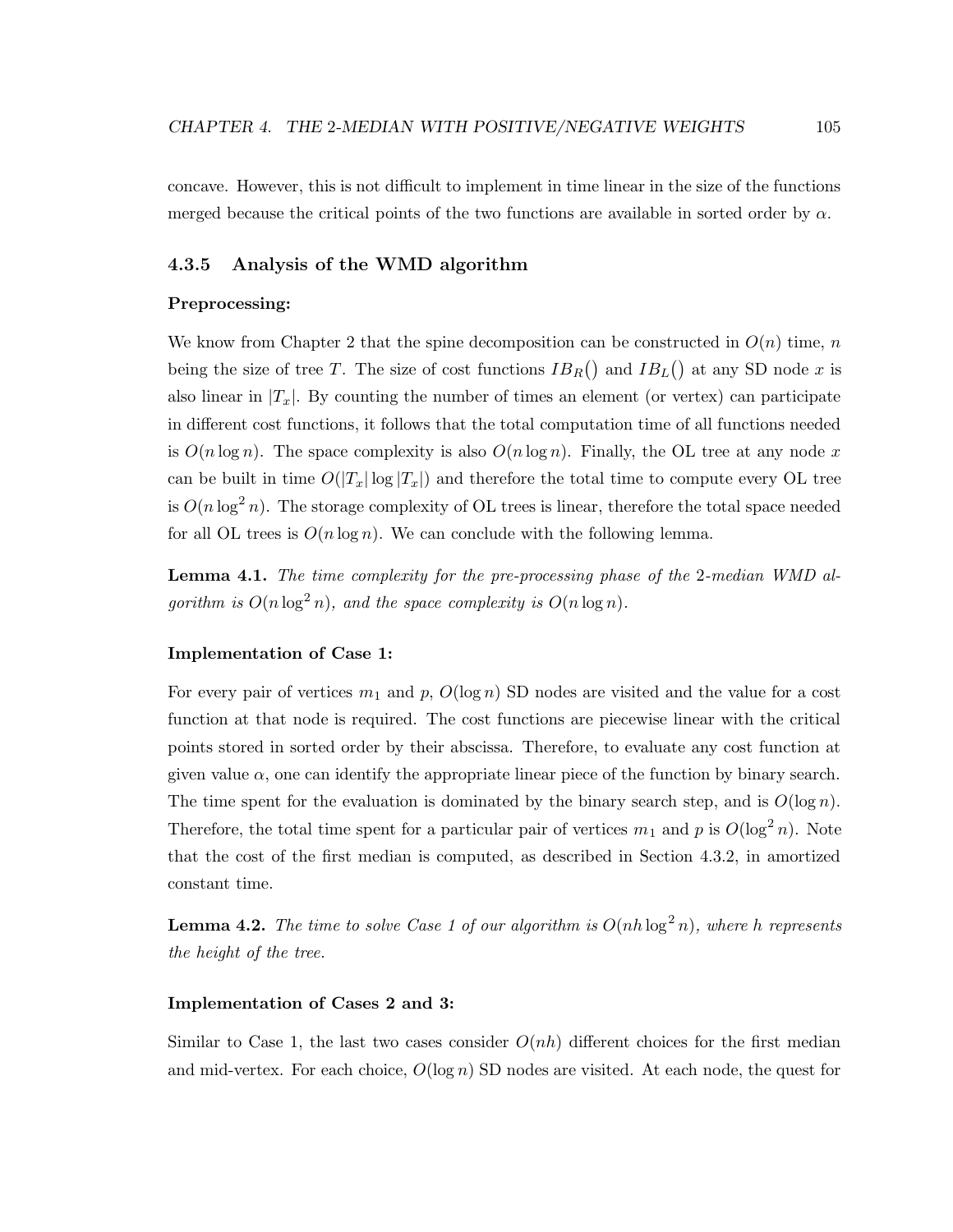- Enumerate pairs  $m_1$  and p in the usual order; compute  $g(\alpha)$  for every SD node x involved in the pair. Store the triple  $m_1, p, x$  under a key equal to the slope of  $g(\alpha)$ .
- Sort triples  $m_1$ , p, x according to their key.
- Generate and solve the queries in order for each triple  $m_1, p, x$ ; use sequential search at the OL tree nodes to find the tangent point and save the position of the tangent at the OL node. Compute the 2-median cost corresponding to the query.
- Return the 2-median cost with smallest value.



the optimal vertex to serve as facility translates to computing tangent points at  $O(\log n)$  OL tree nodes, and the computation of the tangent point requires, under usual circumstances,  $O(\log n)$  time. Observe that this amount to  $O(\log^3 n)$  step for each choice of  $m_1$  and p.

However, we can use the same trick we used for the easier problem MWD to reduce a logarithmic factor. We follow the steps of the algorithm from Program 4.5 to generate function  $g(\alpha)$  at every SD node required by the choice of  $m_1$  and p points. Instead of computing the tangent point determined by  $g(\alpha)$  right away, we store the slope of  $g(\alpha)$  in an array. After all  $O(nh \log n)$  slopes are generated, we sort them in  $O(nh \log^2 n)$  time. We then proceed to answer them in sorted order as usual, except that when we actually process an OL node to find the tangent, we use sequential search instead of binary search and we make sure we save the position of the most recently tangent point obtained. Since the convex hull at each OL tree node is assembled in  $O(\log n)$  time [84], it follows that the total time consumed for answering all  $O(nh \log n)$  queries is  $O(nh \log^2 n)$ . An outline of the algorithm described above is given in Program 4.6.

**Lemma 4.3.** Cases 2 and 3 are implemented in  $O(nh \log^2 n)$  time and  $O(nh \log n)$  space.

One can notice that we require a lot of storage space for the class of trees with height linear in n simply because we sort all queries in a pre-processing step. If we can afford an extra logarithmic factor in running time, we can reduce the storage space of the algorithm to  $O(n \log n)$ , the bound required by the storage of the cost functions only. In this case, we can no longer compute tangent points of lines to convex hulls by sequential search. We need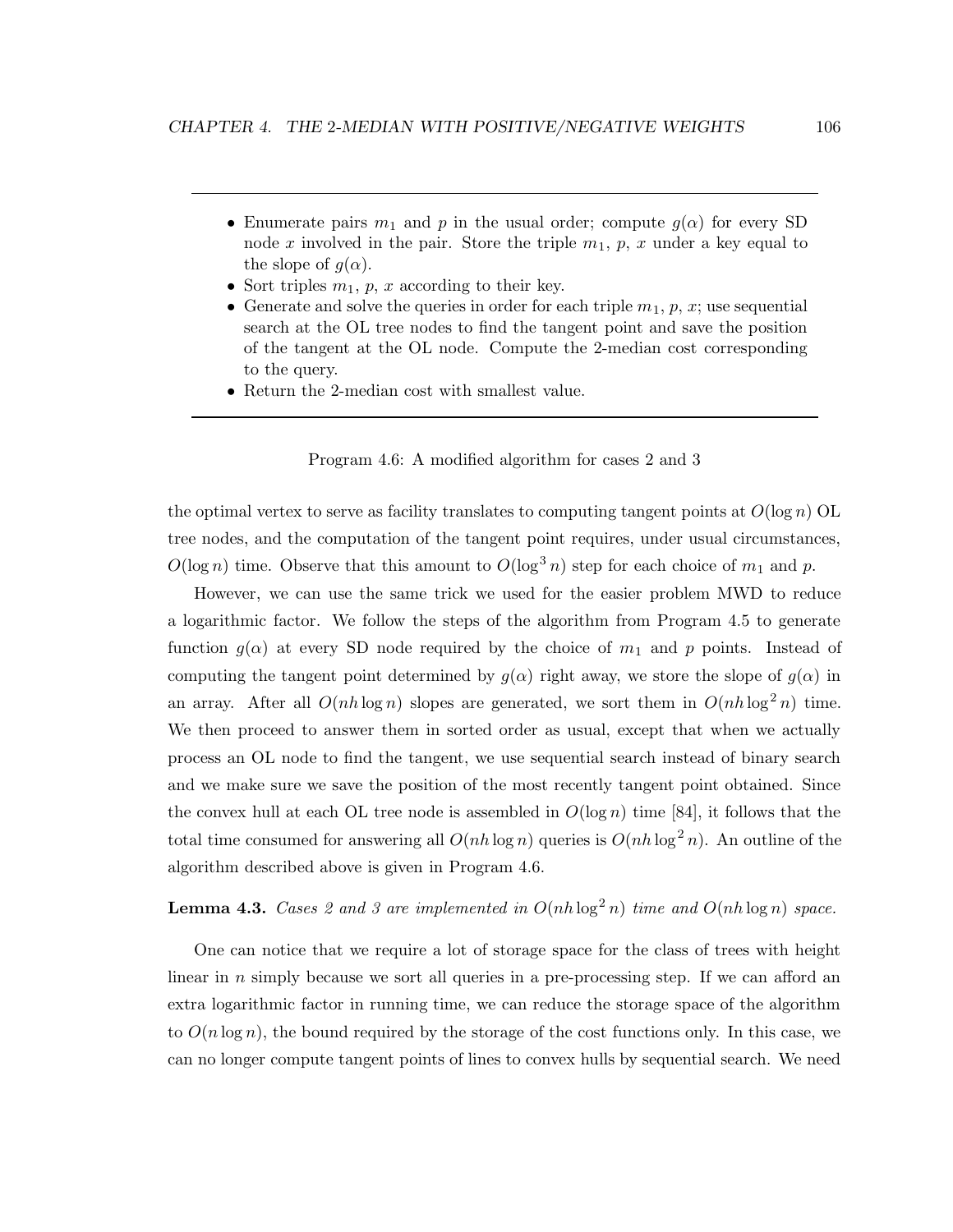to use binary search and the data structure to store convex hull fragments becomes more complicated. However, we can afford to spend  $O(\log n)$  time to assemble the hull fragments because  $O(\log n)$  time is spent anyway for binary search. The results from all three lemmas can be collected in the following theorem.

**Theorem 4.2.** The 2-median problem for trees with positive and negative weights under the objective function WMD is answered by our algorithm in  $O(nh \log^2 n)$  time and  $O(nh \log n)$ space, where h represents the height of the tree. Alternatively, we can use  $O(n \log n)$  space but the running time becomes  $O(nh \log^3 n)$ .

### 4.4 Conclusion

In this chapter, we have presented improved algorithms for a generalization of the k-median problem in trees in which client vertices are allowed to have negative weight. This generalization is more difficult than the usual  $k$ -median problem in which all clients are positively weighted. For example, if we consider a facility moving along a path in a tree, the 1-median cost for the facility when all vertices are positive is a convex function, but when negative vertices are allowed, this is no longer true.

Using techniques similar to those from Chapter 3, we have improved the running time of the algorithms for solving two instances of this problem, the 2-median with WMD objective and the 2-median with MWD objective. For the MWD problem, our algorithm has a running time of  $O(n \log n)$  improving the previously known quadratic solution of Burkard *et al.* [21]. To improve this result is perhaps a difficult task since no algorithm better that  $O(n \log n)$ exists so far for the problem with positive weights.

For WMD problem, we propose an algorithm with  $O(nh \log^2 n)$  running time where h is the height of the tree, improving the cubic algorithm published in the same paper [21]. This instance is much more difficult than MWD because the optimal 2-median set might not necessarily lie on the vertices of the tree. Our approach is based on solving several cases that cover the entire set of candidate solutions. One of these cases, the "vertex-edge" case, can actually be solved in  $O(nh \log n)$  time. For the future, we propose to investigate means to reduce the complexity of the other two cases we consider. Another direction of research worth taking is the design of an algorithm whose performance is independent on the height of the tree while still sub-quadratic in  $n$ . We believe that to be successful, a different approach must be used, one that either avoids the explicit enumeration of all local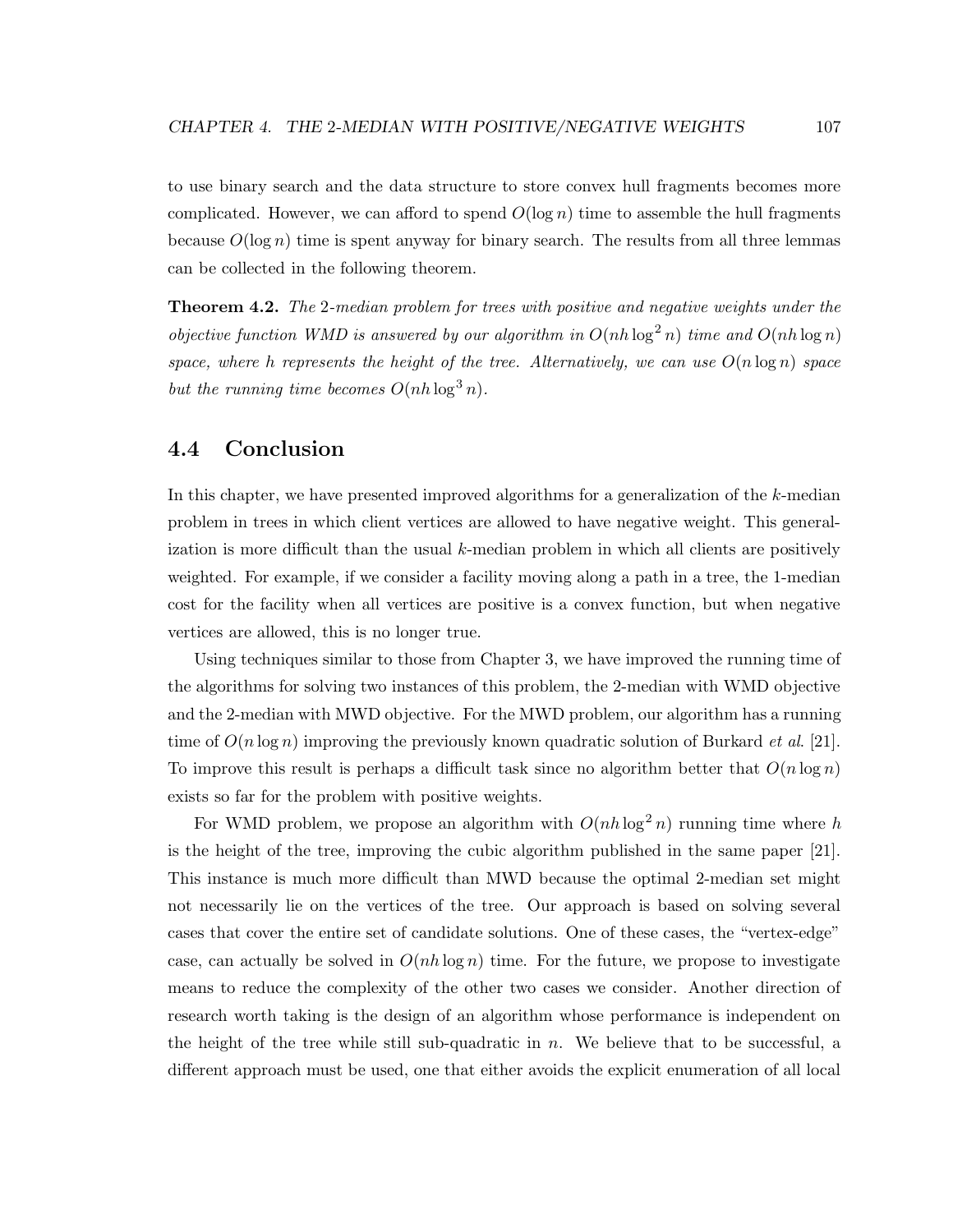optima, or one that uses more properties of the optimum solution like in the algorithm of Breton [20] for the case with all vertices positive.

When the number of facilities is three or more, nothing is known about this generalization in trees. We believe that it is possible to adapt the dynamic programming algorithm of Tamir [99] for the general k-median WMD problem with positive/negative weights. The obvious approach leads though to a blow-up in the running time of the algorithm (although the bound remains polynomial in  $n$ ) since we might need to enumerate a quadratic number of values for each cost function. This quadratic number has its source in the enumeration of local optima configurations. We feel that further research could lead to interesting results on this problem.

Moreover, other graph structures for which the k-median problem with positive vertices is efficiently solvable have not yet been considered within the positive/negative framework. These too constitute possible directions for future research and test grounds for techniques similar to those used in this thesis.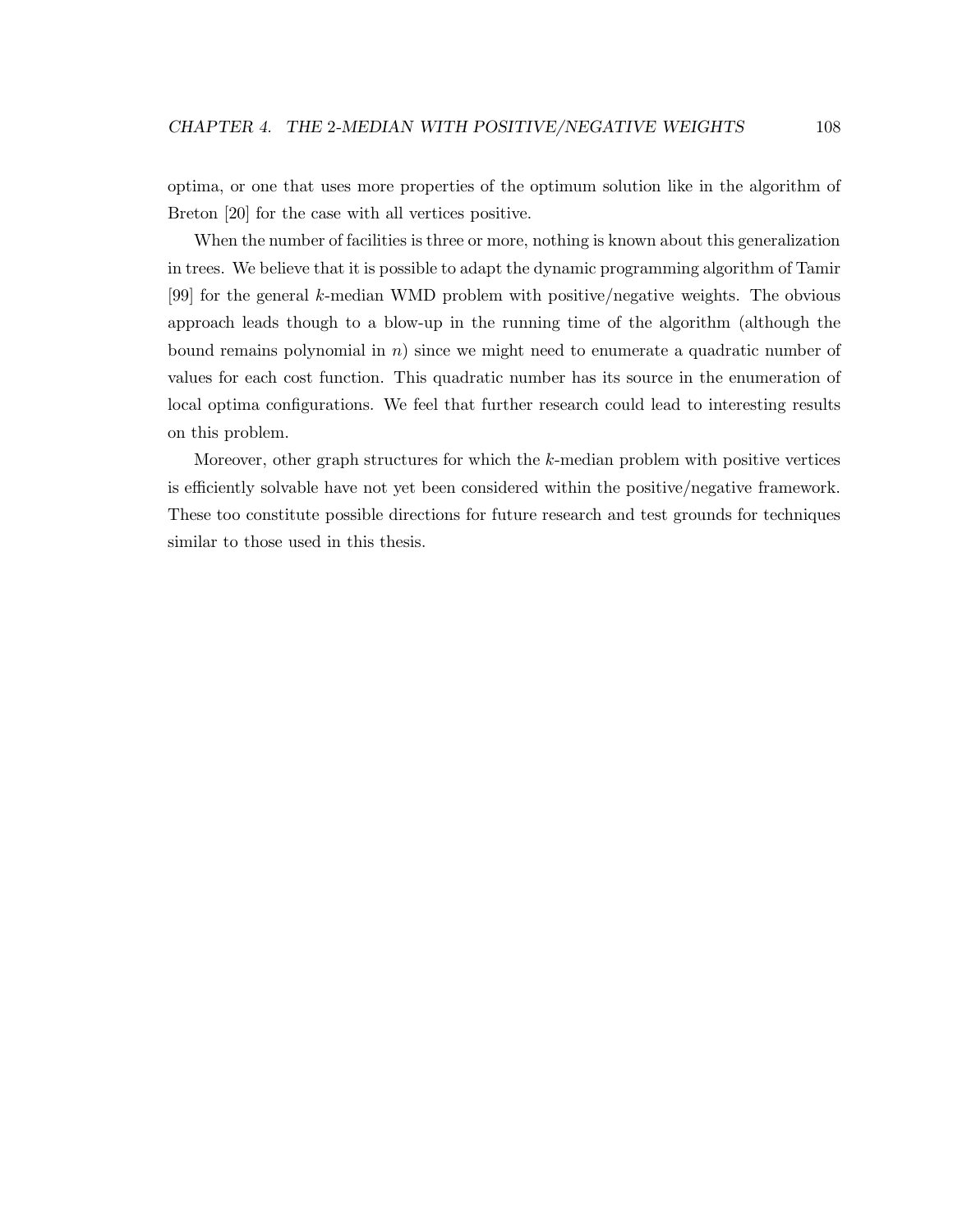## Chapter 5

# The collection depots facility location problem

In this chapter we consider another generalization of the k-median facility location problem in trees called the round-trip collection depots location problem. We are given a set of locations at which one of two types of objects are already placed, clients or collection depots. A third class of objects, the facilities, dispatch vehicles that serve clients. We are asked to find a placement for one or more facilities so that the following scenario is optimized.

- To serve a client, a vehicle executes a tour that starts at the facility, visits the client (to collect garbage, for example), then stops at a collection depot (to dump the garbage), and finally returns to the originating facility.
- All clients must be served in this way.
- The objective function to optimize is:
	- ∗ Minmax problem (also called the center problem): to minimize the cost of the most expensive tour.
	- ∗ Minsum problem (also called the median problem): to minimize the total cost of all tours.

The collection depots location problem was recently proposed by Drezner and Wesolowsky [37] who characterized some properties of the optimal solution for minsum problems on the line and in the plane with Euclidean and rectilinear distances. They also proposed a heuristic algorithm to solve the Euclidean distance version in the plane and presented an empirical study of its performance. One year later, Berman  $et \ al.$  [15] considered the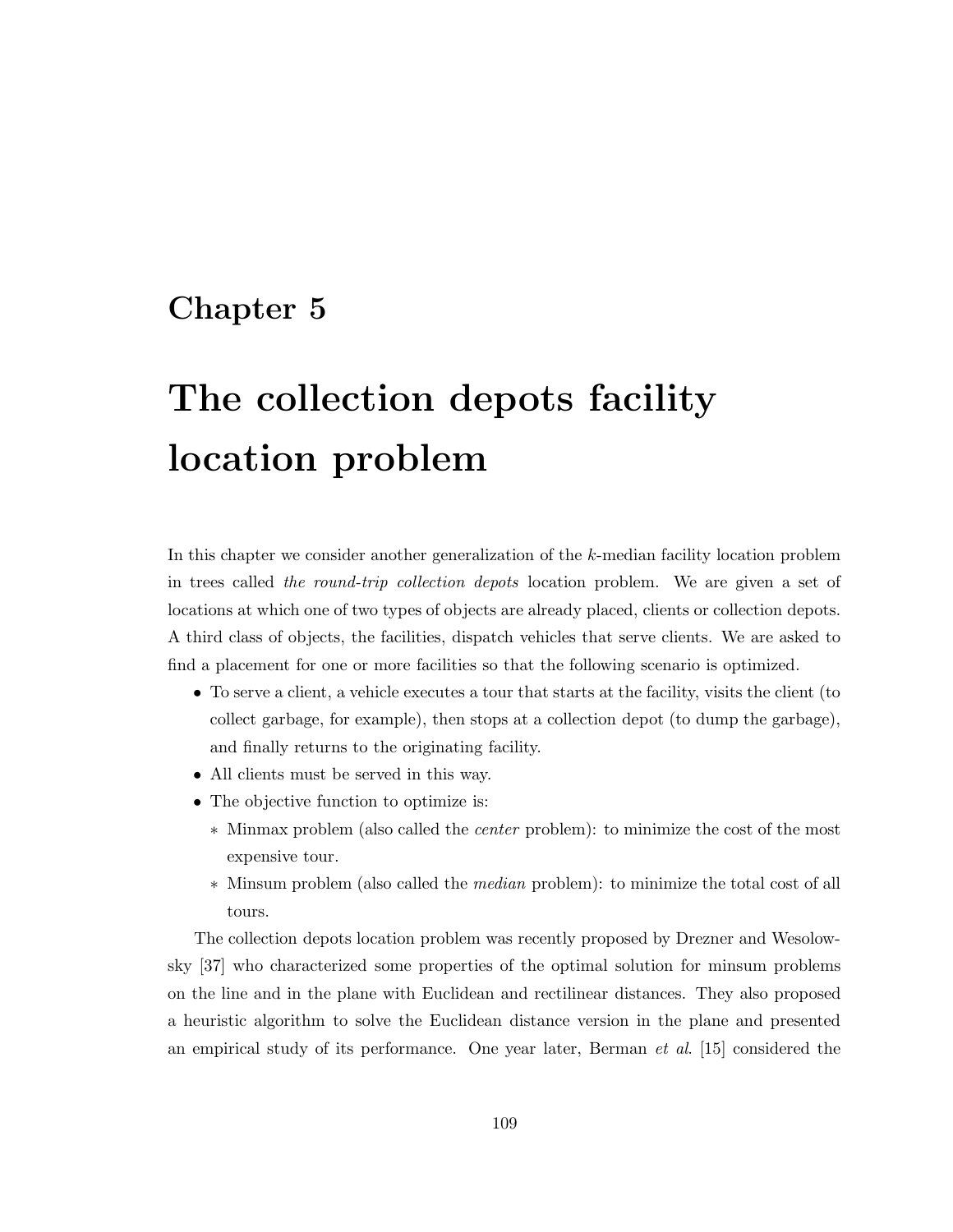minsum and minmax problems in general graphs and trees, and they analyzed the properties of the optimal solution. In [16] Berman and Huang extended their results on the minsum problem in graphs by looking at the case of placing multiple facilities. They established some properties of the optimal solution in trees and in a cycle, and they also studied the problem of locating the collection depots simultaneously with the facilities. Their method uses a Lagrangean relaxation algorithm embedded in a branch and bound framework.

Finally, Tamir and Halman [104] focused on the minmax problem in the plane, in graphs, and in trees with an additional constraint that specifies the sets of collection depots allowed for each client. They also considered two extensions of the depots collection problem, the customer one way and the depot one way collection problem. In the latter two versions, the cost of the return trip to the facility is not important, however the order in which the client and the depot are visited becomes important. As an example, Tamir and Halman showed that the minmax customer one way  $k$  facility problem in which the depot is visited before the customer and a set of allowable collection depots is given for each client, is NP-hard even on path graphs, whereas the depot one way problem is polynomially solvable in trees using the  $O(n \log^2 n)$  time algorithm by Megiddo and Tamir for the k-center problem [79].

Other variations of the minmax problem in graphs exist. When the facilities are restricted to lie on the vertices of the network, we have the discrete version, as opposed to the continuous version where facilities can lie on the edges of the network. Also, depending on whether the clients are weighted or not and the cost of the tour is taken using weighted distances or not, we have weighted and unweighted minmax problems. Among other results concerning the minmax problem in the plane, Tamir and Halman gave algorithms for the following instances:

• For the unweighted 1-center collection depots problem in an arbitrary graph:

$$
O(|E|(n \log n + S))
$$
 time,

where  $E$  is the set of edges, n the number of clients, and  $S$  the sum over all clients of the size of the set of collection depots allowed for that client. S can be between  $\Theta(n)$ and  $\Theta(n^2)$ .

• For the weighted  $k$ -center collection depots problem in a tree:

$$
O(n^2 \log n) \, \text{time}
$$

in the discrete and continuous models.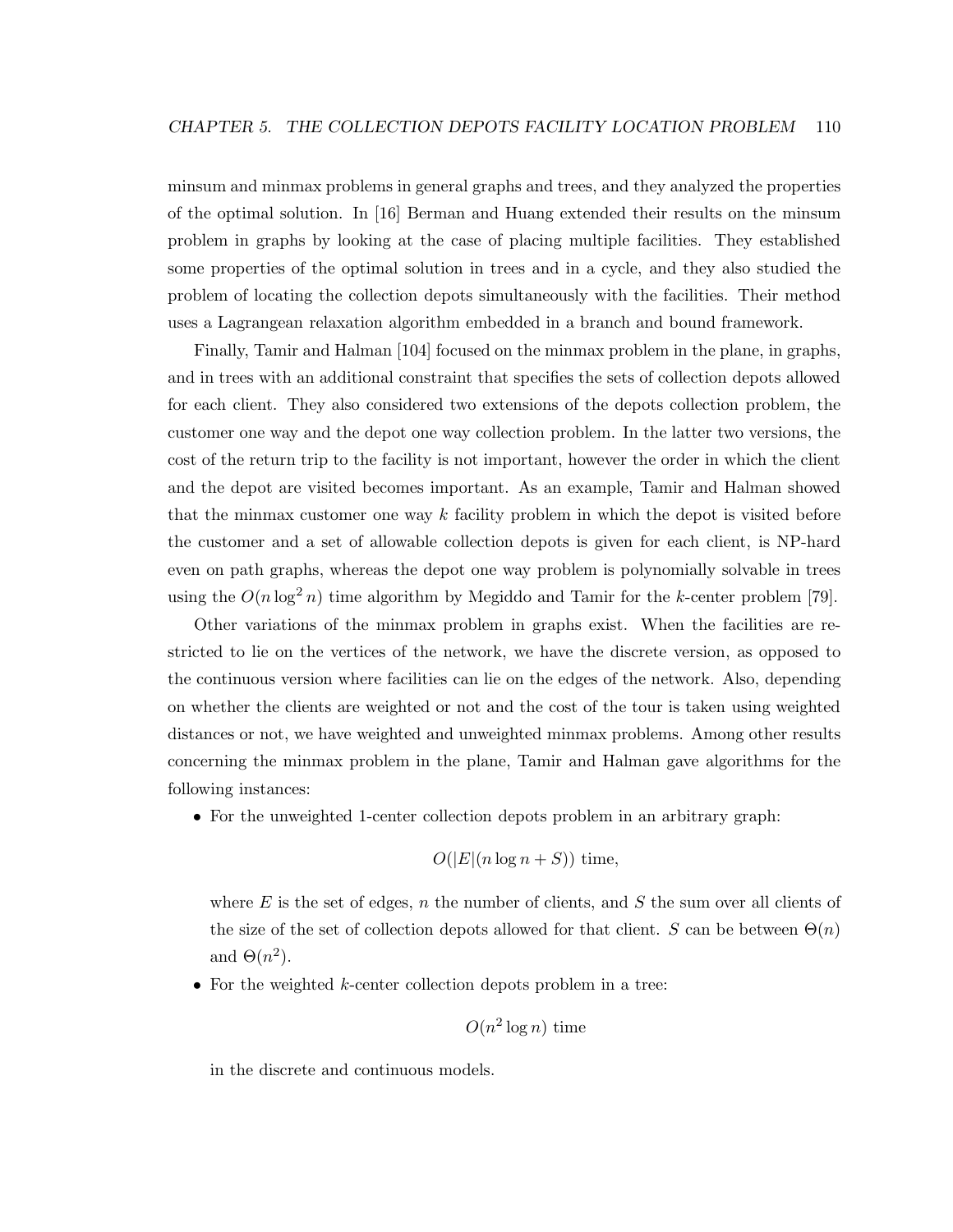

Figure 5.1: Example of trips from facilities  $y_1$  and  $y_2$  to client  $c_i$ 

For both weighted and unweighted 1-center collection depots problem in a tree, Tamir [100] showed that an  $O(n \log n)$  algorithm is possible.

In the following paragraphs, we study the 1-median collection depots location problem in trees. We show that using techniques similar to those employed in the previous chapters, we achieve an algorithm with  $O(n \log n)$  running time and space. Unlike for the minmax objective, for this problem no previous results are known. For completeness, we also describe an obvious adaptation of Tamir's dynamic programming algorithm for the k-median collection depots problem in trees.

### 5.1 Notation and characterizations of the optimal solution

Let  $T = (C \cup D, E)$  be a tree where  $|C| = n_C$ ,  $|D| = n_D$ , and  $|C \cup D| = n$ . Let  $C =$  $\{c_1, c_2, \ldots, c_{n_C}\}\$ be the customer nodes of T and let  $D = \{\delta_1, \delta_2, \ldots, \delta_{n_D}\}\$ be the depots nodes of T. It is allowed for a customer vertex and a depot vertex to coincide. Each customer  $c \in C$  is associated with weight  $w(c) \geq 0$ . If T' is a subtree of T, we denote by  $C(T')$  and  $D(T')$  the client respectively depot set of T'.

We consider the tree as a network in which facilities can be located on edges. Let  $y$  be such a point in  $T$ . We denote the weighted trip distance from facility  $y$  to a client  $c_i$  by

$$
r(y, c_i) = w(c_i) \Big( d(y, c_i) + \min_{1 \le k \le n_D} \{ d(c_i, \delta_k) + d(\delta_k, y) \} \Big).
$$

Figure 5.1 shows a typical example of two routes, one from facility  $y_1$  to client  $c_i$ , the other from facility  $y_2$  to client  $c_i$ . The depot locations are shown as empty discs and the optimal depot location for the route determined by  $y_j$  and  $c_i$ , denoted  $\delta(y_j, c_i)$  where  $j \in \{1, 2\}$ , is not necessarily the closest depot to the client or to the facility, but it depends on the pair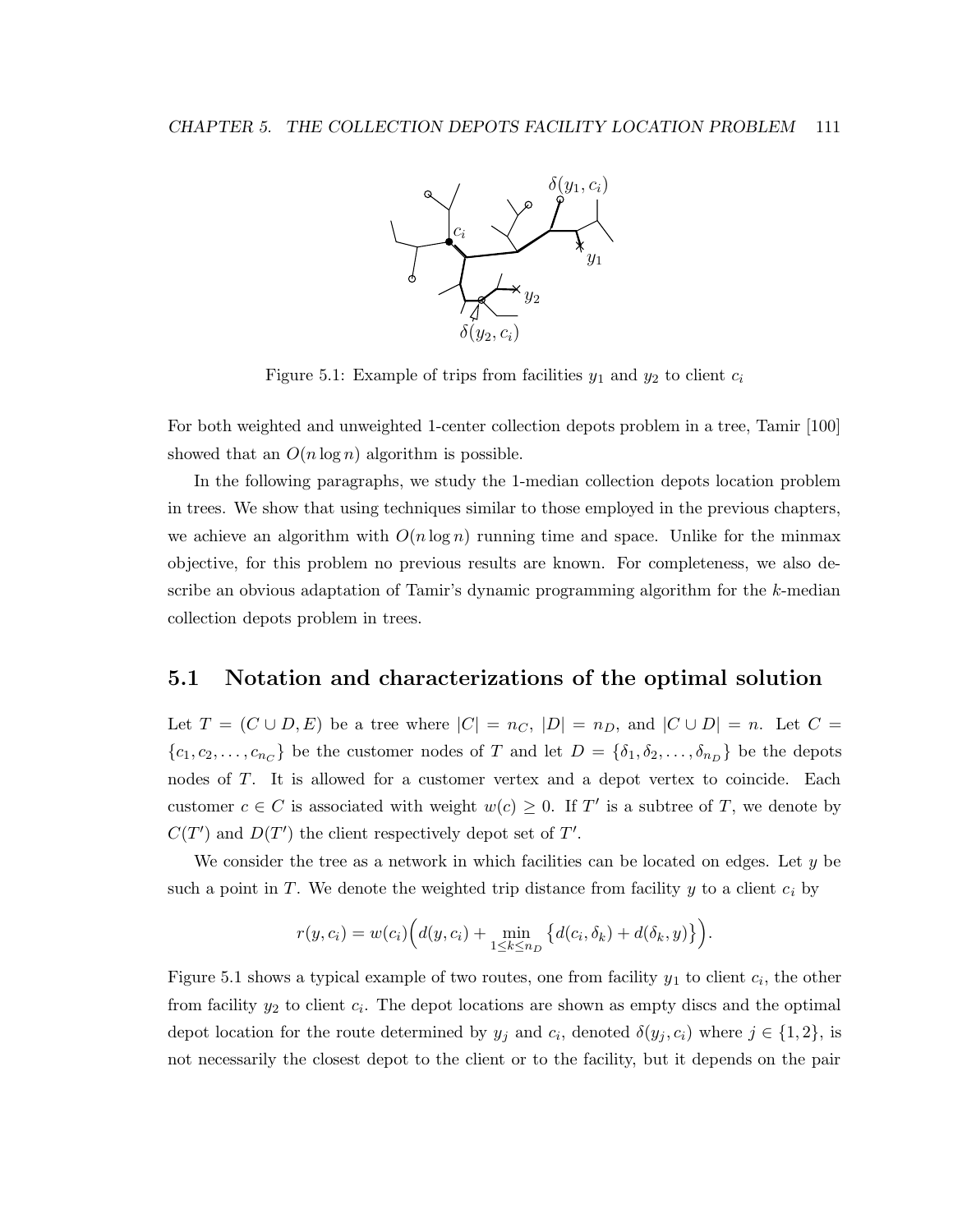facility-client. The k facility minsum (median) and minmax (center) problems are defined as follows:

**minsum:** Find k facilities  $y_1, y_2, \ldots, y_k$  that give

$$
\min_{y_1, y_2, \ldots y_k \in T} \Big( \sum_{i=1}^{n_C} \big( \min_{1 \le h \le k} r(y_h, c_i) \big) \Big).
$$

**minmax:** Find k facilities  $y_1, y_2, \ldots, y_k$  that give

$$
\min_{y_1, y_2, \dots y_k \in T} \left\{ \max_{1 \le i \le n_C} \left\{ \min_{1 \le h \le k} r(y_h, c_i) \right\} \right\}.
$$

Let  $\delta(y, c_i) \in D$  denote the optimal depot used in the trip from y to  $c_i$ . Then,

$$
r(y,c_i) = w(c_i) \Big( d(y,c_i) + d(c_i,\delta(y,c_i)) + d(\delta(y,c_i),y) \Big).
$$

If we analyze the trip for  $c_i$  from y and keep in mind that T is a tree network, we notice that the trip from  $y$  to  $c_i$  can be partitioned into two parts. One part involves the path from  $y$ to  $c_i$ , denoted by  $\pi(y, c_i)$ , and the other involves the path from  $\delta(y, c_i)$  to  $\pi(y, c_i)$ . Hence

$$
r(y, c_i) = 2w(c_i) \Big( d(y, c_i) + d(\delta(y, c_i), \pi(y, c_i)) \Big). \tag{5.1}
$$

The weighted distance of the trip from y to  $c_i$  is determined by the pair of elements  $(d(y, c_i))$ ,  $d(\delta(y, c_i), \pi(y, c_i)))$ , *i.e.* by the length of two paths, one from the facility to the client (path facility-client) and the other from the depot to the path facility-client.

As in the case of the classic  $k$ -median problem, the  $k$ -median collection depots facility location problem admits an optimal solution with the set of facilities chosen from the set of client and depot vertices. This was shown by Berman and Huang in [16]. We restate their result here because it is essential for the correctness of the algorithms proposed in this chapter.

**Lemma 5.1.** For the weighted minsum problem on a network, there always exists an optimal set of facility locations which is a subset of  $C \cup D$ .

Sketch of proof. Consider Figure 5.2 where we assume that facility  $y_h$  is located inside edge uv in the optimal solution. Let  $T(u)$  and  $T(v)$  be the components of T obtained after the deletion of edge uv. We split the set of clients served by  $y_h$  in the optimal solution into four sets: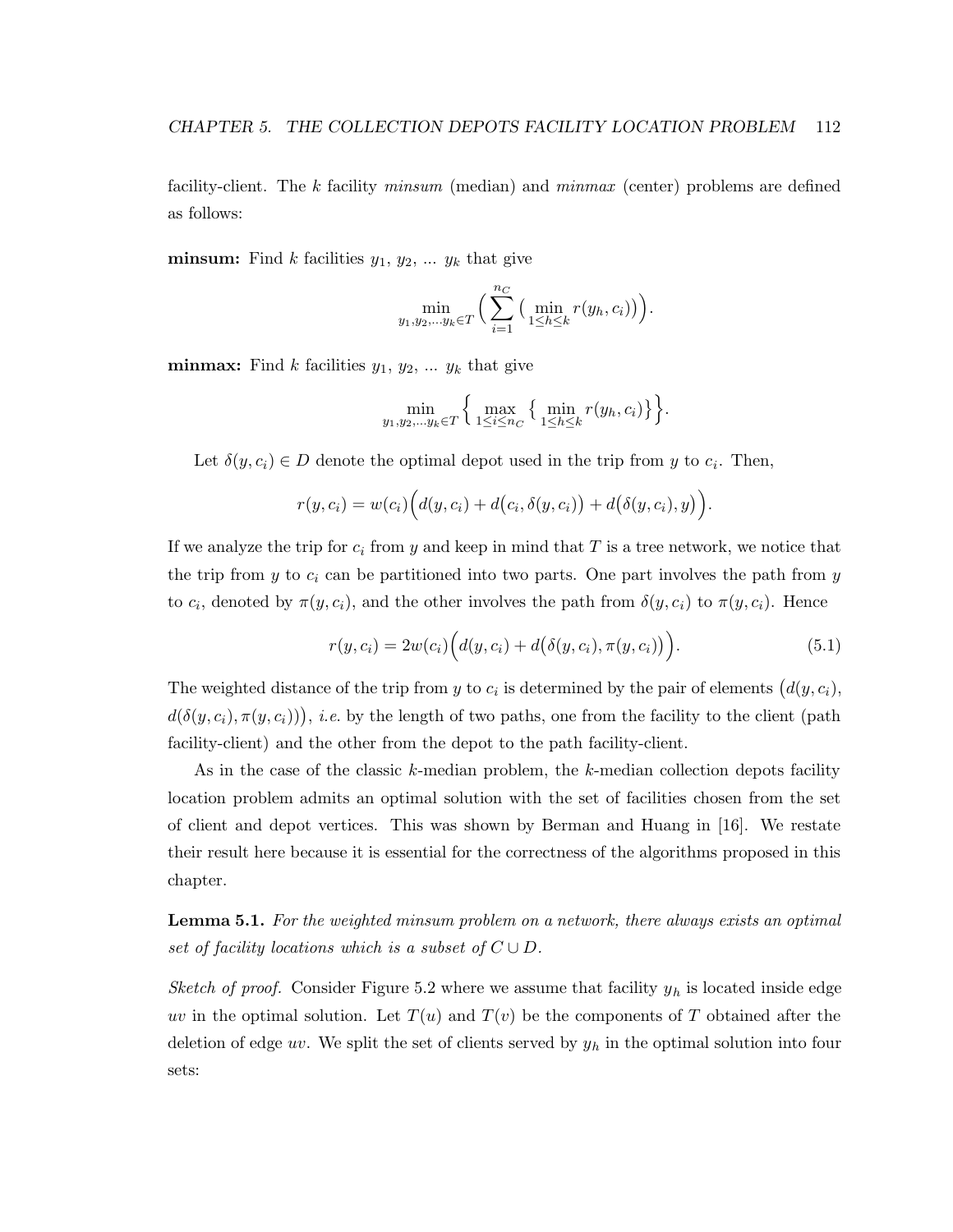

Figure 5.2: Vertex optimality for the k-median collection depots problem

- $C_{uu}$ : the set of clients from  $T(u)$  that use a depot also from  $T(u)$ .
- $C_{uv}$ : the set of clients from  $T(u)$  that use a depot from  $T(v)$ .
- $C_{vu}$ : the set of clients from  $T(v)$  that use a depot from  $T(u)$ .
- $C_{vv}$ : the set of clients from  $T(v)$  that use a depot also from  $T(v)$ .

Observe that the total cost for serving the clients from  $C_{uv} \cup C_{vu}$  remains constant as  $y_h$  moves on edge uv because the clients served use a depot from the other side of the edge and the same distance is traversed no matter where the facility is placed on the edge. Let  $w(C')$  denote the total weight of clients from a subset C'. If  $w(C_{uu}) \geq w(C_{vv})$ , then from  $(5.1)$  we see that  $y_h$  can move on u without increasing the total cost.  $\Box$ 

The previous lemma suggests that the k-median collection depots problem has nice properties and might not be too difficult to solve. This is partially true. For example, unlike in the usual k-median problem, the optimal solution in the collection depots problem does not always split the client set into k connected components, and thus an algorithm based on the split edge technique is not suitable.

Figure 5.3 illustrates a tree where the optimal 2-median collection depots solution determines three connected groups of client vertices served by the same facility. The two facilities are placed at A and C. We can force this placement by assigning a huge weight to vertices  $A$ and C as clients and connecting A with  $A'$  through a very long edge.  $A'$  is both a client and a depot, and its weight is slightly larger than the total weight of clients from path  $\pi(A, B)$ served by  $A$ . As a result, there is no incentive to move the facility from  $A$  on a vertex from path  $\pi(A, B)$ , and of course, no incentive to move the facility over to A'. The collection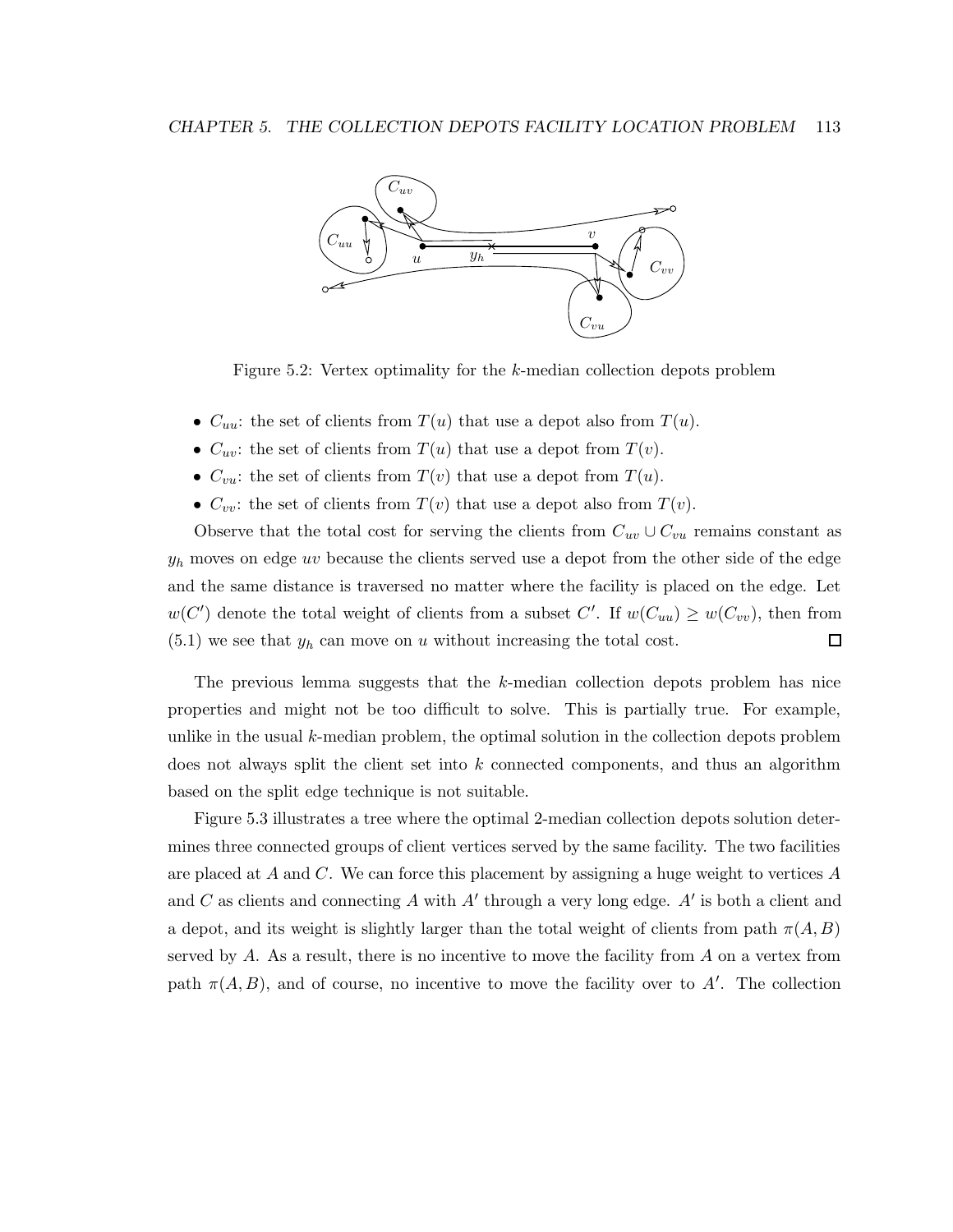

Figure 5.3: An optimal 2-median that split the clients into three connected sets, each served by one facility

depots are at  $B$  and  $C$ . We have

$$
d(B, O) = d(B', O) = y,
$$
  
\n
$$
d(D, P) = d(D, Q) = x - \epsilon,
$$
  
\n
$$
d(D, A) = x.
$$

Note that for any client served by facility A on path  $\pi(A, B)$ , the best collection depot is B because C is too far and  $A'$  is the depot used only for  $A'$  as client. In the same time, the cost of the trip from A to any client on path  $\pi(A, B)$  is the same, namely  $x + y$  (assume all clients have weight  $\frac{1}{2}$  $\frac{1}{2}$ ). However, for any client on path  $\pi(P,Q)$ , the cost of the trip from facility C is no more than  $y + \epsilon + x - \epsilon$  and thus any client in  $\pi(P, Q)$  is served by C and not A. In fact, the set of clients to be served by A is the disjoint set  $\pi(P, B) \cup \pi(Q, A) \cup \{A'\}.$ 

Despite this behaviour, we will show in Section 5.3 that it is still not difficult to use the classic algorithm of Tamir [99] almost directly to obtain the optimal solution for the k-median collection depots problem. But first, we describe how to solve the 1-median case.

### 5.2 1-median collection depots problem

The general idea of the 1-median algorithm follows a pattern similar to the work of Rosenthal and Pino [90] who studied the location of one facility in trees, with several objective functions, in linear time. For this problem, the same framework seems not to lead to linear time algorithms very easily because of the particularities of our distance function. We propose here an algorithm with running time  $O(n \log n)$ .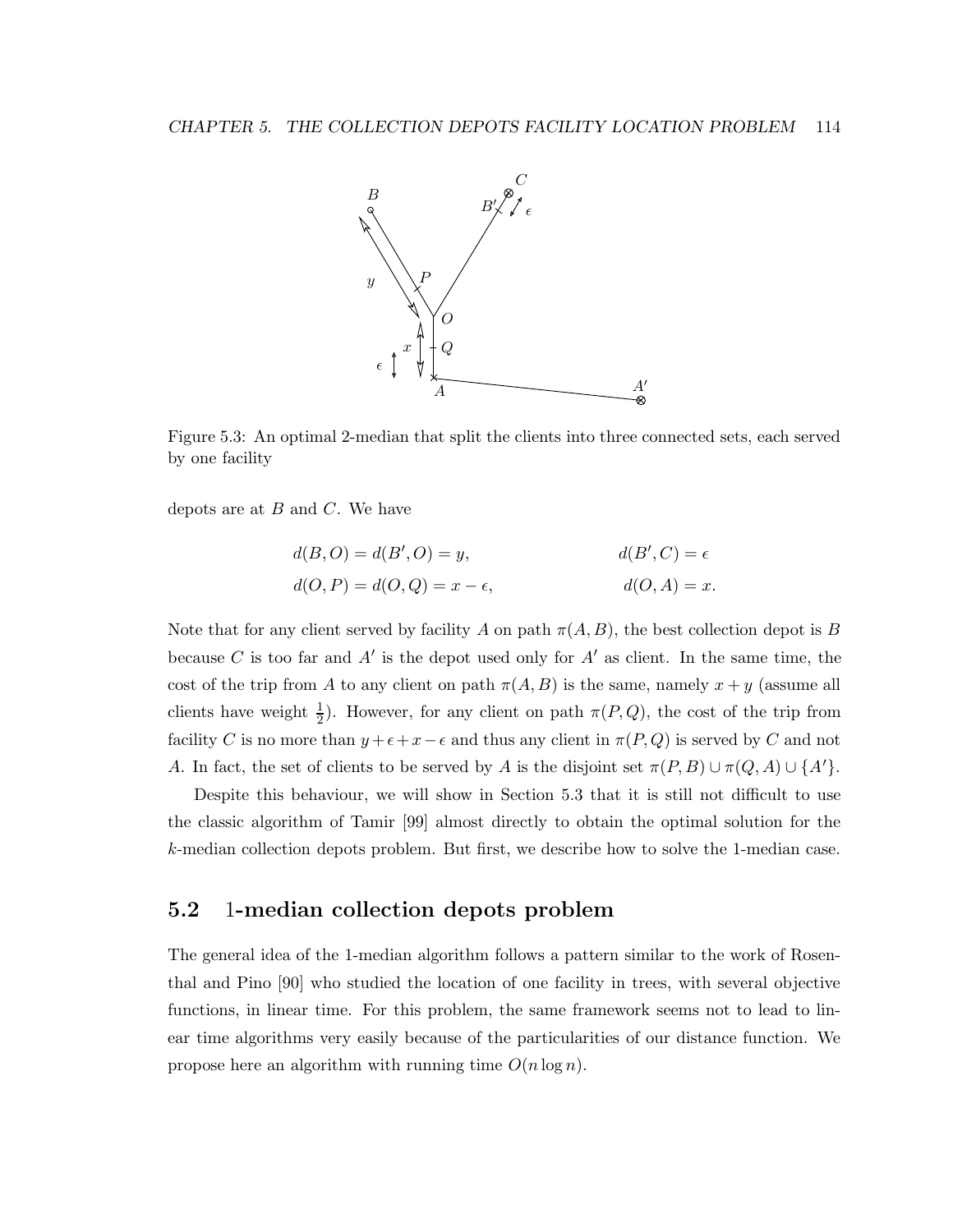

Figure 5.4: Computing the cost of the 1-median when  $v$  is the facility

From Lemma 5.1 we know that the optimal solution must be a vertex of the input tree, therefore we simply compute the 1-median cost with the facility at each vertex in the tree and return the one for which the value computed is smallest. The obvious algorithm to compute the cost for a given facility uses linear time for processing which leads to a quadratic 1-median algorithm. In the following paragraphs, we show that using the spine decomposition from Chapter 2 and pre-processing, we can compute the cost in logarithmic time.

Assume that at every node  $x$  of the SD we have the following information available:

(a) The clients of  $T_x$  are sorted in decreasing order of the distance from the path between the client and  $x_L$ , and the closest depot to the path. The sequence is  $z_1, z_2, \dots z_{|C(T_x)|}$ such that

$$
d(\delta(x_L, z_j), \pi(x_L, z_j)) \geq d(\delta(x_L, z_{j'}), \pi(x_L, z_{j'}))
$$

for any  $j' > j$ . Not that  $\delta(x_L, z_j)$  is the closest depot to the path and is computed taking in consideration all depots in the whole tree. We will show later how to compute this efficiently.

(b) The weighted sum for the depot distance to path  $\pi(z_j, x_L)$  for all clients starting with  $z_j$ to the last one in the order described above. We use subscript "L" because we compute another value  $P_R(x, j)$  which returns the same weighted sum but using the ordering relative to paths  $\pi(z_j, x_R)$ .

$$
P_L(x,j) = \sum_{i=j}^{|C(T_x)|} w(z_i) \cdot d(\delta(x_L, z_i), \pi(x_L, z_i)), \quad 1 \le j \le |C(T_x)|.
$$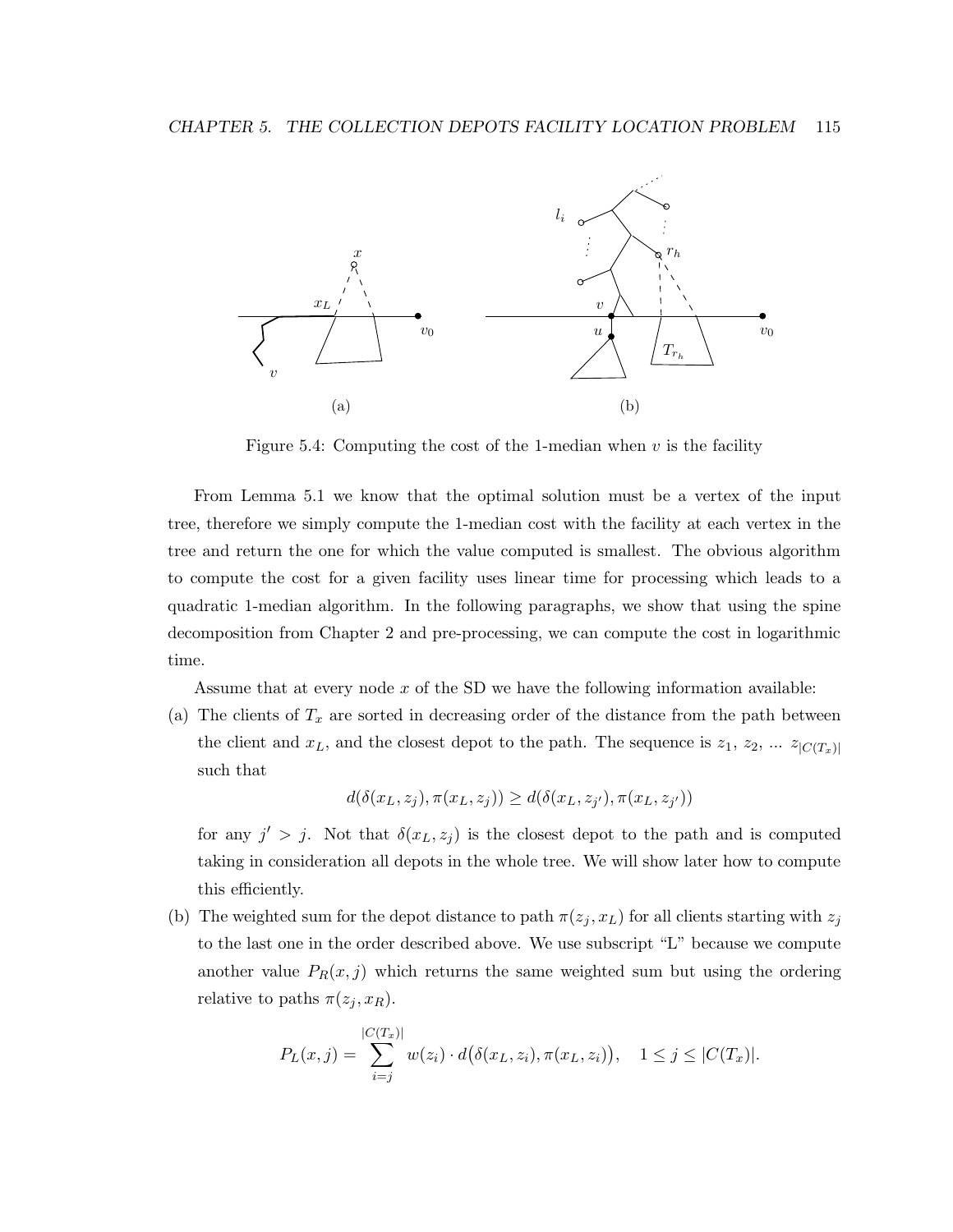(c) The sum of the weights of the clients in the order described at (a) up to vertex  $z_j$ .

$$
Q_L(x,j) = \sum_{i=1}^j w(z_i), \quad 1 \le j \le |C(T_x)|.
$$

(d) The cost of all clients in  $T_x$  as if served by a facility at  $x_L$  but without adding the depot distance. To obtain the trip distance, one needs to add this value to the depot distance weighted sum.

$$
M_L(x) = \sum_{i=1}^{|C(T_x)|} w(z_i) \cdot d(x_L, z_i).
$$

A similar ordering of the clients in  $T_x$  is computed relative to the depot distance to the path from the client to  $x_R$ ,  $d(\delta(z_j, x_R), \pi(z_j, x_R))$ . Then, we define  $P_R(x, j)$ ,  $Q_R(x, j)$ , and  $M_R(x)$  exactly in the same way using the new ordering.

To compute the contribution of clients in  $T_x$  if served by some tree vertex v (Figure 5.4) (a)), we simply have to know the depot distance to path  $\pi(v, x_L)$ . Let this distance be  $d_{new}$ ,

$$
d_{new} = d(\delta(v, x_L), \pi(v, x_L)).
$$

Let j be the largest index in the ordering  $z_1, \ldots z_{|C(T_x)|}$  of the client vertices in  $T_x$  relative to  $x_L$  for which the depot distance is larger than  $d_{new}$ , in other words, for which

$$
d(\delta(z_j, x_L), \pi(z_j, x_L)) > d_{new}.
$$

Then, the contribution of clients in  $T_x$  served by v is

$$
2 \cdot (M_L(x) + w(T_x) \cdot d(v, x_L) + Q_L(x, j) \cdot d_{new} + P_L(x, j+1)). \tag{5.2}
$$

Indeed, the first two terms represent the total cost for the trip between the clients and the facility and the last two the total cost for the trip between the optimal depot and the client-facility path. Note that we use  $d_{new}$  as depot distance for all clients for which the depot distance for the trip inside  $T_x$  is larger than  $d_{new}$ . Of course, if v is towards the root from x, we use the values  $P_R$ ,  $Q_R$  and  $M_R$  in a similar way.

Now, we have all the ingredients needed to compute the 1-median cost when some vertex  $v \in T$  is the facility. Consider Figure 5.4 (b) where  $v \in T$  is the facility for which we need the cost. Let  $r_0, r_1, \ldots r_a$  and  $l_0, l_1, \ldots l_b$  be the SD nodes adjacent to path  $\sigma(v, s_{SD})$ . At each of these SD nodes including  $v$ , we use  $(5.2)$  to evaluate the contribution of the client vertices in the respective components, and we report the total as the result.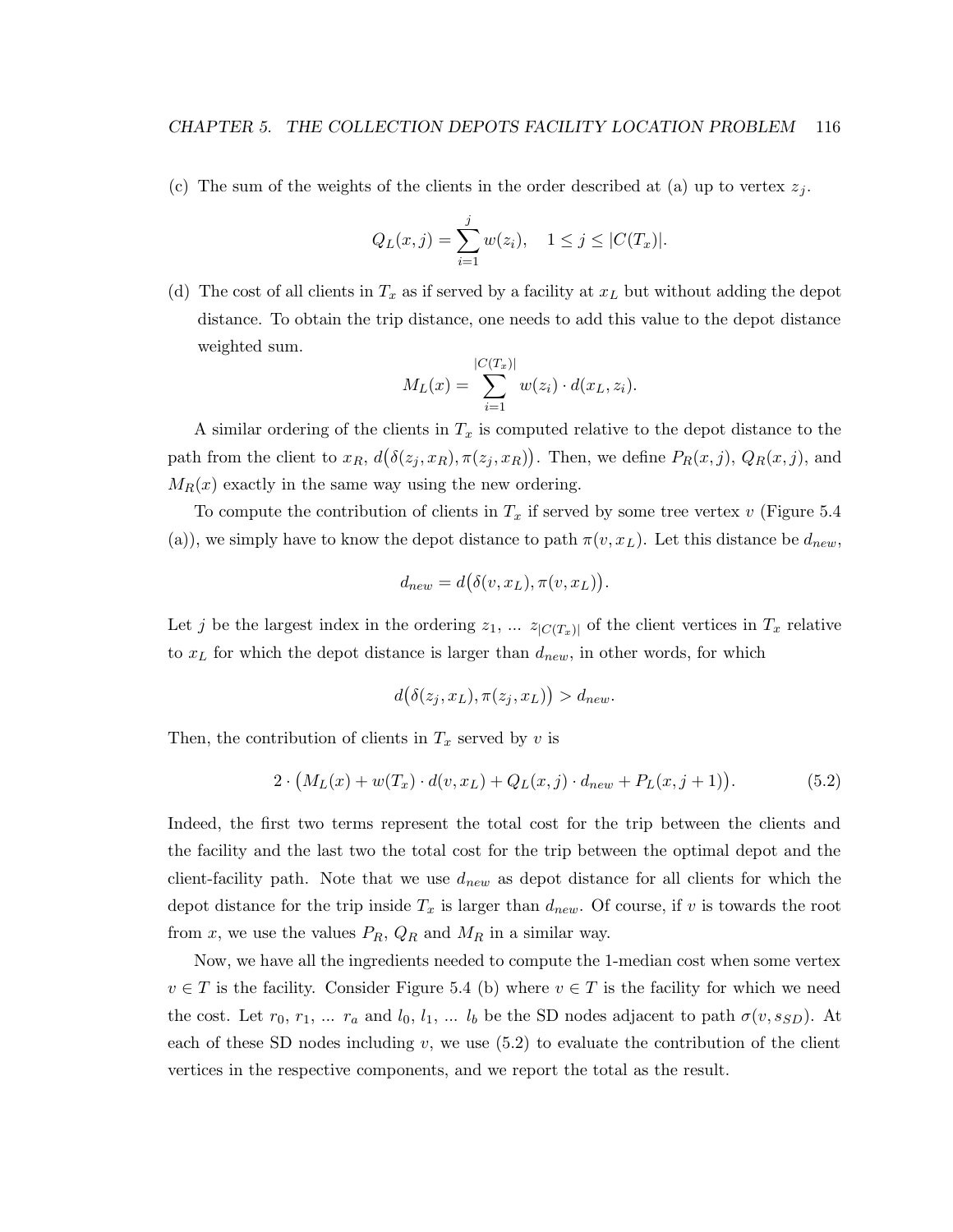- Compute the SD and any information required for maintaining the sorted lists of vertices at any node.
- Traverse the SD bottom up; at every node x with children y and t do:
	- 1: Compute the sorted lists for x, compute values  $P, Q$ , and M for x.
	- 2: Traverse the sorted list of  $y$  and generate queries in  $t$ . Answer the queries by sequential search in the list at  $t$ .
	- 3: Store the result incrementally in an array indexed by the tree vertex corresponding to the query.
	- 4: Repeat steps 2 and 3 with the roles for  $y$  and  $t$  interchanged.
	- 5: Discard the lists stored at  $y$  and  $t$ .
- Traverse the array indexed by tree vertices and output the entry with smallest value.

Program 5.1: Algorithm to solve the 1-median collection depots problem in trees

Observe that the evaluation of  $(5.2)$  is done in constant time once value j is determined. If we use binary search with  $d_{new}$  over the ordering of clients, we spend  $O(\log n)$  time at each SD node, and thus  $O(\log^2 n)$  time for each vertex. This gives an algorithm with  $O(n \log^2 n)$ running time. However, we can use the ideas from the previous chapter and replace the binary search step with sequential search. This can be done easily. Let y be the SD node sibling of x. Node x is used in the computation from (5.2) only when  $v \in T_y$ . But at y, we already have the sorted list of all vertices (we will compute the sorted list for all vertices and not only for the clients) relative to their depot distance to the path to either  $y_L$  or  $y_R$ . This gives a set of queries with  $d_{new}$  in sorted order.

Normally, if we keep the lists of sorted vertices at all nodes in the spine decomposition, the storage space of the algorithm is  $O(n \log n)$ . However, we can use the idea of Chapter 3 where we reduced the storage space of the k-median algorithm with a logarithmic factor by discarding lists that were no longer needed. In our present case, we can combine preprocessing with the computation steps as follows. Let  $x$  be the current SD node in the bottom-up pre-processing phase, and let y and t be its two children. Nodes y and t have all the required data available which we use to obtain the sorted list and values  $P, Q$ , and M for node x. Then, we simply generate all queries with  $v \in T_y$  for t, and  $v \in T_t$  for y, after which we discard the lists at y and t. The algorithm is sketched by Program  $5.1$ .

Assuming that the pre-processing phase is executed in  $O(n \log n)$  time with  $O(n)$  space,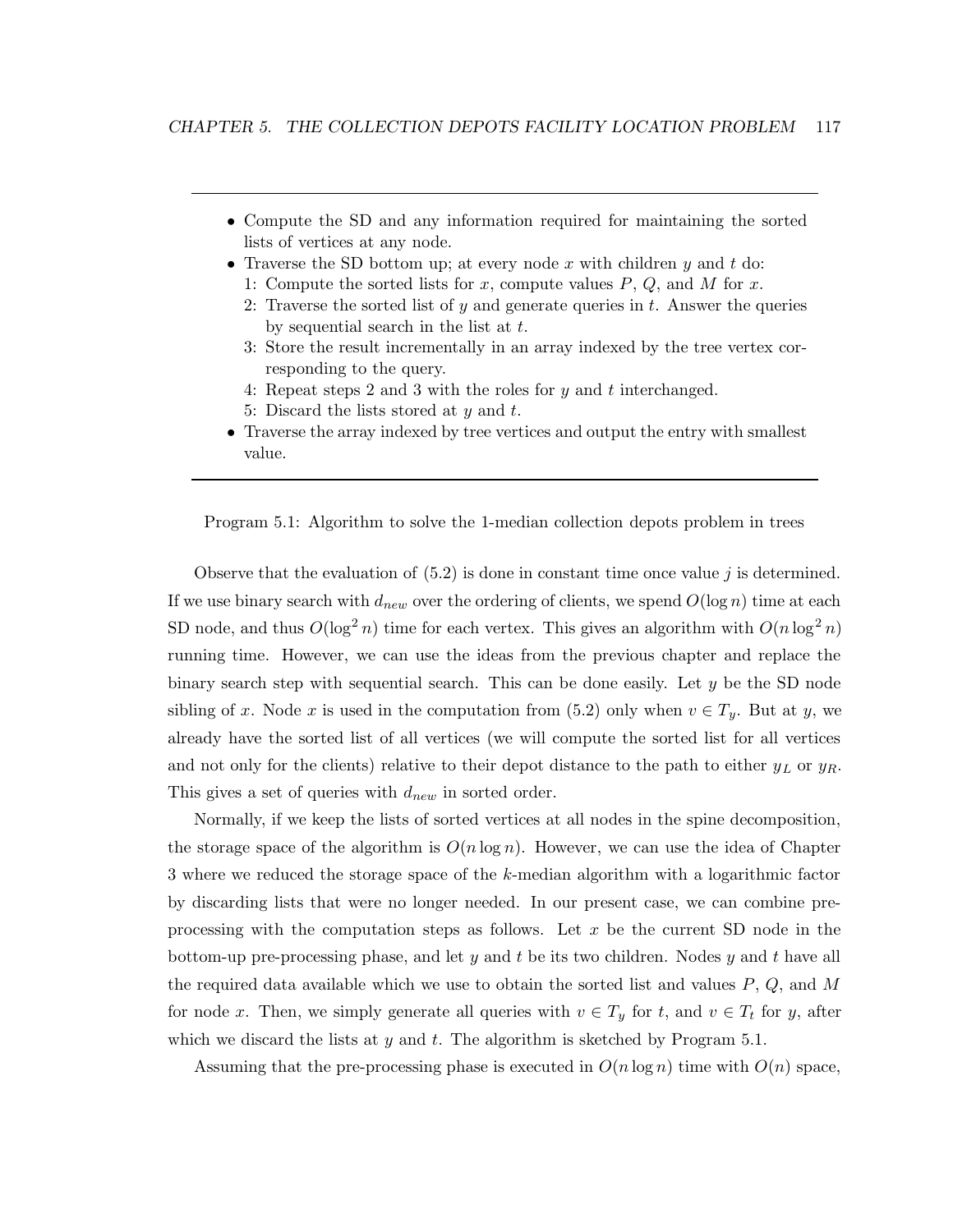we can state the following result.

**Theorem 5.1.** The 1-median collection depots problem in trees can be solved in  $O(n \log n)$ time and  $O(n)$  space.

### 5.2.1 Preprocessing

We now show how to obtain the lists of tree vertices  $z_j \in T_x$  for SD node x, sorted by  $d(\delta(x_L, z_j), \pi(x_L, z_j))$ . Values  $M_L$ ,  $P_L$ ,  $Q_L$  and  $M_R$ ,  $P_R$ ,  $Q_R$  are not difficult to obtain recursively once this ordering is determined. Similar operations are already illustrated in the previous chapters. Suppose we know the distance  $d(\delta(z, z), z)$  for all vertices z in the tree. This value represents the distance to the closest depot from z. Then, we can use a bottom-up traversal to obtain our lists of distances, as described below.

Consider Figure 3.4 from page 46 where node x has children y and t with t towards the root. To obtain the list at x with  $x<sub>L</sub>$  as reference, we can simply merge the lists of sorted vertices from  $y$  and  $t$  updating the depot distance as follows:

– If  $z \in T_y$ , use the entry from y with the depot distance unchanged because

$$
d(\delta(z,y_L),\pi(z,y_L)) = d(\delta(z,x_L),\pi(z,x_L)).
$$

– If  $z \in T_t$ , use the entry from t and update the depot distance,

$$
d(\delta(x,y_L),\pi(z,x_L)) = \min\left\{d(\delta(z,t_L),\pi(z,t_L)),d(\delta(y_L,y_R),\pi(y_L,y_R))\right\}
$$

.

In the last expression, we have to use the closest depot to the path from  $z$  to  $y<sub>L</sub>$ , and since we only have this distance for the part  $\pi(z,t_L)$ , we need to explicitly compare the key of every entry with the distance to the depot closest to the remaining part,  $\pi(y_L, y_R)$ .

It follows immediately that the merging step is executed in time linear in the size of the lists. The depot  $\delta(z, z)$  is needed to startup the bottom-up procedure and to maintain  $\delta(x_L, x_R)$ . It can be obtained easily, in amortized constant time for each z, without the spine decomposition.

The idea is to traverse the tree twice. The first time we walk bottom-up and compute, for every vertex  $z \in T$ , the value  $\delta'(z, z)$  which returns the depot closest to z but only from subtree  $T(z)$ . Recall that  $T(z)$  is the subtree rooted at z. Obviously,  $\delta'(r_T, r_T) = \delta(r_T, r_T)$ . The second traversal is performed from root to leaf, and we use  $\delta(v, v)$  for the parent of z to find  $\delta(z, z)$ . It is an easy exercise to verify all the details.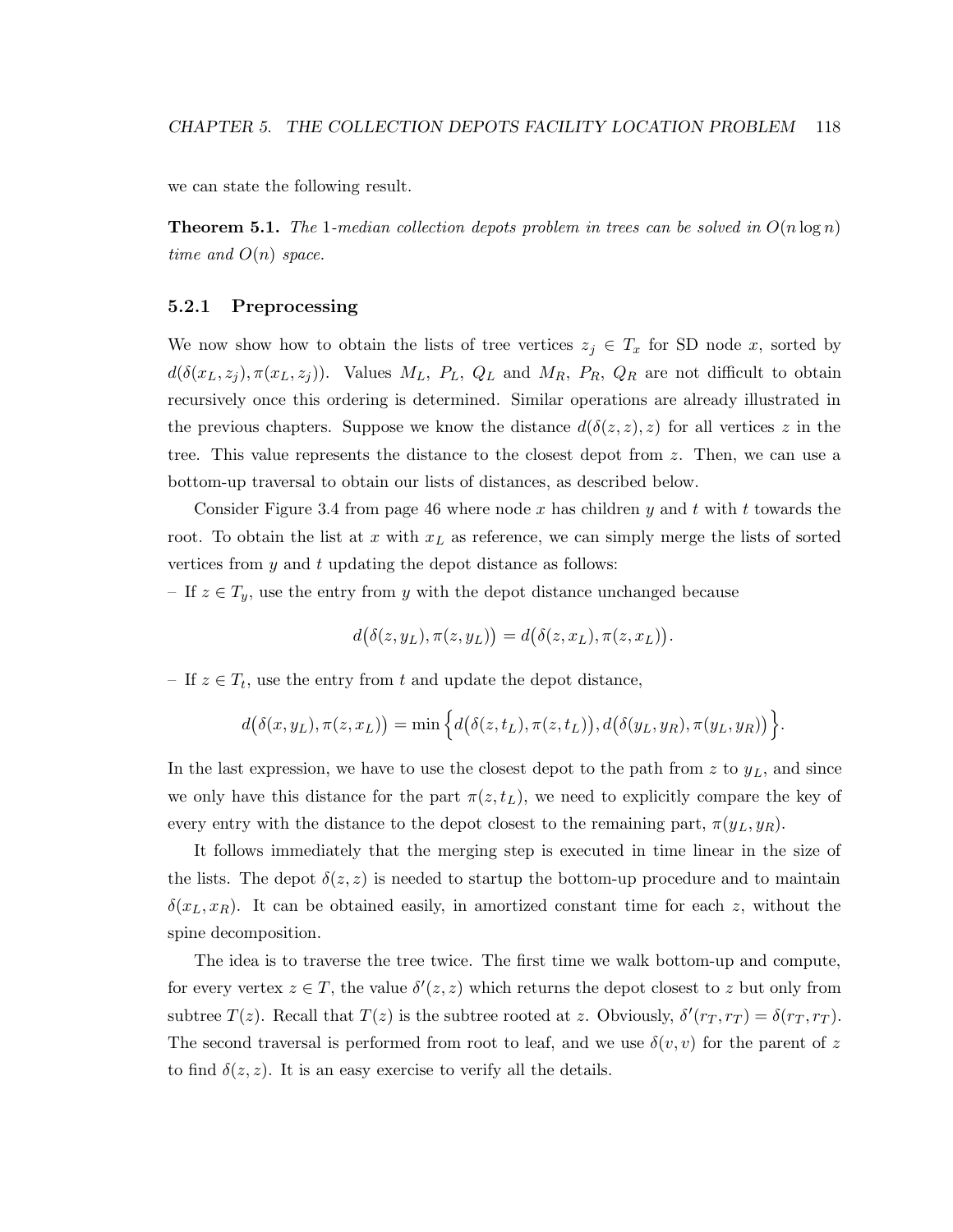

Figure 5.5: Obtaining the sorted trip distances for all vertices in total  $O(n^2)$  time

### 5.3 k-median collection depots problem

In this section, we consider the general k-median collection depots problem in trees. We show that the algorithm of Tamir [99] can be used almost directly for solving the collection depots problem. This contrasts the k-median problem with positive/negative weights for which a direct translation is not possible.

Since none of our previous techniques are needed here, we will be brief in our exposition. We mentioned the algorithm of Tamir [99] in Section<sup>1</sup> 1.4.1. Two cost functions are used in the dynamic programming algorithm,

- $G(v_j, p, r_j^i)$  that returns the optimal cost in  $T(v_j)$  if at most p facilities are located in  $T(v_j)$  and at least one within distance  $r_j^i$  from  $v_j$ .  $r_j^i$  represents the *i*-th distance to a vertex in T from  $v_j$  when the distances are sorted in increasing order. Thus  $r_j^0 = 0$ and represents the distance between  $v_j$  and itself.
- $F(v_j, p, r)$  is the cost in  $T(v_j)$  if at most p facilities are in  $T(v_j)$  and an external median is at distance exactly r from  $v_j$ .

The collection depots  $k$ -median problem has a strong similarity with the usual  $k$ -median problem. The difference lies in the distance function used. For the classic k-median problem, the distance between two vertices is simply the vertex distance. In the collection depots problem, it is the trip distance with one of the vertices being the facility. Note that the trip distance is symmetric and monotone but not uniformly monotone. We call the trip distance monotone because it never decreases as the client moves away from the serving facility. The trip distance is not uniformly monotone because given two facilities placed on the same side of the client vertex, as the client moves away from both facilities, the

<sup>&</sup>lt;sup>1</sup>The description of the functions in Section 1.4.1 is a bit different because we were not interested in the details at that point.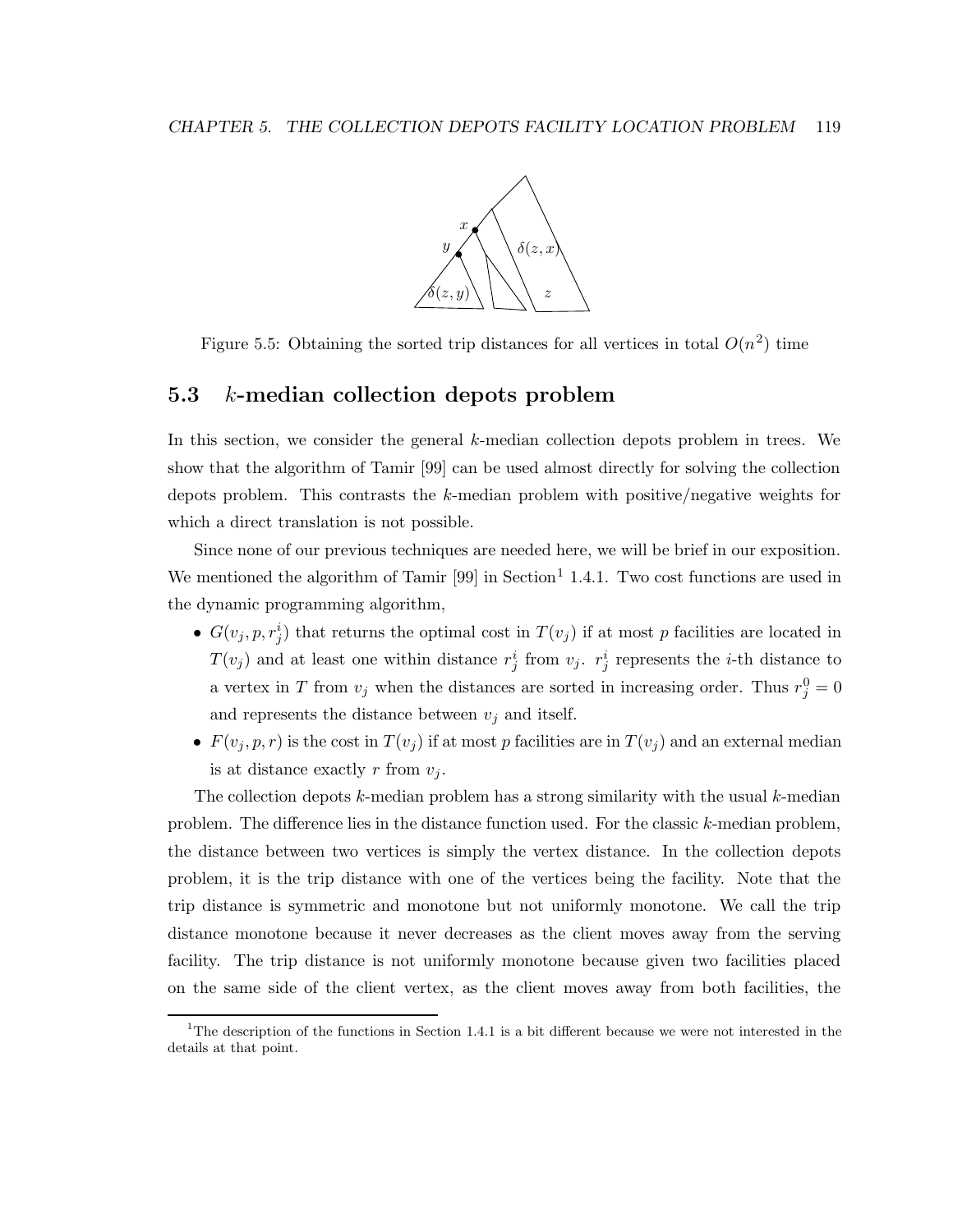difference in length between the trips using the two facilities is not a monotone function. Figure 5.3 provides an example. The difference is constant if pure distance is used instead of trip distance. However, in Tamir's algorithm, the monotonicity property is not needed since all pairs of distances are explicitly computed and sorted. In order to apply the algorithm on the collection depots problem, we need to compute and sort the trip distances originating from every vertex in the tree. Then, we replace parameter  $r_j^i$  above with the sorted trip distance and everything else is carried out in the usual manner. Without detailing the steps of the dynamic programming algorithm, we just discuss how to obtain the sorted list of trip distances.

Notice that in total  $O(n^2)$  time, we can compute all pairwise trip distances by traversing the tree *n* times, every time using a different vertex as origin. We call  $v \in T$  an origin if we compute  $r(v, z)$ ,  $\forall z \in T$ . In  $O(n \log n)$  time we can sort directly the list of distances with one vertex as origin, which gives a total  $O(n^2 \log n)$  time for the entire process. However, the sorting time would dominate the computation time when  $k$  is constant, and we wish to avoid this.

To sort all lists in total  $O(n^2)$  time, we use merging in a similar way to Tamir [99]. First we compute and sort the trip distances at the root node  $r<sub>T</sub>$  directly as in the previous paragraph. Assume we know the sorted trip distance at node x and we want the sorted list for one of its children, y, as in Figure 5.5. Consider vertices  $z \in T \setminus T(y)$  for which the depot for the trip from x belongs to  $T \setminus T(y)$ , but the new depot for the trip from y is in  $T(y)$ . Denote this set by  $V_{xy}$ . The vertices from  $V_{xy}$  use the same new depot from  $T(y)$  with the same depot distance equal to  $d(\delta(y, y), y)$ . Their relative trip order is given then by the distance to x order in  $T \setminus T(y)$ . This distance order can be computed with the algorithm of Tamir [99]. Therefore, the relative order of vertices in  $V_{xu}$  is known.

Consider now elements from set  $V_{yx}$  of vertices in  $T(y)$  whose depot for the trip from x lies in  $T \setminus T(y)$ , but the new depot for the trip originating at y is in  $T(y)$ . These vertices used the same depot  $\delta(x, x)$  from  $T \setminus T(y)$ , but now, each might use some other depot within  $T(y)$ . Their relative order is given by the trip distance order in  $T(y)$  that uses only depots from  $T(y)$ . This distance is not difficult to compute bottom-up in total  $O(n^2)$  time for all vertices  $y \in T$ . Therefore, the relative order of vertices in  $V_{yx}$  is also known.

For all other vertices, the depot distance does not change, and the relative order is the same as that for parent node x. We thus have, at node  $y$ , three sorted lists which can be merged in linear time to give the sorted trip distance for vertex  $y$ . This gives a total of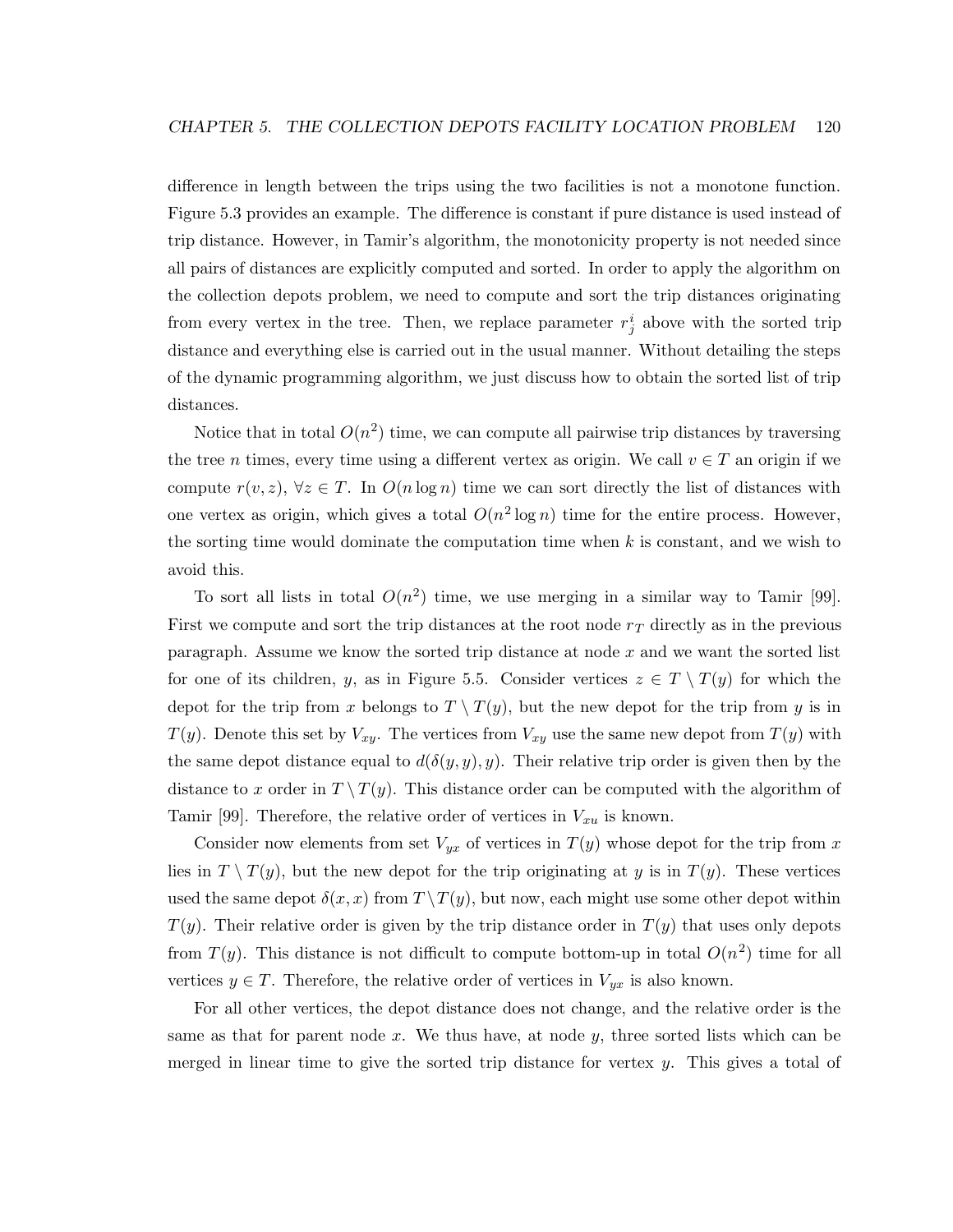$O(n^2)$  time to obtain the sorted lists at every vertex in the tree. We can therefore state the following result.

**Theorem 5.2.** The k-median collection depots location problem can be solved directly by the dynamic programming algorithm of Tamir [99] in  $O(kn^2)$  time and  $O(n^2)$  space.

The storage space analysis is similar to that from Chapter 3. We do not need to maintain the cost functions at all nodes in the tree during the bottom-up traversal. We simply discard the storage space for the cost functions of the children vertices once we used their information entirely. This means that the storage used by the cost functions at any moment in time is  $O(kn)$ , which is dominated by the memory requirement for the lists of sorted trip distances.

### 5.4 Conclusion

In this chapter, we considered the collection depots location problem in trees. Using the same set of techniques as for earlier applications, we propose an algorithm for the location of one facility. We also show that the k-median algorithm for the simple distance function in a tree can be used directly to solve collection depots instances.

For the 1-median collection depots problem, our solution has the same running time as the algorithm for the 1-center collection depots problem. A gap still exists between the performance of the best known algorithm for collection depots and the simple pure 1-median and 1-center linear time algorithms. For the k-median problem, both the collection depots generalization and the pure distance problem can be solved with the same algorithm. This indicates that the dynamic programming algorithm is quite powerful since it can accommodate a wide palette of distance functions. Unfortunately, the undiscretized version of the k-median algorithm cannot be used directly with collection depots. The trip distance depends on two components with no apparent relationship. To predict the behaviour of the optimal solution by pre-computing useful information, leads quickly to complexity quadratic in n.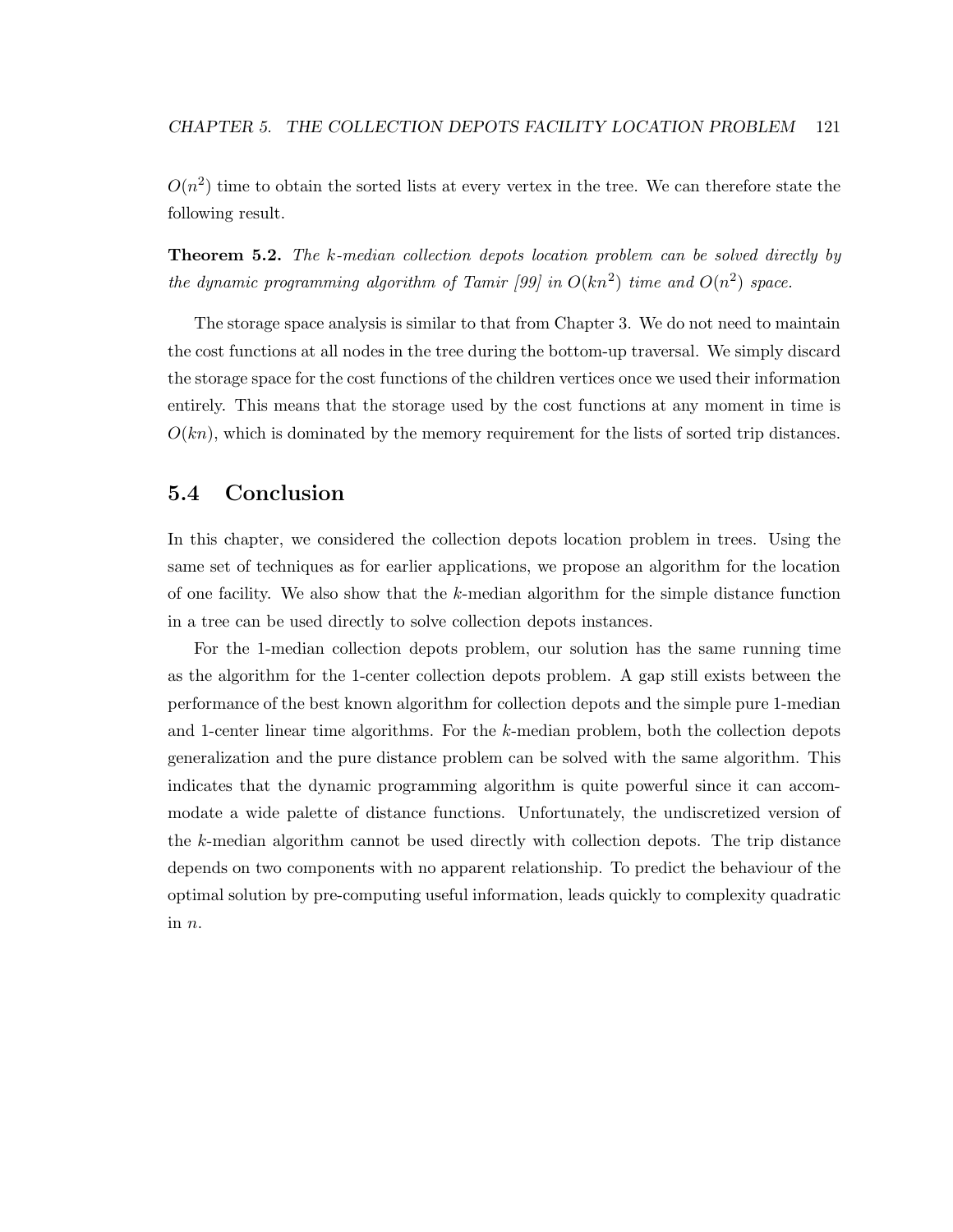## Chapter 6

# Conclusion

In this thesis we study several optimization problems from location science. These problems aim to establish an optimal placement of objects called facilities in order to minimize a certain objective function. The setting is a tree network where vertices are assigned weights, and the objective function to be minimized is based on the weighted tree distance. The cardinality of the set of facilities to be located is constrained.

We propose new algorithms to solve these problems that either improve or supplement the results known in the literature, or are the first ones for particular instances. Table 6.1 summarizes their performance.

How significant are these results? With our algorithm for the k-median problem in trees, we answer a question remained open since 1996 when Tamir [99] gave a careful analysis of the dynamic programming algorithm and showed that it runs in time  $O(kn^2)$ . Until now, nobody has given algorithms sub-quadratic in  $n$  when the number of facilities is more than 2, or when the trees used for input are restricted to particular classes. Of course, we exclude paths from this discussion because on paths, many optimization problems have very efficient algorithms. For example, Hassin and Tamir [56] and later Auletta et al. [8] proposed an  $O(kn)$  dynamic programming algorithm for the k-median on paths (the real line). In fact, we were able to extend the methods used for the  $k$ -median problem on paths to arbitrary trees.

Our general idea is simple. We use a decomposition of trees that we named the spine decomposition which enables us to apply intuitive geometric techniques in the processing of the information managed by our dynamic programming algorithms. These techniques are nothing but computation of convex hulls and tangent points. Similar recipes have been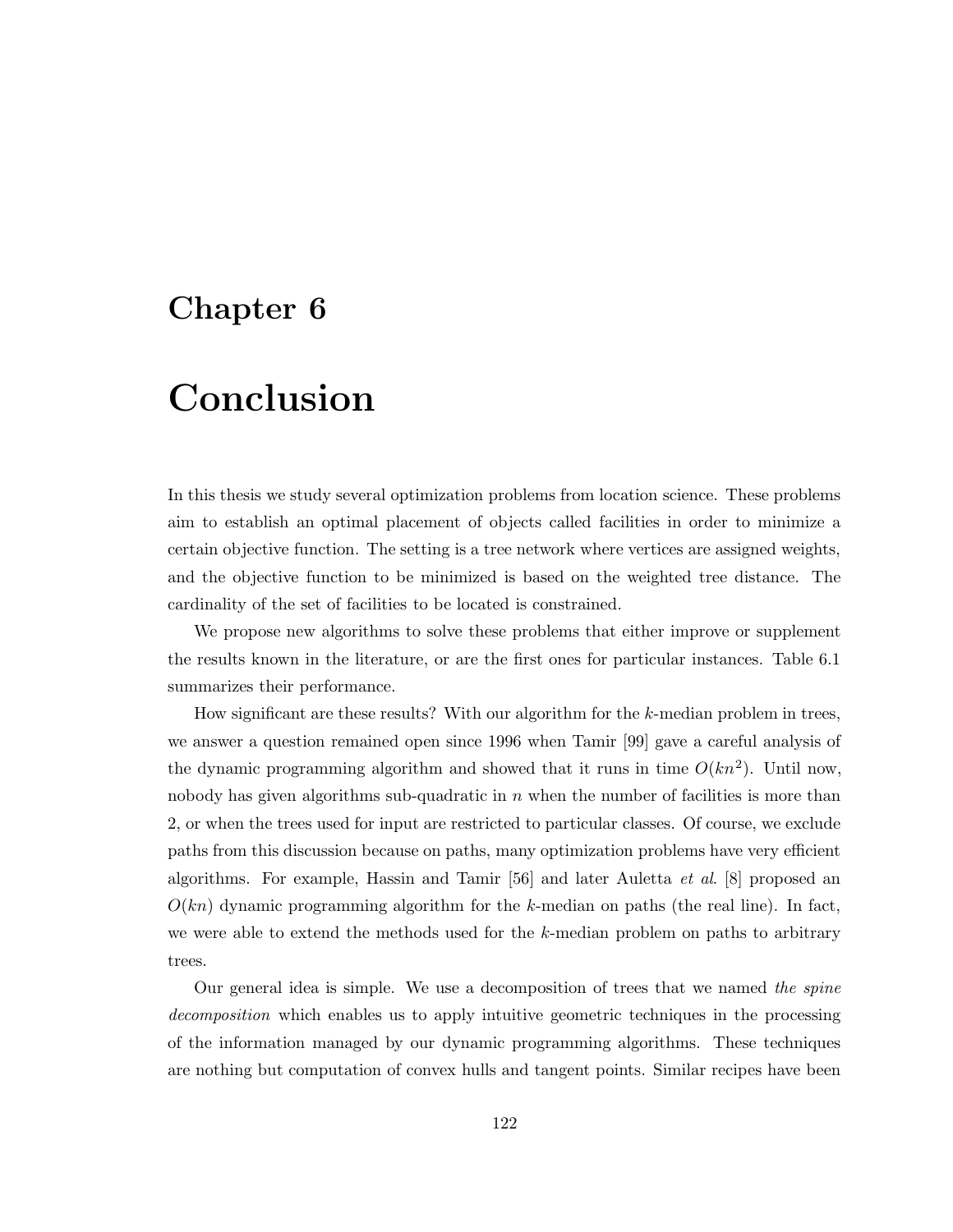|                                                                                     | Running time        | Storage space                                             | Prev. running time   |
|-------------------------------------------------------------------------------------|---------------------|-----------------------------------------------------------|----------------------|
| $k$ -median, T-arbitrary                                                            | $O(n \log^{k+2} n)$ | $O(n \log^k n)$                                           |                      |
| $k$ -median, $T$ -balanced                                                          | $O(n \log^{k-1} n)$ | $O(n \log^{k-2} n)$ $O(kn^2)$ [99]<br>$O(n \log^{k-2} n)$ |                      |
| $k\mbox{-}\mathrm{median},\,T\mbox{-}\mathrm{directed}$                             | $O(n \log^{k-1} n)$ |                                                           |                      |
| 3-median, $T$ -arbitrary                                                            | $O(n \log^3 n)$     | $O(n \log n)$                                             | $O(n^2)$ [99]        |
| 2-median $(+/- MWD)$ $O(n \log n)$                                                  |                     | $O(n \log n)$                                             | $O(n \log^2 n)$ [20] |
| 2-median (+/- WMD) $\begin{bmatrix} O(nh \log^2 n) \\ O(nh \log^3 n) \end{bmatrix}$ |                     | $O(nh \log n)$<br>$O(n \log n)$                           | $O(n^3)$ [21]        |
| 1-median (collect.) $O(n \log n)$                                                   |                     | O(n)                                                      | unknown              |
| k-median (collect.) $O(kn^2)$                                                       |                     | $O(n^2)$                                                  | the same $[100]$     |

Table 6.1: Summary of problems solved and algorithm complexity for tree T and for constant k

successfully used in solving optimization problems on the line, as in the afore mentioned paper of Hassin and Tamir. With this combination of spine decomposition and geometric techniques, we were able to improve several results on the k-median problem in trees and two of its generalizations. This makes us believe that many other problems could be solved efficiently by the same approach.

The spine decomposition is a structure we designed to overcome several disadvantages of the centroid decomposition. Although it can be argued that many other decompositions can be used instead, we feel that the particular structure of the spine decomposition makes certain algorithms simpler. In fact Boland [18] has independently proposed an almost identical data structure and has applied it to the circular ray shooting problem. Therefore, there is evidence that the spine decomposition could be successfully used with many other algorithms not necessarily limited to optimization problems in trees.

Another feature of the spine decomposition is that both the structure of the tree and the relationship between the components of the decomposition are well represented. For example, given any two nodes in the decomposition, we can easily determine the tree path between the components of the two nodes. Conversely, for any tree vertices, it is easy to view the succession of adjacent decomposition nodes starting at a component containing one vertex and ending at the component containing the other. The same information is not so clearly represented in the centroid decomposition for example, where the relationship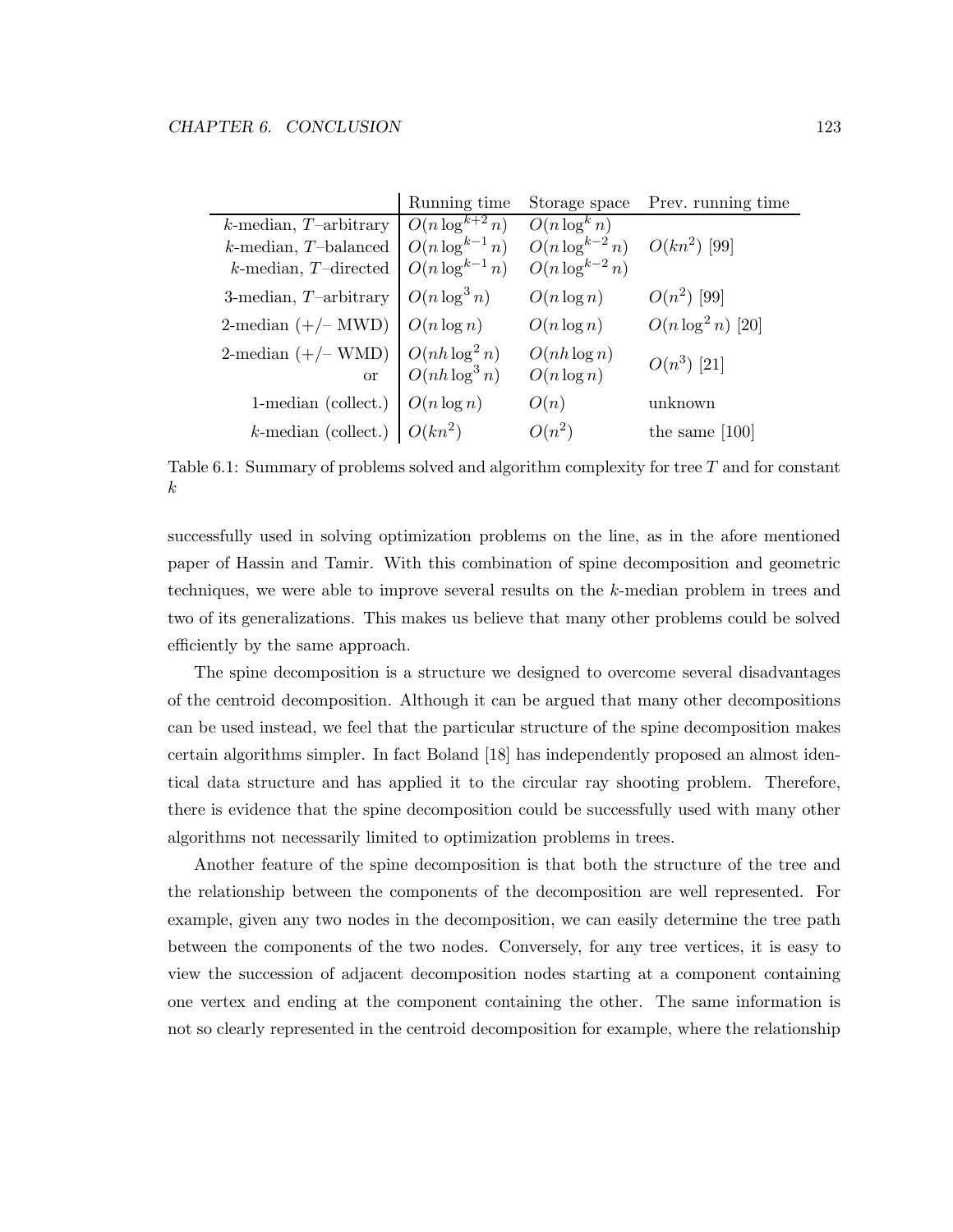between the structure of the decomposition and that of the tree is more blurred. The toptrees of Holm [61] overcome many of the problems of the centroid decomposition, however they are more suitable for applications where the parent-child relationship in the tree is not essential. The spine decomposition can be immediately used with both rooted and un-rooted trees as demonstrated by our algorithm for the k-median problem in directed trees from Chapter 3. Finally, it is important to note that the spine decomposition can be constructed easily in linear time as opposed to the linear time construction of the centroid decomposition which is much more complex [48].

Regarding the algorithm for k-median problems in trees, our bound on both the running time and the storage space is based on the recurrence relation obtained from the recursive computation of cost functions controlled by the dynamic programming framework. This bound is proportional to a constant exponential in  $k$  which explains the need to assume that parameter k is not part of the input. However, a conjecture by Chrobak et al.  $[28]$ states that the cost functions have a much tighter bound than the one obtained through the recurrence relation, in fact, it is believed that their size is linear in  $n$ . If this is true, then the complexity of our algorithms would be drastically improved. Our intuition favours a positive answer for Chrobak's conjecture, however, we were not able yet to settle this issue.

We should also mention that our k-median algorithm is practical. Although it is more complex than the classic  $O(kn^2)$  dynamic programming algorithm, its implementation does not pose significant challenges, except perhaps if one implements fractional cascading. The calculation of the recursive functions is direct and solving the j-median subproblem amounts to a repeated application of convex hull computations. The computation of the spine decomposition is straightforward, but our undiscretized dynamic programming framework is flexible and can be used with other decompositions of trees too. For example, we argued in Chapter 2 that the centroid decomposition is not suitable because a logarithmic number of versions of the same cost function must be calculated for every component. This also means that, if one doesn't mind at least a logarithmic blow-up of storage space and running time, the centroid decomposition can be used as well.

### Directions for future research

The results presented in this thesis open several possibilities for further study. First, it would be extremely useful if we could answer Chrobak's conjecture either in the affirmative or in the negative. Second, the two  $k$ -median generalizations that we studied here are relatively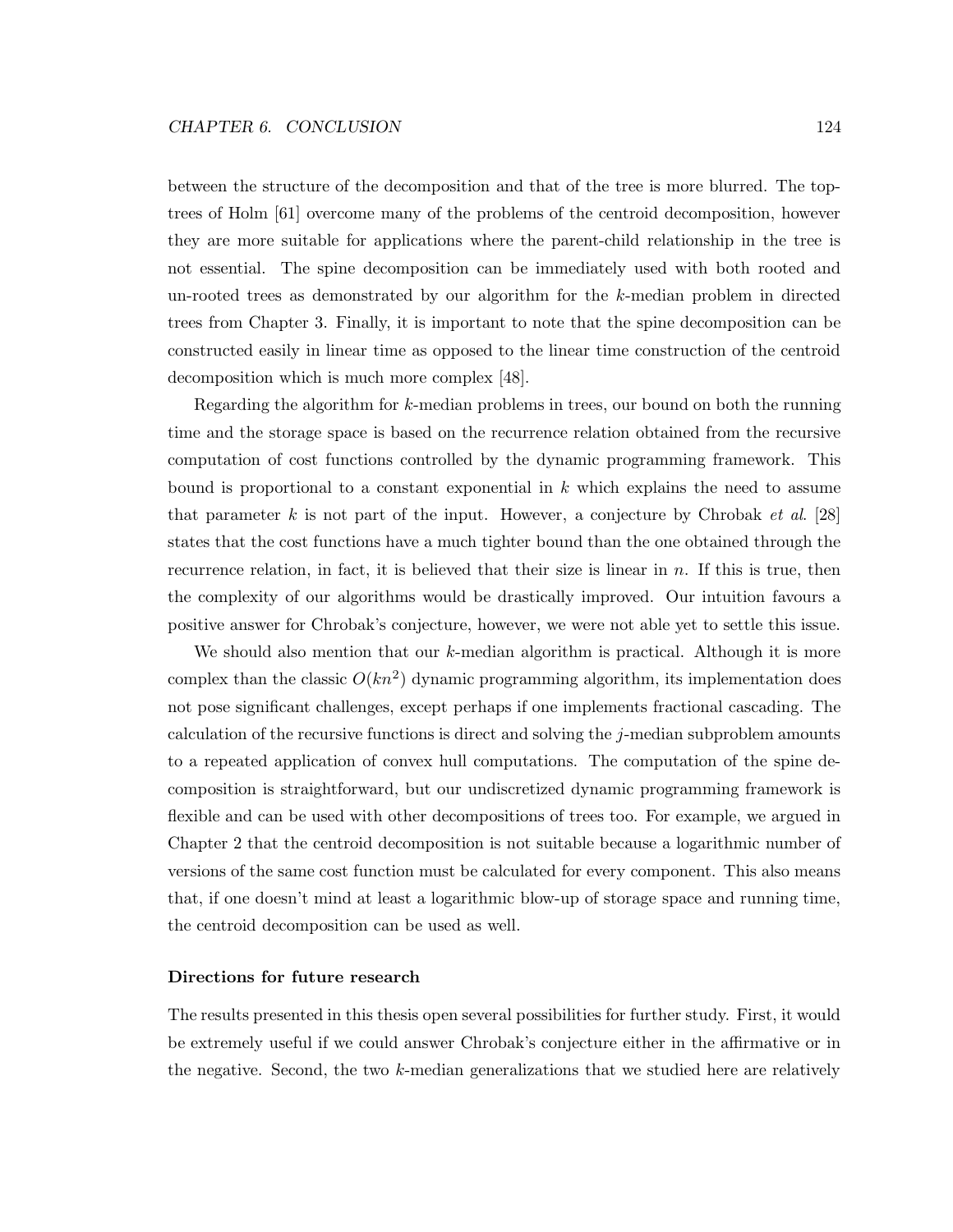new problems, and many issues are still open. For instance, no algorithms are known for the computation of  $k$  medians in trees for positive and negative weights, or in more general graphs. It is also not clear what changes are necessary in the different algorithms that solve the usual k-median problem in order to accommodate negative weights in both WMD and MWD formulations. It might also be possible to improve the running time of the WMD 2-median problem which currently depends on the height of the tree.

The k-median collection depots problem is not harder than the usual k-median problem, at least when speaking of Tamir's dynamic programming algorithm. However the computation of one median is still super-linear, as opposed to the simple linear time algorithm for the classic problem. Is a linear time algorithm possible for the one facility collection depots problem? At a more general level, many issues are still open. Is it possible to design an algorithm linear in  $n$  for the 1-center problem? Can we develop efficient algorithms for other classes of graphs, such as interval or circular arc graphs? Can we design sub-quadratic algorithms for the k-median collection depots problem in trees? For the last question, we feel the task is much more difficult than designing sub-quadratic algorithms for the positive/negative problem. The reason for this statement is that the cost of the solution in the collection depots problem is determined by two parameters independent of each other, the client-facility distance and the depot-path distance. Any undiscretized dynamic programming approach we could think of so far, involved both of these parameters as arguments of cost functions and we couldn't avoid the quadratic complexity arising from here. Perhaps by considering only two facilities to locate, one can achieve sub-quadratic performance more easily.

Our results on the k-median problem in trees could also further the research towards solving the k-median more efficiently on other classes of graphs, such as the graphs with bounded tree-width. These are graphs with a structure similar to a tree, the similarity being controlled by a parameter of the graph, the tree-width. The idea to exploit the structure of graphs that are not too different from trees is not new. Gurevich et al. [49] looked at solving the k-cover problem on graphs and proposed an algorithm whose running time depends on the number of edges that should be removed to transform the graph into a tree. Their idea is to recursively decompose the graph into connected components assembled into a tree-like structure on which the k-cover algorithm is applied. The components are obtained by removing vertices with large degree. Then, all possible interactions that could take place through the removed vertex are enumerated in order to compute the solution on the original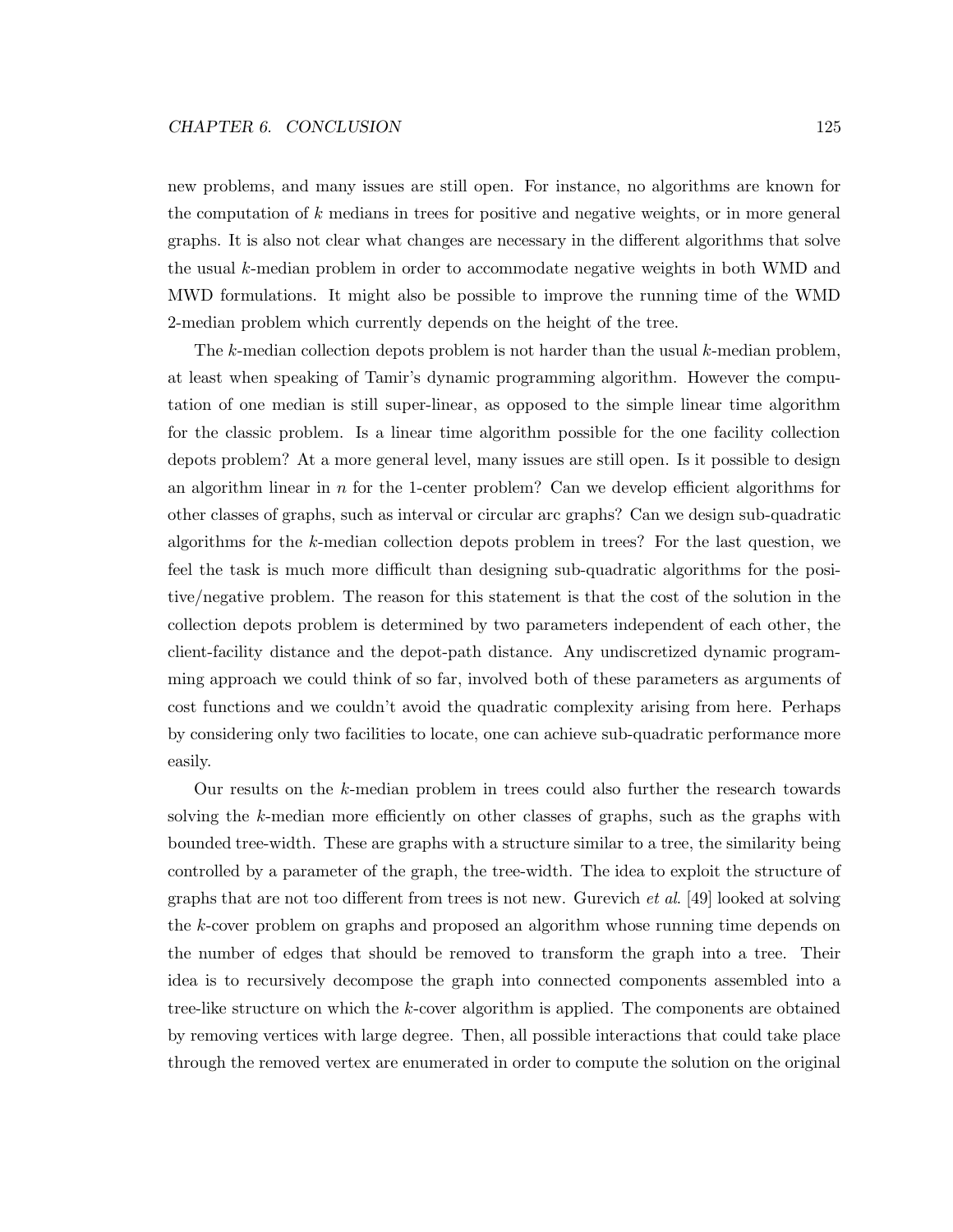graph from the solution of the tree decomposition (the tree decomposition mentioned here is a decomposition of a general graph into components). A similar approach but using the tree decomposition of a graph in the sense of Robertson and Seymour [89], could be also used for solving the k-median problem. One possibility is to combine our framework for the k-median problem in trees with a method inspired from the algorithm of Chaudhuri and Zaroliagis [25] for computing shortest paths in trees with bounded tree-width.

Finally, we believe that the simple techniques we used for solving the k-median in trees can be used on optimization problems with a much broader application range. We hope that the results from this thesis will have impact on areas not necessarily limited to facility location.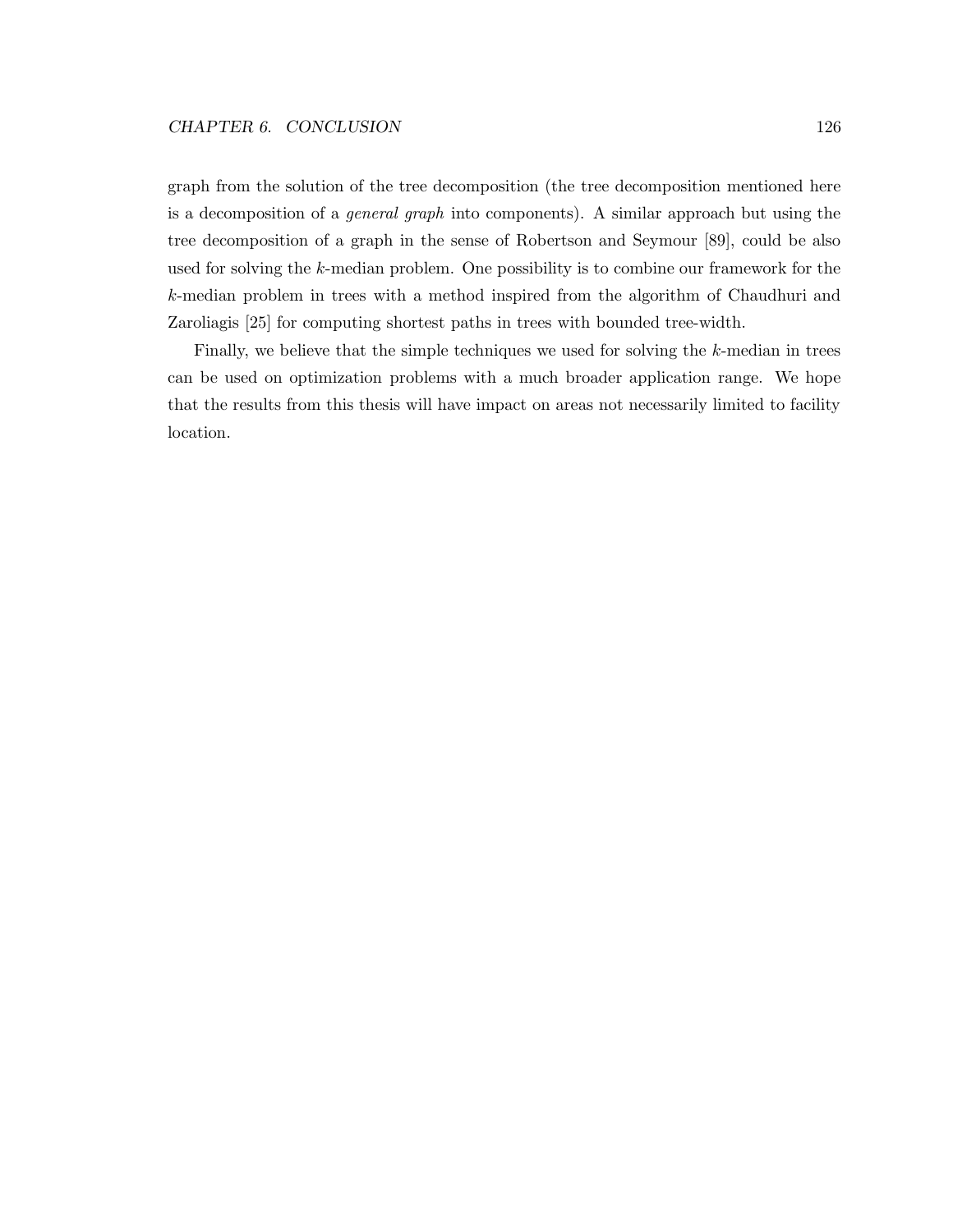## Bibliography

- [1] A. Aggarwal, M. Klawe, S. Moran, and R. Wilber, "Geometric applications of a matrix-searching algorithm," Algorithmica, vol. 2, pp. 195–208, 1987.
- [2] S. Alstrup, J. Holm, K. de Lichtenbarg, and M. Thorup, "Minimizing diameters of dynamic trees," in Proc. ICALP'97, pp. 270–280, 1997.
- [3] S. Alstrup, J. Holm, and M. Thorup, "Maintaining center and median in dynamic trees," in In Proc. 7-th SWAT, vol. 1851 of LNCS, pp. 46–56, 2000.
- [4] D. Applegate, R. Bixby, V. Chvatal, and W. Cook, "TSP cuts which do not conform to the template paradigm," in Computational combinatorial optimization: optimal or provably near optimal solutions  $(M.$  Jünger and D. Naddef, eds.), vol. 2241 of Lecture Notes in Computer Science, pp. 261–303, Springer, 2001.
- [5] S. Arora, P. Raghavan, and S. Rao, "Approximation schemes for euclidean k-medians and related problems," in Proc. 30th Annual ACM Symposium on Theory of Computing (STOC'98), pp. 106–113, 1998.
- [6] V. Arya, N. Garg, R. Khandekar, A. Meyerson, K. Mungala, and V. Pandit, "Local seach heuristic for k-median and facility location problems," in Proc. 33rd Annual ACM Symposium on Theory of Computing, pp. 21–29, 2001.
- [7] V. Auletta, D. Parente, and G. Persiano, "Dynamic and static algorithms for optimal placement of resources in a tree," Theoretical Computer Science, vol. 165, pp. 441–461, 1996.
- [8] V. Auletta, D. Parente, and G. Persiano, "Placing resources on a growing line," Journal of Algorithms, vol. 26, pp. 87–100, 1998.
- [9] R. Benkoczi and B. Bhattacharya, "Spine tree decomposition," Tech. Rep. 09, School of Computing Science, Simon Fraser University, Canada, 1999.
- [10] R. Benkoczi and B. Bhattacharya, "The 2-median problem on a tree with positive and negative weights." unpublished, 2004.
- [11] R. Benkoczi and B. Bhattacharya, "New results regarding the k-median problem on trees." submitted to FOCS, 2004.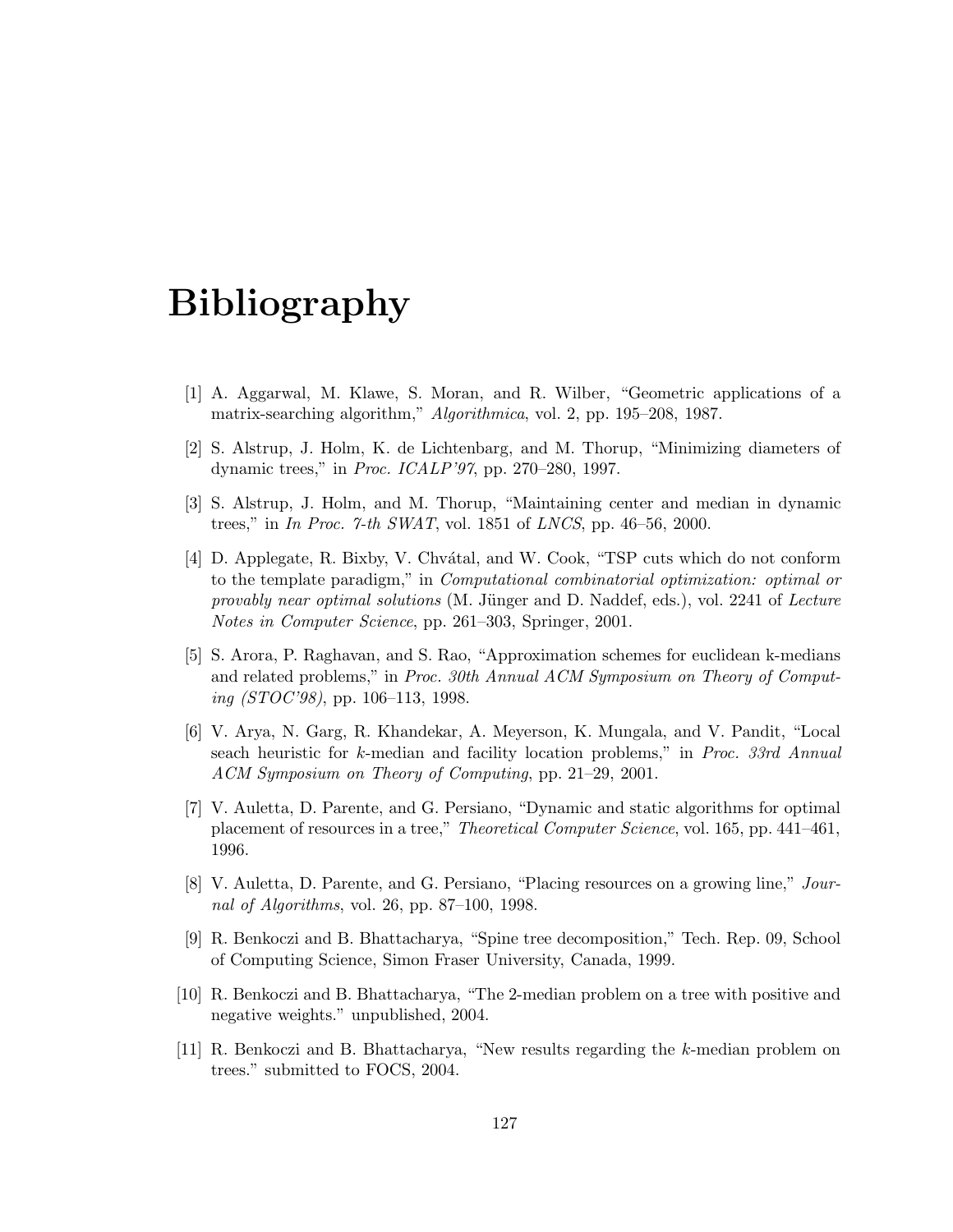- [12] R. Benkoczi, B. Bhattacharya, and D. Breton, "Efficient computation of 2-medians in a tree network with positive/negative weights." to appear in Discrete Mathematics, 2004.
- [13] R. Benkoczi, B. Bhattacharya, M. Chrobak, L. Larmore, and W. Rytter, "Faster algorithms for k-median problems in trees," in Proc. 28th International Symposium on Mathematical Foundations of Computer Science (B. Rovan and P. Vojtáš, eds.), vol. LNCS 2747, pp. 218–227, 2003.
- [14] R. Benkoczi, B. Bhattacharya, and Q. Shi, "Minsum and minmax collection depots problems in trees." unpublished, 2004.
- [15] O. Berman, Z. Drezner, and G. O. Wesolowsky, "The collection depots location problem on networks," Naval Research Logistics, vol. 49, no. 1, pp. 15–24, 2002.
- [16] O. Berman and R. Huang, "The minisum collection depots location problem with multiple facilities on a network." submitted to Jnl. Operational Research Society, 2003.
- [17] B. Bhattacharya and R. Benkoczi, "On computing the minimum bridge between two convex polygons," Information Proc. Letters, vol. 79, no. 5, pp. 215–221, 2001.
- [18] R. Boland, Polygon visibility decompositions with applications. PhD thesis, University of Ottawa, Ottawa, Canada, 2002.
- [19] D. Bovet and P. Crescenzi, Introduction to the Theory of Complexity. Prentice-Hall, 1993.
- [20] D. Breton, "Facility location optimization problems in trees," Master's thesis, School of Computing Science, Simon Fraser University, Canada, 2002.
- [21] R. Burkard, E. Cela, and H. Dollani, "2-medians in trees with pos/neg weights," Discrete Applied Mathematics, vol. 105, pp. 51–71, 2001.
- [22] R. Burkard and J. Krarup, "A linear algorithm for the pos/neg-weighted 1-median problem on a cactus," Computing, vol. 60, pp. 193–215, 1998.
- [23] M. Charikar and S. Guha, "Improved combinatorial algorithms for facility location and k-median problems," in Proc. 40th Symposium on Foundations of Computer Science (FOCS'99), pp. 378–388, 1999.
- [24] M. Charikar, S. Guha, E. Tardos, and D. Shmoys, "A constant-factor approximation algorithm for the k-median problem," in *Proc. 31st Annual ACM Symposium on* Theory of Computing  $(TOC'99)$ , pp. 1–10, 1999.
- [25] S. Chaudhuri and C. Zaroliagis, "Shortest paths in digraphs of small treewidth. Part I: Sequential algorithms," Algorithmica, vol. 27, pp. 212–226, 2000.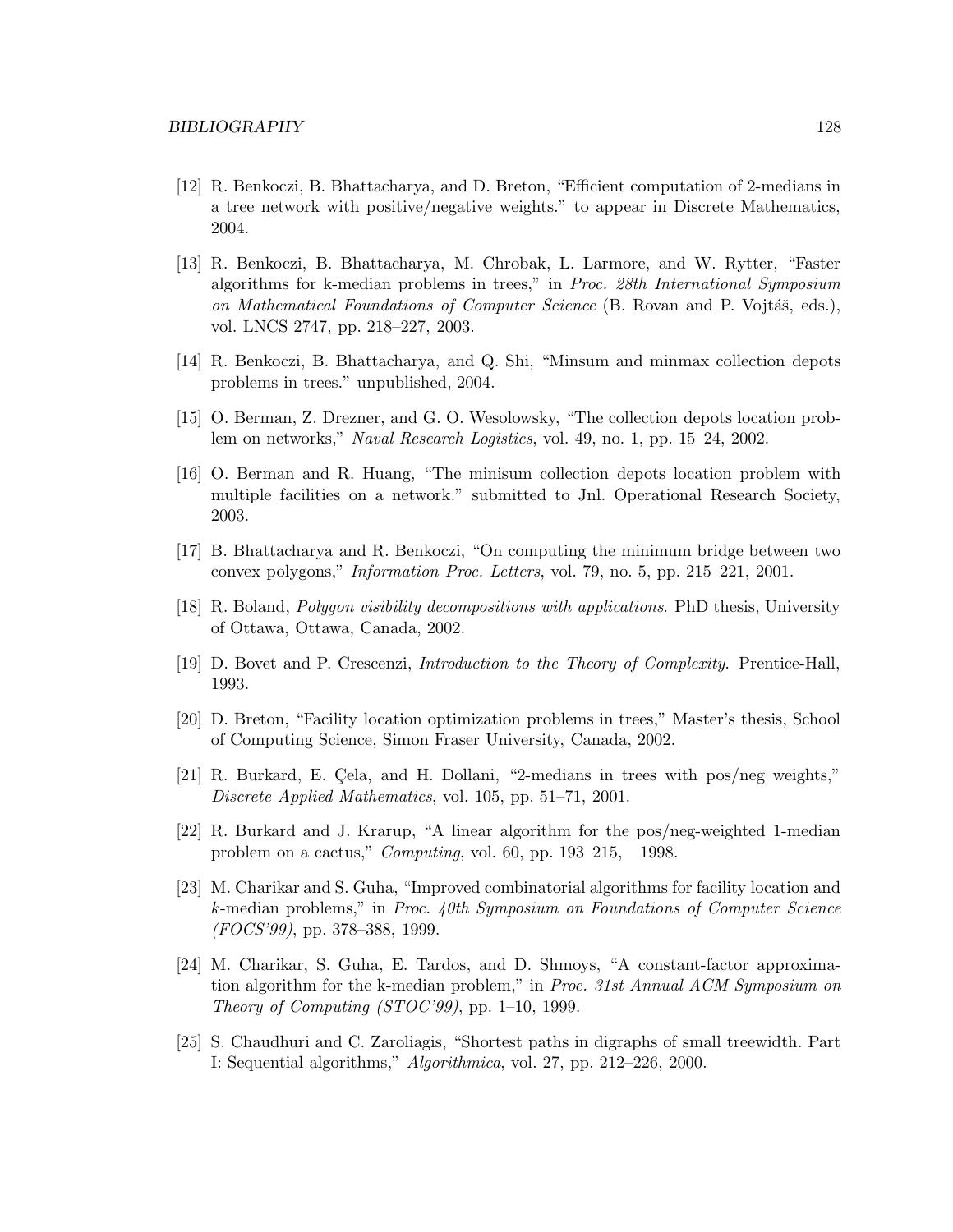- [26] B. Chazelle and L. Guibas, "Fractional cascading: I. A data structuring technique," Algorithmica, vol. 1, no. 2, pp. 133–162, 1986.
- [27] B. Chazelle and L. Guibas, "Fractional cascading: II. Applications," Algorithmica, vol. 1, no. 2, pp. 163–191, 1986.
- [28] M. Chrobak, L. Larmore, and W. Rytter, "The k-median problem for directed trees," in Proc. 26th International Symposium on Mathematical Foundations of Computer Science ( $MFCS'01$ ), no. 136 in Lecture Notes in Computer Science, pp. 260–271, 2001.
- [29] R. Cole, M. Farach-Colton, R. Hariharan, T. Przytycka, and M. Thorup, "An  $O(n \log n)$  algorithm for the maximum agreement subtree problem for binary trees," SIAM Journal on Computing, vol. 30, pp. 1385–1404, 2000.
- [30] R. Cole and U. Vishkin, "The accelerated centroid decomposition technique for optimal parallel tree evaluation in logarithmic time," Algorithmica, vol. 3, pp. 329–346, 1988.
- [31] T. H. Cormen, C. E. Leiserson, and R. L. Rivest, Introduction to algorithms. MIT Press, 1999. ISBN 0-262-03141-8.
- [32] G. Cornuéjols, M. Fisher, and G. Nemhauser, "Location of bank accounts to optimize float: an analytic study of exact and approximate algorithms," Management Science, vol. 23, pp. 789–810, 1977.
- [33] H. Davenport and A. Schinzel, "A combinatorial problem connected with differential equations," American J. Math., vol. 87, pp. 684–694, 1965.
- [34] E. Demaine, F. Fomin, M. T. Hajiaghayi, and D. Thilikos, "Fixed-parameter algorithms for the  $(k, r)$ -center in planar graphs and map graphs," in Lecture Notes in Computer Science, vol. 2719, (Heidelberg), pp. 829–844, Springer-Verlag, 2003.
- [35] R. Diestel, Graph Theory, vol. 173 of Graduate Texts in Mathematics. New York: Springer-Verlag, 2000.
- [36] R. Downey and M. Fellows, Parameterized complexity. Heidelberg: Springer-Verlag, 1998.
- [37] Z. Drezner and G. O. Wesolowsky, "On the collection depots location problem," European Journal of Operational Research, vol. 130, no. 3, pp. 510–518, 2001.
- [38] U. Feige, "A threshold of  $\ln n$  for approximating set cover," in *Proceedings of the 28-th* ACM Symposium on Theory of Computing, pp. 314–318, 1996.
- [39] G. Frederickson, "Parametric search and locating supply centers in trees," in Proceedings 2-nd Workshop on Algorithms and Data Structures, vol. 519 of Lecture Notes in Computer Science, (Ottawa), pp. 299–319, Springer, 1991.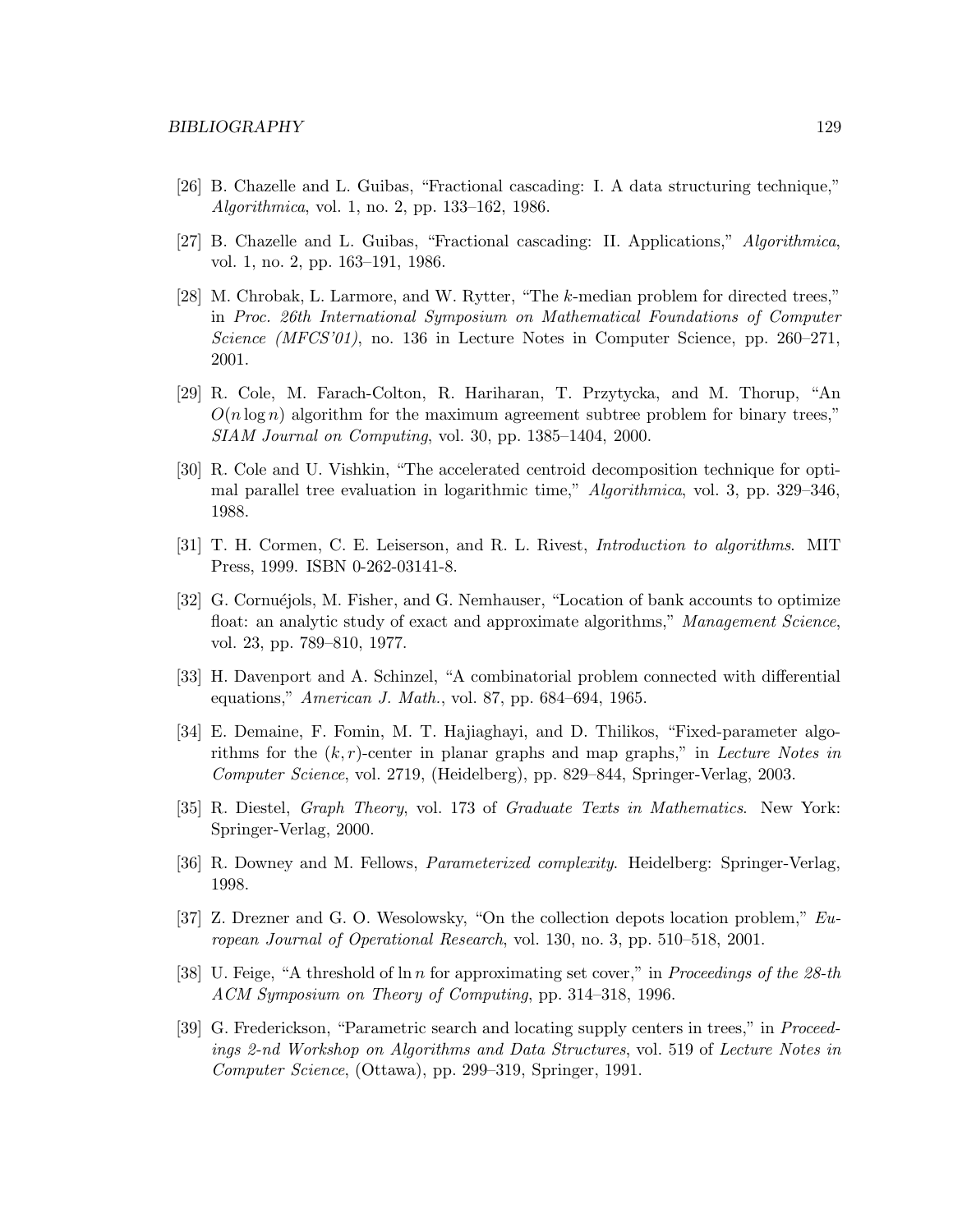- [40] G. Frederickson and D. Johnson, "Finding k-th paths and p-centers by generating and searching good data structures," Journal of Algorithms, vol. 4, pp. 61–80, 1983.
- [41] Z. Galil and K. Park, "A linear time algorithm for concave one-dimensional dynamic programming," Information Processing Letters, vol. 33, pp. 309–311, 1989.
- [42] M. Garey and D. Johnson, Computers and Intractability: a Guide to the Theory of NP-completeness. W.H. Freeman and Co., 1979.
- [43] R. Gavish and S. Sridhar, "Computing the 2-median on tree networks in  $O(n \log n)$ time," Networks, vol. 26, pp. 305–317, 1995.
- [44] A. Goldman, "Optimal center location in simple networks," Trans. Sci., vol. 5, pp. 212–221, 1971.
- [45] A. Goldman and C. Witzgall, "A localization theorem for optimal facility placement," Trans. Sci., vol. 1, pp. 106–109, 1970.
- [46] T. Gonzalez, "Clustering to minimize the maximum intercluster distance," Theoretical Computer Science, vol. 38, pp. 293–306, 1985.
- [47] D. Granot and D. Skorin-Kapov, "On some optimization problems on k-trees and partial k-trees," Discrete Applied Mathematics, vol. 48, no. 2, pp. 129–145, 1994.
- [48] L. Guibas, J. Hershberger, D. Leven, M. Sharir, and R. Tarjan, "Linear-time algorithms for visibility and shortest path problems inside triangulated simple polygons," Algorithmica, vol. 2, no. 2, pp. 209–233, 1987.
- [49] Y. Gurevich, L. Stockmeyer, and U. Vishkin, "Solving NP-hard problems on graphs that are almost trees and an application to facility location problems," Journal of the ACM, vol. 31, no. 3, pp. 459–473, 1984.
- [50] S. Hakimi, "Optimum locations of switching centers and the absolute centers and medians of a graph," Operations Research, vol. 12, pp. 450–459, 1964.
- [51] S. Hakimi, "Optimum distribution of switching centers in a communication network and some related graph-theoretic problems," Operations Research, vol. 13, pp. 450– 459, 1965.
- [52] M. Halldorson, K. Iwano, N. Katoh, and T. Tokuyama, "Finding subsets maximizing minimum structures," in Proc. 6th Annual Symposium on Discrete Algorithms (SODA'95), pp. 150–157, 1995.
- [53] G. Handler, "Minimax network location theory and algorithms," Tech. Rep. 107, MIT, Cambridge, Mass., Nov. 1974.
- [54] G. Handler, "Finding two centers of a tree: the continuous case," Transportation Science, vol. 12, no. 2, pp. 93–106, 1978.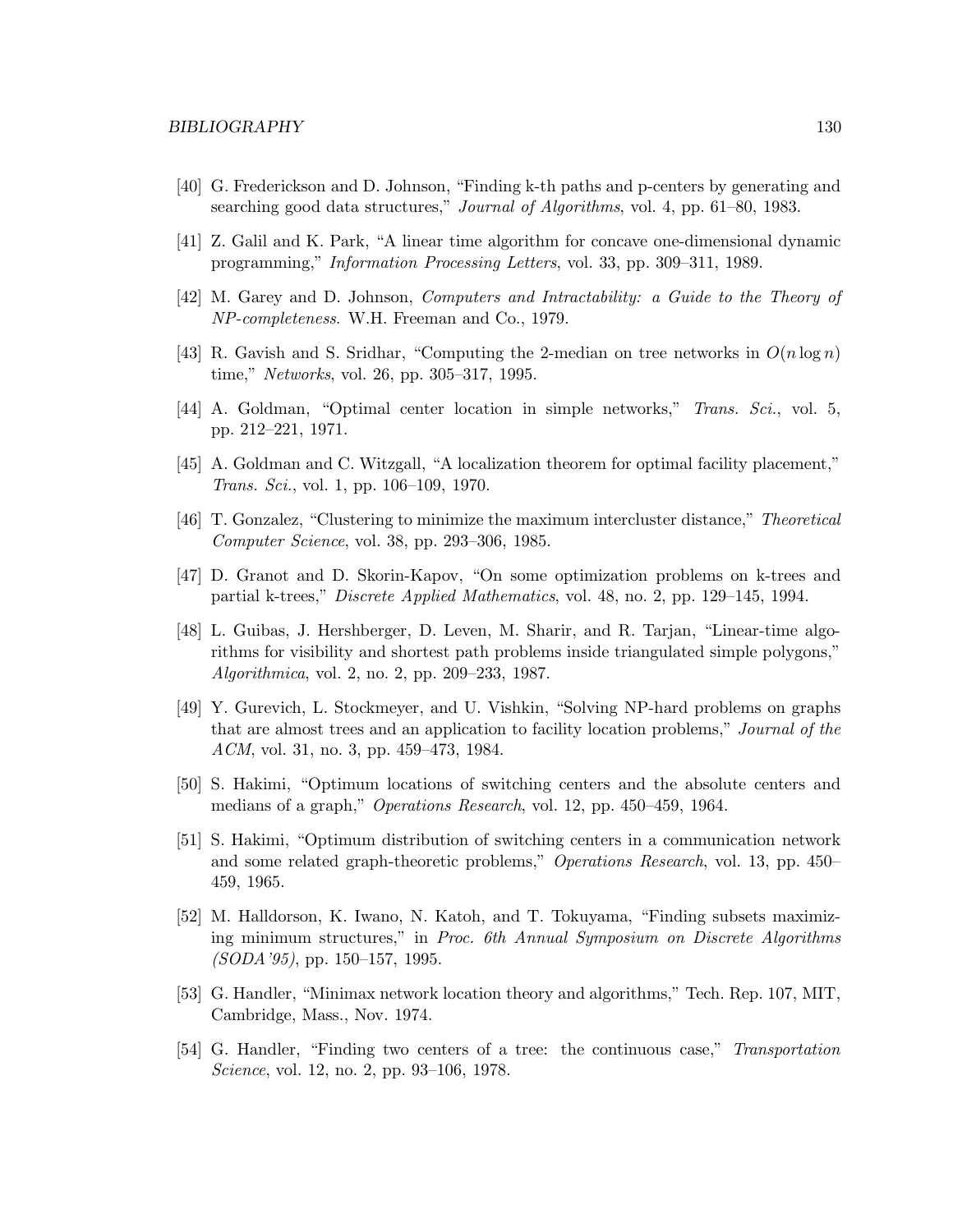- [55] R. Hassin and A. Tamir, "Efficient algorithms for optimization and selection on seriesparallel graphs," SIAM Journal of Algebraic Discrete Methods, vol. 7, pp. 379–389, 1986.
- [56] R. Hassin and A. Tamir, "Improved complexity bounds for location problems on the real line," Operation Research Letters, vol. 10, pp. 395–402, 1991.
- [57] J. Hershberger and S. Suri, "A pedestrian approach to ray shooting: shoot a ray, take a walk," Journal of Algorithms, vol. 18, pp. 403–431, 1995.
- [58] D. Hirschberg and L. Larmore, "The least weight subsequence problem," SIAM Journal on Computing, vol. 16, pp. 628–638, 1987.
- [59] D. Hochbaum, "Various notions of approximations: good, better, best, and more," in Approximation Algorithms for NP-hard Problems, pp. 346–398, Boston, MA: PWS Publishing Company, 1997.
- [60] D. Hochbaum and D. Shmoys, "A unified approach to approximation algorithms for bottleneck problems," Journal of the ACM, vol. 33, pp. 533–550, 1986.
- [61] J. Holm and K. de Lichtenberg, "Top-trees and dynamic graph algorithms," Tech. Rep. 17, Univ. of Copenhagen, Dept. of Computer Science, 1998.
- [62] W. Hsu, "The distance-domination numbers of trees," Operation Research Letters, vol. 1, pp. 96–100, 1982.
- [63] W. Hsu and G. Nemhauser, "Easy and hard bottleneck location problems," Discrete Applied Mathematics, vol. 1, pp. 209–216, 1979.
- [64] K. Jain and V. Vazirani, "Primal-dual approximation algorithms for metric facility location and k-median problems." Manuscript, March 1999.
- [65] A. Kang and D. Ault, "Some properties of a centroid of a free tree," Information Processing Letters, vol. 4, pp. 18–20, 1975.
- [66] O. Kariv and S. Hakimi, "An algorithmic approach to network location problems I: The p-centers," SIAM Journal on Applied Mathematics, vol. 37, pp. 513–538, 1979.
- [67] O. Kariv and S. Hakimi, "An algorithmic approach to network location problems II: The p-medians," SIAM Journal on Applied Mathematics, vol. 37, pp. 539–560, 1979.
- [68] A. Kolen and A. Tamir, "Covering problems," in Discrete Location Theory (B. Mirchandani and R. Francis, eds.), pp. 263–304, Wiley-Interscience, 1990.
- [69] M. Korupolu, C. Plaxton, and R. Rajaraman, "Analysis of a local search heuristic for facility location problems," Journal of Algorithms, vol. 37, pp. 146–188, 2000.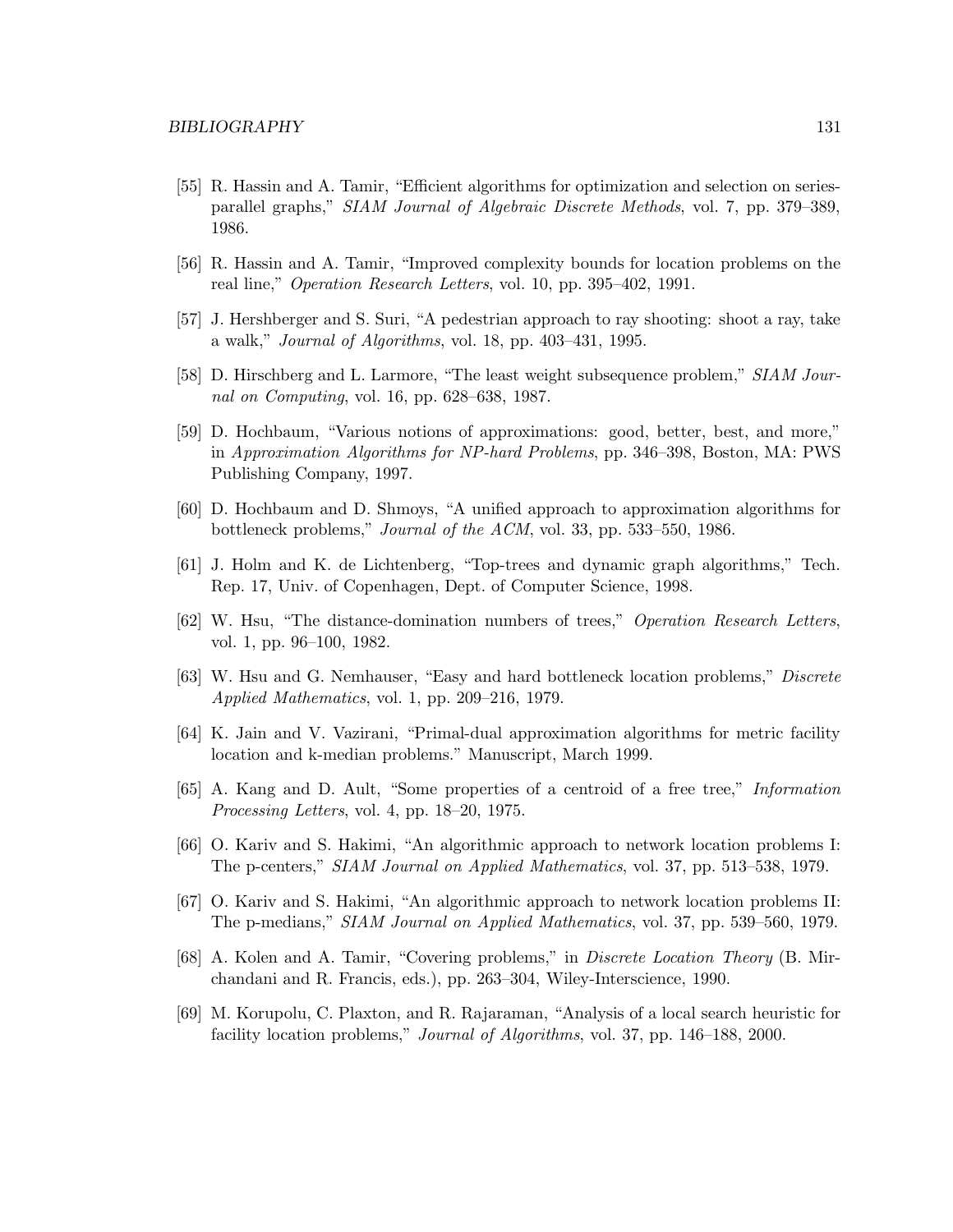- [70] M. Labbe, D. Peeters, and J. Thisse, Location on networks, vol. 8 of Handbooks in Operations Research and Management Science. Elsevier, 1995.
- [71] L. Larmore and B. Schieber, "On-line dynamic programming with applications to the prediction of rna secondary structure," in Proc. 1st Ann. ACM Symposium on Discrete Algorithms (SODA), pp. 00–00, 0000.
- [72] H. Lenstra, "Integer programming with a fixed number of variables," Mathematics of Operations Research, vol. 8, no. 4, pp. 538–548, 1983.
- [73] B. Li, X. Deng, M. Golin, and K. Sohraby, "On the optimal placement of web proxies on the internet: linear topology," in Proc. 8th IFIP Conference on High Peformance Netwworking (HPN'98), pp. 485–495, 1998.
- [74] B. Li, M. Golin, G. Italiano, X. Deng, and K. Sohraby, "On the optimal placement of web proxies in the internet," in IEEE InfoComm'99, pp. 1282-1290, 1999.
- [75] J.-H. Lin and J. Vitter, "Approximation algorithms for geometric median problems," Information Processing Letters, vol. 44, pp. 245–249, 1992.
- [76] J.-H. Lin and J. Vitter, " $\epsilon$ -approximations with minimum packing constraint violation," in Proceedings of the 24th Annual ACM Symposium on Theory of Computing, pp. 771–782, 1992.
- [77] A. Lozano and J. Mesa, "Location of facilities with undesirable effects and inverse location problems: a classification," Studies in Locational Analysis, vol. 14, pp. 253– 291, 2000.
- [78] N. Megiddo, "Linear programming in linear time when the dimension is fixed," Journal of the ACM, vol. 31, pp. 114–127, 1984.
- [79] N. Megiddo and A. Tamir, "New results on the complexity of p-center problems," SIAM J. on Computing, vol. 12, pp. 751–758, 1983.
- [80] N. Megiddo and K. J. Supowit, "On the complexity of some common geometric location problems," SIAM Journal on Computing, vol. 13, pp. 182–196, 1984.
- [81] E. Meyr, H. Promel, and A. Steger, Lectures on Proof Verification and Approximation Algorithms, vol. 1367 of Lecture Notes in Computer Science. Springer, 1998.
- [82] E. Minieka, "The m-center problem," SIAM Review, vol. 12, pp. 138–139, 1970.
- [83] P. Mirchandani and A. Oudjit, "Localizing 2-medians on probabilistic and deterministic tree networks," Networks, vol. 10, pp. 329–350, 1980.
- [84] M. Overmars and J. van Leeuwen, "Maintenance of configurations in the plane," J. Comput. Syst. Sci., vol. 23, pp. 166–204, 1981.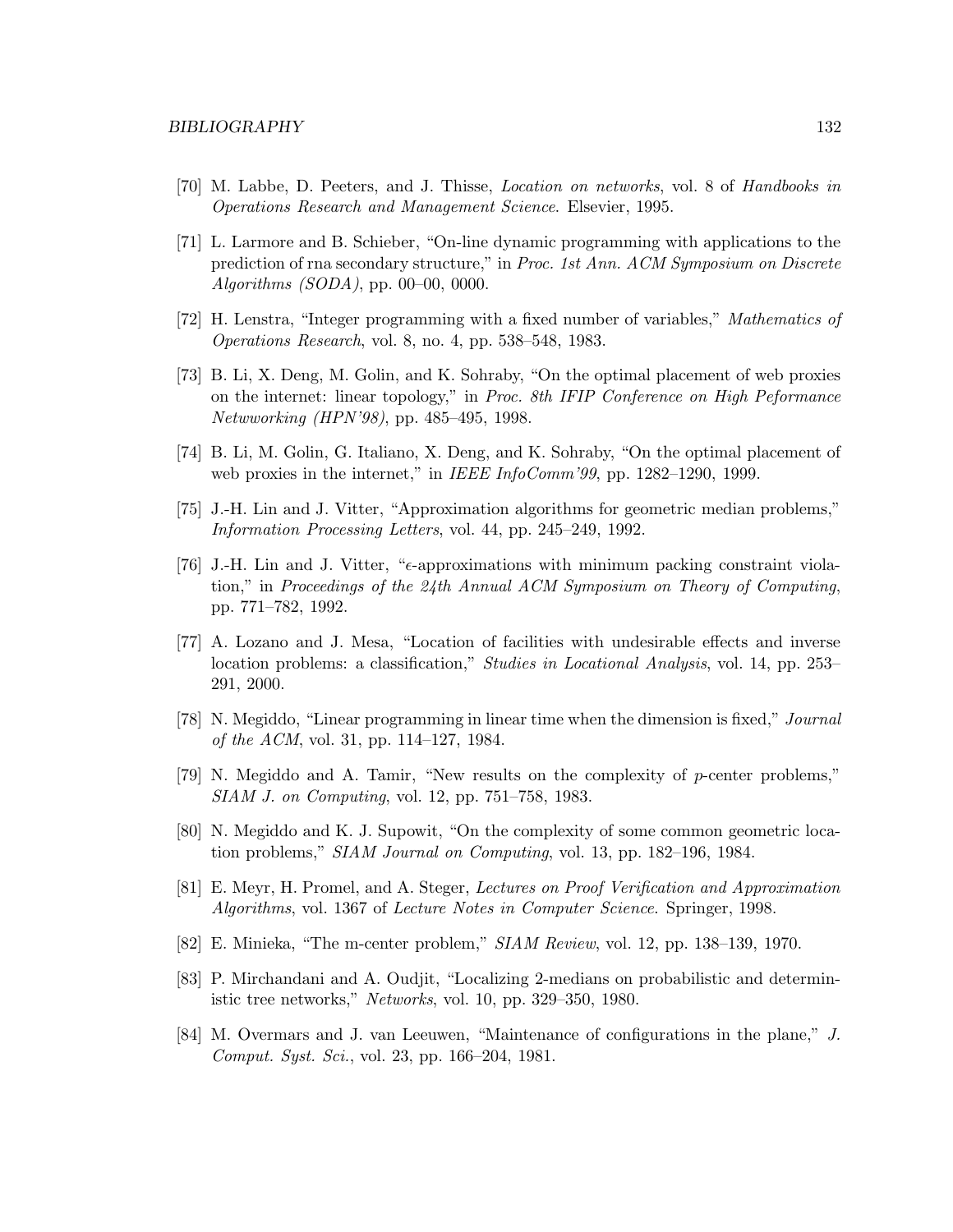- [85] C. Papadimitriou, *Computational Complexity*. Addison-Wesley, 1994.
- [86] J. Plesnik, "On the computational complexity of centers locating in a graph," Aplikace Matematiky, vol. 25, pp. 445–452, 1980.
- [87] J. Plesnik, "A heuristic for the p-center problem in graphs," Discrete Applied Mathematics, vol. 263-268, pp. 263–268, 1987.
- [88] F. Preparata and M. Shamos, Computational geometry. New York: Springer-Verlag, 1985.
- [89] N. Robertson and P. Seymour, "Graph minors. I. excluding a forest," J. Combin. Theory Ser. B, vol. 35, pp. 39–61, 1983.
- [90] A. Rosenthal and J. A. Pino, "A generalized algorithm for centrality problems on trees," Journal of the ACM, vol. 36, no. 2, pp. 349–361, 1989.
- [91] G. Sabidussi, "The centrality index of a graph," Psychometrika, vol. 31, pp. 581–603, 1966.
- [92] R. Shah, Undiscretized dynamic programming and ordinal embeddings. PhD thesis, The State University of New Jersey – Rutgers, 2002.
- [93] R. Shah and M. Farach-Colton, "Undiscretized dynamic programming: faster algorithms for facility location and related problems on trees," in Proc. 13th Annual Symposium on Discrete Algorithms (SODA), pp. 108–115, 2002.
- [94] R. Shah, S. Langerman, and S. Lodha, "Algorithms for efficient filtering in contentbased multicast," in Proc. 9th Annual European Symposium on Algorithms (ESA), pp. 428–439, 2001.
- [95] M. Sharir and P. Agarwal, Davenport-Schinzel sequences and their geometric applications. Cambridge University Press, 1995.
- [96] H. Sherali and F. Nordai, "A capacitated balanced 2-median problem on a tree network with a continuum of link demands," *Transportation Science*, vol. 22, no. 1, pp. 70–73, 1988.
- [97] D. D. Sleator and R. E. Tarjan, "A data structure for dynamic trees," Journal of Computer and System Sciences, vol. 26, pp. 362–391, 1983.
- [98] A. Tamir, "Improved complexity bounds for center location problems on networks by using dynamic data structures," SIAM Journal of Disrete Mathematics, vol. 3, pp. 377–396, 1988.
- [99] A. Tamir, "An  $O(pn^2)$  algorithm for the p-median and related problems on tree graphs," Operations Research Letters, vol. 19, pp. 59–64, 1996.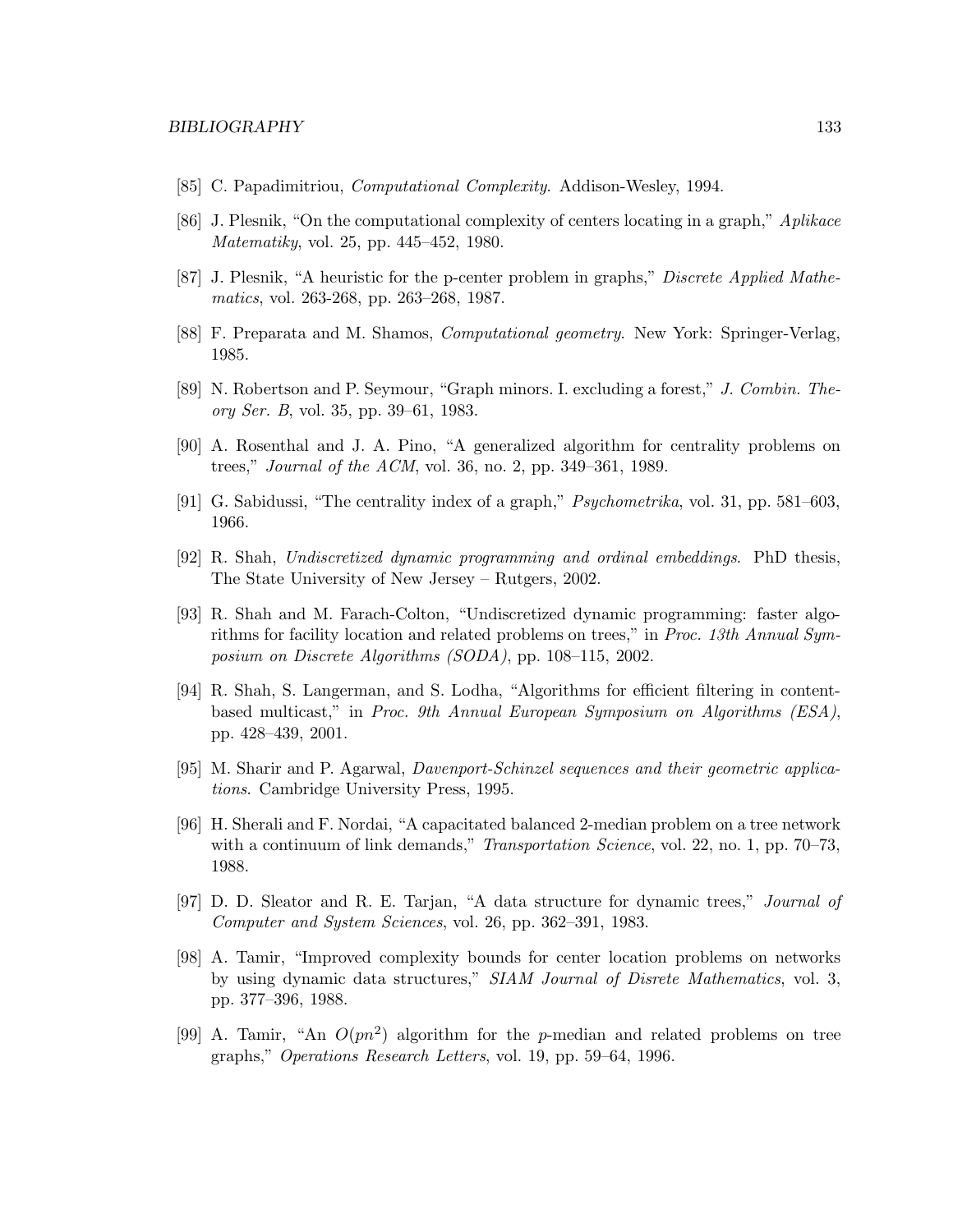- [100] A. Tamir, "The 1-center collection depots problem in trees," 2004. personal communication.
- [101] A. Tamir, "The k-median problem in unweighted balanced binary trees," 2004. private communication.
- [102] A. Tamir, D. Pérez-Brito, and J. Moreno-Pérez, "A polynomial algorithm for the p-centdian problem on a tree," Networks, vol. 32, pp. 255–262, 1998.
- [103] A. Tamir and E. Zemel, "Locating centers on a tree with discontinuous supply and demand regions," Mathematics of Operations Research, vol. 7, no. 2, pp. 183–197, 1982.
- [104] A. Tamir and N. Halman, "One-way and round-trip center location problems." submitted, 2003.
- [105] B. Tansel, R. Francis, and T. Lowe, "Duality: Covering and constraining p-center problems on trees," in Discrete Location Theory (B. Mirchandani and R. Francis, eds.), pp. 349–386, Wiley-Interscience, 1990.
- [106] M. Thorup, "Quick k-median, k-center, and facility location for sparse graphs," in 28th International Colloqium on Automata, Languages and Programming, vol. 2076 of Lecture Notes in Computer Science, (Crete, Greece), pp. 249–260, 2001.
- [107] A. Vigneron, L. Gao, M. Golin, G. Italiano, and B. Li, "An algorithm for finding a k-median in a directed tree," Information Processing Letters, vol. 74, pp. 81–88, 2000.
- [108] R. Wilber, "The concave least-weight subsequence problem," Journal of Algorithms, vol. 9, pp. 418–425, 1988.
- [109] G. Woeginger, "Monge strikes again: optimal placement of web proxies in the internet," Operations Research Letters, vol. 27, pp. 93–96, 2000.
- [110] B. Zelinka, "Medians and peripherians of trees," Arch. Math. (Brno), vol. 4, pp. 87–95, 1968.